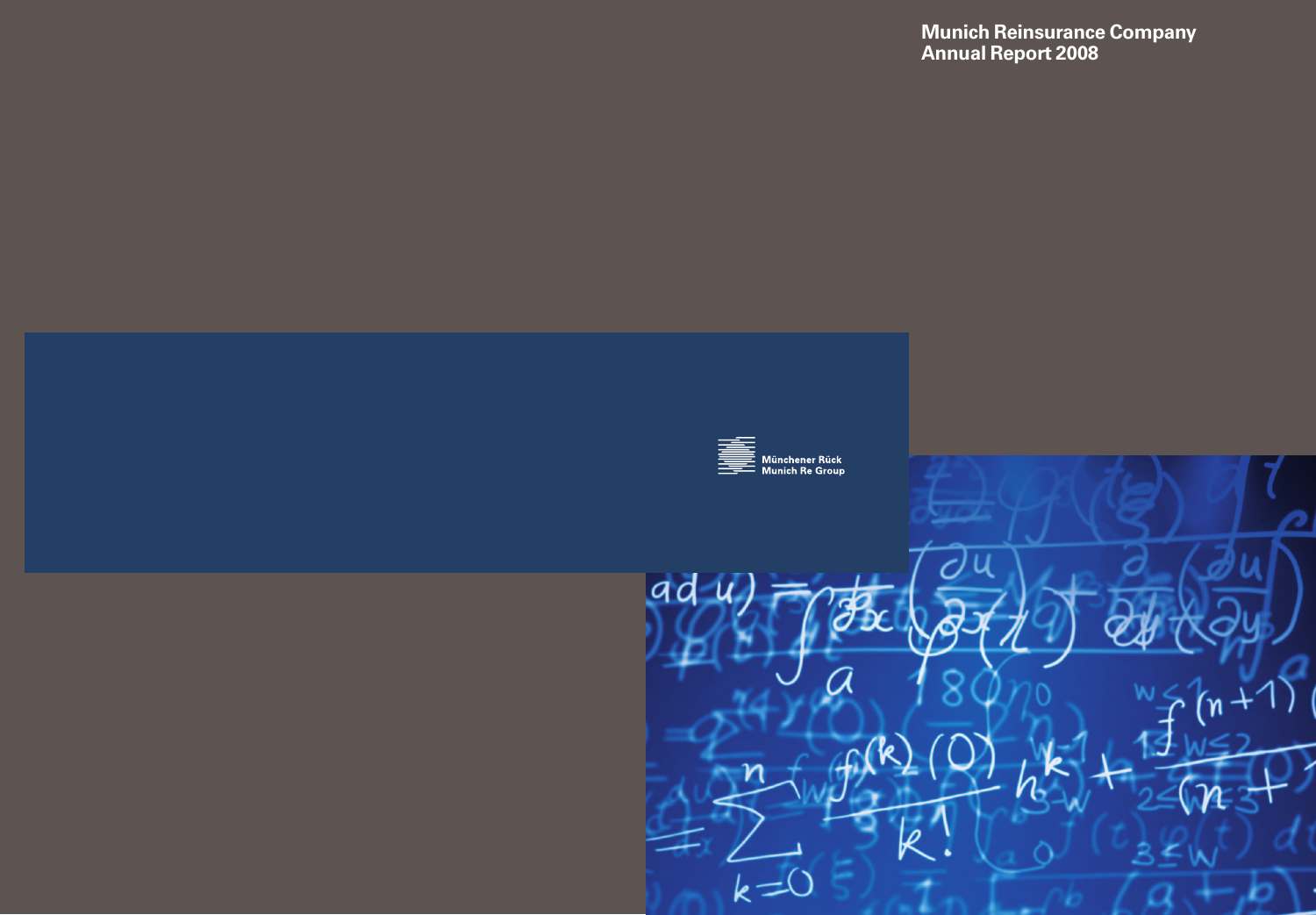# **Key figures**

| <b>Munich Reinsurance Company</b>           |        |        |        |
|---------------------------------------------|--------|--------|--------|
| €m                                          | 2008   | 2007   | 2006   |
| Gross premiums written                      | 16,495 | 17,562 | 17,847 |
| Investments                                 | 70,763 | 72,080 | 73,781 |
| Net technical provisions                    | 53,252 | 55,289 | 58,747 |
| Shareholders' equity                        | 9,782  | 9,306  | 11,155 |
| Profit/loss for the year                    | 2,987  | 1,443  | 1,695  |
| <b>Dividend</b>                             | 1,074  | 1,124  | 988    |
| Dividend per share in $\epsilon$            | 5.50   | 5.50   | 4.50   |
| Share price at 31 December in $\epsilon^1$  | 111.00 | 132.94 | 130.42 |
| <b>Market capitalisation at 31 December</b> | 22,910 | 28,966 | 29,942 |
| Course Detectrons                           |        |        |        |

1 Source: Datastream



Knowledge at work – that is how Munich Re sees its operations. We concentrate our know-how on our core business: risks and their management. This year's annual report provides interesting insights into the Munich Re Group's different fields of business. More at www.munichre.com.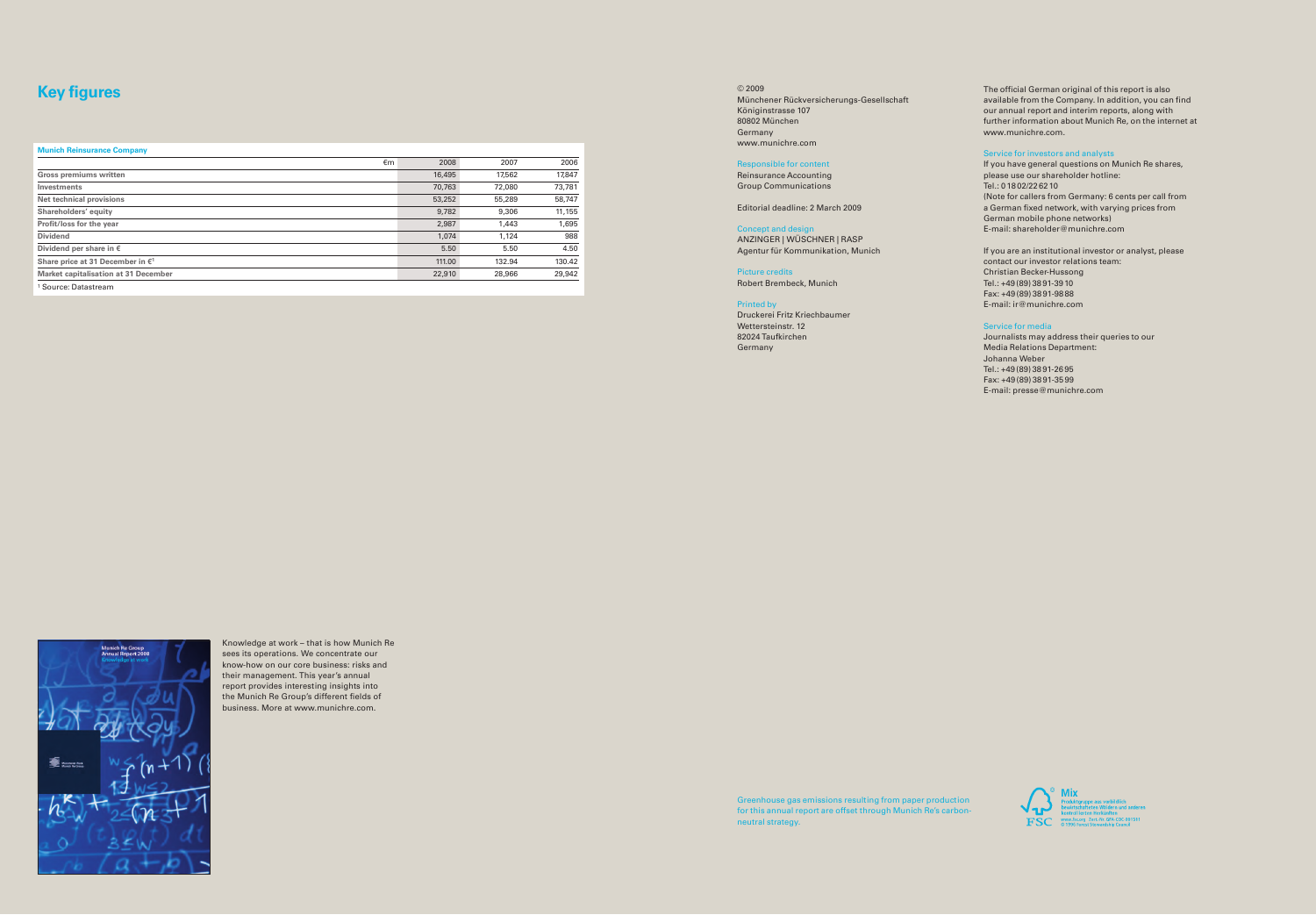## **Munich Reinsurance Company Report on the 129th year of business 1 January to 31 December 2008**

| <b>Report of the Supervisory Board</b>             | $\overline{2}$ |
|----------------------------------------------------|----------------|
| <b>Management report</b>                           |                |
| Munich Reinsurance Company                         | 7              |
| Parameters                                         | 16             |
| Overview and key figures                           | 20             |
| Financial position                                 | 29             |
| Other success factors                              | 35             |
| Corporate governance report                        | 40             |
| Risk report                                        | 53             |
| Prospects                                          | 66             |
| <b>Financial statements as at 31 December 2008</b> |                |
| Balance sheet                                      | 71             |
| Income statement                                   | 73             |
| Notes to the financial statements                  | 75             |
| <b>Auditor's report</b>                            | 98             |
| <b>Declaration of the Board of Management</b>      | 99             |

Note: The abbreviation T€ used in this report stands for thousand euros.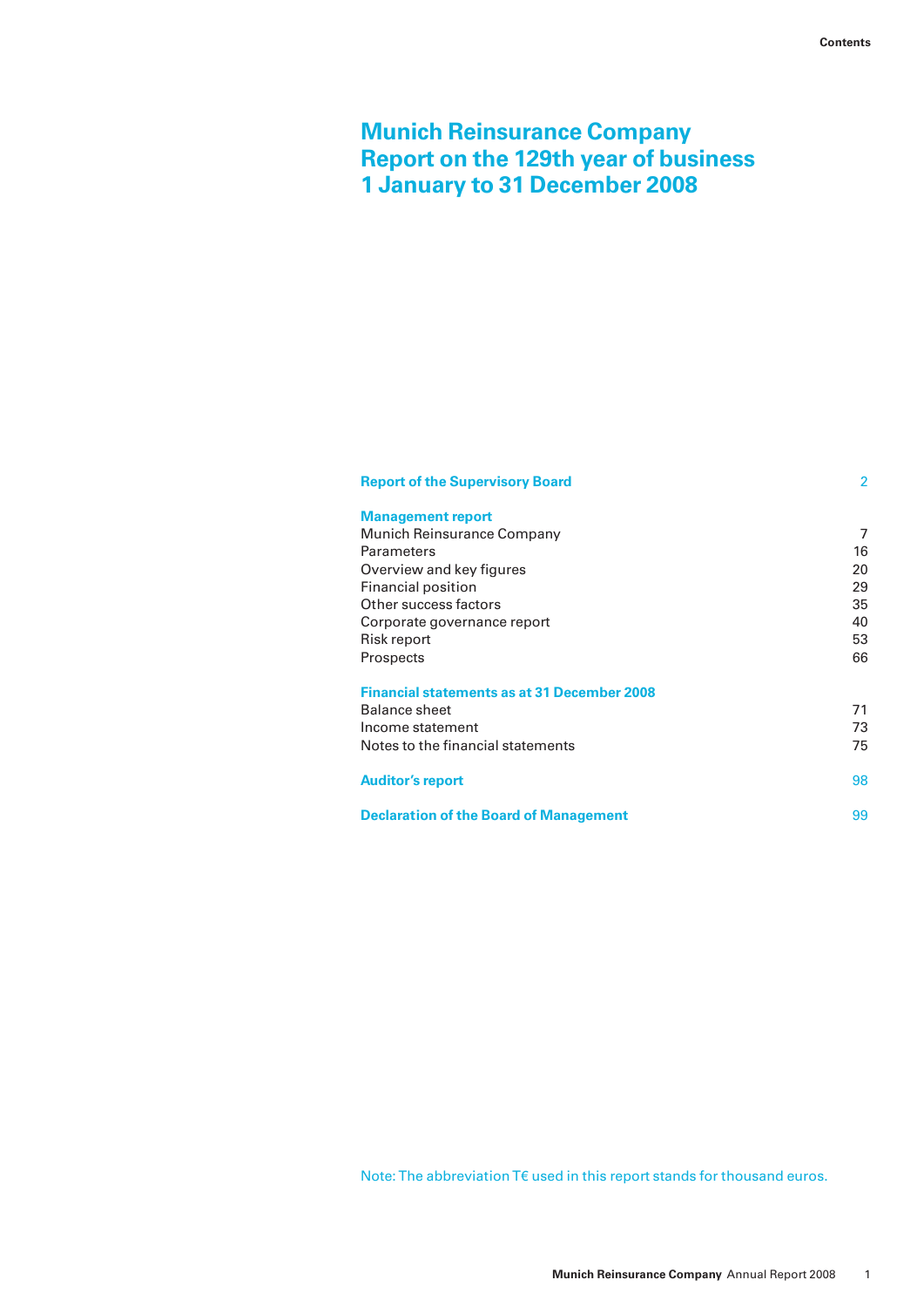

Dr. Hans-Jürgen Schinzler Chairman of the Supervisory Board

## **Report of the Supervisory Board**

Ladies and gentlemen,

In the 2008 financial year, the Supervisory Board at all times fulfilled the tasks and duties incumbent upon it under the law, the Articles of Association and the rules of procedure. We advised the Board of Management in its running of the Company and constantly monitored and supervised its activities.

The Board of Management satisfied all its reporting obligations towards the Supervisory Board. We were informed directly of all decisions of fundamental significance and, where necessary, granted our approval after detailed consultation and examination. The Board of Management reported to us regularly both orally and in writing about all important business transactions. We debated these reports at our meetings and regularly discussed suggestions and proposals for improvement. The Board of Management sought our advice in its deliberations and decisions. Collaboration between the Boards was always open, constructive and characterised by a spirit of mutual trust.

Between the meetings, the Board of Management reported to us on an ad-hoc basis concerning current activities in the Group – for example, the key figures of the 2007 financial statements, the setting-up of a reinsurance subsidiary in Brazil, a further primary insurance joint venture in India, and the losses due to Hurricanes Gustav and Ike. The Board of Management informed us several times (also in writing) of the development of the financial crisis and its effects on Munich Re, as well as of the resulting opportunities for the Group. We were also involved in Munich Re's participation in the rescue package for Hypo Real Estate and in the purchase of the Hartford Steam Boiler Group, a former AIG subsidiary.

As Chairman of the Supervisory Board, I regularly discussed with the Chairman of the Board of Management questions of strategy, planning, the Company's current business performance and risk management, and events of particular significance in the Group. Dr. Albrecht Schmidt, as Chairman of the Audit Committee, also remained in close contact with Dr. Jörg Schneider between meetings. The shareholder representatives and employee representatives had the opportunity prior to the Supervisory Board meetings to discuss important topics separately with the Chairman of the Board of Management.

At no time in the year under review did we see cause to carry out inspection measures in accordance with Section 111 para. 2 sentence 1 of the German Stock Companies Act.

**Focal points of the meetings** In 2008, the Supervisory Board held four regular meetings and one prepara**of the full Supervisory Board** tory meeting. There was virtually full attendance on every occasion, only four members having to absent themselves, once in each case. Two representatives of the German Federal Financial Supervisory Authority (BaFin) took part as guests at one of the meetings and the associated preliminary meeting.

> Focal points at the meetings of the full Supervisory Board were the quarterly financial statements and the annual result for 2008. We naturally also discussed the Company financial statements and the Group financial statements for the previous financial year and prepared the motions for resolution by the 2008 Annual General Meeting. At each meeting, we obtained detailed reports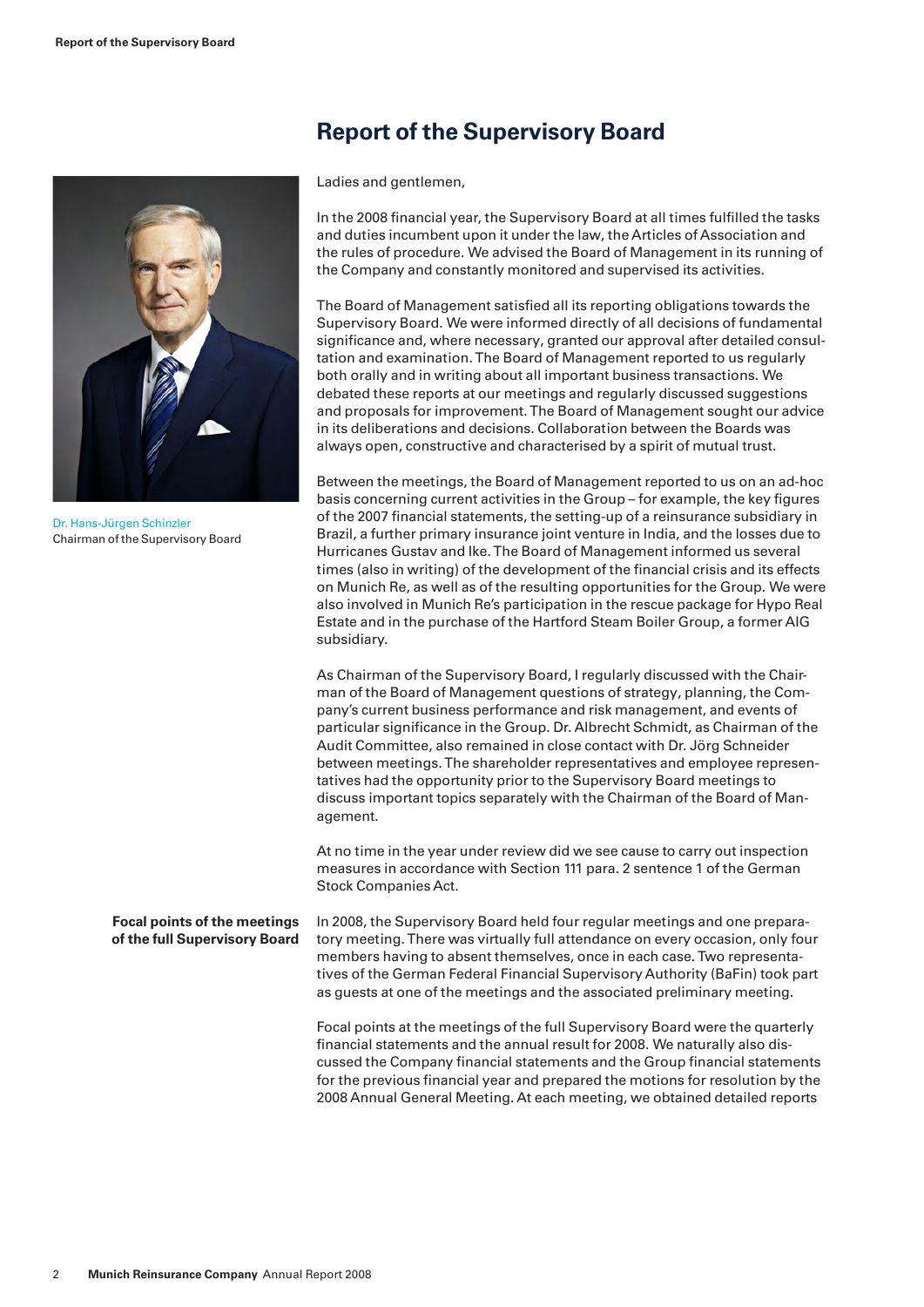on the Munich Re Group's performance, also compared with its competitors. We received regular overviews of the performance of the Group's investments. At our request, the Board of Management involved us to a greater extent in its deliberations on the strategic alignment and development of the Group. We discussed the Group planning for 2009 and 2010 in autumn 2008. The Board of Management also kept us abreast of the growth initiatives de veloped as a result of the Changing Gear programme. Furthermore, at our meetings, the Board of Management informed us about current topics such as the assessment of pandemic risk and developments in US workers' compensation reinsurance at Munich Re America (MRAm). A particular focus of our interest was the integration of MRAm's latest acquisitions. Besides this, we concerned ourselves with the development and expansion of the business segment International Health. In the context of the Board of Management's regular reports on the Group's risk situation and profitability, we devoted our attention on numerous occasions to the effects of the financial market crisis on Munich Re's business development. The Group Chief Risk Officer gave us an overview of the work and objectives of integrated risk management and of the current status of the European Commission's Solvency II initiative. Shareprice performance, dividend policy and the share buy-back programme also featured on the agenda, as did compliance and anti-fraud management, which have been subject to great public scrutiny of late. Finally, we also dealt in detail with the Board of Management's remuneration system, along with key elements of relevant contracts, as these were to be decided on by the full Supervisory Board for the first time in accordance with the amended German Corporate Governance Code.

**Work of the committees** The composition of the committees of the Supervisory Board (Personnel Committee, Audit Committee, Standing Committee, Nomination Committee and Conference Committee) is shown in the overview on page 93. Dr. Albrecht Schmidt as Chairman of the Audit Committee, and I as Chairman of the other committees, provided detailed information on the committees' work at all meetings of the full Supervisory Board. Overall, committee work once again took up more time in the year under review.

> The Personnel Committee met six times. In addition to succession planning for the Board of Management, the Committee also considered the appointment and contracts of Board members. It discussed the remuneration system for the Board of Management and the restructuring of individual remuneration components, and prepared the corresponding resolution for submission to the full Supervisory Board. Furthermore, the Personnel Committee reviewed the remuneration of the Board of Management and adjusted it individually. Besides this, the Personnel Committee determined the details of the reorganised retirement plans for the Board of Management and took decisions on the individual pension agreements. It decided on the extent to which the Board of Management achieved its objectives with regard to the 2007 annual bonus, on the individual Board members' objectives for the 2009 annual bonus and the three-year medium-term incentive plan starting in 2009. The Committee also approved the acceptance of seats on supervisory, advisory and similar boards by members of the Board of Management. In addition, the Personnel Committee prepared information for the full Supervisory Board on the adjustment of the Board of Management's distribution of responsibilities.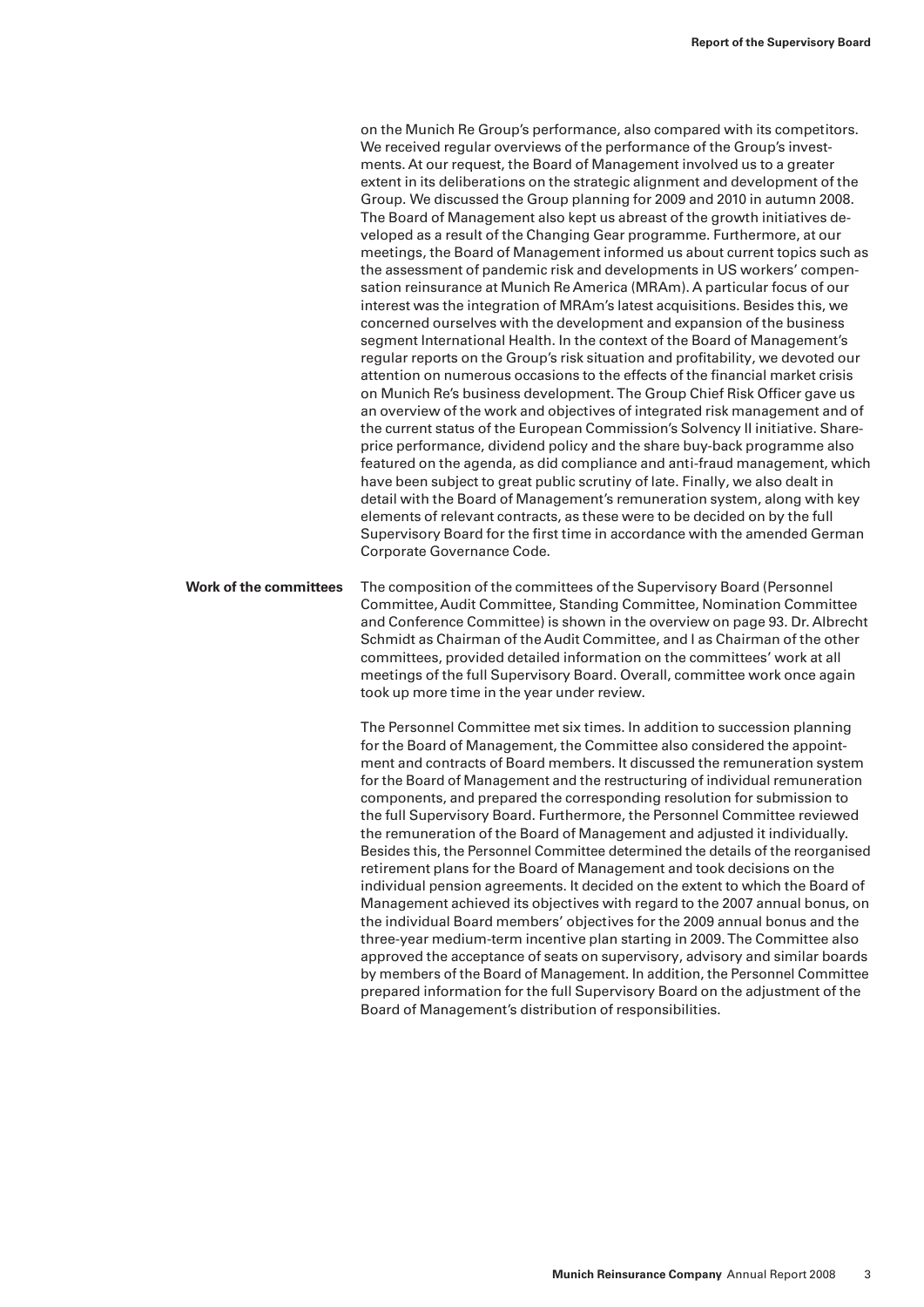The Standing Committee met three times in the year under review, devoting itself mainly to the preparation of Supervisory Board meetings and to topics of corporate governance. It also received regular reports on the status of the register of shareholders.

The Audit Committee held five meetings in the period under consideration. At two meetings with the external auditor, it discussed in detail the Company financial statements and Group financial statements, the Company management report and Group management report, the auditor's report and the Board of Management's proposal for the appropriation of the net retained profits for the 2007 financial year. The Head of Group Audit submitted his annual report for 2007 and the audit planning for 2008 to the Audit Committee for discussion. The topic of compliance was a routine item on the agenda for every meeting. Additionally, the Compliance Officer reported on the organisation, tasks and responsibilities of his department as well as on individual compliance incidents and enquiries from BaFin. Moreover, the Committee reviewed and monitored the auditor's independence and commissioned the audit for the 2008 financial year, deciding on its focal points and the auditor's fees, simultaneously commissioning the auditor with the review of the 2008 half-year report. The Audit Committee also took delivery of reports from the auditor on its auditing and non-audit-related services. Equally, the Audit Committee closely considered the 2008 quarterly reports and the 2008 halfyear financial report, which it discussed at length in the presence of the auditor. The Committee determined the focal points of the audits for the 2009 financial year and considered inviting tenders for the audit mandate. Furthermore, it continually monitored the Company's risk situation, satisfying itself that the experiences of the bear market in 2002/2003 had been successfully implemented in Munich Re's risk management. The meetings also focused on questions relating to the effects of the financial crisis on Munich Re, with the management of investments also being monitored carefully. The Audit Committee received separate reports on the development of pension provisions and of embedded values in life reinsurance business and in life and health primary insurance business. At the suggestion of the Chairman of the Audit Committee, the Committee conducted a self-evaluation of its work, in which it set out the Audit Committee's approach to its tasks and procedures in a memorandum of information and drew up an annual topic catalogue.

 The Nomination Committee formed in late 2007 took up its duties in 2008 and worked intensively in its first three meetings on preparing the election of shareholders' representatives by the 2009 Annual General Meeting. This process included drawing up and adopting a set of criteria on the basis of which the Committee subsequently selected eligible candidates, whom it then proposed to the full Supervisory Board.

In the past financial year, there was once again no need to convene the Conference Committee as per Section 27 para. 3 of the German Co-Determination Act.

**Corporate governance** Good corporate governance is of particular concern to us. We thus welcome **and declaration of conformity** the fact that the Board of Management has further clarified the Munich Re Code of Conduct and thereby clearly documented the conduct expected of all staff. The new version of the German Corporate Governance Code has necessitated the amendment of the Supervisory Board's rules of procedure with regard to responsibility for the system governing the Board of Management's remuneration. In keeping with the normal schedule, the Standing Committee monitored the efficiency of our Supervisory Board activities and presented the results to the full Supervisory Board for discussion. Further information on these topics and on corporate governance in general is available in the joint report of the Board of Management and Supervisory Board on page 40.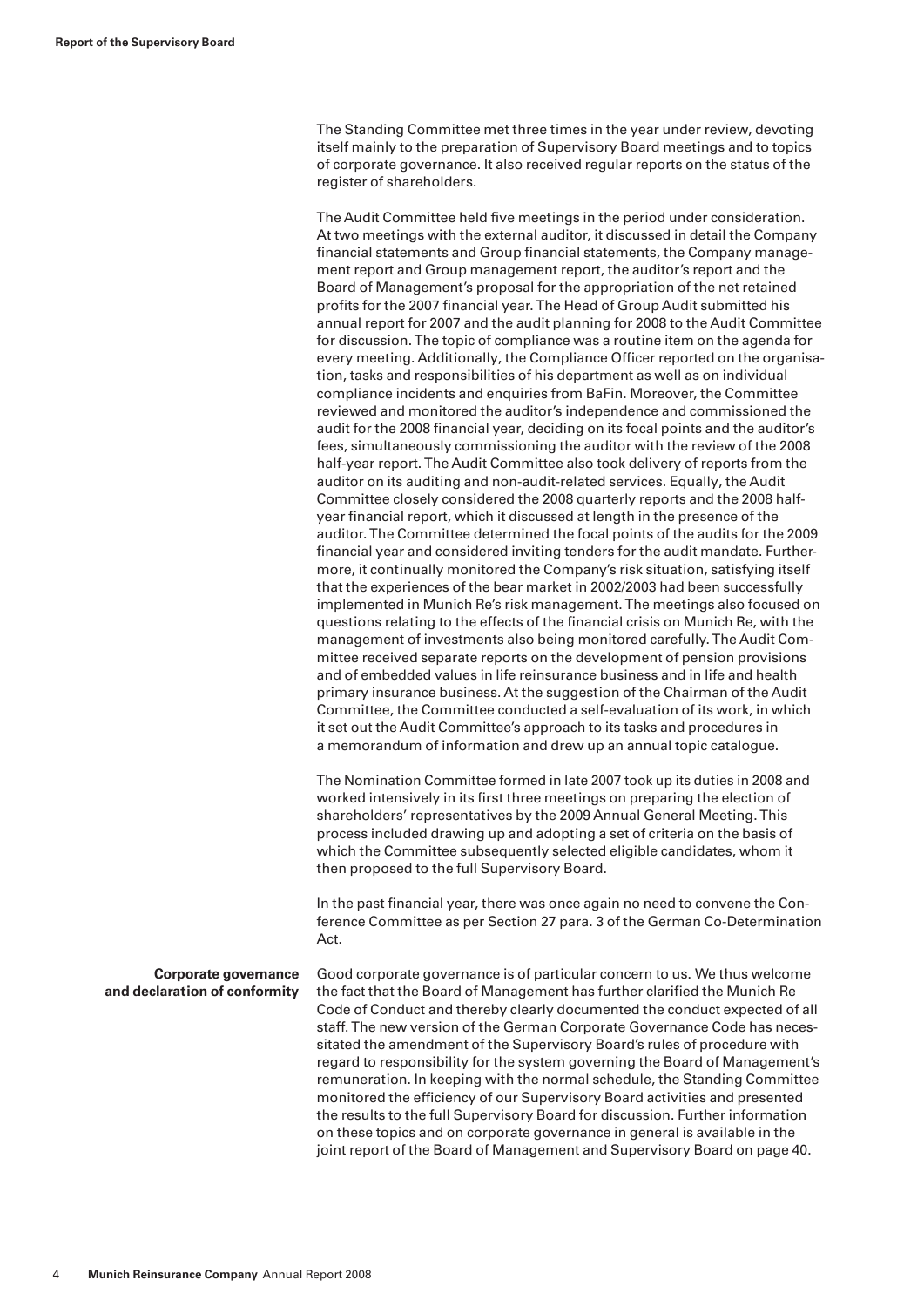|                                                                    | In November 2008, the Board of Management and Supervisory Board sub-<br>mitted their annual declaration of conformity with the German Corporate<br>Governance Code as per Section 161 of the German Stock Companies Act,<br>which can be read on page 43 of this report and on the Company's website.                                                                                                                                                                                                                                                                                                                                                                                                                                                                                                                                                                                                                                                                                                                                                                                                                                                                                                                                                                                                                         |
|--------------------------------------------------------------------|-------------------------------------------------------------------------------------------------------------------------------------------------------------------------------------------------------------------------------------------------------------------------------------------------------------------------------------------------------------------------------------------------------------------------------------------------------------------------------------------------------------------------------------------------------------------------------------------------------------------------------------------------------------------------------------------------------------------------------------------------------------------------------------------------------------------------------------------------------------------------------------------------------------------------------------------------------------------------------------------------------------------------------------------------------------------------------------------------------------------------------------------------------------------------------------------------------------------------------------------------------------------------------------------------------------------------------|
| <b>Changes on the</b><br><b>Board of Management</b>                | On 10 November 2008, the Supervisory Board appointed Dr. Joachim<br>Wenning to the Board of Management with effect from 1 January 2009. He has<br>been with the Munich Re Group since 1991, latterly as the Chief Executive<br>Officer of New Re in Geneva. Dr. Wenning is responsible for the Life Division,<br>and succeeds Dr. Wolfgang Strassl, who will now be able to devote himself<br>fully to his responsibilities for Human Resources and the rapidly growing<br>International Health business segment. We have adjusted the distribution of<br>responsibilities on the Board of Management accordingly.                                                                                                                                                                                                                                                                                                                                                                                                                                                                                                                                                                                                                                                                                                            |
| <b>Company and Group</b><br>financial statements                   | KPMG Bayerische Treuhandgesellschaft Aktiengesellschaft Wirtschaftsprü-<br>fungsgesellschaft audited the following documents and gave them an<br>unqualified auditor's opinion: Munich Reinsurance Company's financial state-<br>ments and Group financial statements as at 31 December 2008, and the<br>management reports for the Company and the Group. All members of the<br>Supervisory Board received the auditor's reports promptly. At its meeting on<br>2 March 2009, the Audit Committee conferred in detail about the preliminary<br>year-end figures as at 31 December 2008 and, on 12 March 2009, prepared the<br>Supervisory Board's resolution on the adoption of the Company financial<br>statements and the approval of the Group financial statements. In this context,<br>it examined in advance the Company financial statements and Group financial<br>statements, the management reports and the Board of Management's pro-<br>posal for appropriation of the net retained profits. It discussed them closely<br>with the auditor, who was present at the meeting, and also gave detailed<br>consideration to the auditor's reports. The Chairman of the Audit Committee<br>briefed the full Supervisory Board about the outcome of its consultations at<br>the balance sheet meeting on 13 March 2009. |
|                                                                    | The Supervisory Board also checked the Company financial statements, the<br>Group financial statements, the Company management report, the Group<br>management report, the auditor's report and the proposal of the Board of<br>Management for appropriation of the net retained profits. After conducting<br>its own concluding examination and having heard the auditor's report, the<br>Supervisory Board raised no objections to the Company financial statements<br>and Group financial statements prepared by the Board of Management and<br>agreed with the outcome of the external audit. It approved the Company<br>financial statements and Group financial statements on 13 March 2009. The<br>financial statements were thus adopted. Having carefully considered all<br>the relevant aspects, the Supervisory Board also agreed with the Board of<br>Management's proposal for appropriation of the net retained profits.                                                                                                                                                                                                                                                                                                                                                                                        |
| <b>Words of thanks to the Board</b><br>of Management and employees | The Supervisory Board wishes to thank the members of the Board of Manage-<br>ment and all staff members in the Group for their personal commitment and<br>high level of motivation. They have done an excellent job in a difficult environ-<br>ment and achieved a respectable business result for Munich Re.                                                                                                                                                                                                                                                                                                                                                                                                                                                                                                                                                                                                                                                                                                                                                                                                                                                                                                                                                                                                                 |
|                                                                    | Munich, 13 March 2009                                                                                                                                                                                                                                                                                                                                                                                                                                                                                                                                                                                                                                                                                                                                                                                                                                                                                                                                                                                                                                                                                                                                                                                                                                                                                                         |

For the Supervisory Board

F. J. Schwile.

Dr. Hans-Jürgen Schinzler Chairman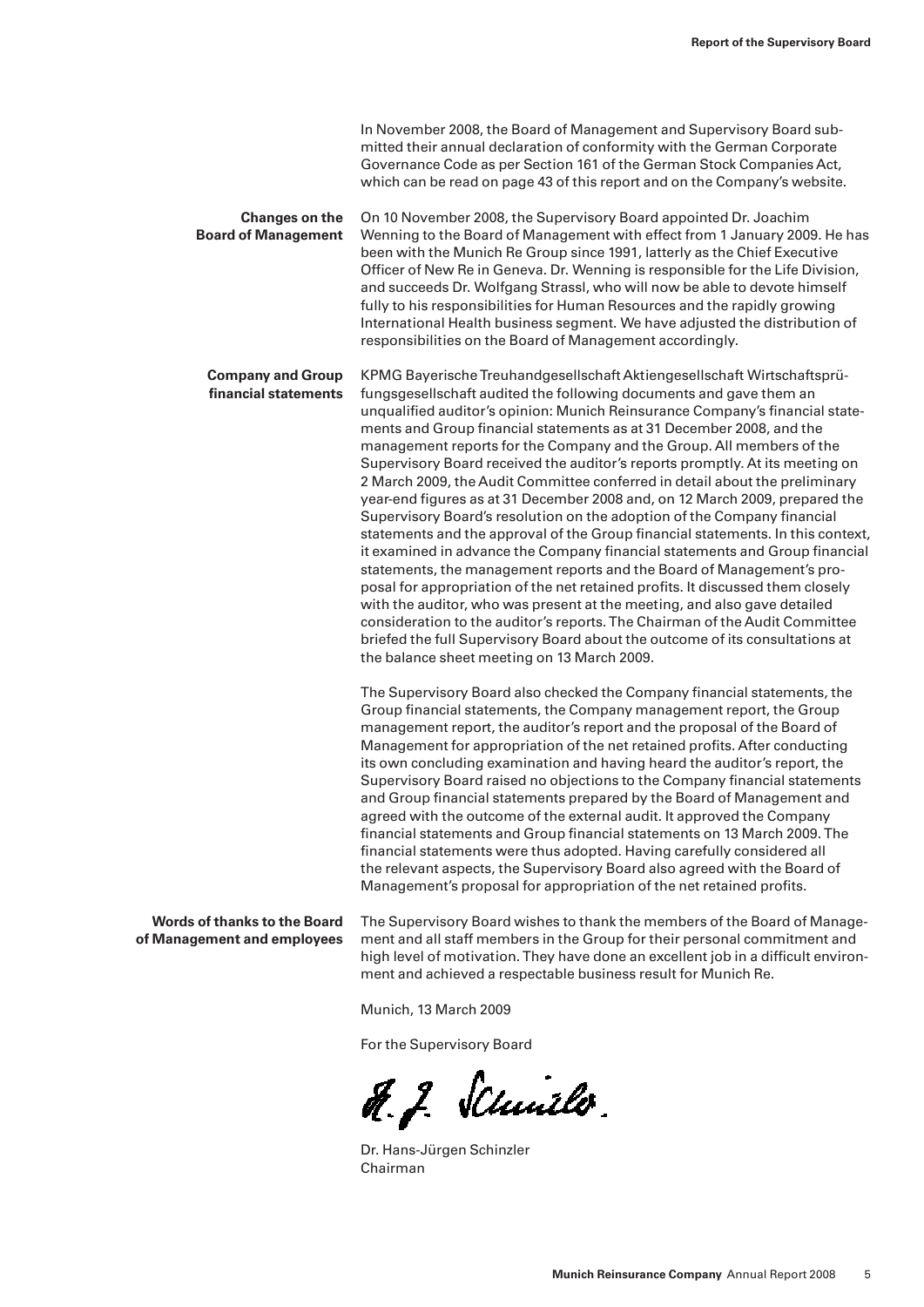# Management report

| <b>Munich Reinsurance Company</b> |    |
|-----------------------------------|----|
| <b>Parameters</b>                 | 16 |
| Overview and key figures          | 20 |
| <b>Financial position</b>         | 29 |
| Other success factors             | 35 |
| Corporate governance report       | 40 |
| Risk report                       | 53 |
| <b>Prospects</b>                  | 66 |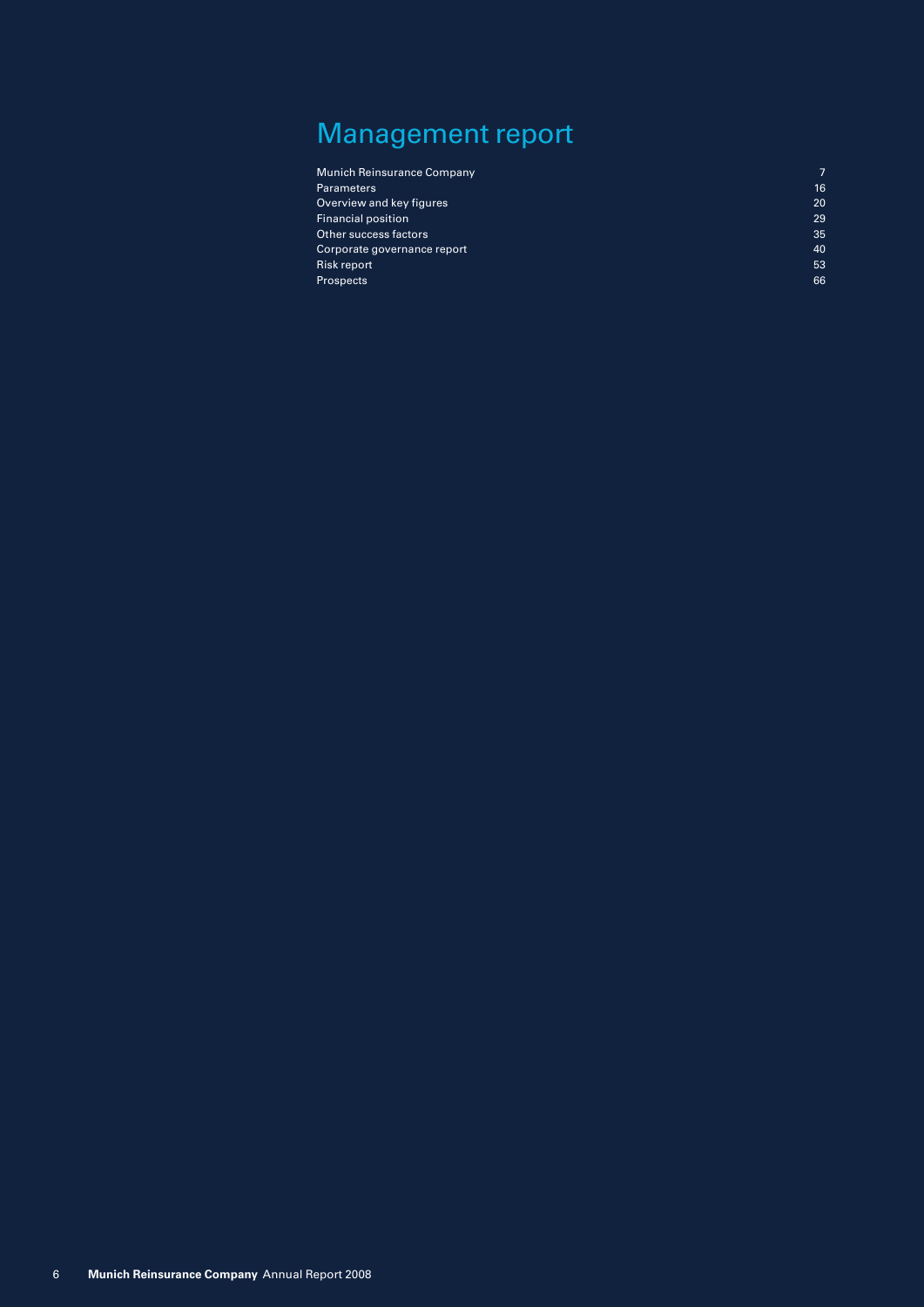## **Munich Reinsurance Company**

#### **Structure of Munich Reinsurance Company**

As a professional reinsurer, Munich Reinsurance Company operates worldwide in all classes of insurance and offers a full range of products – from traditional reinsurance to innovative solutions for risk assumption. It is the parent company of the Munich Re Group, whose business encompasses reinsurance, primary insurance and asset management.

We conduct our business directly from our headquarters and also via a large number of branches. Since 2005, "unified control" within the meaning of the German Stock Companies Act has existed between Munich Reinsurance Company and the ERGO Insurance Group. The relevant statutory regulations and a Group directive govern the distribution of responsibilities and competencies for key decisions between Group management and ERGO.

The Board of Management, which for legal purposes represents Munich Reinsurance Company externally, has created two Board committees, the Group Committee and the Reinsurance Committee, with a view to maintaining clearly defined strategic management of the equal-ranking business fields and to clearly assigning responsibility.

This management report summarises the business operations of Munich Reinsurance Company.

As at 31 December 2008, our reinsurance business was organised in seven divisions. As part of our Changing Gear programme, we adjusted our set-up with effect from 1 April 2008 to the new requirements in our business environment, creating client management positions and separate underwriting functions in the divisional units. This puts our organisation in a position to cooperate closely with our cedants in designing solutions geared even more specifically to their needs.

The operative divisions are also responsible for our business units abroad, including our subsidiaries.

The divisions Life and HealthCare underwrite our international life and health reinsurance business, and their structures reflect those of many of our clients, which conduct these two classes of business separately from property-casualty insurance, often through independent entities. The HealthCare Division also manages Sterling Life Insurance Company (Sterling), which we acquired in 2008. Through close organisational cooperation and by establishing the International Health Board as the superordinated management body, we have brought together our HealthCare Division and foreign health primary insurers to form the new International Health segment. The aim is to turn this business field into a more independent organisational unit within Munich Re with effect from the second quarter of 2009.

Our Europe and Latin America Division is responsible for the property-casualty business of our clients from Europe (except Germany) and Latin America. In order to simplify organisational structures within the Munich Re Group, we merged Münchener Rück Italia into Munich Reinsurance Company with effect from 1 January 2009.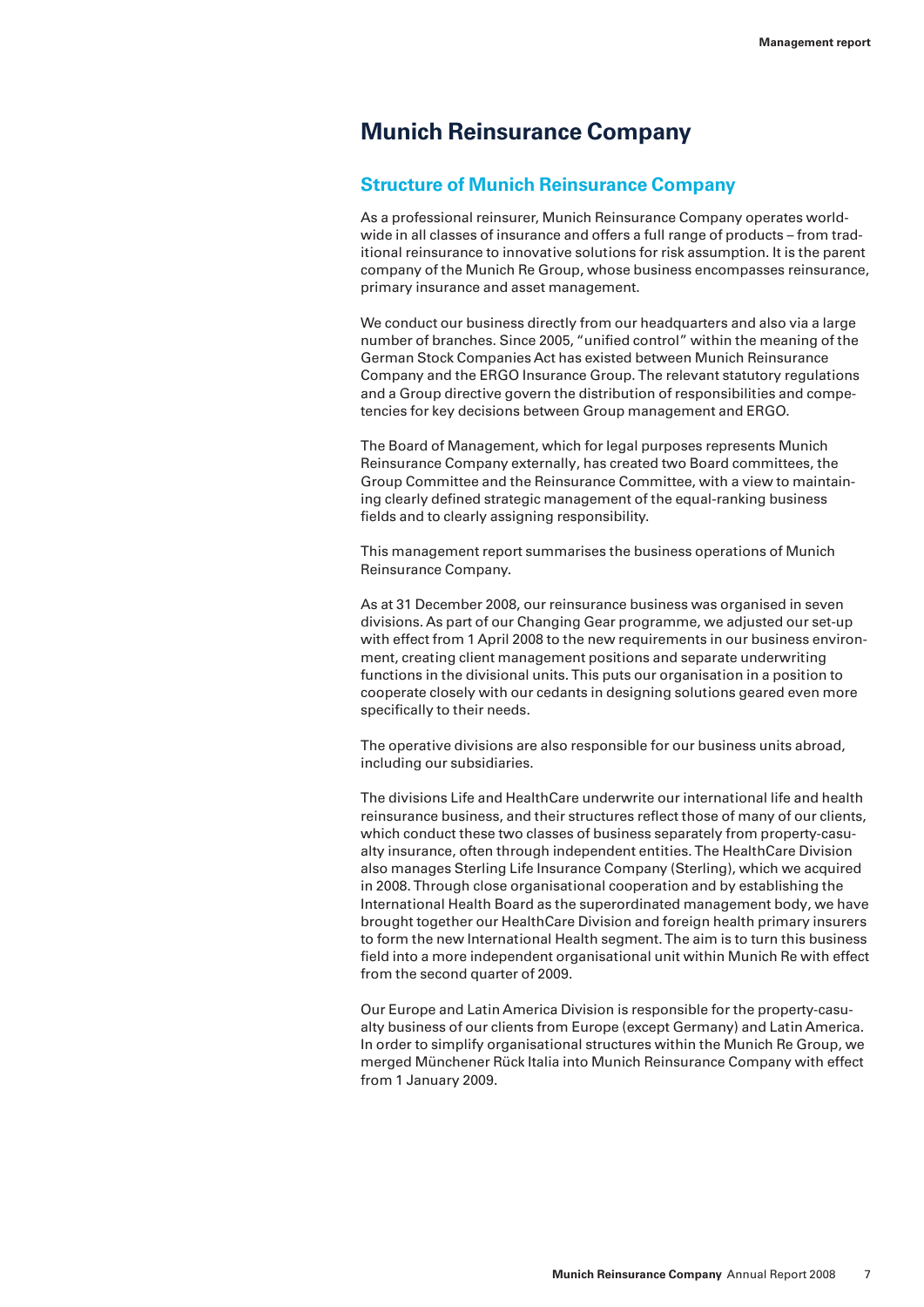The Germany, Asia Pacific and Africa Division conducts property-casualty business with our German clients and with cedants in Africa, Asia, Australia and the Pacific Islands.

Special and Financial Risks (SFR) is in charge of the classes of credit, aviation and space, agriculture, enterprise, contingency and political risks, and of alternative markets business. Insurance risk securitisation and risk transfer to the capital markets are handled by our Risk Trading Unit, which includes the entity Munich Re Capital Markets New York. In addition, the division also attends to our own reinsurance requirements (retrocession).

Since 1 January 2008, Global Clients and the former North America Division, which was responsible for our subsidiary Munich Re America, for Munich Reinsurance Company of Canada and for Temple Insurance Company, have been combined in the new Global Clients and North America Division. It handles our accounts with major international insurance groups (hence "Global Clients") and globally operating Lloyd's syndicates, pools our knowhow in the North American market, and writes business worldwide in special classes such as workers' compensation and marine. Global Clients and North America is also responsible for the management of The Midland Company, acquired in 2008.

The Corporate Underwriting Division is an independent entity without responsibility for operative business. It performs an important function for the reinsurance group in the property-casualty segment: its staff clarify fundamental issues of underwriting policy, oversee quality assurance, integrate mathematical methods into our business processes, and set standards for claims management.

MEAG MUNICH ERGO AssetManagement GmbH combines Munich Reinsurance Company's investment activities and those of the ERGO Insurance Group. Virtually the entire asset management of the Munich Re Group has been concentrated in MEAG, which as at year-end 2008 had the major part of the Munich Re Group companies' investments under management. Its subsidiary MEAG MUNICH ERGO Kapitalanlagegesellschaft mbH is one of the major investment fund companies in Germany. It also offers its extensive know-how to external institutional investors and private clients, whose assets under management total around €9bn.

MEAG is internationally oriented, with offices in New York and Hong Kong. Since July 2006, it has held a 19% stake in PICC Asset Management Company Ltd. (PAMC), Shanghai, the asset management subsidiary of the People's Insurance Company of China (PICC).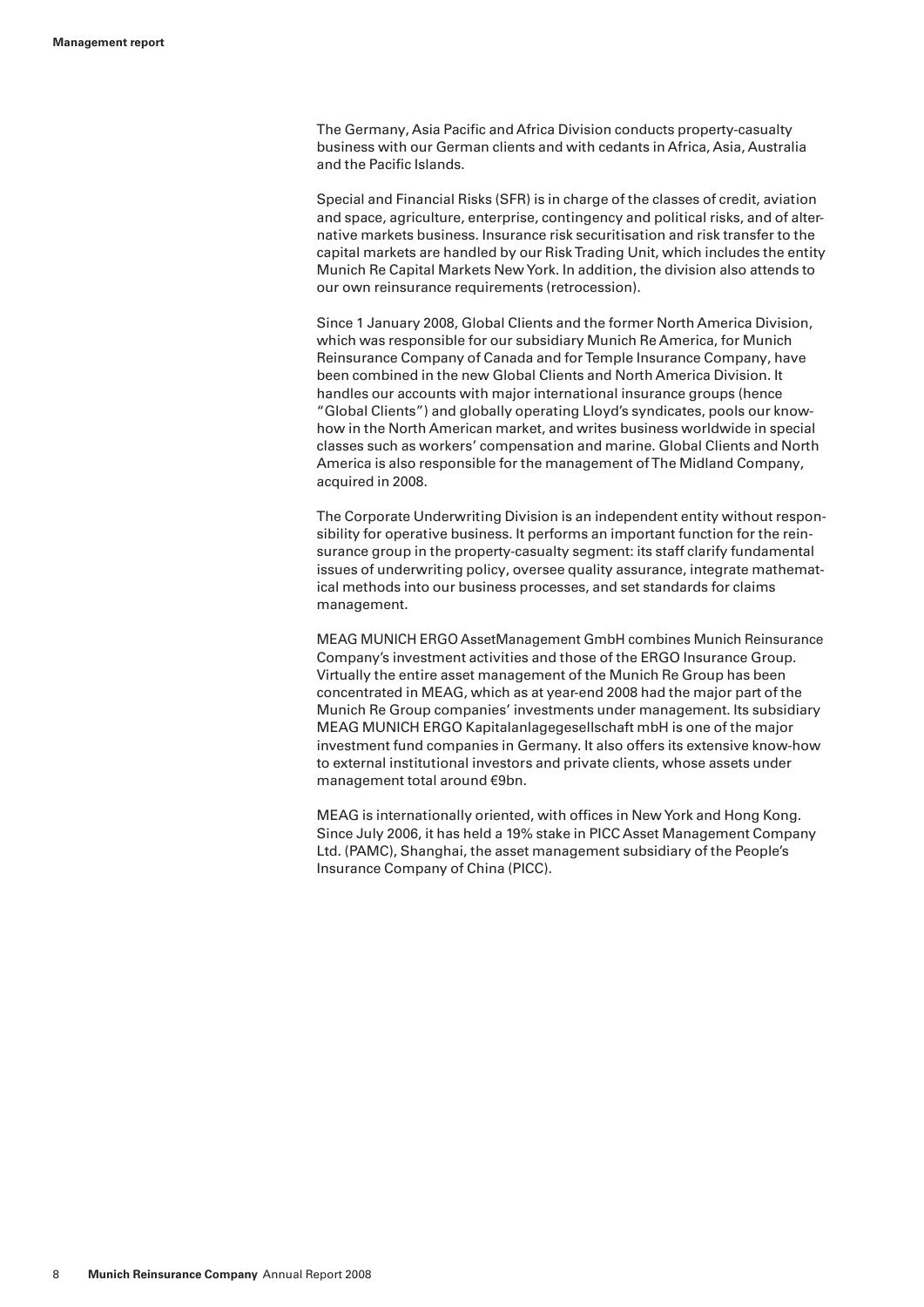| The reinsurance group at a glance <sup>1</sup> |                                                                                                                                                                                                                                                                                                                                                                                                                                                                                                                                                                                                                                                                                                                                                                                                                                      |
|------------------------------------------------|--------------------------------------------------------------------------------------------------------------------------------------------------------------------------------------------------------------------------------------------------------------------------------------------------------------------------------------------------------------------------------------------------------------------------------------------------------------------------------------------------------------------------------------------------------------------------------------------------------------------------------------------------------------------------------------------------------------------------------------------------------------------------------------------------------------------------------------|
| <b>Division</b>                                | <b>Subsidiaries/Branches</b>                                                                                                                                                                                                                                                                                                                                                                                                                                                                                                                                                                                                                                                                                                                                                                                                         |
| Life                                           | Allfinanz Limited, Dublin<br>Munich Reinsurance Company of Australasia Ltd, Sydney<br>Munich Reinsurance Company UK Life Branch, London<br>Munich Reinsurance Company Canadian Life Branch, Toronto<br>Munich Reinsurance Company Life Reinsurance Eastern Europe/Central Asia, Moscow<br>Munich American Reassurance Company, Atlanta, Georgia<br>Munich Re India Services Private Limited, Mumbai<br>Family Caring Network Inc., Waltham, Massachusetts<br>Munich Re Polska Services So. Z. o. o., Warsaw<br>Münchener Consultora Internacional S. R. L., Santiago de Chile<br>LifePlans LTC Services, Inc., Ontario<br>Munich Life Management Corporation Ltd., Toronto                                                                                                                                                           |
| <b>HealthCare</b>                              | Cairnstone Inc., Wilmington<br>Sterling Life Insurance Company, Bellingham<br>MedNet Greece S.A., Athens<br>Jordan Health Cost Management Services W. L. L., Amman<br>Apollo DKV Insurance Company Limited, Hyderabad<br>DKV Salute S. p. A., Milan<br>MedNet Bahrain W. L. L., Bahrain<br>MedNet Gulf E. C., Manama<br>MedNet Sağlik Hizmetleri Yönetim ve Danismanlik Anonim Sirketi, Istanbul<br>MedNet UAE FZ L.L.C., Dubai<br>MR Salute S. r. L., Milan<br>Newmed S. p. A., Milan                                                                                                                                                                                                                                                                                                                                               |
| <b>Europe and Latin America</b>                | Bell & Clements (London) Ltd., London<br>Bell & Clements (USA) Inc, Reston, Virginia<br>B&C International Insurance, Hamilton, Bermuda<br>Munich Ré France Branch, Paris<br>Munich Reinsurance Company UK General Branch, London<br>Münchener Rückversicherungs-Gesellschaft A. G. Sucursal España y Portugal, Madrid<br>Münchener Rück do Brasil Reseguradora S. A., São Paulo<br>Münchener de Argentina Servicios Técnicos S. R. L., Buenos Aires<br>Münchener de Colombia S. A. Corredores de Reaseguros, Santafé de Bogotá D. C.<br>Münchener de México S.A., Mexico City<br>Münchener de Venezuela C. A. Intermediaria de Reaseguros, Caracas<br>Muenchener Hellas Reinsurance Services S. A., Athens<br>Münchener Rück Italia, Milan                                                                                           |
| Germany, Asia Pacific and Africa               | Corion Pty Limited, Sydney<br>Munich Holdings of Australasia Pty. Ltd., Sydney<br>Münchener Rückversicherungs-Gesellschaft Australian Branch, Sydney<br>Munich Reinsurance Company Beijing Branch, Beijing<br>Munich Reinsurance Company Hong Kong Branch, Hong Kong<br>Munich Reinsurance Company Malaysia Branch, Kuala Lumpur<br>Munich Mauritius Reinsurance Co. Ltd., Port Louis<br>Munich Reinsurance Company New Zealand Branch, Auckland<br>Munich Reinsurance Company Singapore Branch, Singapore<br>Munich Reinsurance Company of Africa Ltd, Johannesburg<br>Munich Reinsurance Company Korea Branch, Chongro-Ku<br>Munich Re Japan Services K. K., Tokyo<br>Munichre New Zealand Service Limited, Auckland                                                                                                               |
| <b>Special and Financial Risks</b>             | Great Lakes Reinsurance (UK) Plc., London<br>Great Lakes Australia Branch, Sydney<br>Great Lakes Switzerland Branch, Zurich<br>Munich Re Capital Markets New York, Inc., Wilmington, Delaware<br>Munich Re of Malta Holding Limited, Floriana<br>Munich Re of Malta p. I. c., Floriana<br>New Reinsurance Company, Geneva<br>Nouvelle Compagnie de Réassurance, Hamilton                                                                                                                                                                                                                                                                                                                                                                                                                                                             |
| <b>Global Clients and North America</b>        | MSP Underwriting Ltd., London<br>Munich Re Underwriting Limited, London<br>The Roanoke Companies Inc., Schaumburg, Illinois<br>Northern Marine Underwriters Limited, Leeds<br>Watkins Marine Services Limited, London<br>Watkins Syndicate Hong Kong Limited, Hong Kong<br>Watkins Syndicate Middle East Limited, Dubai<br>Watkins Syndicate Singapore Pte. Limited, Singapore<br>Munich Reinsurance Company of Canada, Toronto<br>Munich Reinsurance America, Inc., Princeton, New Jersey<br>Temple Insurance Company, Toronto<br>The Midland Company, Cincinnati, Ohio<br>The Princeton Excess and Surplus Lines Insurance Company, Wilmington, Delaware<br>The American Alternative Insurance Corporation, Wilmington, Delaware<br><sup>1</sup> A complete list of shareholdings can be found on our website at www.munichre.com. |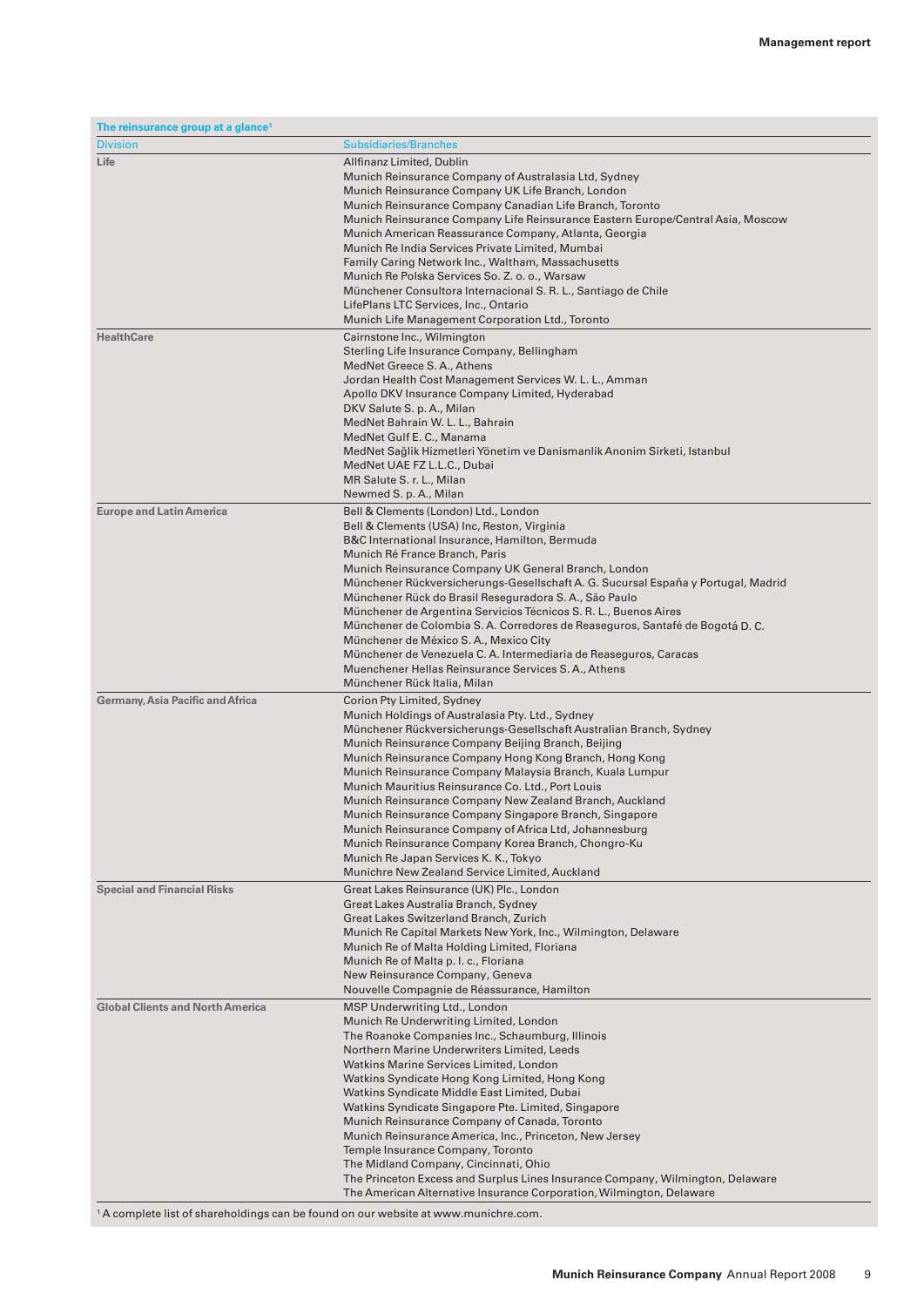### **Important tools of corporate management**

Our corporate management is defined by the Group perspective, of which Munich Reinsurance Company is a significant part. Since our fields of business are managed on a Group-wide basis, it is difficult to extract the Company from this overall concept. A description of the Munich Re Group's management system and its implications for the Company's key performance indicators is therefore provided below.

**Munich Re's value-based** Munich Re's objective is to analyse risks from every conceivable angle and to **management philosophy** assess and diversify them, thereby creating lasting value for its shareholders, clients and staff. A guiding principle of our entrepreneurial thinking and activity is to increase Munich Re's share price on a sustained basis. This is also the aim of our active capital management, be it through the payment of dividends or the repurchasing of shares if added value cannot be created for our shareholders through other measures. The main features of our shareholder value approach in practice are the consistent application of value-based management systems within the Group. In our view, this is one of the main reasons why Munich Re shares held up well, despite the difficult capital market environment in 2008.

> Besides value-based performance measures, we observe a range of important additional conditions in managing our business. These conditions may be reflected in supplementary targets within the Group, or in isolated cases may even determine a unit's short-term orientation in a particular situation. They include the rules of local accounting systems, tax aspects, liquidity requirements, supervisory parameters, and rating agency requirements.

Our value-based management is characterised by the following aspects:

- We assess business activities not only according to their earnings potential but also relative to the extent of the risks assumed, which is material in measuring added value as well. As the heavy losses investors sustained in 2008 demonstrated all too clearly, the risk-return relationship reveals how beneficial an activity is from the shareholder's point of view.
- With value-based performance indicators we ensure the necessary comparability of alternative initiatives and prioritise them.
- We clearly assign responsibilities and make the levers for adding value transparent for both management and staff.
- We closely link strategic and operative planning.

All initiatives are ultimately geared to the overriding financial objective of enhancing corporate value.

**the business segments**

**Our value-based management system** In our non-life business, which is mainly of a short-term nature, we employ **takes into account the** the following simple formula for measuring the value added annually by our **individual characteristics of** insurance business and for managing and monitoring our business activities:

Adjusted result – Cost of equity = Value added

The adjusted result serves as the basis for determining the value added. It consists of the underwriting result (derived from the income statement), the investment result, and the remaining non-technical result. In each case, valuebased adjustments are made, including the smoothing of expenditure for major losses, the "normalisation" of investment income, and the recognition of future claims expenses at present value.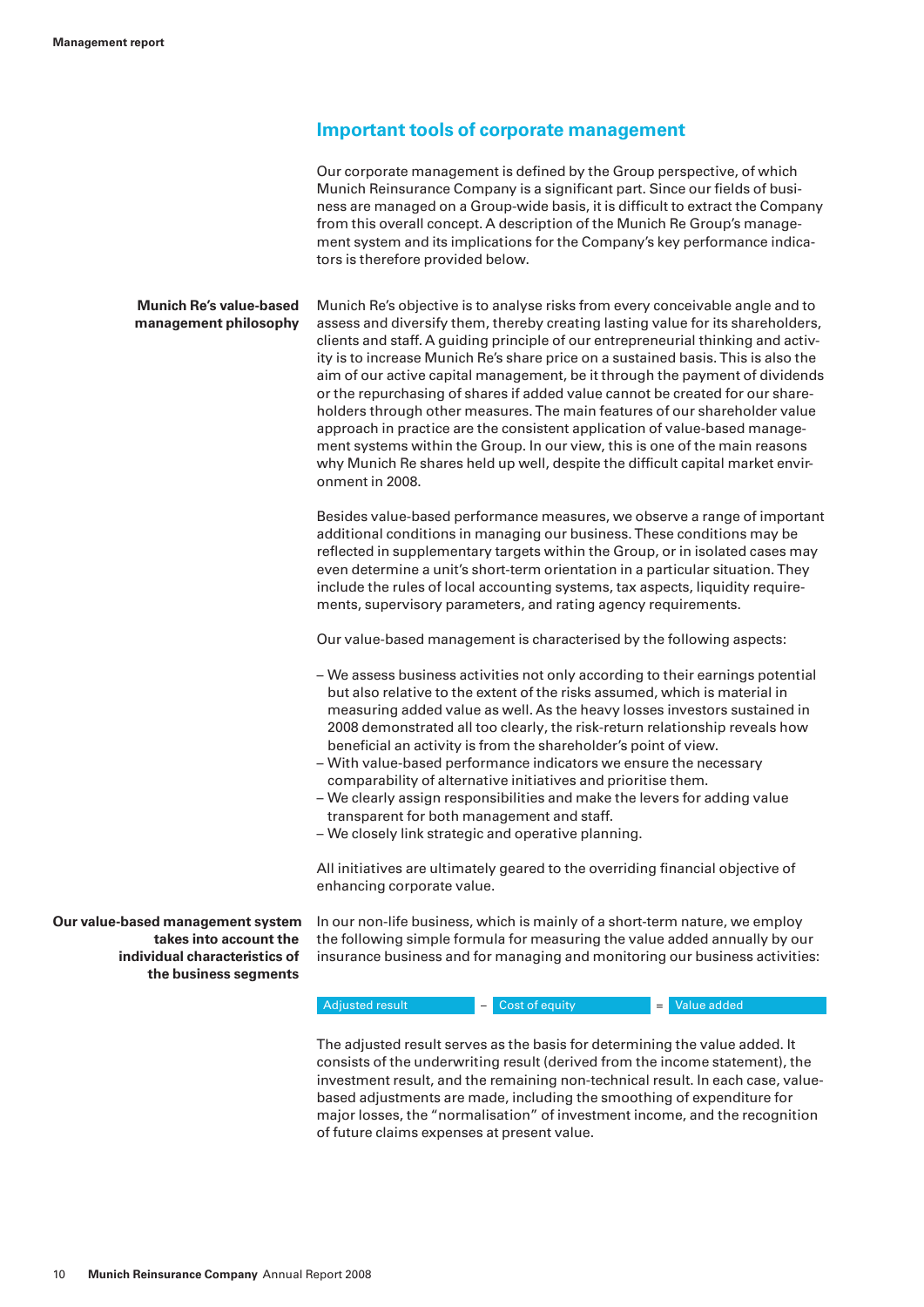We compare the result adjusted in this way with the requisite cost of equity. A significant factor in the calculation of the cost of equity is the risk-based capital, which we determine using our internal model. In the property-casualty business and health reinsurance measured on the basis of one calendar year, value is added to the extent that the adjusted result exceeds the cost of equity.

The products of life reinsurance are characterised by their long-term nature and the distribution of results over the duration of the policies. For valuing such long-term portfolios, whose performance cannot be reasonably measured on the basis of a single year, we follow the Principles and Guidance of European Embedded Value (EEV), published by the CFO Forum in May 2004. Even if we, like most companies, have not yet fully applied the Market Consistent Embedded Value Principles© for 2008, the calculation of our embedded value is already determined on the basis of market-consistent principles.

Embedded value is the present value of future net earnings from business in force – calculated on the basis of actuarial principles – plus the value of equity, less the explicitly determined cost of holding capital. The business in force is thus essentially projected over its whole duration according to the Principles and Guidance rules.

The embedded value relates to the portfolio existing at the valuation date. 100% of our life reinsurance business is reflected in the embedded value, as is over 90% of our life and long-term primary health insurance business. The value of future new business is not taken into consideration in primary insurance business. However, the valuation is made under the assumption of continued operations, i.e. taking into account the related costs in particular. Options and guarantees – especially for the policyholders – are explicitly valued using stochastic simulations. All cash flows are valued on the basis of the "swap rates" of the respective currency regions at the valuation date of 31 December 2008. Assets that are traded on the capital markets are valued on the basis of the market values observed at the valuation date.

The development of the insurance portfolio is modelled according to the current expectations for biometrics, lapses and costs. In primary insurance, the participation of policyholders in surplus is modelled according to the current planning and in line with the statutory regulations, and thus taken into account in the valuation. The embedded value is also shown after deduction of taxes to be paid by the Group in connection with the valued business. For the individual companies, the tax rates and calculations used are based on national regulations; in addition, tax loss carry-forwards are included in the calculation. Withholding taxes on dividends of Group companies are disregarded. The cost of holding capital includes not only the taxes and costs of investment management but also the not explicitly modelled risks of the business and, for primary insurance, the participation of policyholders in profits.

The change in embedded value within one year, adjusted for effects of exchange rate fluctuations, acquisition or sale of companies, dividends and capital injections, is shown by us as the total embedded value earnings. Adjustments to eliminate the influences of changes in fiscal and capitalmarket parameters give the operating embedded value earnings, which are a measure of the operative business performance for one year.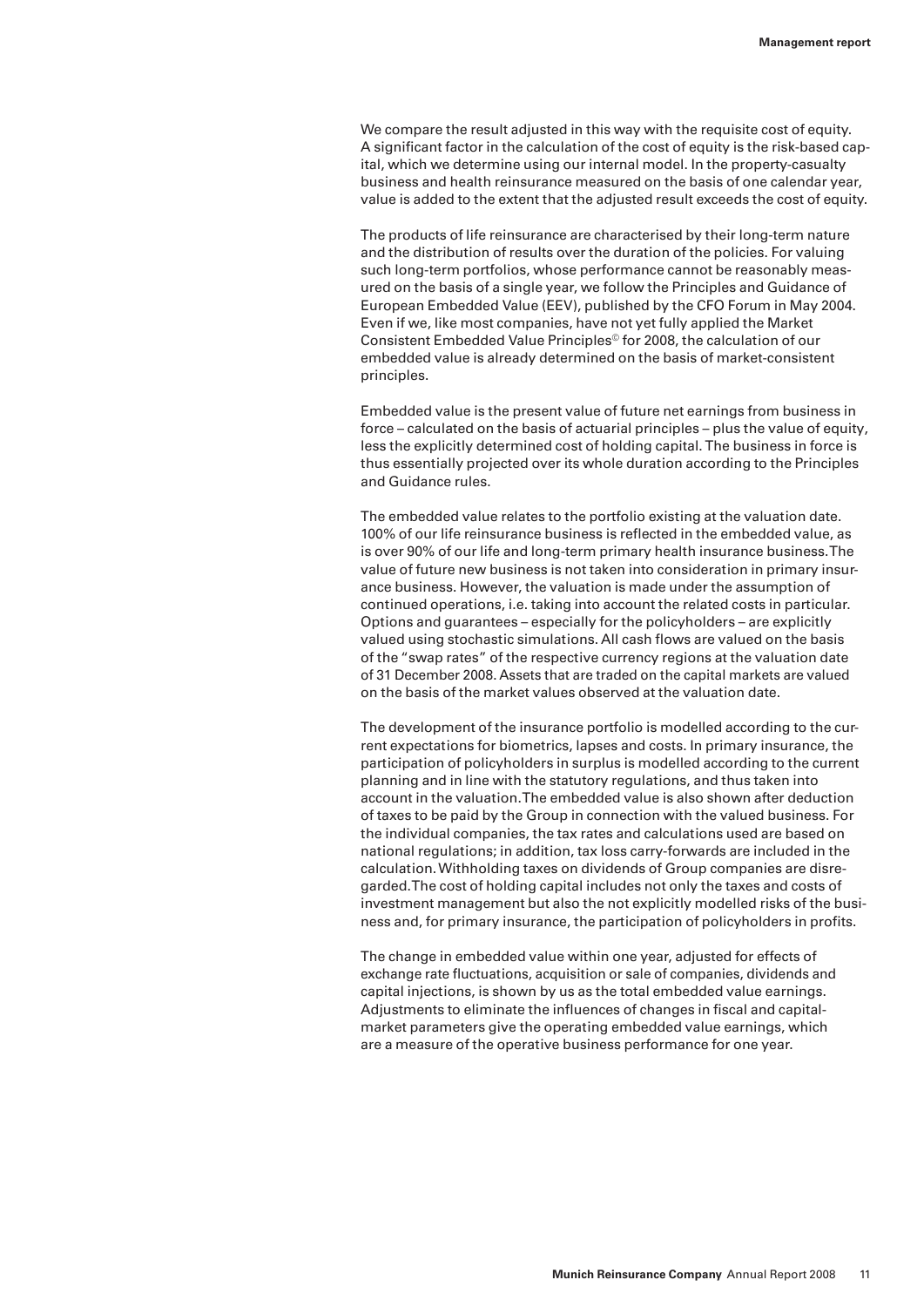Our steering of Munich Re's investments is strongly geared to the structure of the liabilities on our balance sheet. With the help of asset-liability management, we determine the "economic neutral position." This involves a synthetic investment portfolio which – taking into consideration significant additional parameters in the investment of capital – best reflects the characteristics of our liabilities towards clients.

As part of an optimisation process, a benchmark portfolio is developed that takes account of our own risk-bearing capacity and other investor preferences on the basis of long-term expectations of capital market yields. Our asset manager MEAG is responsible for implementing this strategic benchmark portfolio using concrete investments, from which it deviates only within a carefully defined framework and taking into account its own market view for the respective financial year. The target return, i.e. the expected income from the benchmark portfolio, is compared with the return from the actual portfolio. MEAG's performance is measured in terms of the excess return it achieves, taking into consideration the risks entered into.

In addition to these purely financial performance factors, non-financial performance measures like innovation, speed of processes, staff-training level and client satisfaction play a part. In the long term, a firm can only be successful if it operates sustainably and takes account of such future-oriented qualitative factors as well.

We closely link strategy and operative planning by defining our strategies in structured overviews or "scorecards", from which we derive initiatives, performance measures and responsibilities. The scorecards have four dimensions: "financial", "market and client", "process" and "employee". We promote an entrepreneurial culture among our staff through the clear allocation of responsibility and accountability, recognising how much the individual, unit or field of business contributes to increasing value. As part of our Changing Gear programme, we have enhanced the incentive systems for staff, executives and the Board, thus supporting our clear commitment to value creation. The higher a staff member or executive is positioned in the management hierarchy, the more strongly their remuneration is based on performance.

In order to give more emphasis in external communication to Munich Re's value orientation – as implemented through our internal management tools – we have geared our Group return target to risk-adjusted performance indicators.

#### **What we aim to achieve** Starting point 2008

In the past year, the business of insurance companies was strongly impacted by the financial crisis, and the Munich Re Group also felt the effects. As a result of the financial market turmoil in 2008, our return on risk-adjusted capital, which stood at 6.9%, fell clearly short of our general target of 15% after tax over the full cycle (a definition of RORAC is provided on page 14). The main reason for this was the return of 3.4% (5.2%) on our investments, which was lower than the long-term average. This is the ratio of the investment result of €5.8bn to the average market value of the investment portfolio at the balance sheet and quarterly reporting dates, totalling €172bn. With the Munich Re Group's absolute consolidated profit declining to €1.5bn, the return on equity or RoE fell to 6.7% in terms of the average value of IFRS equity at the year-end and quarterly reporting dates. Compared with our competitors, however, the Munich Re Group has weathered the financial crisis well thanks to our especially robust capitalisation and balanced investment policy. This fact is reflected in particular in the development of our share price, which has sustained significantly lower losses than those of our competitors.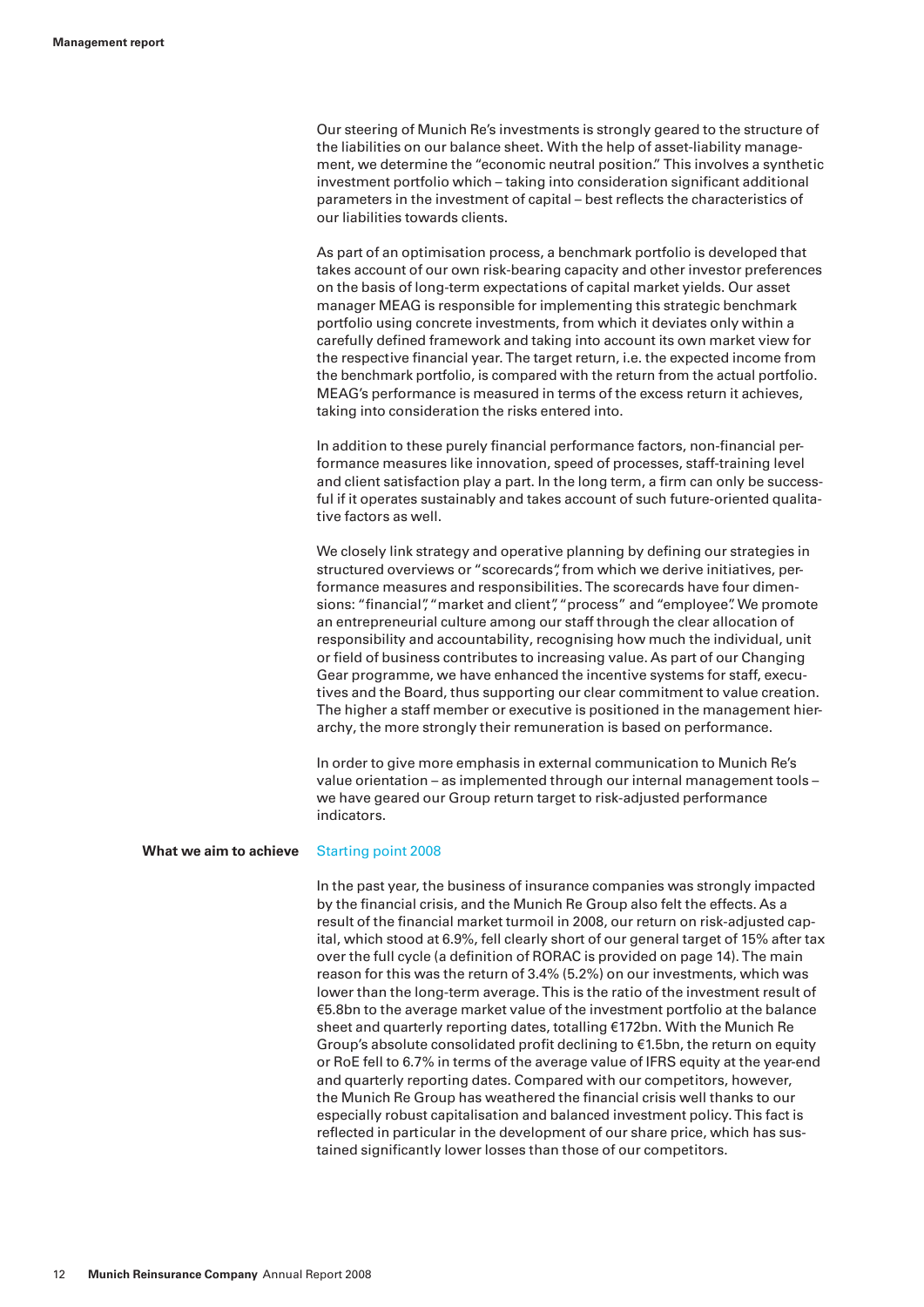The combined ratio, which is calculated as the percentage ratio of the sum of net expenses for claims and benefits plus net operating expenses to net earned premiums, corresponds to the sum of the loss ratio and the expense ratio. Put simply, a combined ratio of 100% means that premium income was exactly sufficient to cover claims and costs. Net expenses for claims and benefits mainly include paid claims, the change in claims provisions, and the bulk of other underwriting expenses. The portion of other underwriting expenses not considered includes, for example, German fire brigade tax. Net operating expenses chiefly comprise the costs arising in the acquisition of new business (e.g. commission) and for the ongoing administration of insurance contracts.

In the property-casualty reinsurance segment, there were net expenses for claims and benefits of €9,362m (9,172m) and net operating expenses of €4,019m (3,853m) in 2008, compared with net earned premiums of €13,448m (13,507m). The combined ratio thus amounts to 99.5% (96.4%), a satisfactory figure considering that the impact of major losses from natural catastrophes was €832m or 6.2% of net earned premiums in 2008, and hence greater than in the previous year. Our cycle management and underwriting discipline continue to form the basis of this success.

In 2008, paid claims and the change in claims provisions in the property-casualty primary insurance segment (including legal expenses insurance) totalled €2,818m (2,569m) and net operating expenses €1,597m (1,520m), compared with net earned premiums of €4,841m (4,380m). Our combined ratio in primary insurance thus amounts to 91.2% (93.4%) – an excellent figure both in absolute terms and in comparison with competitors.

When it comes to interpreting the combined ratio, the particular circumstances of the class of business in question have to be taken into account. The composition of the portfolio, for example, is of great significance. The following factors (among others) are important:

- The more the claims burden fluctuates over time, the greater the risk is and so the premiums needed to cover the risk must be higher. This means that the loss ratios in good years are low, as are the average loss ratios that provide the reinsurer with an adequate return for assuming the risk. This is particularly true in the case of natural catastrophes, which may occur rarely, but are often very severe when they do.
- Another important distinguishing feature relates to the time-lag between premiums being received and claims being paid. The longer these periods are, the longer the premiums received can be invested in the capital markets. High combined ratios in classes of business in which claims settlement takes a long time (e.g. casualty) therefore generally entail higher returns from investments with which the loss reserves are covered. These returns are not reflected in the combined ratio.

Therefore, while we aim to keep our combined ratio as low as possible, it is not our only target.

Rather, the key factor we consider is economic value added, which cannot be properly reflected by the combined ratio. We pursue this target internally through the performance indicator of value added, which measures value creation not only on the basis of current and forecast profits but also taking into account the size of the risks assumed. Thus, when considering Group performance, we gear targets (by way of a common, linking element) to a risk-adjusted return. Although this is not a direct performance measure, it is a strong indication of the Group's value creation.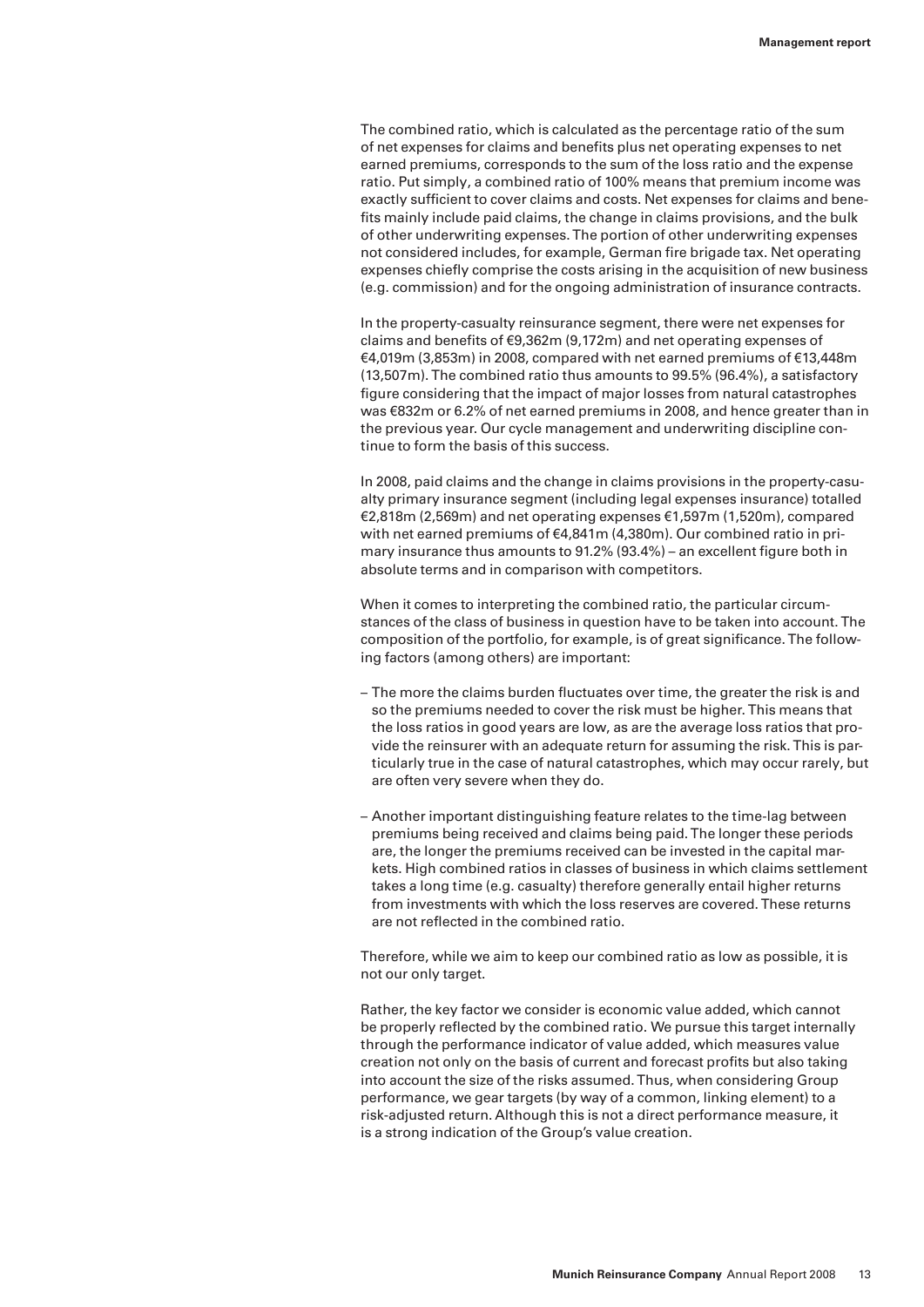#### Risk-based Group return target for the financial year 2009

Given the financial crisis and the clear signs of a worldwide recession, it is difficult to define guidelines for our future entrepreneurial success. Nevertheless, the targets we have set ourselves for 2009 are ambitious against the background of the crisis. Whether we achieve them is naturally highly uncertain in such a situation. For this purpose, we are again employing a risk-based performance measure which we have used for external communication since 2006: return on risk-adjusted capital (RORAC). We derive this target by placing the profit achieved or aimed at, expressed in euros, in relation to the necessary risk capital, the amount of which we determine using our internal risk model and publish once a year. Information on the internal risk model is provided on page 61. We thus take into account the economic standards currently underlying (at least to some extent) the requirements of supervisory authorities and rating agencies – standards that are set to play a decisive role in future.

RORAC is defined as follows:

#### **RORAC** = net income – interest rate x (1 – tax rate) x additional available economic equity risk-based capital

|                                                                | The numerator in the formula comprises the published IFRS net income<br>adjusted for post-tax income (interest rate $x$ [1 – tax rate]) generated on capital<br>not subject to risk within the given risk tolerance. The basis for the adjustment<br>is the capital exceeding the necessary risk-based capital, which is referred to<br>as additional available economic equity. It is also necessary for rating and<br>solvency purposes, as well as for profitable growth, but we strive to keep it<br>lean through our active capital management. This is because the additional<br>available economic equity in the system presented here only earns a risk-free<br>interest rate, as all the risk components of the investment and underwriting<br>are covered with risk-based capital by the internal risk model, and thus<br>assigned return requirements. Even though we take a risk-adjusted return as<br>our target, we aspire to meet the high, but fair expectations of our investors<br>also with regard to the return on total capital placed at our disposal. |
|----------------------------------------------------------------|------------------------------------------------------------------------------------------------------------------------------------------------------------------------------------------------------------------------------------------------------------------------------------------------------------------------------------------------------------------------------------------------------------------------------------------------------------------------------------------------------------------------------------------------------------------------------------------------------------------------------------------------------------------------------------------------------------------------------------------------------------------------------------------------------------------------------------------------------------------------------------------------------------------------------------------------------------------------------------------------------------------------------------------------------------------------------|
| At what level should<br>the RORAC target be set?               | Our RORAC target continues to be a sustained return on risk-adjusted capital<br>after tax of 15% over the whole market cycle. This target underlines our funda-<br>mental commitment to a long-term increase in our corporate value.                                                                                                                                                                                                                                                                                                                                                                                                                                                                                                                                                                                                                                                                                                                                                                                                                                         |
| What assumptions is<br>this target based on?                   | In both primary insurance and reinsurance, we are proceeding on the basis of<br>statistically expectable claims experience. Provided there are no significant<br>shifts in the composition of our business portfolio, we reckon with a combined<br>ratio in the order of 97% in property-casualty reinsurance, which includes an<br>amount of 6.5% of net earned premiums as projected claims expenditure for<br>natural catastrophes. In property-casualty primary insurance, we expect a<br>combined ratio of under 95%.                                                                                                                                                                                                                                                                                                                                                                                                                                                                                                                                                   |
| <b>Embedded values as additional</b><br>performance indicators | In life primary insurance and reinsurance and in German health primary<br>insurance, European Embedded Value (EEV) is one of the foundations of our<br>value-based management.                                                                                                                                                                                                                                                                                                                                                                                                                                                                                                                                                                                                                                                                                                                                                                                                                                                                                               |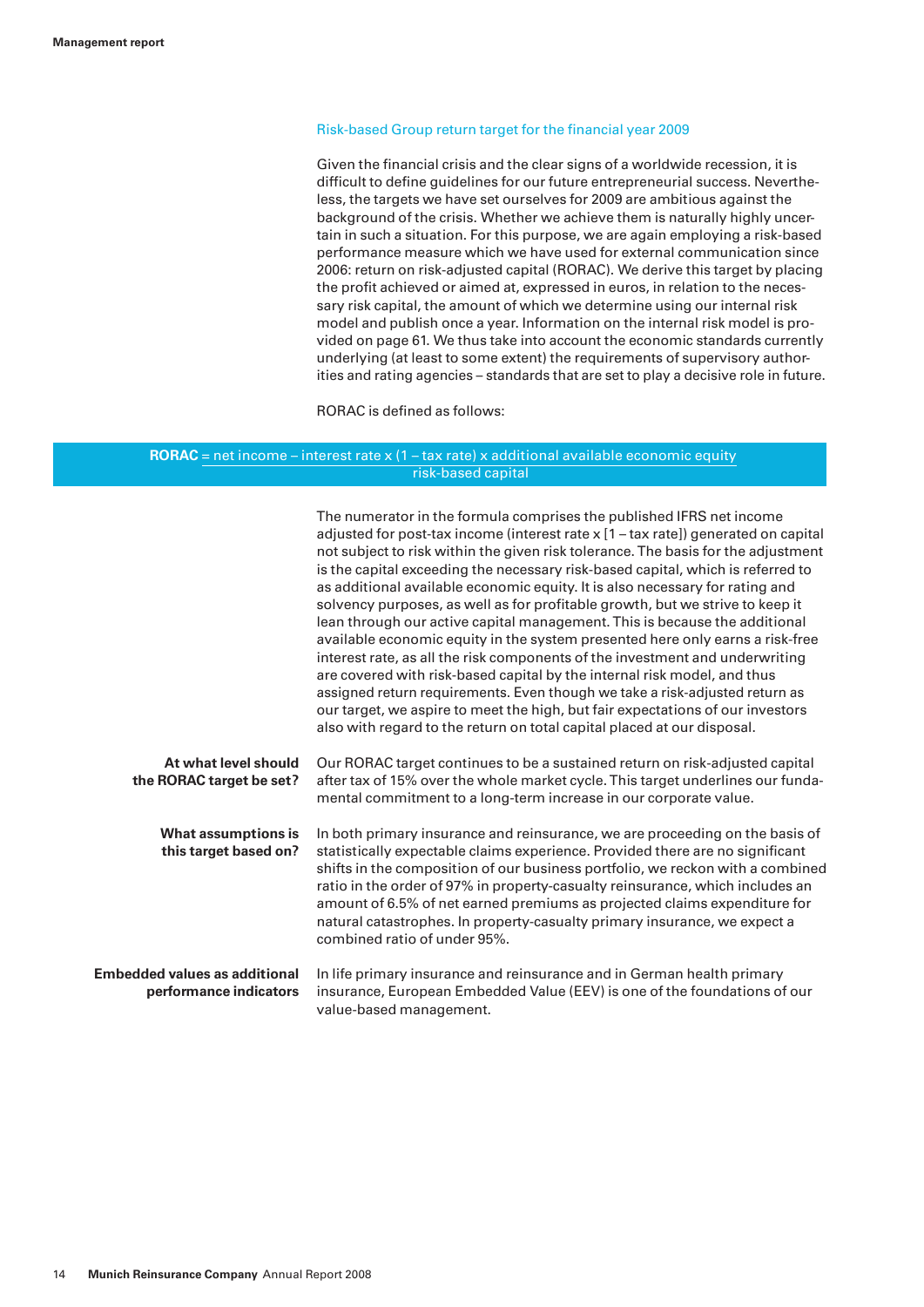|                                                                     | The life and health primary insurance business, managed and measured on<br>an embedded-value basis, will contribute to the IFRS consolidated profit and<br>thus to reaching the RORAC target, even though IFRS consolidated results are<br>based on the individual financial-year perspective.                                                                                                                                                                                                                                                                                                    |
|---------------------------------------------------------------------|---------------------------------------------------------------------------------------------------------------------------------------------------------------------------------------------------------------------------------------------------------------------------------------------------------------------------------------------------------------------------------------------------------------------------------------------------------------------------------------------------------------------------------------------------------------------------------------------------|
| <b>Our targets-Ambitious</b><br>but attainable                      | In selecting suitable targets, contrasting aspects have to be considered and<br>weighed up. On the one hand, undue complexity should be avoided in order<br>to ensure transparency for investors, staff and the public. On the other hand,<br>the challenge lies in reflecting economic realities as closely as possible, avoid-<br>ing oversimplification, and enshrining added value as the Group's overriding<br>guiding principle. As the above description shows, the background is multi-<br>faceted, especially as the parallel use of different performance indicators is<br>unavoidable. |
|                                                                     | We are convinced that we are on the right track with RORAC as our primary<br>key performance target. Whether and to what extent our targets are attainable<br>depends in equal measure on the way in which the economic parameters<br>develop and on the random occurrence of major losses. Despite the particular<br>uncertainties of the environment, we will do our utmost to continue success-<br>fully steering our Group through the economic crisis.                                                                                                                                       |
| What do these Group targets mean<br>for Munich Reinsurance Company? | In underwriting, we are proceeding on the assumption that with the solid<br>quality of our business, we can achieve a combined ratio of 97% or better, on<br>the basis of a major-loss burden from natural catastrophes of 6.5% of our net<br>earned premiums. As far as the investment result is concerned, we are unlikely<br>to achieve a return of 4.5% (our long-term target) owing to the uncertainties<br>on the financial markets. The imponderables resulting from the financial crisis                                                                                                  |

not possible.

#### **Binding standards for underwriting and pricing**

In reinsurance, the Corporate Underwriting Division develops guidelines and best-practice principles for the handling of our reinsurance business. Corporate Underwriting thus defines quality standards for the underwriting, pricing and claims management of our non-life business. Besides this, regular reviews are conducted to make sure that these standards are complied with. In this way, we ensure that the quality of our reinsurance business is consistently high and that we respond swiftly to changes and new developments. Since Corporate Underwriting is closely linked to our operative business, it can generate needs-oriented products and services for our clients as well. For the life and health segments, this task is assumed by specialists in the Life and HealthCare Divisions who, with the help of underwriting guidelines and reviews, also see to it that the business written always meets our high standards.

and recession mean that a serious projection of the annual profit for 2009 is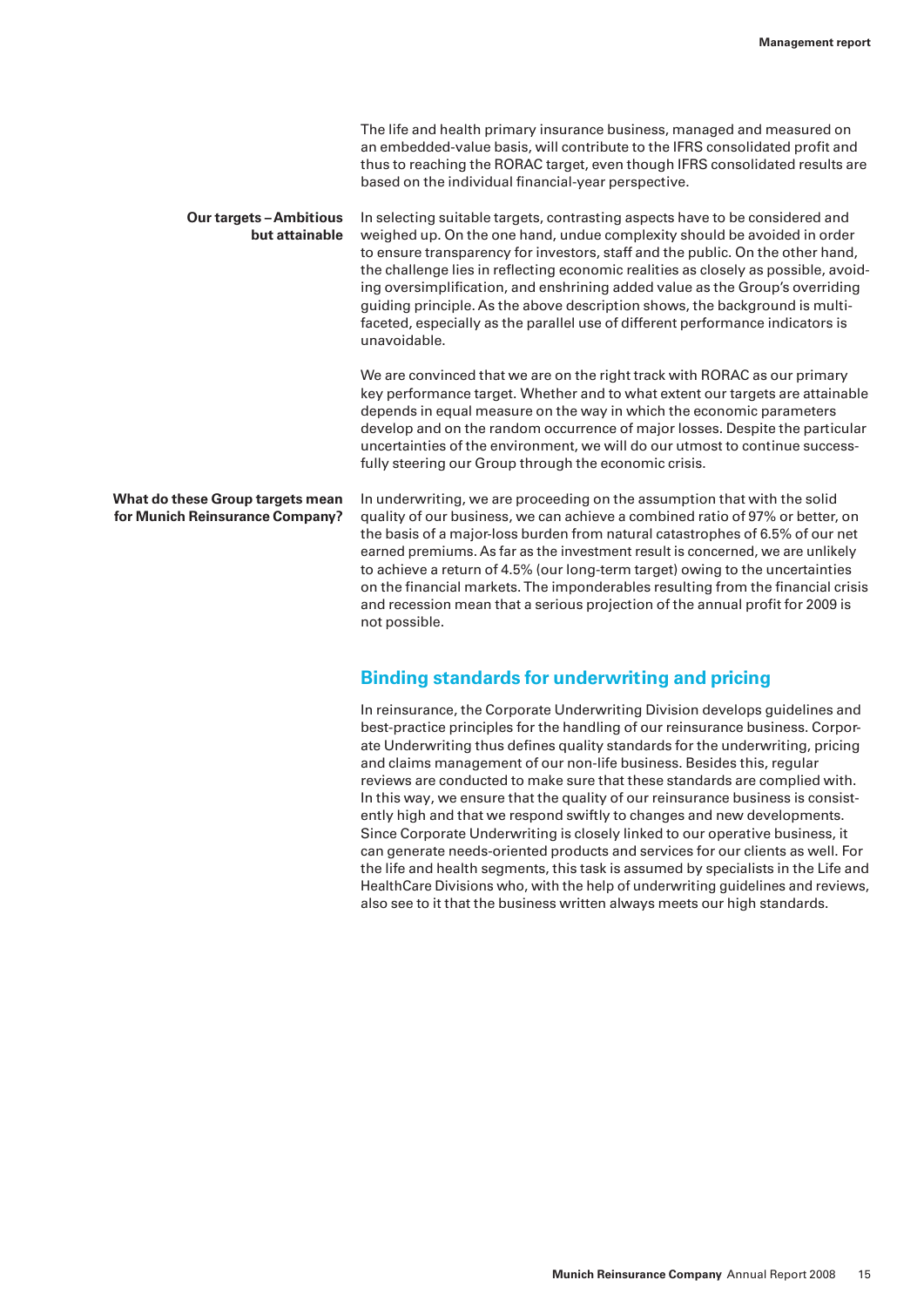## **Parameters**

#### **General parameters**

Our business environment is one of increasing complexity, with an upward trend in natural catastrophes. We are also seeing a disproportionate rise in man-made losses in relation to economic activity. The causes for this include climate change, technological progress and advancing geopolitical interdependencies. In addition, concentrations of values are mushrooming and regions are becoming ever more dependent upon each other. New risk potentials and accumulation hazards are emerging as a consequence of these developments, meaning that risk models require continual refinement and the swift incorporation of new findings.

Fundamental changes are also resulting from demographic trends. In combination with falling birth rates, increasing life expectancy is placing enormous pressure on pay-as-you-go social security systems. By 2030, every two people in paid work in Europe will have to finance one person who is not. This means Europeans can only maintain their standard of living and high-quality healthcare in the medium term if they make additional private provision – a major opportunity for the private insurance industry.

In addition, the insurance industry's regulatory environment is being affected by profound changes. The introduction of new rules for state supervision in Europe (Solvency II) and new accounting standards have implications for insurers' capital requirements and income statements. Besides this, the current crisis on the international financial markets is producing great uncertainty, also with regard to state intervention. In this context, both the demand for insurance cover and its supply will change. A company like Munich Re, among the leaders in integrated risk management, can utilise the changing industry dynamics to its advantage and exploit the business opportunities they present.

### **Economic parameters**

The international financial crisis and the macroeconomic parameters had a major effect on the insurance industry, especially in the second half of 2008. Growth in the global economy slowed significantly in the third and fourth quarters. After reaching record levels in the first six months, the oil price declined noticeably in the further course of the year. The international financial markets were disrupted significantly, with stock markets in Europe, the USA and Asia suffering some massive price setbacks. By the end of the year, they had recorded substantial losses.

**Economy** The effects of the financial crisis dampened global economic growth in 2008. China, Europe and the USA remained the principal engines of the global economy.

> In the first half of 2008, the global environment was characterised by price increases for commodities, especially oil, and foodstuffs. In the wake of this, inflation rates in most industrial nations rose to the highest levels for many years. This development reversed in the second half of 2008. Owing to the global economic slowdown, a reduction in inflationary pressure was observable. Nevertheless, seen over the course of the year, rates of inflation in the USA and the eurozone increased compared with the previous year. Extensive government rescue packages were launched in response to the problems of the international financial markets. Furthermore, the central banks of the largest economies slashed their key interest rates. The US Federal Reserve,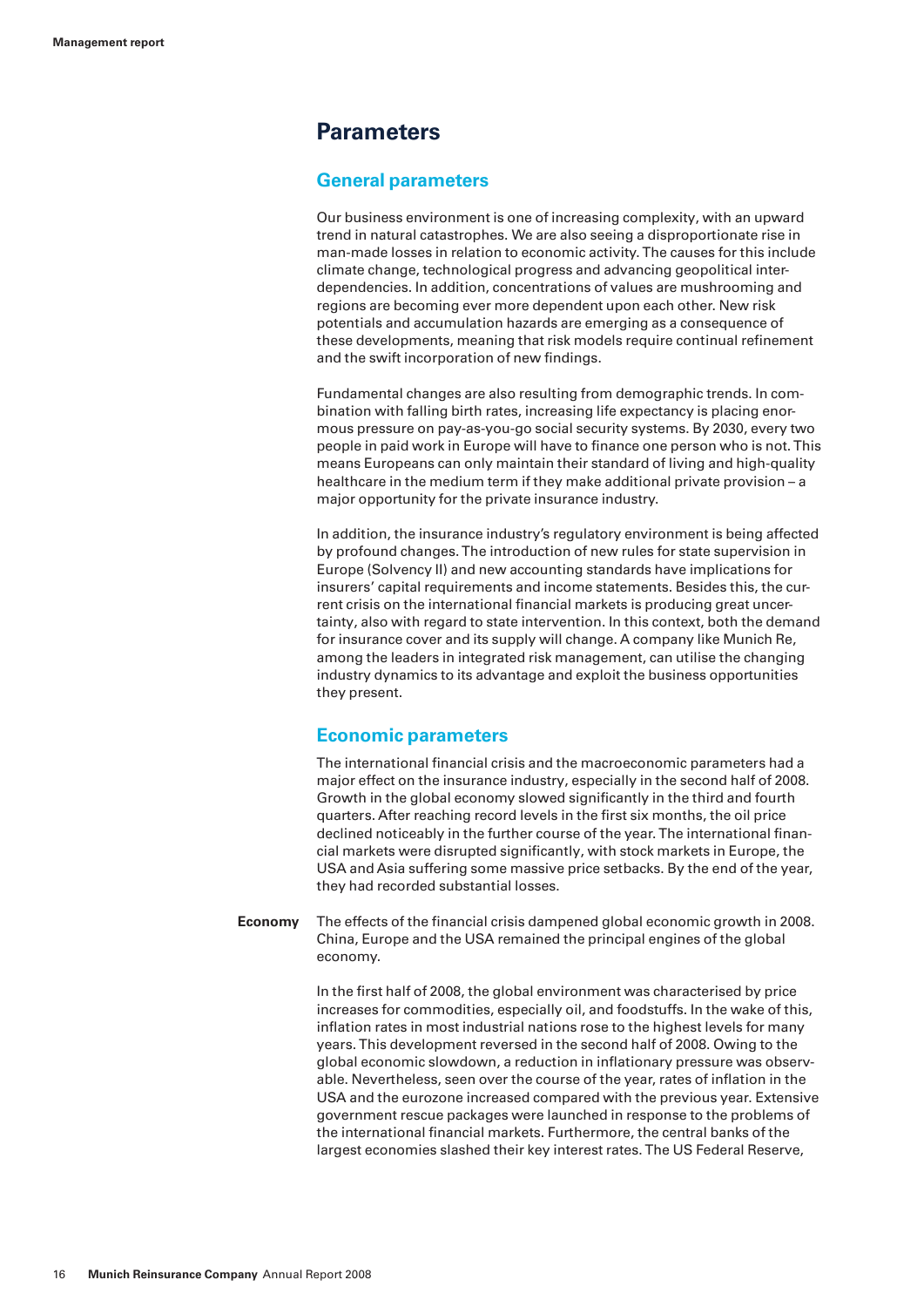for example, reduced its reference interest rate from 4.25% at the start of the year to 0–0.25% at the end of 2008. The European Central Bank lowered its reference interest rate from 4.0% to 2.5%, and the Bank of England cut its key interest rate from 5.5% to 2.0%.

In the USA, the world's largest insurance market, economic growth slowed markedly compared with the previous year. The main reasons for this were the slump in property prices and the massive crisis of confidence on the financial markets. Until now, the state rescue packages, which have assumed historic proportions, have merely been able to slow this trend. Only exports served to buoy the economy, whereas private consumption and corporate investments plummeted in the second half of 2008. Nevertheless, real GDP was up by 1.3% due to the relatively robust development in the first two quarters.

Owing to a drastic decline in growth in the fourth quarter, the Japanese economy shrank by 0.7% in real terms in 2008, contrasting with expansion of 2.4% in 2007.

Economic growth also weakened in the eurozone in 2008, amounting to 0.7% in real terms, a much lower figure than that of the previous year (2.6%). There were again substantial regional differences, partly because the impact of the financial crisis varied in intensity from country to country. The increase in real GDP in the Netherlands and Greece, for example, was well above average, whereas economic growth in Italy remained below par and Ireland experienced a decline in GDP.

Germany's economy was also weaker in 2008 than in the previous year, but was better than the eurozone average. The most significant contributions to growth came from investments and the export sector. Robust growth until the middle of the year had a positive effect on the labour market. The unemployment rate stood at 7.4% in December and was thus 0.7 percentage points lower than in December 2007.

Economic deceleration effects were particularly noticeable in the UK, which was hit relatively hard by the turbulence on the international financial markets. GDP grew by only 0.7% in 2008, compared with 3.0% in 2007.

Growth was subdued in the majority of the emerging economies in Asia, Eastern Europe and Latin America, and export-oriented sectors in particular felt the effects of the economic stagnation in the industrialised countries. The Chinese economy remained very strong despite the slowdown, with real growth totalling 9.0%. In India, too, the expansion rate remained high despite a minor slowing in momentum. Russia experienced a distinct slackening of growth owing to declining exports of raw materials, although these still remained at a high level. Thanks to strong domestic demand, the slowdown in Brazil's growth dynamic was comparatively slight.

**Capital markets** The international stock markets experienced historic share-price setbacks in 2008. The EURO STOXX 50 declined by 44.4% over the course of the year. In the USA, the S&P ended 2008 down 38.5% overall. The DAX lost 40.4% compared with the beginning of the year, and the Japanese Nikkei Index recorded a decrease of 42.1%.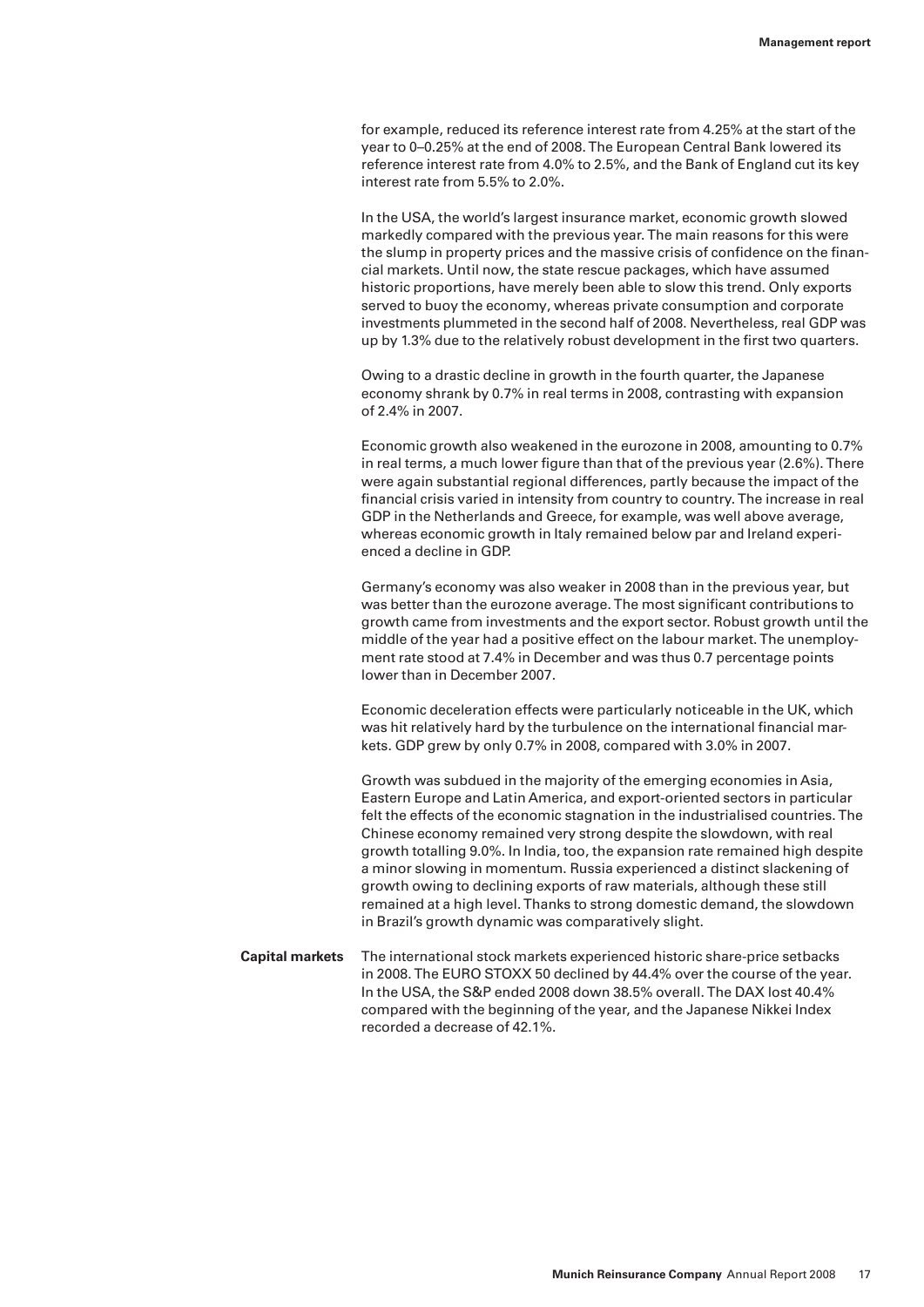|                           | On account of the highly volatile international stock markets, many investors<br>turned to lower-risk investment products such as government bonds. This<br>trend, together with the imminent recession, has caused the yield on ten-year<br>German government bonds to fall from 4.3% to 2.9% since the beginning of<br>the year, even though it did rise temporarily due to inflation. Ten-year US<br>government bond yields dropped from 4.0% at the start of the year to 2.3%.                                                                                                                                                         |
|---------------------------|--------------------------------------------------------------------------------------------------------------------------------------------------------------------------------------------------------------------------------------------------------------------------------------------------------------------------------------------------------------------------------------------------------------------------------------------------------------------------------------------------------------------------------------------------------------------------------------------------------------------------------------------|
|                           | The euro's soaring climb to an all-time high of US\$ 1.59 came to an end in April<br>2008. Following a major price correction to US\$ 1.23, the exchange rate re-<br>covered to US\$ 1.39 at the end of the year. Against the Japanese yen, the euro<br>fell considerably, moving down from ¥163.33 at the start of the year to ¥126.01<br>at the end of 2008.                                                                                                                                                                                                                                                                             |
| <b>Insurance industry</b> | Writing business at risk-adequate prices was once more the central issue on<br>the insurance markets in 2008. In the reinsurance renewals at the beginning<br>of the year and at 1 April and 1 July, it was again apparent that most market<br>players were giving priority to selective and profit-oriented underwriting.<br>Nevertheless, reinsurance prices initially showed a downward trend.                                                                                                                                                                                                                                          |
|                           | Following the international financial crisis and high losses from natural catas-<br>trophes, the reinsurance industry's capital base deteriorated for the first time<br>in years. A simultaneous decline in the capitalisation of many primary insurers<br>led to an increase in demand for reinsurance at the end of the year. In the<br>renewals at 1 January 2009, market terms and conditions in most regions<br>and lines of business hardened, even improving markedly in some cases.                                                                                                                                                |
|                           | Premium development in the insurance industry, particularly in property-<br>casualty insurance, is strongly influenced by the overall economic situation,<br>and further by the effects of the market cycle. Apart from macroeconomic<br>stimuli, changes in the legal and tax environment also play a key role in the<br>market dynamics of life and health insurance.                                                                                                                                                                                                                                                                    |
|                           | In general, development of the insurance markets was supported by the still<br>robust economy up to mid-2008. This applied especially to markets in emer-<br>ging economies. In China and India, for example, the figures up to and includ-<br>ing October show that dynamic premium growth continued. Some European<br>markets also displayed positive growth dynamics; in Spain, for example, total<br>premiums in the first three quarters were up by around 6% year on year. In<br>France, on the other hand, premium income showed a downward trend, at<br>least in life insurance (-11% year on year, up to and including November). |
|                           | The insurance industry in Germany grew slightly by 1.5% compared with the<br>previous year, the growth rate being curbed by continued strong competition<br>and the economic uncertainty felt by many citizens.                                                                                                                                                                                                                                                                                                                                                                                                                            |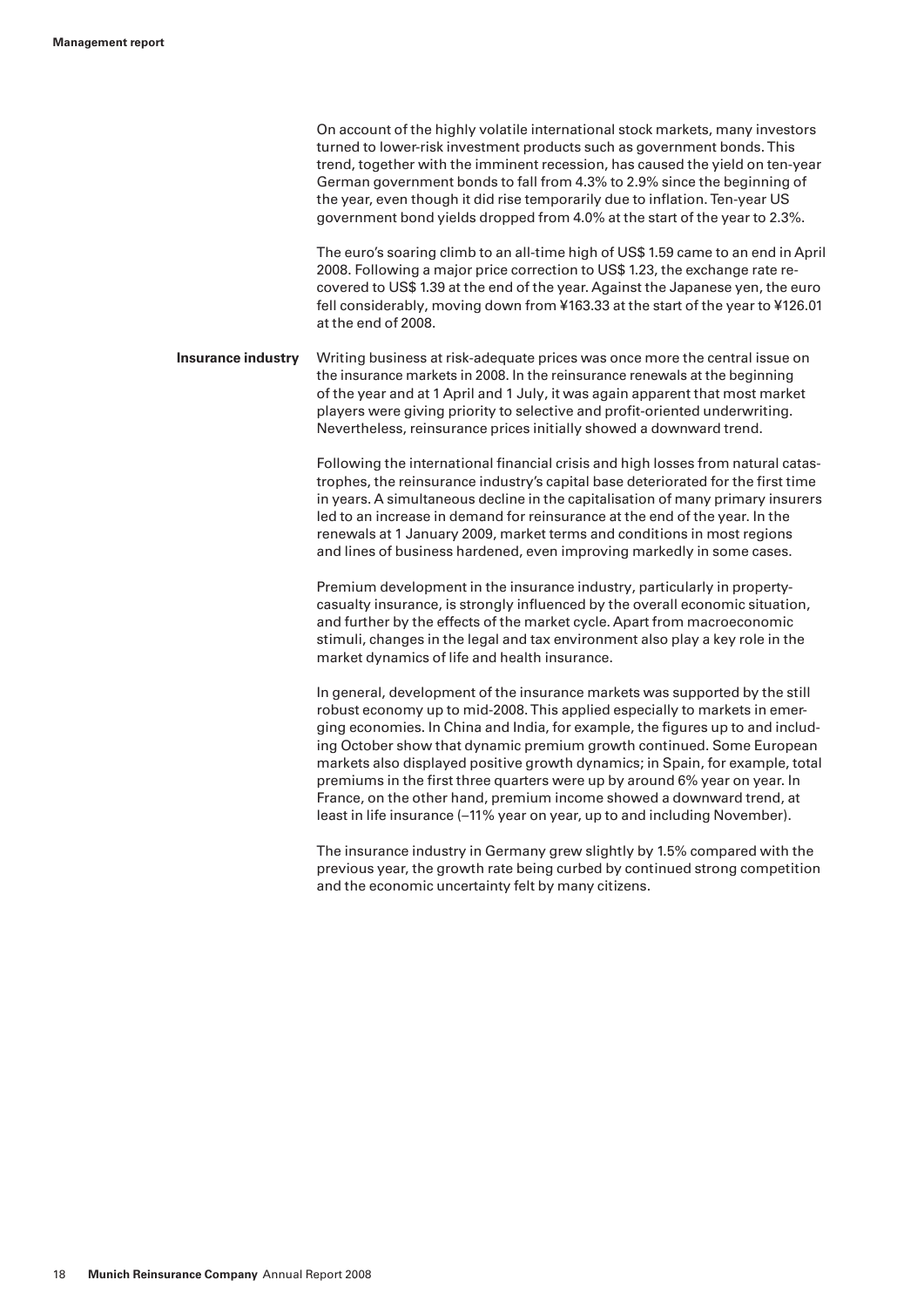**Regulatory changes** As a result of the global banking and financial crisis, regulatory changes are to be expected. Even if the focus of the reforms will probably be on the supervision of banks, it is likely that insurance companies will also be affected. However, it is currently not foreseeable what the actual changes will be.

> In Europe, the majority of insurance companies have withstood the crisis comparatively well. This could be partly attributable to the advance effect of the European Commission's Solvency II project, which has been the subject of intense discussion since 2005 and represents a complete overhaul of insurance supervision law in Europe. The new legislation is due to come into force in around 2012, but many insurance companies, including Munich Re, have been working for some time on preparing for the future supervisory regulations.

> In this context, the ninth amendment of the German Insurance Control Act entered into force on 1 January 2008. In anticipation of Solvency II, the legislation incorporates new provisions on risk management and risk reporting at insurance companies.

The new regulations specify explicitly that a company's management is responsible for establishing proper business organisation and for instituting adequate risk management. Essentially, it must be ensured that risks specific to the company are dealt with effectively. To achieve this, all the significant risks to which an insurance company is or could be exposed need to be identified and dealt with appropriately. This means setting up processes in the company with which risks can be identified, analysed, evaluated, managed and monitored.

The statutory provisions are interpreted in more detail by a circular from the German Federal Financial Supervisory Authority (BaFin) on the Minimum Requirements for Risk Management (MaRisk). As the objective here is to give companies a flexible framework for structuring their internal risk management, the requirements are limited to setting up appropriate internal management, steering and control processes. The measures and processes implemented must be proportional to the company's individual risk, the type and scope of its operations, and the complexity of the business model selected.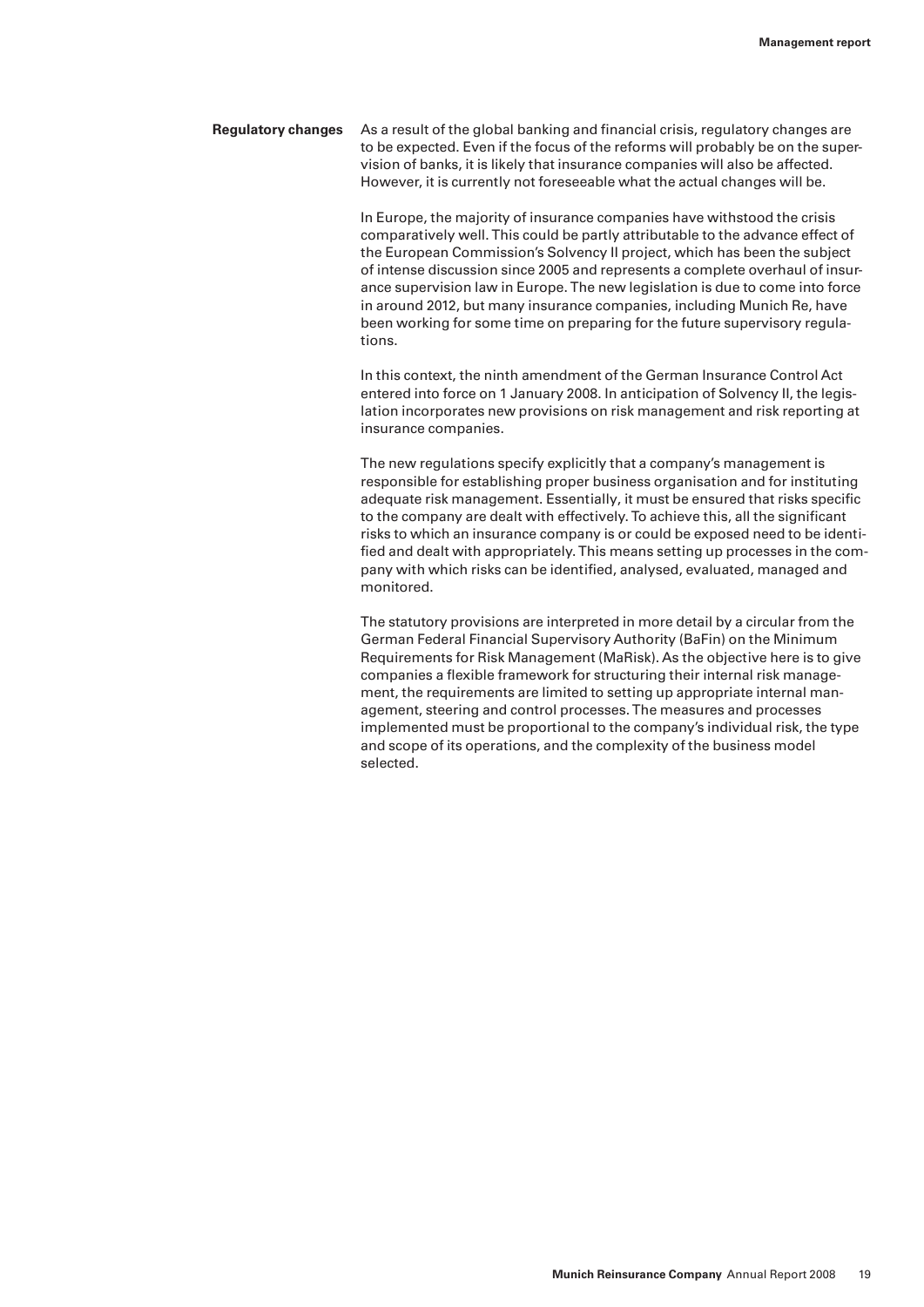## **Overview and key figures**

 Munich Reinsurance Company's business performed satisfactorily overall in the year under review.

 In the financial year 2008, the Company wrote gross premiums totalling €16.5bn (17.6bn), a year-on-year decline of 6.1% which was mainly attributable to negative currency translation effects. Approximately €11.4bn or 69% of premium was written in foreign currency, of which 27% was in US dollars and 14% in pounds sterling, with some 85% (80%) of our premium income coming from business with non-German clients. We continued to adhere strictly to our underwriting policy of risk-adequate prices, terms and conditions.

 Our technical result before claims equalisation provisions showed a loss of €266m in 2008, whereas in the previous year we had recorded a profit of €785m. The main reasons for the negative result are a strengthening of reserves for medical malpractice claims in Israel, for motor liability claims in Germany as a consequence of unexpectedly high losses reported in 2008, and for workers' compensation business in the loss portfolio taken over from our US subsidiary Munich Re America. We had to cope with further burdens on the result owing to the amendment in the recognition of changes in fair value for unit-linked life insurance business with guaranteed death benefits. In particular the development on the capital markets contributed to the related increase in provisions for future policy benefits. At €1.3bn, claims costs for major losses were also approximately 28% higher than in the previous year (€1.0bn), but were still within the long-term average. Particularly worthy of mention among the natural catastrophe losses are Hurricanes Gustav and Ike in the USA and the Caribbean, for which we incurred expenditure of around €367m. Extensive damage was also wreaked by a series of severe weather events in Queensland, Australia, in January and February 2008, which caused losses in the region's coal-mining industry. In addition, monsoon-like rains in February led to heavy flooding. Taken together, these loss events gave rise to claims expenditure of around €120m. The biggest man-made loss was an explosion at a sugar refinery in the USA, for which our claims costs totalled €70m.

 The combined ratio, which reflects the relation of claims and costs to net earned premiums, came to 102.4% (95.9%).

 The following table shows our expenditure for major losses in the past five years (with the percentage for natural catastrophe losses):

| Major losses over $\epsilon$ 10m (net) <sup>1</sup> |    |       |       |      |       |       |
|-----------------------------------------------------|----|-------|-------|------|-------|-------|
|                                                     | €m | 2008  | 2007  | 2006 | 2005  | 2004  |
| <b>Major losses total</b>                           |    | 1,286 | 1,006 | 605  | 2,972 | 1.046 |
| Thereof natural catastrophes                        |    | 622   | 537   | 158  | 2.467 | 675   |
|                                                     |    |       |       |      |       |       |

<sup>1</sup> Previous years adjusted owing to an increase in the threshold for major losses.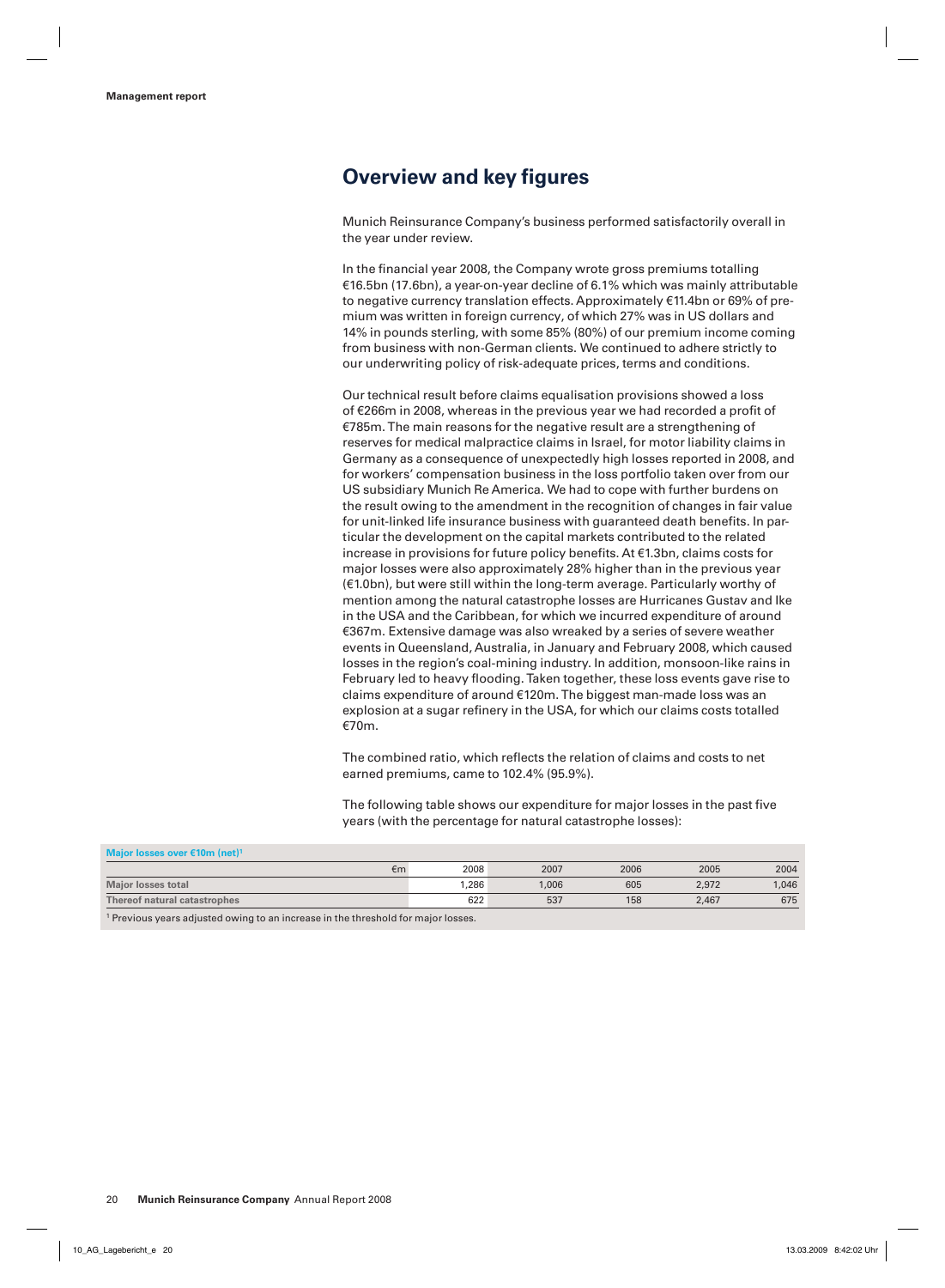Whereas in the previous year our good result enabled us to allocate €1,122m to the claims equalisation provision and similar provisions, in the year under review these provisions were reduced by €786m. We were obliged to carry out this reduction due to the transfer of natural hazards risks from the provision for natural hazards to the claims equalisation provision. In connection with this transfer, the natural hazards provision of of  $\epsilon$ 964m was reversed, which in turn was reflected in an increased allocation to the claims equalisation provision.

After the change in claims equalisation provisions, our technical result showed a profit of €520m, whereas in the previous year we had recorded a loss of €337m.

Our investment result totalled €4,029m, a further improvement of €336m compared with the previous year – despite the financial market crisis. This is chiefly due to the special dividend payment of €947m by ERGO Versicherungsgruppe AG. Some €463m (799m) of the investment result is incorporated in the technical result as interest on technical provisions.

Munich Reinsurance Company's return on investment (including deposits retained on assumed reinsurance) thus rose to a gratifying 5.6% (5.1%) in the financial year.

| <b>Munich Reinsurance Company's results</b>                |        |        |        |          |        |
|------------------------------------------------------------|--------|--------|--------|----------|--------|
| €m                                                         | 2008   | 2007   | 2006   | 2005     | 2004   |
| <b>Technical result</b>                                    | 520    | $-337$ | $-122$ | $-1.706$ | $-507$ |
| Investment result without interest on technical provisions | 3,566  | 2.894  | 2,339  | 1,391    | 1,887  |
| <b>Other result</b>                                        | $-439$ | $-465$ | $-301$ | $-278$   | $-505$ |
| <b>Taxes</b>                                               | $-660$ | $-649$ | $-221$ | $-399$   | $-98$  |
| Profit/loss for the year                                   | 2.987  | 1,443  | 1,695  | $-992$   | 777    |
| Net retained profits                                       | 1,567  | 1,198  | 1,033  | 712      | 459    |
|                                                            |        |        |        |          |        |

In the financial year 2008, we posted a profit for the year of €2,987m. After the transfer of €1,493m to our revenue reserves and consideration of the profit carried forward, net retained profits totalled €1,567m. Of this amount, €1,074m has been earmarked for payment of a dividend of €5.50, and €432m for allocation to the revenue reserves.

#### **Events after the balance sheet date**

Under the share buy-back programme decided on by the Munich Re Board of Management in the second quarter of 2008, we repurchased a further 450,000 Munich Re shares with a volume of €46m after the balance sheet date up to 2 March 2009.

### **Classes of business**

In **life reinsurance**, we recorded a decrease in premium volume in the year under review, mainly owing to the scheduled reduction of large-volume reinsurance treaties and negative currency translation effects.

However, we expect fundamental growth impulses for our new business in future from such developments as the restructuring of the European solvency regime (Solvency II), the continuing privatisation trends in old-age and disability provision, the need for asset protection and the dynamic expansion of the insurance markets in Asia and Eastern Europe. In Germany, "Riester" and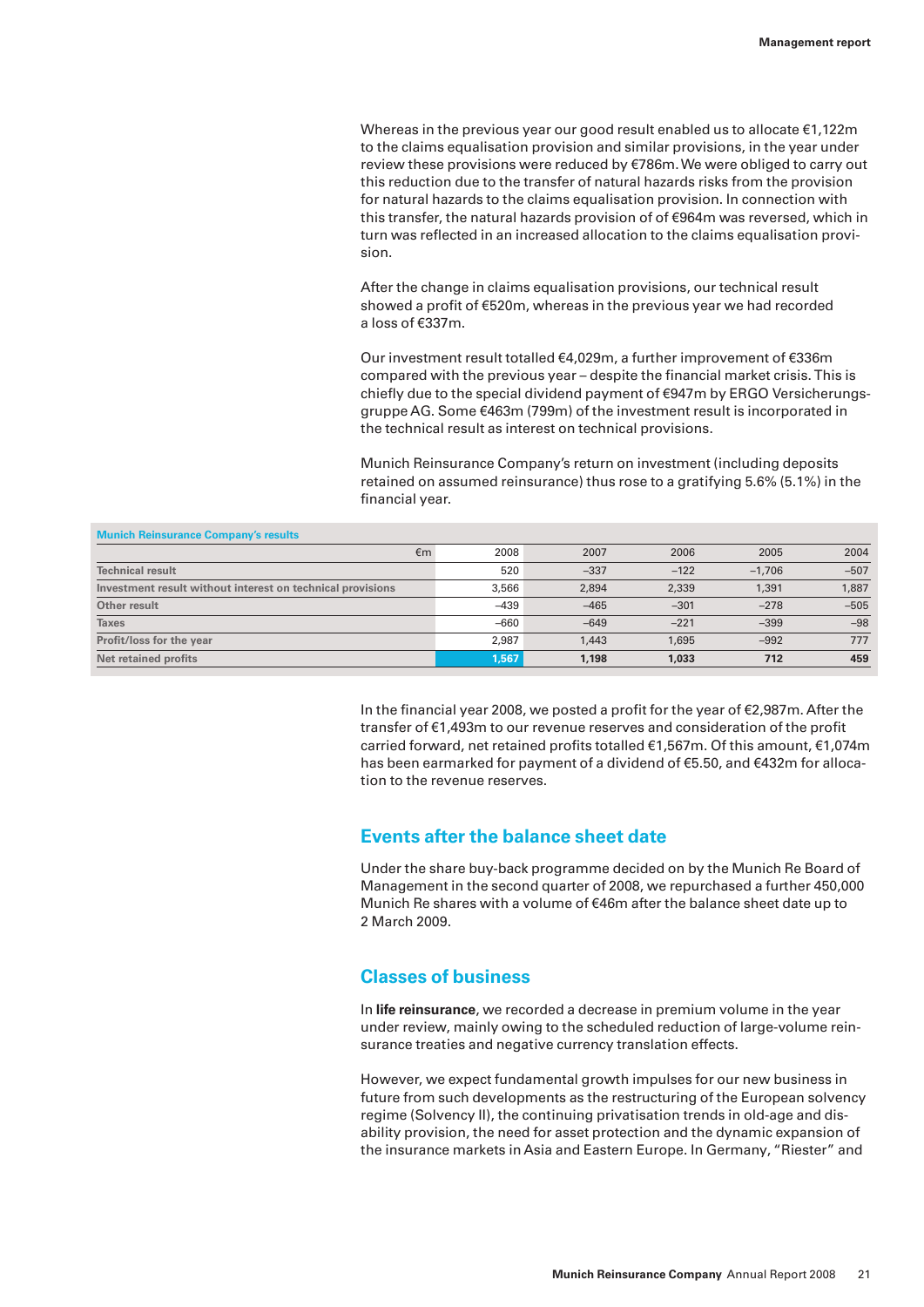"basic" pension products were the main sales drivers for German life insurers in 2008. All in all, however, life insurance sales in Germany were rather sluggish.

Our new business could not fully compensate for the scheduled reduction of large-volume quota share treaties with low result contributions. The cutback in large-volume treaties has been concluded for the present, which gives us reason to expect a rise in premium income for 2009. The trend towards cover for disability risks continued in new business.

Given its extremely rapid economic development and the corresponding expansion in its life insurance industry, Asia has gained significantly in importance. It is one of the prime growth regions for the Company's life reinsurance. In 2008, we continued to expand our involvement in the region and made selected investments with a view to benefiting even more strongly in the long run from the business opportunities present.

Our result in life reinsurance was unsatisfactory owing to the decrease in interest on technical provisions and to losses in American business with financial guarantees that suffered from declining values on the stock markets. lume. We anticipate that growth will be above average in the coming years, partly due to our initiatives in Asia, but that it will be at least temporarily curbed because of the global recession.

In **health reinsurance**, we posted an increase in premium volume in the year under review, mainly owing to the expansion of client relationships in the Gulf region.

For German statutory health insurance, the past year was dominated by preparations for the new health fund, leading to a reorganisation of financing in this field as from 1 January 2009. It is against this background that the government introduced, as announced, the new insolvency code for statutory health insurers. There have been first signs that the statutory health insurers are likely to have a greater need for risk protection. Private health insurance too is beginning to show an increasing demand for reinsurance against large losses and catastrophe losses as new advances in medicine are made. As things stand at present, it is likely that the introduction of the new insurance supervision principles (Solvency II) will lead to a differentiated view of overall risk management and a greater need for customised reinsurance solutions, which in turn will promote even closer ties with clients.

In the Gulf states, our business model combining reinsurance and risk management through our managed care service organisation MedNet continued to show robust growth. There are also privatisation trends in other Gulf states, promising further high growth in the medium to long term.

 Even if we were unable to emulate the previous year's result, it was nevertheless still satisfying. Thanks to our growth initiatives in the Gulf region, we expect the result to improve again in the coming years.

In **accident reinsurance**, we recorded a decrease in premium volume in the year under review, primarily attributable to the reduction of a large-volume quota share treaty.

Although the result improved compared with the previous year, it was still negative and below expectations. The main reason for this poor performance was the need for further reserve strengthening to take account of longer runoff periods and higher medical costs in workers' compensation business in the loss portfolio for accident years 2001 and prior taken over from our US subsidiary Munich Re America in 2005.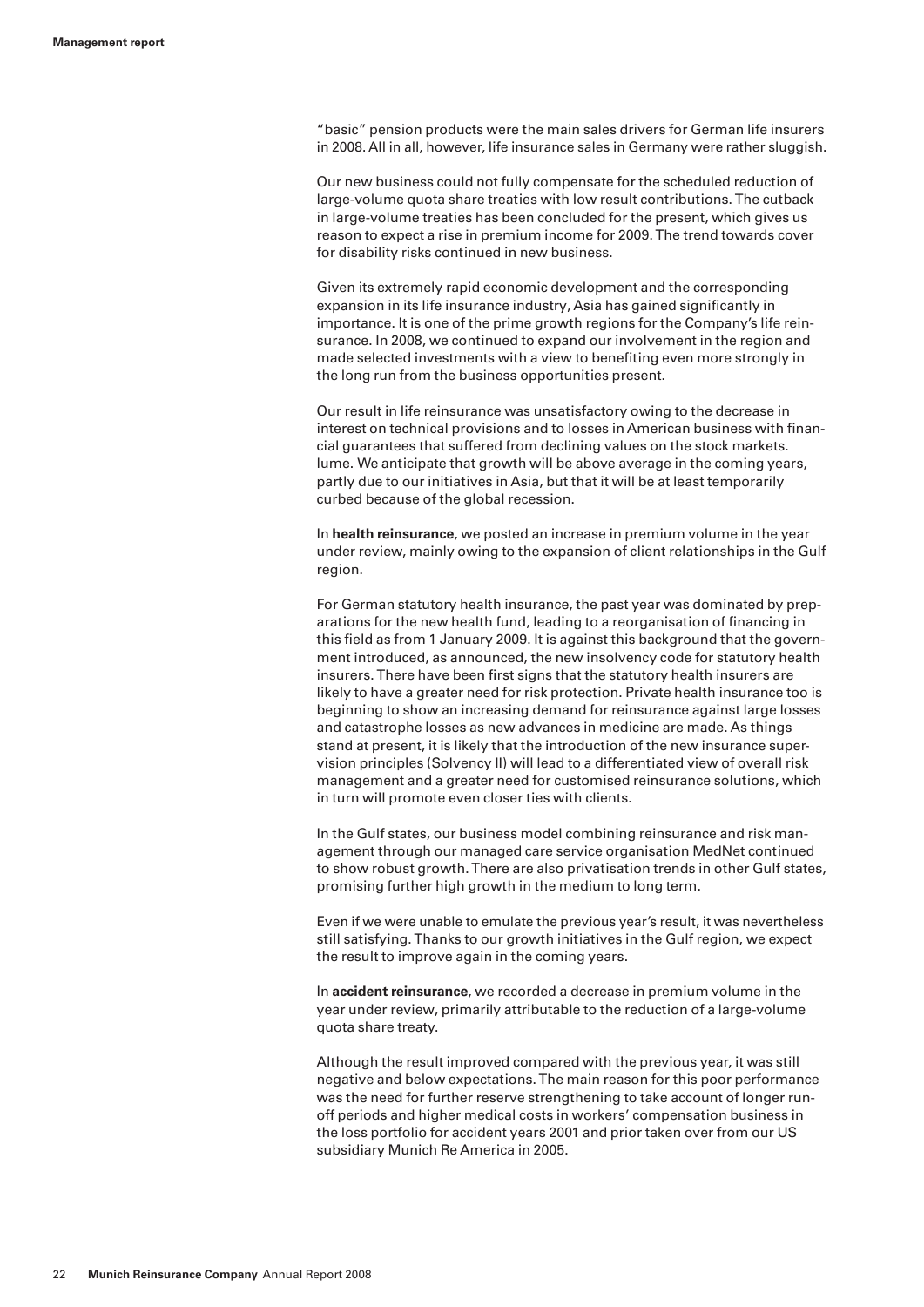In **liability reinsurance**, premium volume declined chiefly because of the reduction of a major proportional quota share treaty and negative currency translation effects. Market players' risk awareness was high, leading to realistic estimates of potential losses and therefore to risk-adequate prices. We consistently adhered to our profit-oriented pricing and underwriting discipline and withdrew from unprofitable business.

The result deteriorated compared with the previous year, reflecting a strengthening of reserves for medical malpractice claims in Israel.

We recorded a decline in premium volume in **motor reinsurance**, mainly because of the adverse developments in primary insurance premiums, the reduction of a major proportional quota share treaty, higher cedant retentions and negative currency translation effects. The pressure on rates persisted on a broad front in Germany and the USA, causing us to systematically withdraw from business where our requirements with regard to risk-adequate prices, terms and conditions could not be realised.

The lower result compared with the previous year was essentially due to the reserve strengthening for motor liability claims in Germany as a consequence of unexpectedly high losses reported in 2008. We will continue to participate very selectively in proportional business, provided it offers sufficient profitability on a sustained basis.

Premium income in **marine reinsurance** increased slightly over the previous year.

The result, however, was down on 2007, owing to higher claims costs for major losses arising from several natural catastrophes.

Premium income in **aviation reinsurance** showed a modest rise in the two volatile classes of aviation and space.

The price erosion of recent years persisted in aviation, where it spread to covers for small aircraft. As a consequence, we withdrew from underpriced business. Since the non-proportional reinsurance of aviation risks remains very profitable, however, we expanded our business in this area as planned.

Space business developed very favourably in 2008. Although the major-loss burden in the previous year did not result in a reduction of overcapacity, it did give rise to appreciable price increases. These parameters consolidated our position as market leader, improved the quality of premiums and led us to acquire increased shares in selected risks.

The result in aviation reinsurance was slightly up on the previous year, largely because of reduced major-loss experience in space business.

In **fire reinsurance**, premium income reduced year on year mainly owing to the termination of intercompany retrocession business and negative currency translation effects. As in the past, we systematically refrained from writing business that did not meet our requirements for risk-adequate prices, terms and conditions.

The result was still very pleasing, even though it declined significantly compared with 2007, chiefly due to the steep increase in expenditure for major losses compared with the previous year, the largest single loss being Hurricane Ike in the USA and the Caribbean.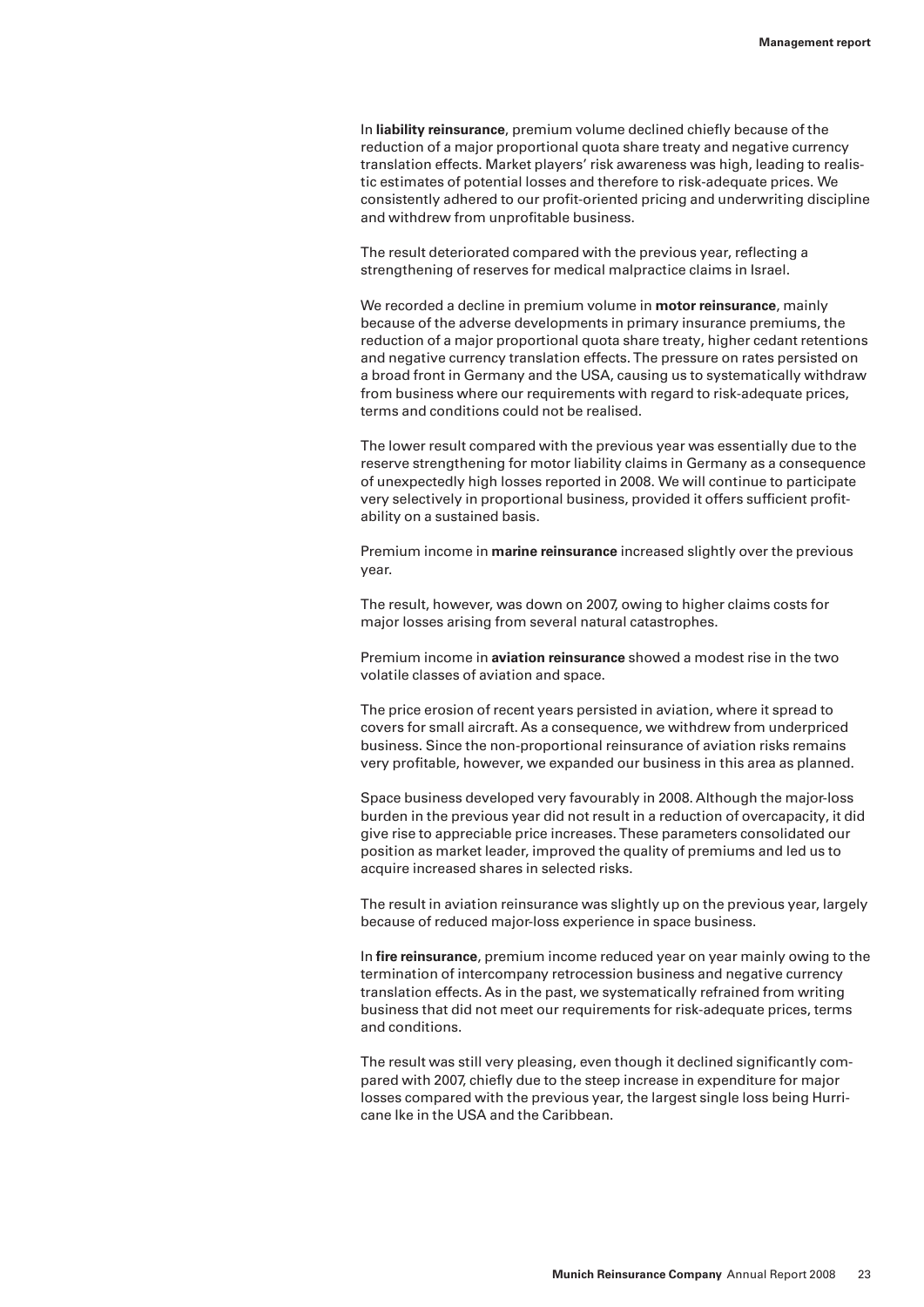In **engineering reinsurance** (machinery, EAR, CAR, EEI, etc.) premiums rose, partly as a consequence of business growth in the Middle East and a reorganisation and increase of reinsurance cessions in Germany.

In 2008, we were able to slightly surpass the previous year's already very good result.

Under **other classes of business**, we subsume the remaining classes of property reinsurance – burglary, glass, hail (including agricultural reinsurance), water damage, contingency, windstorm, livestock and householders' and homeowners' comprehensive reinsurance – as well as credit and fidelity guarantee reinsurance.

 Premium volume in these classes was higher than in 2007. We further extended our leading position in agricultural reinsurance, where the business we wrote mainly comprised state-supported crop insurance programmes, with a large portion stemming from the USA. In close consultation with selected cedants, we applied our vast experience and expertise in this business to other regions with a high potential for profitable growth.

The combined technical result of these classes improved marginally year on year, due essentially to the reduced expenditure for major claims.

Premium volume in credit reinsurance grew modestly in 2008, but the result declined significantly owing to higher, recession-related claims costs compared with the previous year.

|                                                                                                                |                  | <b>Gross premiums written</b> | <b>Underwriting result before</b><br>claims equalisation provision<br>and similar provisions |        |  |
|----------------------------------------------------------------------------------------------------------------|------------------|-------------------------------|----------------------------------------------------------------------------------------------|--------|--|
| €m                                                                                                             | 2008             | 2007                          | 2008                                                                                         | 2007   |  |
| Life                                                                                                           | 4,050            | 4,848                         | 34                                                                                           | 306    |  |
| <b>Health</b>                                                                                                  | 884              | 820                           | 14                                                                                           | 51     |  |
| <b>Accident</b>                                                                                                | 379              | 455                           | $-339$                                                                                       | $-398$ |  |
| Liability <sup>1</sup>                                                                                         | 1,443            | 1,534                         | $-338$                                                                                       | $-140$ |  |
| <b>Motor</b>                                                                                                   | 1,968            | 2,184                         | $-296$                                                                                       | $-90$  |  |
| Marine <sup>1</sup>                                                                                            | 1,000            | 1,048                         | 43                                                                                           | 160    |  |
| <b>Aviation</b>                                                                                                | 519              | 471                           | 38                                                                                           | 10     |  |
| Fire                                                                                                           | 3,055            | 3,179                         | 328                                                                                          | 670    |  |
| Engineering                                                                                                    | 1,298            | 1,196                         | 127                                                                                          | 110    |  |
| Other                                                                                                          | 1,899            | 1,828                         | 123                                                                                          | 106    |  |
| Non-life combined                                                                                              | 12,445<br>12,714 |                               | $-301$                                                                                       | 479    |  |
| <b>Total</b>                                                                                                   | 16,495           | 17,562                        | $-266$                                                                                       | 785    |  |
| <sup>1</sup> The previous year's figures have been adjusted owing to a change in class-of-business allocation. |                  |                               |                                                                                              |        |  |

24 **Munich Reinsurance Company** Annual Report 2008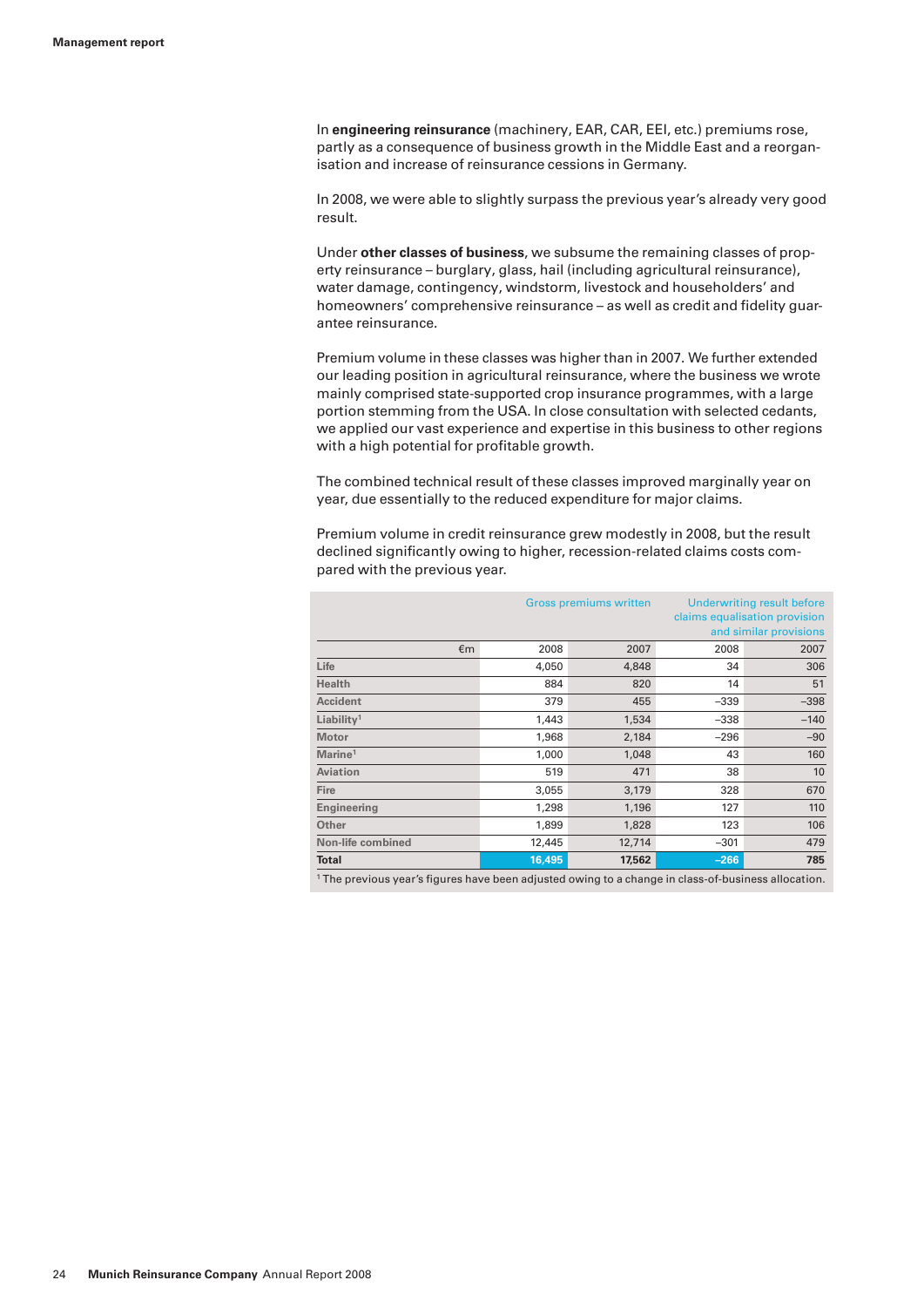#### **Claims equalisation provision and similar provisions**

The **claims equalisation provision and similar provisions**, whose calculation and recognition are largely governed by law, can substantially influence the underwriting result shown.

 The claims equalisation provision serves to mitigate fluctuations in the annual claims requirements of future years, which even in the case of a homogeneous and adequately large insurance portfolio can be significant from one accounting period to the next. Based on past statistics, it can smooth the financial effects of the random occurrence of above-average and belowaverage claims in individual financial years. The claims equalisation provision is established for individual classes of property-casualty business.

The item "similar provisions" combines provisions for major risks established for exceptional cases in underwriting where it is not possible to form a risk community that is sufficiently large and homogeneous to balance the risk within a determinable period of time. Allocations to a provision for major risks have the character of advance claims payments and must be held in reserve until the maximum amount of a possible total loss or the maximum liability determined by actuarial models is attained. Major risks are only insurable if a balance of risks over time is provided through the establishment of reserves over several financial years. A provision for major risks therefore does not serve to balance annual fluctuations but to deal with very rare individual occurrences that have exceptional loss potential. This item embraces the provisions for major risks in the form of provisions for nuclear risks, pharmaceutical product liability risks and terrorism risks.

The balance-sheet item "claims equalisation provision and similar provisions" declined by €786m to €8,744m (9,530m) in the financial year 2008. This significant reduction was mainly due to the transfer of natural hazards risks from the provision for natural hazards to the statutory claims equalisation provision. This measure was taken because the conditions for establishing an explicit provision for natural hazards risks no longer exist given our improved natural hazards risk management. Previously, the provision for natural hazards had been included in the provisions for major risks. The reversal amounting to €964m in the provision for natural hazard risks and the associated additional coverage of these risks under the claims equalisation provision nominally results in an increased allocation to the latter. This allocation, however, is restricted by statutory limits. Altogether, we strengthened the statutory claims equalisation provision by €170m (754m), mainly in marine, credit and bonding, and other classes of business. In the financial year, the Company also allocated €13m (18m) to the provision for terrorism risks and reduced the provision for pharmaceutical product liability risks and the provision for nuclear risks by €1m (+4m) and €4m (+6m) respectively.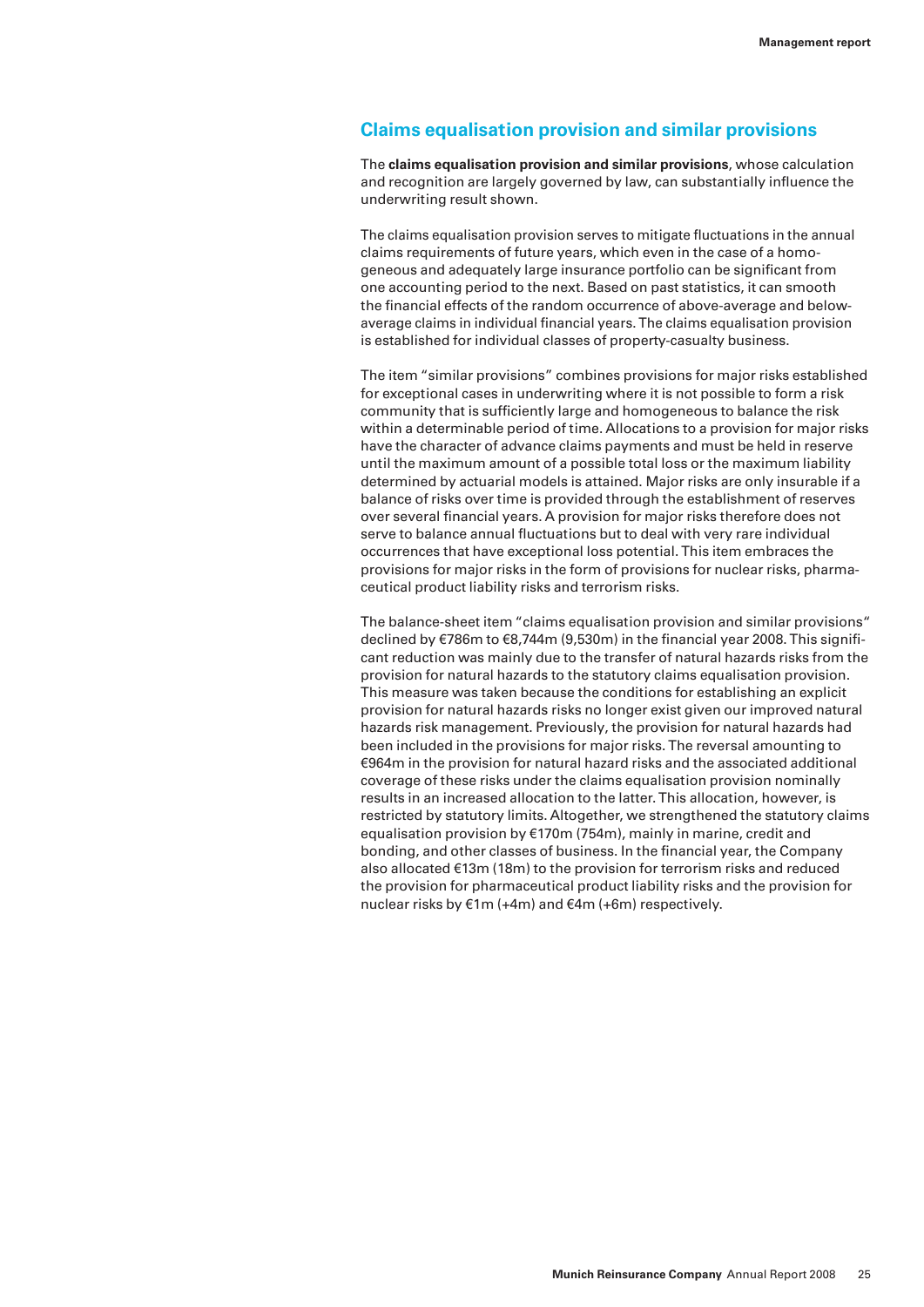#### **Investments**

**Investment principles** Our investment strategy naturally also considers supervisory requirements aimed at ensuring optimum security and profitability, with sufficient liquidity at all times, and an appropriate mix and spread. We continue to satisfy all applicable accounting and taxation requirements. We invest only in assets from which we expect an appropriate return, our asset managers paying strict attention to the risk tolerance. As far as possible we reduce currency risks by matching our expected liabilities with assets in correlated currencies. We also take care that the maturities of our fixed-interest securities are aligned with those of our liabilities. The methods we use to control investment risks are described in detail in the risk report. Our investment strategy is committed to the principle of sustainability. We aim to invest at least 80% of the market value of our investments in assets that are included in a sustainability index or satisfy generally recognised sustainability criteria. Since mid-2007, we have used the services of oekom research, an independent rating agency for sustainability, to advise us in this area. Our sustainability criteria for corporate and bank bonds have been considerably tightened as a result.

> **Liquidity Liquidity** is ensured at all times by means of detailed liquidity planning. As a rule, the Company generates significant liquidity from its premium income, from regular investment income and from investments that mature. We also attach great importance to the creditworthiness and fungibility of our investments.

| <b>Investment mix</b>                              |              |            |            |            |            |            |
|----------------------------------------------------|--------------|------------|------------|------------|------------|------------|
|                                                    | $\epsilon$ m | 31.12.2008 | 31.12.2007 | 31.12.2006 | 31.12.2005 | 31.12.2004 |
| Land, land rights and buildings,                   |              |            |            |            |            |            |
| including buildings on third-party land            |              | 863        | 824        | 981        | 1,005      | 1,037      |
| Investments in affiliated companies and associates |              | 23,675     | 21,831     | 12,293     | 12,054     | 13,015     |
| Loans to affiliated companies and                  |              |            |            |            |            |            |
| participating interests                            |              | 2.002      | 703        | 247        | 211        | 1,236      |
| Shares, investment certificates and other          |              |            |            |            |            |            |
| non-fixed-interest securities                      |              | 5,163      | 7,839      | 14,590     | 15,385     | 12,927     |
| Bearer bonds and other                             |              |            |            |            |            |            |
| fixed-interest securities                          |              | 21,707     | 21,419     | 21,915     | 19,266     | 17,937     |
| <b>Other investments</b>                           |              | 815        | 919        | 458        | 522        | 502        |
| <b>Total</b>                                       |              | 54,225     | 53,535     | 50,484     | 48,443     | 46,654     |

**Development and structure** The carrying amount of the Company's investments (excluding deposits **of investments** retained on assumed reinsurance) rose by 1.3% to €54.2bn in the financial year 2008. The following items involved significant changes:

**Land, land rights and buildings,** Our real estate investments are geared to generating an appropriate yield **including buildings** from regular income and growth in value, which requires continually monitor**on third-party land** ing existing properties and property funds with regard to their long-term profitability, and their location- and property-specific risks. Following the sale of a German real-estate package comprising residential and commercial properties that we concluded in 2007, our concentration on property in Germany is no longer as strong as it was in past decades.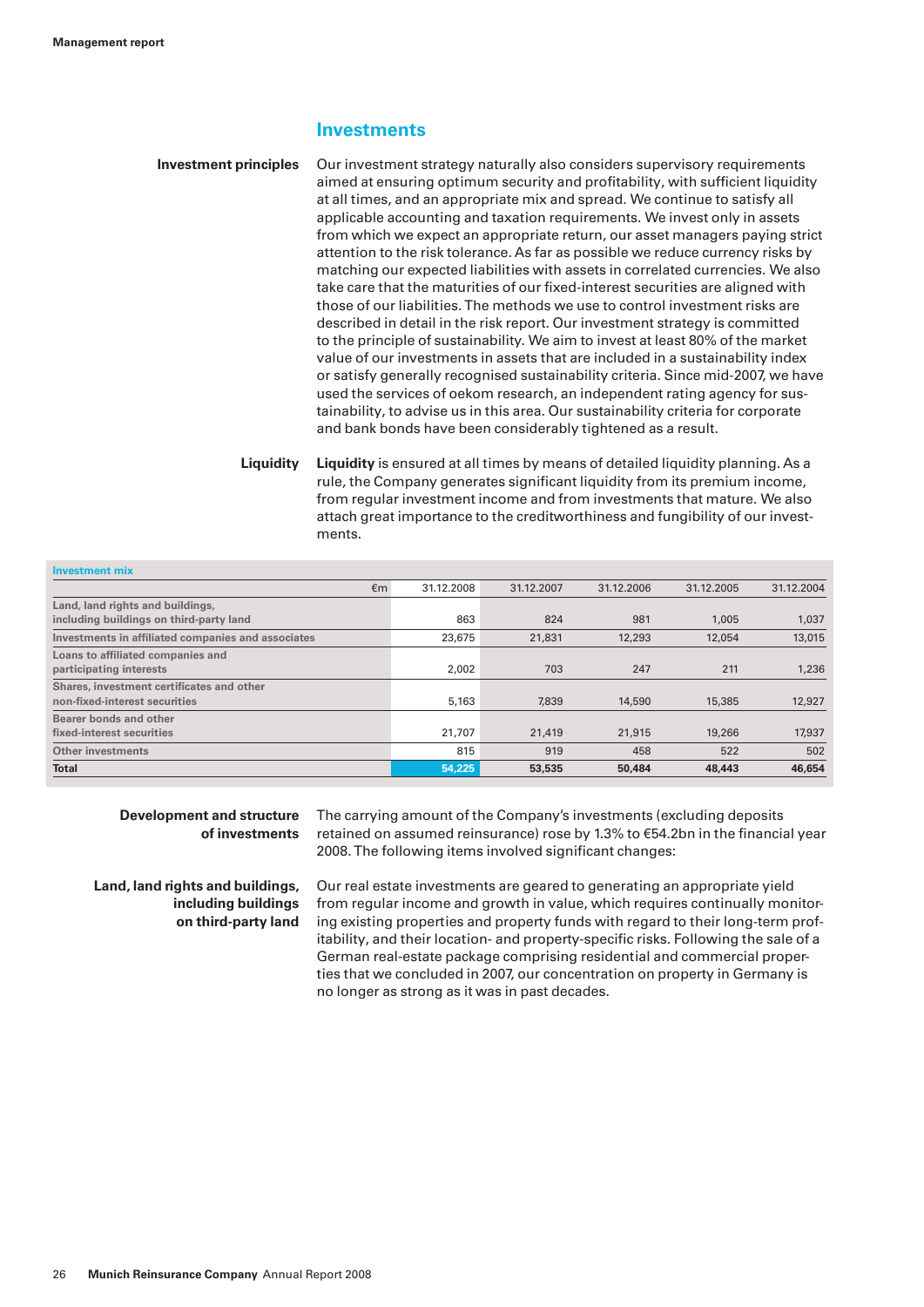| <b>Investments in affiliated companies</b><br>and participating interests  | Carrying amounts increased by $\epsilon$ 1,844m. The investment holding companies<br>founded in the previous year, which are the owners of special funds for fixed-<br>interest securities, brought in a further €721m in the 2008 financial year.<br>A capital increase of €1,078m was carried out at Munich American Holding<br>Corporation for the acquisition of The Midland Company, Sterling Life<br>Insurance Company and Olympic Health Management Systems.                                                                                                                                                                                                                                                                                                                                                                                                                                                                                                                                                                                                                                                                                                                                                 |
|----------------------------------------------------------------------------|---------------------------------------------------------------------------------------------------------------------------------------------------------------------------------------------------------------------------------------------------------------------------------------------------------------------------------------------------------------------------------------------------------------------------------------------------------------------------------------------------------------------------------------------------------------------------------------------------------------------------------------------------------------------------------------------------------------------------------------------------------------------------------------------------------------------------------------------------------------------------------------------------------------------------------------------------------------------------------------------------------------------------------------------------------------------------------------------------------------------------------------------------------------------------------------------------------------------|
| Loans to affiliated companies and<br>participating interests               | The increase in carrying amounts totalling $€1.3$ bn was mainly due to the<br>granting of loans to ERGO Versicherungsgruppe AG.                                                                                                                                                                                                                                                                                                                                                                                                                                                                                                                                                                                                                                                                                                                                                                                                                                                                                                                                                                                                                                                                                     |
| Shares, investment certificates and<br>other non-fixed-interest securities | The portfolio reduction by $E2.7$ bn is attributable to a significant decrease in<br>the equity portfolio, the bulk of which comprises shares in European com-<br>panies. This was due on the one hand to our selective equity portfolio cut-<br>backs in the course of 2008, in which we sold hedged items on a large scale,<br>and on the other hand to sharp setbacks in share prices on the stock<br>exchanges.                                                                                                                                                                                                                                                                                                                                                                                                                                                                                                                                                                                                                                                                                                                                                                                                 |
| <b>Bearer bonds and other fixed-</b><br>interest securities                | At €21.7bn, investments in fixed-interest securities were virtually unchanged<br>compared with the previous year (€21.4bn). A slight expansion of our portfolio<br>was counteracted by negative currency translation effects.                                                                                                                                                                                                                                                                                                                                                                                                                                                                                                                                                                                                                                                                                                                                                                                                                                                                                                                                                                                       |
|                                                                            | Our balanced investment policy is reflected in our portfolio of fixed-interest<br>securities: some 77% are government bonds or similarly secure instruments<br>for which public institutions are liable and which we continued to expand in<br>the financial year. Additionally, around 5% of our investments are in securities<br>and debt instruments with top-quality collateralisation, mainly German pfand-<br>briefs. Since the start of the year, we have also cautiously expanded our port-<br>folio of credit-exposed fixed-interest securities, particularly asset-backed<br>securities, mortgage-backed securities and corporate bonds. We took advan-<br>tage of the considerable widening of risk spreads in comparison to govern-<br>ment bonds to restructure our portfolio accordingly and earn higher interest<br>income, thus building up our portfolio of corporate bonds selectively as the<br>year progressed. These accounted for around 8% at the reporting date. Our<br>portfolio of fixed-interest investments has an excellent rating structure. As at<br>31 December 2008, approximately 99% of our fixed-interest securities were<br>investment-grade and 97% were rated "A" or better. |
| <b>Valuation reserves</b>                                                  | In accordance with Section 54 of the German Accounting Regulations for<br>Insurance Companies, investments recognised at nominal value are included<br>in the off-balance-sheet valuation reserves as well as investments at amort-<br>ised cost. Our off-balance-sheet valuation reserves, i.e. the difference between<br>the fair value of our investments and their book value, decreased by €5.0bn<br>compared with the previous year. A detailed breakdown of the reserves is                                                                                                                                                                                                                                                                                                                                                                                                                                                                                                                                                                                                                                                                                                                                  |

| <b>Valuation reserves</b>                                                                                                           |    |            |            |            |            |            |
|-------------------------------------------------------------------------------------------------------------------------------------|----|------------|------------|------------|------------|------------|
|                                                                                                                                     | €m | 31.12.2008 | 31.12.2007 | 31.12.2006 | 31.12.2005 | 31.12.2004 |
| <b>Real estate</b>                                                                                                                  |    | .303       | 1,309      | 1.632      | 1,509      | 1,655      |
| <b>Equity investments</b>                                                                                                           |    | 3,878      | 9,009      | 8,884      | 7,683      | 4,565      |
| Fixed interest securities <sup>1</sup>                                                                                              |    | 829        | 697        | 531        | 844        | 583        |
| <b>Total</b>                                                                                                                        |    | 6.010      | 11,015     | 11.047     | 10,036     | 6,803      |
| <sup>1</sup> As from 2007, investments recognised at nominal value are taken into account as well as investments at amortised cost. |    |            |            |            |            |            |

provided in the notes on page 81.

The valuation reserves of our equity investments have receded significantly on account of realised capital gains and the negative development of the market.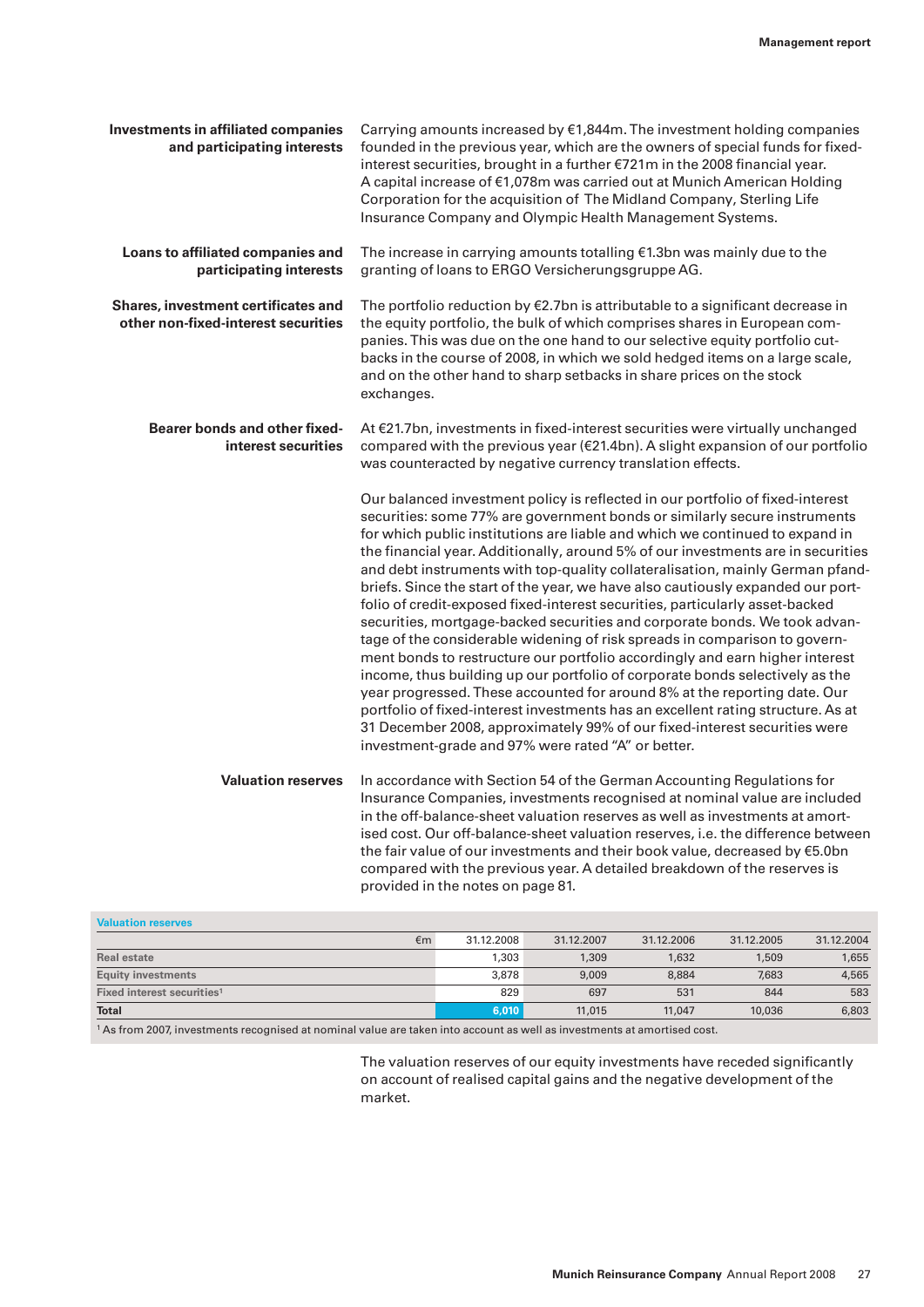#### **Result** We succeeded in improving our investment result in the financial year 2008 by €336m compared with the previous year.

 High burdens from write-downs were offset by ERGO Versicherungsgruppe AG's special dividend payment of €947m. In order to reduce our risk from equity investments, we cut back the proportion of equities in our investment portfolio further and realised considerable gains on disposals.

| <b>Investment result</b>   |        |        |        |          |        |
|----------------------------|--------|--------|--------|----------|--------|
| €m                         | 2008   | 2007   | 2006   | 2005     | 2004   |
| <b>Regular income</b>      | 3,751  | 3.797  | 3,166  | 2,873    | 2,616  |
| Write-ups/write-downs      | $-643$ | $-319$ | $-152$ | $-1.948$ | $-555$ |
| Net realised capital gains | 1,647  | 1,028  | 981    | 1,846    | 950    |
| Other income/expenses      | $-726$ | $-813$ | $-687$ | $-216$   | $-125$ |
| <b>Total</b>               | 4,029  | 3,693  | 3,308  | 2,555    | 2,886  |

The table below shows the investment result for the past five business years broken down by type of investment:

#### **Breakdown of investments by type**

| €m                                                                 | 2008  | 2007  | 2006  | 2005     | 2004   |
|--------------------------------------------------------------------|-------|-------|-------|----------|--------|
| <b>Real estate</b>                                                 | 35    | 32    | 70    | 48       | 73     |
| Investments in affiliated companies and<br>participating interests | 1,350 | 285   | 265   | $-104$   | $-632$ |
| Loans to affiliated companies and                                  |       |       |       |          |        |
| participating interests                                            | 73    | 9     | 6     | $-1.234$ | 87     |
| Shares, investment certificates and other                          |       |       |       |          |        |
| non-fixed-interest securities                                      | 1,507 | 1,835 | 1,489 | 1,570    | 1,504  |
| Bearer bonds and other                                             |       |       |       |          |        |
| fixed-interest securities                                          | 724   | 793   | 576   | 930      | 845    |
| <b>Other investments</b>                                           | 340   | 739   | 902   | 1,345    | 1,009  |
| <b>Total</b>                                                       | 4,029 | 3,693 | 3,308 | 2,555    | 2,886  |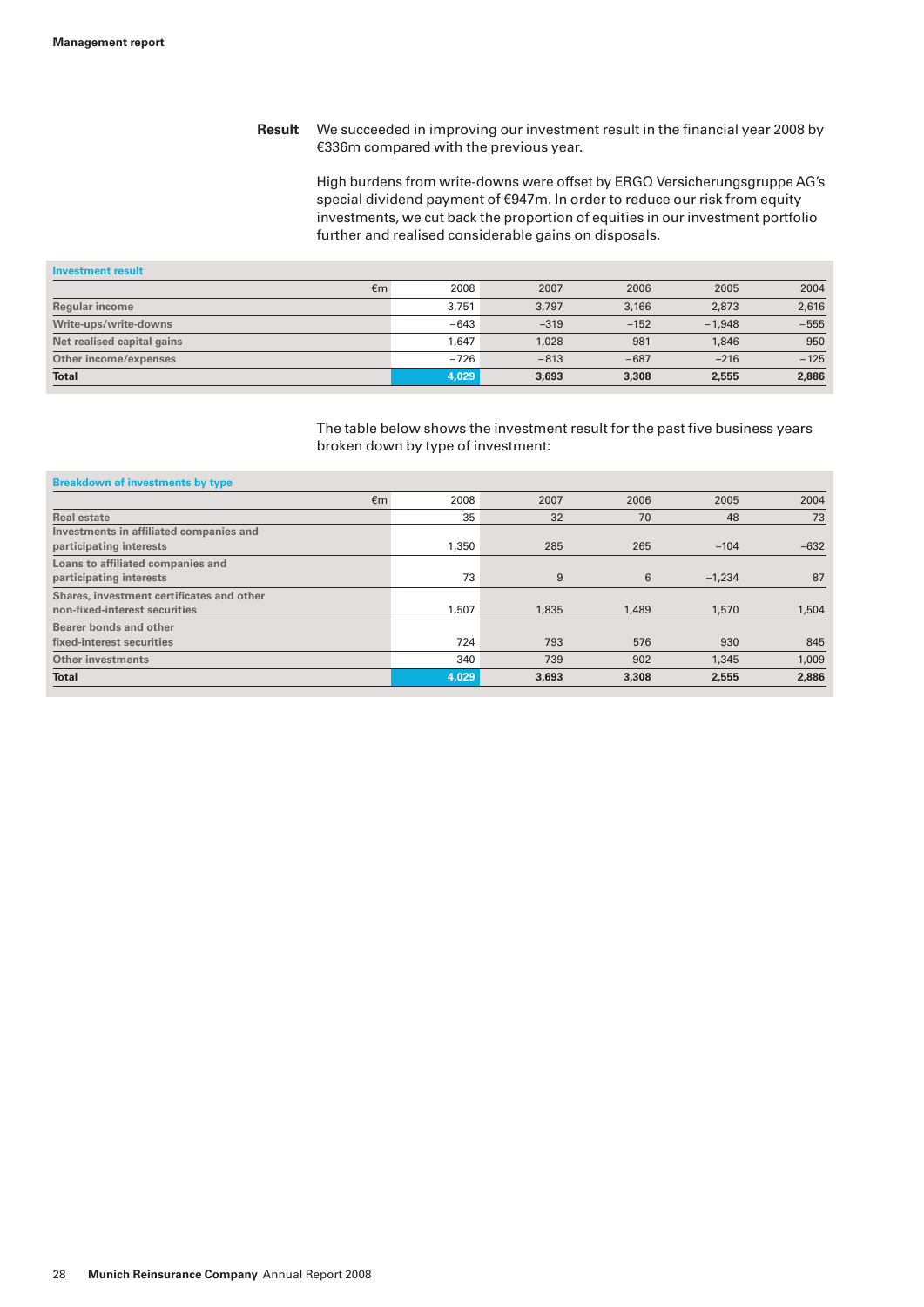# **Financial position**

| Analysis of our capital structure | Investments on the assets side of the balance sheet serve mainly to cover<br>technical provisions (71.1% of the balance sheet total). Equity (13.1% of the<br>balance sheet total) and subordinated bonds classified as strategic debt (6.4%)<br>are the most important sources of funds.                                                                                                                                                                                                                                                                                                                                                                                                                                                                                                                                                                                                                                                                                                                                                                                                                                                                                                                  |
|-----------------------------------|------------------------------------------------------------------------------------------------------------------------------------------------------------------------------------------------------------------------------------------------------------------------------------------------------------------------------------------------------------------------------------------------------------------------------------------------------------------------------------------------------------------------------------------------------------------------------------------------------------------------------------------------------------------------------------------------------------------------------------------------------------------------------------------------------------------------------------------------------------------------------------------------------------------------------------------------------------------------------------------------------------------------------------------------------------------------------------------------------------------------------------------------------------------------------------------------------------|
|                                   | In contrast to liabilities under loans and securities issued, we cannot foresee<br>with certainty how high our liabilities from underwriting business will be and<br>when they will arise. Whilst in property insurance a major portion of the<br>provisions is generally paid out after one year, in life insurance or liability<br>insurance substantial amounts are still due decades after the contracts were<br>concluded. The currency distribution of our provisions reflects our global<br>orientation. Besides the euro, our main currencies are the US dollar and<br>pound sterling. We ensure that our business is sufficiently capitalised at all<br>times by monitoring the situation continuously and taking suitable measures,<br>which are dealt with in the section on capital management.                                                                                                                                                                                                                                                                                                                                                                                                |
|                                   | Strategic debt has not changed significantly compared with the previous year.<br>A detailed analysis of the structuring of this type of funding is provided in the<br>section on strategic debt on page 33.                                                                                                                                                                                                                                                                                                                                                                                                                                                                                                                                                                                                                                                                                                                                                                                                                                                                                                                                                                                                |
|                                   | Given our solid capitalisation, we decided in May 2008 to continue our share<br>buy-back and repurchase shares with a value of €1bn by the next Annual<br>General Meeting on 22 April 2009. We have virtually completed this share buy-<br>back programme 2008/2009. By 2 March 2009, we had repurchased 8.9 million<br>shares worth €989m. This means that since November 2006, including divi-<br>dends for the financial years 2006 and 2007, we have paid out a total of around<br>€6bn to our shareholders.                                                                                                                                                                                                                                                                                                                                                                                                                                                                                                                                                                                                                                                                                           |
|                                   | Despite the share buy-back, our equity has risen by €476, owing to the high<br>profit for the year.                                                                                                                                                                                                                                                                                                                                                                                                                                                                                                                                                                                                                                                                                                                                                                                                                                                                                                                                                                                                                                                                                                        |
|                                   | Since we are an international (re)insurance group, some of our financial<br>resources are subject to restraints on disposal. Supervisory authorities in some<br>countries, for example, require foreign reinsurers to establish premium and<br>reserve deposits with primary insurers. At the reporting date, this affected<br>investments with a volume of €7.1bn (7.2bn).                                                                                                                                                                                                                                                                                                                                                                                                                                                                                                                                                                                                                                                                                                                                                                                                                                |
| <b>Asset-liability management</b> | The structure of our technical provisions and other liabilities is the basis for<br>Munich Re's investment strategy. The main focus of this strategy is asset-<br>liability management, whose aim is to ensure that economic factors influence<br>the value of our investments and that of our technical provisions and liabilities<br>in the same way, thus cushioning the effect of capital market fluctuations. For<br>this purpose, we mirror important features of the liabilities, such as maturity<br>patterns, currency structures and inflation sensitivities, on the assets side of<br>the balance sheet by acquiring investments with similar characteristics if pos-<br>sible. If, for instance, there is a strong rise in inflation, our nominal outflows as<br>a result of claims payments increase significantly. This applies in particular to<br>lines of business with long payout patterns, e.g. liability, as inflation accumu-<br>lates over a number of periods. To an increasing extent we are endeavouring<br>in our asset-liability management to structure our investment portfolio in such<br>a way that inflows from investments increase in line with rising inflation rates. |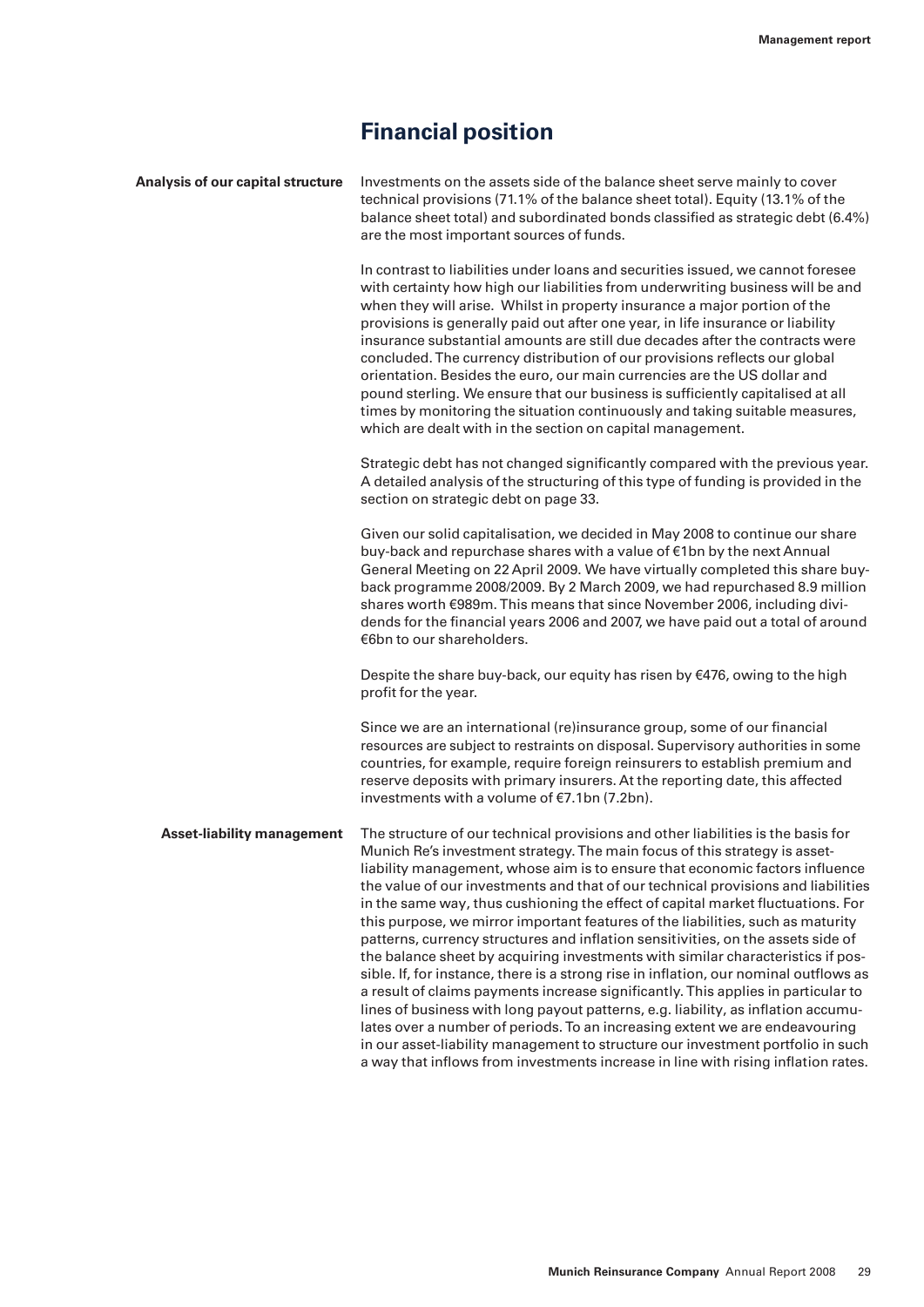To configure our asset management as effectively as possible, we also use derivative financial instruments, which are described on page 79 f. of the notes to the financial statements.

**Capital management** Through active capital management, we ensure that the Company's capital is maintained at an appropriate level. The Group's available financial resources must always be sufficient to cover the capital requirements determined both by our internal risk model and by the requirements of supervisory authorities and rating agencies. We aim to ensure that our financial strength is such that it enables us to take advantage of measured opportunities for growth, is not significantly affected by normal fluctuations in capital market conditions, and remains at a reasonable level even in the wake of major loss events or substantial falls in the stock markets. At the same time, we also define an appropriate level of Group economic equity as one which does not exceed that required for our operations. Such a needs-based, risk-commensurate capital level makes a decisive contribution to financial discipline in all our business processes.

> We return surplus capital to equity holders through attractive dividends and share buy-backs, within the scope permitted by Munich Reinsurance Company's revenue reserves as determined under German commercial law, and provided this does not impair our strategic flexibility or our overall capital strength. As things stand at present, we aim in principle to continue the share buy-back programme we announced in 2007. But in view of the economic crisis and the interests of our shareholders, we will in particular carefully weigh the benefit of the buy-backs against the advantages of comfortable capitalisation, also with a view to our organic growth opportunities. In addition, subject to the approval of the Supervisory Board and the Annual General Meeting, we intend to pay our shareholders a dividend of €5.50 per share for the financial year 2008.

> Essentially, we see efficient and transparent capital management – always geared to what is feasible – as an appropriate means of achieving our goal of being recognised as a reliable partner in the capital markets. This should guarantee our ability to raise capital quickly and easily on the capital markets, especially for large potential growth opportunities and the optimisation of our capital structure.

> The available capital should not only be adequate, it should also be deployed efficiently. We use our value-based management to set performance targets designed to ensure that every investment achieves a sustainable return commensurate with the risk involved. To limit fluctuations in results owing to major losses, we have also developed guidelines and limit systems within the framework of integrated risk management and corporate underwriting for our reinsurance companies. We protect the results and capital of our primary insurance and reinsurance companies against unacceptable fluctuations by means of suitable reinsurance and retrocession covers. We also use assetliability management and a system of limits to restrict the risks involved in our investments.

Our internal risk model plays a central role in capital management. We use it to analyse how certain risk scenarios affect segment results and investments. Further information on the internal risk model is provided on page 61.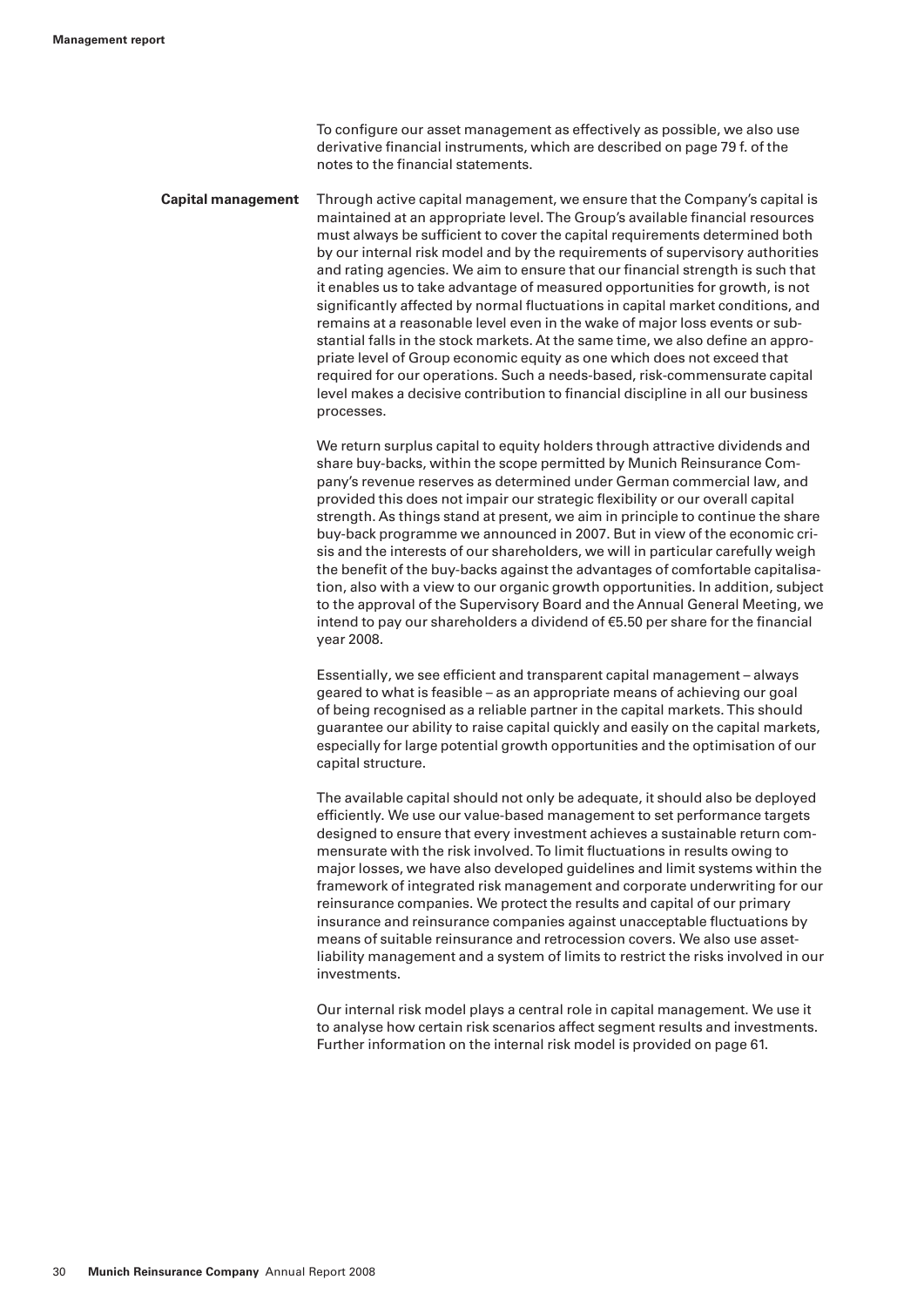**Equity** In the year under review, our equity increased by €476m to €9,782m, or by 5.1% compared with the previous year,

> Within the framework of the share buy-back programmes announced in May 2007 and May 2008, we bought back shares to the value of approximately €1,387m in 2008, which we offset against retained earnings. €1,124m of the net retained profits for the previous year was distributed as a dividend to shareholders.

These withdrawals compare with a profit for the financial year 2008 of €2,987m. To strengthen our equity, a total of €1,493m from the profit for the financial year has been allocated to the revenue reserves. Of the remainder totalling €1,567m, €1,074m has been earmarked for the dividend payment and another €432m for allocation to the revenue reserves.

| Equity |              |            |            |            |            |            |
|--------|--------------|------------|------------|------------|------------|------------|
|        | $\epsilon$ m | 31.12.2008 | 31.12.2007 | 31.12.2006 | 31.12.2005 | 31.12.2004 |
| Equity |              | 9,782      | 9,306      | 11,155     | 10,417     | 11,866     |

**Section 289 para. 4 of the German** 

#### **Information in accordance with** Composition of the issued capital

**Commercial Code and explanatory** As at 31 December 2008, Munich Reinsurance Company's share capital of **report of the Board of Management** €587.7m was divided into 206,403,804 registered, no-par-value, fully paid shares. The shares are endowed with full voting and dividend rights, with the exception of the 10,748,453 shares held by the Munich Re Group itself at 31 December 2008 (Section 71b of the German Stock Companies Act). Each voting share carries one vote at the Annual General Meeting. Article 5 para. 1 of the Articles of Association excludes the right of shareholders to have share certificates issued for their shares. Shareholders' participation in the Company's profit is based on the proportion of the share capital they hold (Section 60 of the German Stock Companies Act).

#### Restrictions on voting rights or the transfer of shares

Registered shares – unlike bearer shares – are issued in the name of their owner, whose name, address and date of birth are entered in the Company's register of shareholders together with the number of shares held. This allows Munich Re to communicate directly with the owners. With respect to the Company, the only parties deemed shareholders in accordance with the German Stock Companies Act (Section 67) are those entered in the Company's register of shareholders. This is one of the preconditions for attendance and exercise of voting rights at the Annual General Meeting. For our shareholders, having registered shares means, above all, that they are informed directly, quickly and comprehensively about our Company and its current activities and that they are also personally invited to take part in our Annual General Meeting.

The listed registered shares are subject to transfer restrictions. The issuing of restrictedly transferable registered shares by Munich Re dates back to the Company's foundation in 1880 and is a very common phenomenon in the insurance industry. Restricted transferability means that these shares may be transferred to another holder only with Munich Re's consent, which, according to Article 3 para. 2 of Munich Re's Articles of Association, is granted at the Company's discretion. Since the share-trading processes have been made very efficient, the consent requirement does not lead to any delays in entry in the register. In recent decades, it has been granted without exception.

As at the balance sheet date, 58,846 shares issued in an employee share programme were also subject to a restriction on disposal until 31 July 2009.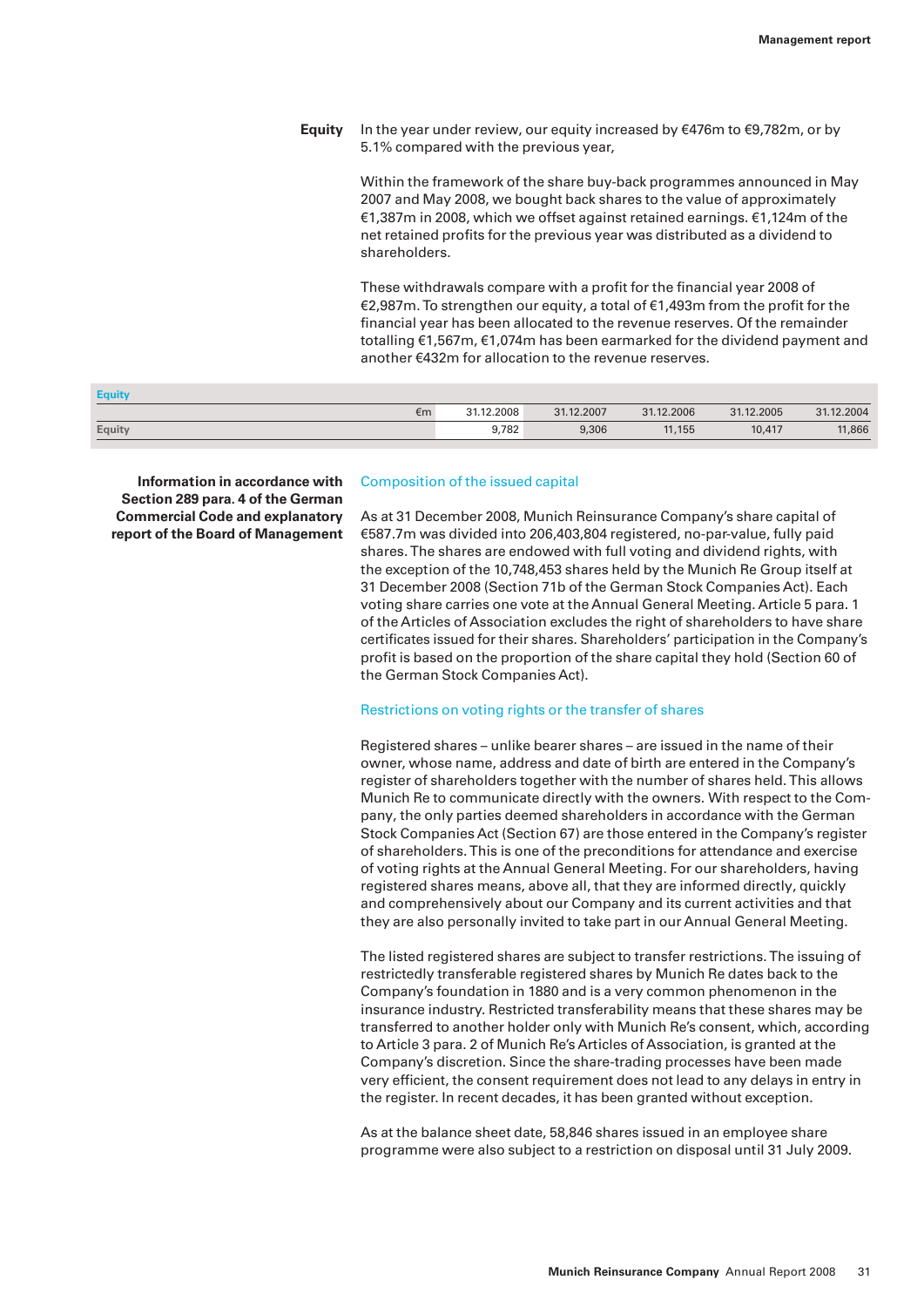#### Shareholdings exceeding 10% of the voting rights

Under the German Securities Trading Act, any investor whose shareholding – through acquisition, disposal or other means – attains, exceeds or falls below specified percentages of the voting rights in our Company must notify us and the German Federal Financial Supervisory Authority. The lowest threshold for this notification requirement is 3% of the voting rights. We have neither been notified nor do we know of any direct or indirect shareholdings in our Company equal to or exceeding 10%.

#### Shares with special control rights

There are no shares with special control rights.

System of control for employee share scheme where the control rights are not exercised directly by the employees

Like other shareholders, employees exercise control rights directly on shares issued to them, in accordance with statutory provisions and the Articles of Association.

#### Powers of the Board of Management to issue or buy back shares

The powers of the members of the Board of Management are defined in Sections 71 and 76 to 94 of the German Stock Companies Act. The Board of Management has the following powers to issue and buy back shares (the complete wordings of the relevant resolutions and provisions in the Articles of Association can be viewed under the heading "Investor Relations" on our website at www.munichre.com):

The Annual General Meeting of 17 April 2008 authorised the Company, pursuant to Section 71 para. 1 item 8 of the German Stock Companies Act, to buy back shares until 16 October 2009 up to a total amount of 10% of the share capital at the time of the Annual General Meeting resolution (€587,725,396.48). The shares acquired plus other own shares in the possession of the Company or attributable to the Company in accordance with Section 71a ff. of the German Stock Companies Act may at no time amount to more than 10% of the share capital. The shares may, in accordance with the provisions of the authorisation, be acquired in various ways: via the stock exchange, via a public purchase offer to all shareholders, via a solicitation to all shareholders to submit offers (request to sell) or via a public offer to all shareholders of the Company to exchange Munich Re shares for shares in another listed company as defined in Section 3 para. 2 of the German Stock Companies Act. In so doing, it may buy back shares amounting to a maximum of 5% of the share capital using derivatives in the form of put options, call options or a combination of the two. The Board of Management is authorised to use shares thus acquired for all legally admissible purposes, in particular those specified in the authorisation, whilst excluding subscription rights; among other things, the Board of Management is empowered under Section 71 para. 1 item 8 sentence 6 of the German Stock Companies Act to retire the shares without requiring further approval from the Annual General Meeting.

The Annual General Meeting of 28 April 2005 authorised the Board of Management to issue, with the consent of the Supervisory Board, convertible bonds or bonds with warrants on one or more occasions up to 27 April 2010 for a maximum nominal amount of €3bn with or without a limited maturity period. Shareholders are generally entitled to a subscription right in respect of these bonds, but the Board of Management is authorised, with the consent of the Supervisory Board, to exclude this subscription right in the cases specified in the authorisation. The holders of such bonds may be granted conversion or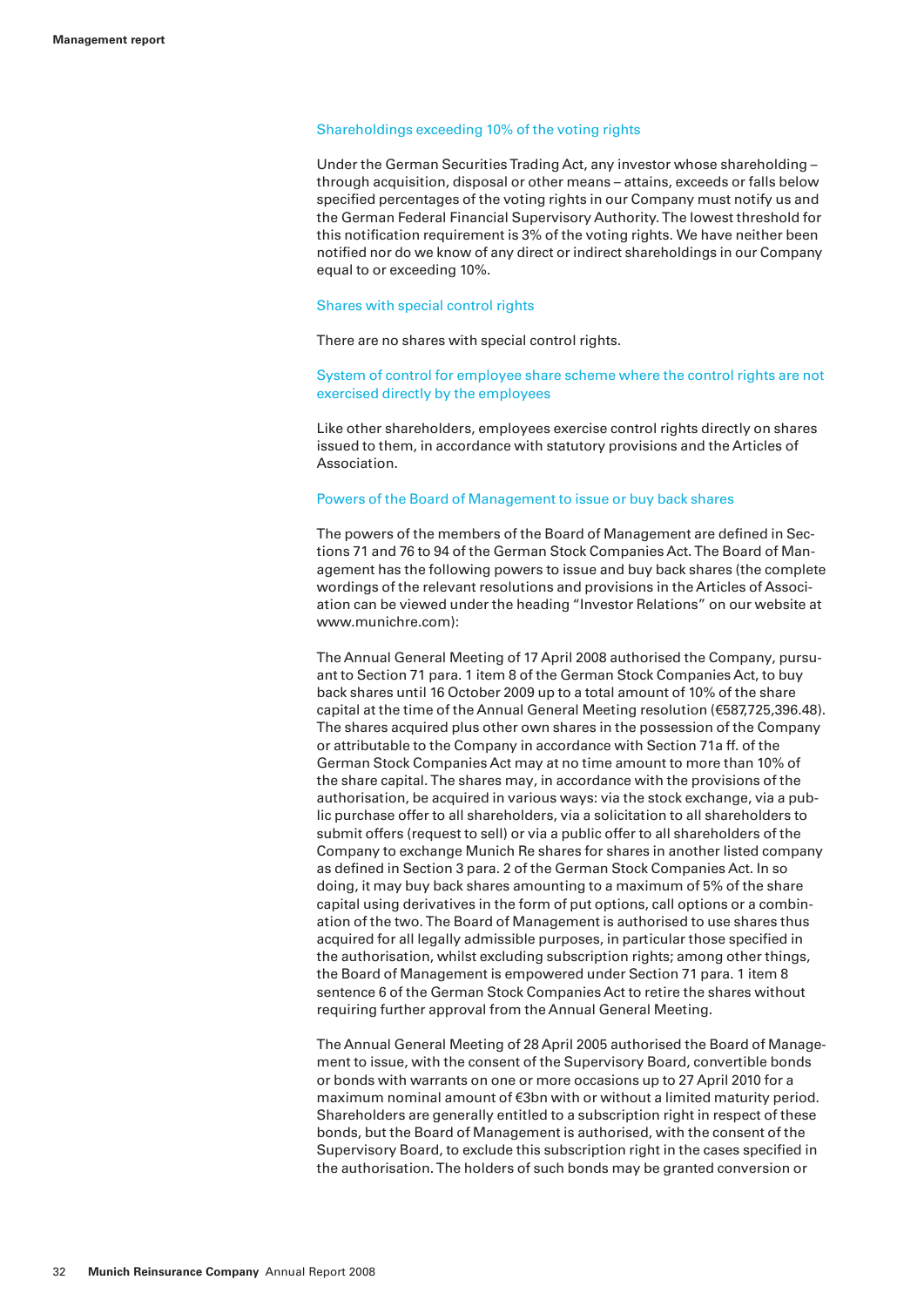option rights in respect of new shares issued by the Company up to a maximum amount of €100m of the share capital, in accordance with the respective bond or warrant conditions; as a precautionary measure, capital of €100m was conditionally authorised under Article 4 para. 4 of the Articles of Association.

The Annual General Meeting of 11 June 2003 also empowered the Board of Management in the event of a capital increase at any time up to 11 June 2008 from the capital authorised for this purpose, with the consent of the Supervisory Board, to attach one bearer warrant to each of the new shares to which the shareholders have a subscription right when the capital authorised for this purpose is issued. No use was made of this authorisation up to the end of its term.

Under Article 4 para. 1 of the Articles of Association, the Board of Management is authorised, with the consent of the Supervisory Board, to increase the Company's share capital at any time up to 25 May 2009 by an amount of up to €280m by issuing new shares against cash or non-cash contribution (Authorised Capital Increase 2004). In accordance with the above-mentioned provisions of the Articles of Association, it may exclude subscription rights.

Under Article 4 para. 2 of the Articles of Association, the Board of Management is authorised to increase the share capital at any time up to 18 April 2011 by an amount of up to €5m by issuing new shares against cash contribution (Authorised Capital Increase 2006). The subscription right of shareholders is excluded insofar as this is necessary to allow the shares to be issued to employees of the Munich Reinsurance Company and its affiliated companies.

The above-mentioned authorisations to issue or buy back shares are within the range of what is customary in the market and allow the Company to engage in active capital management. They enable it to cover any capital needs, even at short notice, for taking swift and flexible advantage of market opportunities in different fields of business. As demonstrated by the Company's share buy-backs, the authorisations also offer the opportunity to return capital that is no longer required to the equity holders.

Further information and explanations relating to items 6 to 9 of Article 289 para. 4 of the German Commercial Code may be found in the corporate governance report on page 40 ff.

**Strategic debt** We define as strategic debt all financial instruments with the character of outside financing that do not have a direct link with our operative business. It supplements our equity and is essentially designed to reduce the cost of capital and ensure that we have sufficient liquidity at all times. Munich Reinsurance Company classifies its subordinated bonds as strategic debt.

| <b>Strategic debt</b>                                                          |              |            |
|--------------------------------------------------------------------------------|--------------|------------|
|                                                                                | $\epsilon$ m | 31.12.2008 |
| Euro subordinated bond, €3,000m, 6.75%, 2003 (2013/2023) <sup>1</sup>          |              | 3,000      |
| Pound-sterling subordinated bond, £300m, 7.625%, 2003 (2018/2028) <sup>1</sup> |              | 310        |
| Euro subordinated bond, €1,500m, 5.767%, 2007 (2017/perpetual) <sup>1</sup>    |              | 1,500      |
| <b>Total</b>                                                                   |              | 4,810      |
|                                                                                |              |            |

<sup>1</sup> Earliest possible call date.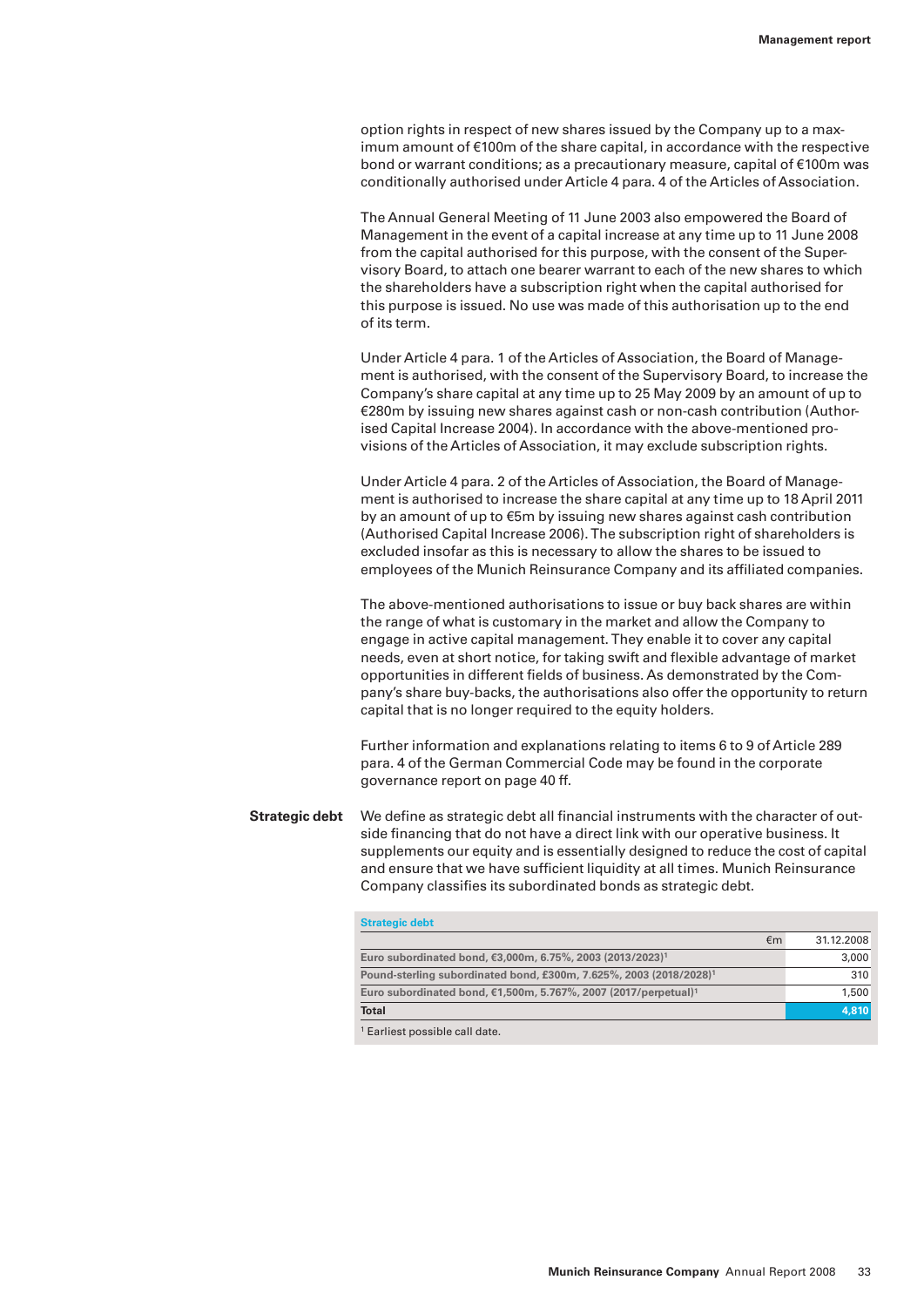|                           | The subordinated bonds issued in 2003 with nominal values of €3,000m and<br>£300m will mature in 2023 (euro tranche) and 2028 (pound-sterling tranche)<br>and are callable by us for the first time on 21 June 2013 and 21 June 2018<br>respectively.                                                                                                                                                                                                                                                                                                                                                                                                                                                                                                                                                                                                                                                                                               |
|---------------------------|-----------------------------------------------------------------------------------------------------------------------------------------------------------------------------------------------------------------------------------------------------------------------------------------------------------------------------------------------------------------------------------------------------------------------------------------------------------------------------------------------------------------------------------------------------------------------------------------------------------------------------------------------------------------------------------------------------------------------------------------------------------------------------------------------------------------------------------------------------------------------------------------------------------------------------------------------------|
|                           | The subordinated bond with a volume of €1.5bn issued in June 2007 is a per-<br>petual bond, but callable by us for the first time on 12 June 2017.                                                                                                                                                                                                                                                                                                                                                                                                                                                                                                                                                                                                                                                                                                                                                                                                  |
|                           | The Company has strengthened its capitalisation with these subordinated<br>liabilities, which are recognised in part as own funds by the German Federal<br>Financial Supervisory Authority (BaFin).                                                                                                                                                                                                                                                                                                                                                                                                                                                                                                                                                                                                                                                                                                                                                 |
| <b>Solvency</b>           | Solvency in the case of an insurance company is generally understood to be<br>the ability of the company to always meet the obligations assumed under its<br>contracts. In concrete terms, this means an insurance company must fulfil<br>specific minimum capital requirements. To calculate solvency, the minimum<br>equity required for the volume of business (required solvency margin) is com-<br>pared with the eligible equity actually available (actual solvency margin) on<br>the basis of the company's financial statements. In determining the eligible<br>capital elements, the equity is adjusted; specifically, it is increased by portions<br>of the subordinated liabilities and reduced by intangible assets, participations<br>in banks, financial services institutions and financial services companies.<br>Munich Reinsurance Company's equity capital still amounts to several times<br>the statutory minimum requirement. |
| Analysis of the cash flow | Munich Reinsurance Company's cash flow is strongly influenced by our busi-<br>ness. We generally first collect the premiums for the risks assumed and do not<br>make payments until later, in the event of a loss. The cash flow statements of<br>insurance companies are therefore of limited relevance.                                                                                                                                                                                                                                                                                                                                                                                                                                                                                                                                                                                                                                           |
|                           | The cash inflows from operating activities remained clearly positive. The<br>main reasons for this were a substantial surplus in regular income from<br>investments in relation to regular expenditure for investments, along with a<br>strong reduction in accounts receivable and deposits retained on assumed<br>reinsurance resulting from our business relations with clients.                                                                                                                                                                                                                                                                                                                                                                                                                                                                                                                                                                 |
|                           | Opposite trends resulted in cash outflows from investing activities. On bal-<br>ance, outflows for company acquisitions and/or allocations of capital and<br>loans to affiliated companies exceeded inflows from reductions in our port-<br>folio of equities, investment funds and deposits with banks.                                                                                                                                                                                                                                                                                                                                                                                                                                                                                                                                                                                                                                            |
|                           | Munich Reinsurance Company's share buy-back programme and dividend<br>payment for the past financial year resulted in cash outflows for financing<br>activities.                                                                                                                                                                                                                                                                                                                                                                                                                                                                                                                                                                                                                                                                                                                                                                                    |
|                           | In the year under review, cash - which encompasses cash with banks, cheques<br>and cash in hand - fell by €183m to €159m overall.                                                                                                                                                                                                                                                                                                                                                                                                                                                                                                                                                                                                                                                                                                                                                                                                                   |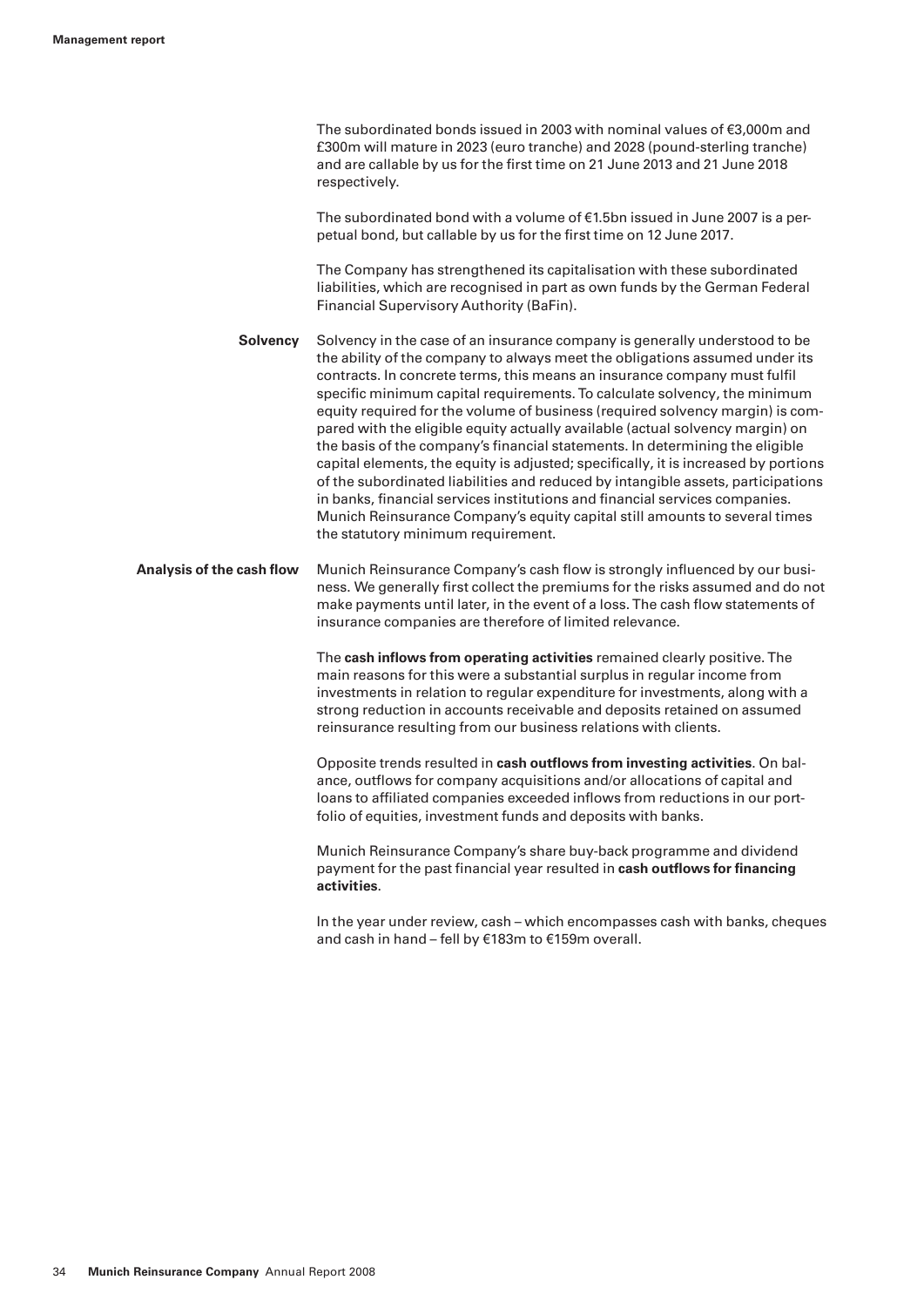# **Other success factors**

In addition to our ongoing profit-focused business operations, we aim to secure the Company's long-term economic success with factors that cannot be measured by financial performance indicators. These include: – Open dialogue with our clients

- A firm commitment to new, needs-oriented products and solutions
- 
- Corporate responsibility towards employees, society and the environment – Efficient business processes for managing our Group and identifying or avoiding risks

### **Clients and client relationships**

Munich Reinsurance Company works together with over 4,000 corporate clients – traditional insurers and captives – from more than 160 countries.

As reinsurers, we aspire to be the preferred partner in risk for our clients. We consequently provide companies wishing to cede insurance risks with the full range of underwriting products. They benefit not only from our financial strength but also from our risk knowledge. Our clients' appreciation of this was again endorsed by the 2008 Flaspöhler Survey: last autumn, in this most important client opinion poll for the reinsurance industry, they voted Munich Re the best reinsurer overall in both life and non-life business.

In order to further optimise our client management, we reorganised the servicing of our cedants in the divisional units in 2008. Our new client management is designed to achieve uniform quality standards and intensify cooperation. Thus each cedant has its own contact who knows its needs and market specifics especially well. This not only promotes open dialogue but also facilitates more individual and precise consultancy.

In Munich and at our many offices and subsidiaries, we staged more than 100 seminars and workshops for our clients on topics related to insurance and reinsurance in 2008. Through ongoing dialogue, we remain in close contact with our clients and support them in all aspects of their business.

Our two scholarship programmes, the "Alois Alzheimer Scholarship – High potential development programme" and the "Horst K. Jannott Scholarship – Management programme for future executives", have for many years also created close ties with our cedants. More than 450 former scholarship holders from all over the world are registered in the Munich Re Alumni Network, established at the end of 2007.

Our client portal connect.munichre usefully augments our client management. Here cedants and business partners can access services, analysis and quotation tools, and knowledge from all our divisional units, globally and round the clock. In this way, connect.munichre both supports primary insurers in their daily business and presents a direct and secure interface to Munich Re. With its interactive features, it supplements our services and rounds off personal client relationships. We are currently refining our client platform to gear its contents even more closely to the target group.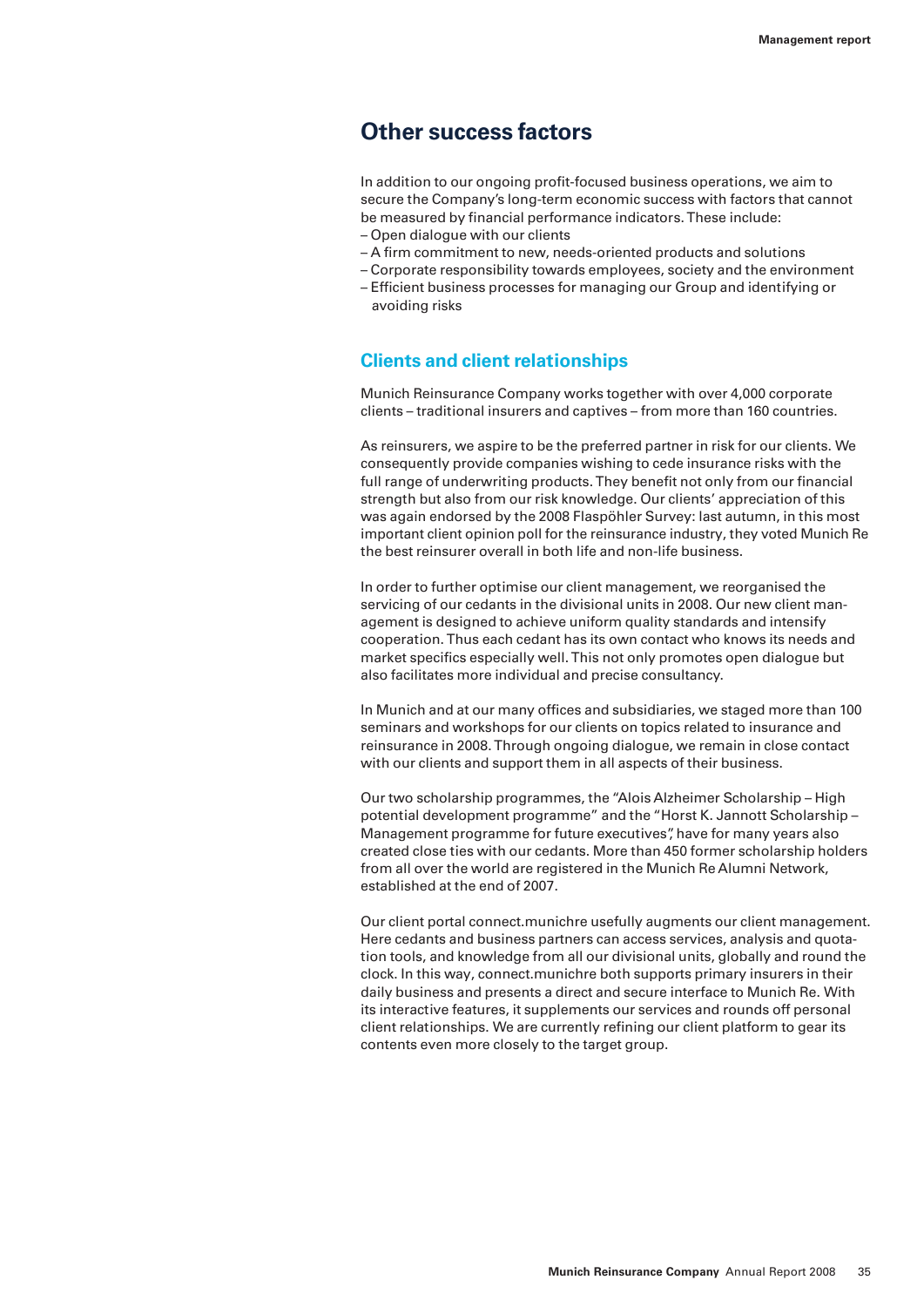Besides this, we pass on our knowledge to our business partners in printed form: in 2008, we again brought out around 50 technical publications in various languages.How much our clients appreciate this service is indicated by the nearly one million downloads from our publication portal at www.munichre.com last year.

# **Research and development**

Trends and markets change rapidly. In order to respond appropriately to this shifting environment, we need to concern ourselves with the relevant factors at an early stage. Only then can we adjust our products and services to the new circumstances, devise innovative solutions, develop special segment strategies or introduce new distribution approaches.

In our divisional units, we have six innovation teams in place. These are interdisciplinary groups made up of highly qualified experts who work together with specialists from the underwriting units to develop new business opportunities. They also collaborate closely with the client managers at home and abroad, whose direct contact with the cedants gives them the best insight into needs and market requirements. They therefore provide valuable input for new business ideas. Our clients benefit in different ways from the solutions we come up with, often in joint projects with them: risk management analyses and support, optimised individual policy design, and new risk transfer solutions for risks on the boundary of insurability.

A key role for product development is also played by our more than 20 centres of competence with their wide range of specialist areas – from biosicences to D&O, Solvency II and environmental liability risks. They analyse the parameters and investigate their implications for the insurance industry. The focus is always on tapping new business potentials.

Risk knowledge is our most important resource. Securing it and using it efficiently requires a living culture of dialogue. We have therefore established over 50 knowledge networks in which experts exchange information about business topics across divisions and borders. These knowledge and topic networks can be accessed by all staff in the reinsurance group worldwide.

Some of our centres of competence are recognised for their importance beyond the insurance industry. A prime example is our Corporate Climate Centre (CCC), in which all Munich Re's activities in the field of climate change have been concentrated since May 2007. Internally, the CCC forms the link between our geoscientific research and operative underwriting. It makes its knowledge available to the Group's underwriters on the one hand and clients throughout the world on the other, with the aim of providing them with support in the quantification and risk management of natural hazards.

In addition, we are increasingly supplementing our internal expertise with the specialist knowledge of external partners by entering into cooperations with well-known institutions.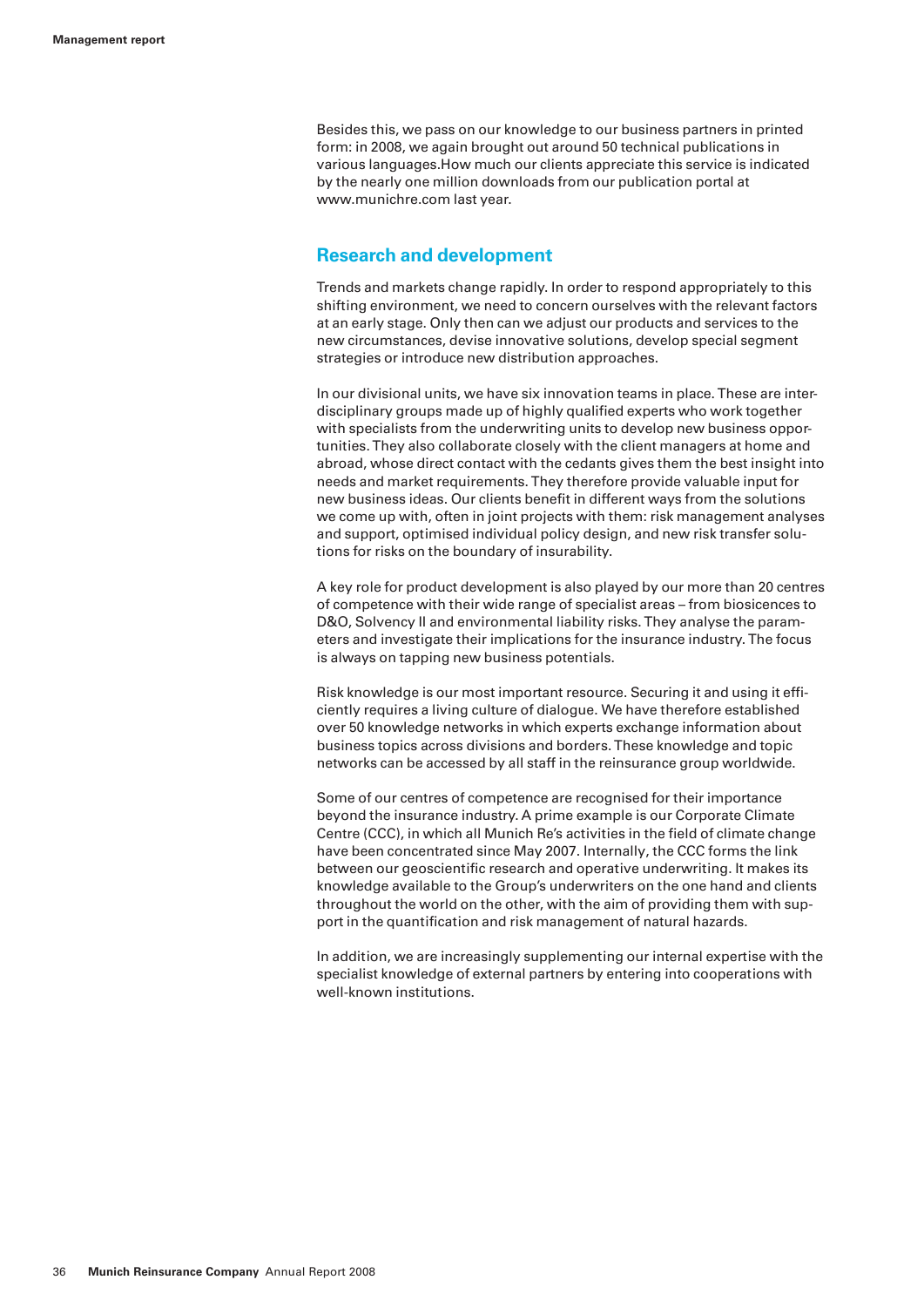# **Staff**

Highly qualified and motivated staff are key to the success of our business. And given the global nature of Munich Re's operations, an internationally oriented approach to human resources management is essential. Last year, we restructured our HR activities, placing even more emphasis on a businessand performance-related corporate and leadership culture. This supports the process of cultural change within the Group, in which change itself, achievement and learning are self-evident concepts.

**Facts and figures** In 2008, an average of 3,649 (3,628) staff were employed with the Company, representing an increase of 0.6%.

> In connection with Changing Gear, we have restructured our Human Resources Division. We are aiming for a more pronounced performance culture throughout the Company. We have therefore introduced a new performance management system, bringing together individual tools for the agreement of objectives, performance appraisals, salary structuring and career planning, and have consistently improved incentive systems. We attach great importance to the development and further training of our staff, in order to maintain their knowledge edge. Our objective is "to lead through knowledge". Consequently, our leadership monitoring, in which all staff regularly assess their managers, is also designed to help ensure that learning and talent management are realised as central tasks of management.

Besides this, our remuneration policy makes an important contribution to enhancing performance and gearing it to commercial success. Remuneration models and incentives are consistently linked to the achievement of agreed objectives and are geared to financial results. Company pensions continue to be a central component of our human resources policy. Furthermore, by means of flexible working-time models, we give our staff the opportunity to combine job and family and to achieve a good work-life balance.

Attracting, winning and keeping the best talents worldwide and filling key positions with the best possible candidates is of major significance for us. That is why we created the Employer Branding initiative, which is intended to improve Munich Re's systematic positioning in the international labour market. We also aim to step up our recruitment of university graduates nationally and internationally and to promote our image as an attractive employer beyond the confines of the insurance industry. Beyond this, we have enhanced our manpower planning qualitatively and quantitatively, and have networked our succession planning for key positions. To take account of the changing parameters of the internal and external employment market, we adjust our staff succession planning on an ongoing basis.

In 2008, an average of 37 (37) trainees were employed at the Company. In addition, three candidates commenced the Master of Science course we have integrated into our training programme.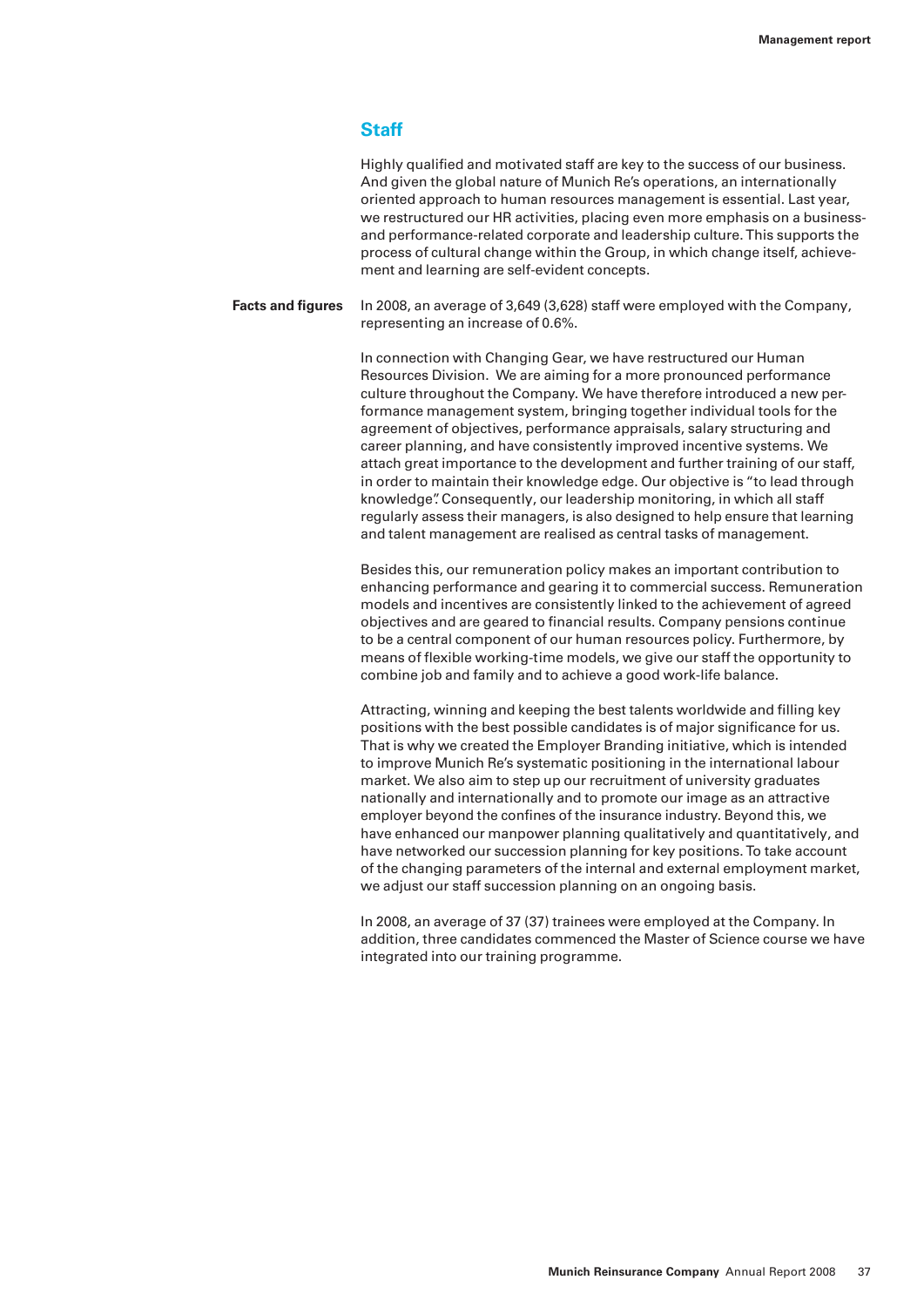# **Corporate responsibility**

Corporate responsibility is an integral part of the Company's strategy. For us, it primarily covers four main topics:

- Economic excellence
- Good corporate governance
- Corporate environmental responsibility
- Corporate social responsibility

The Company aims to create long-term corporate value. One of the guiding principles of our corporate responsibility is to identify the business opportunities inherent in central global challenges and to realise these profitably. Thus, for example, we have devised a range of different insurance solutions for climate protection and adaptation.

As an international group, Munich Re manages substantial assets. Security, liquidity and diversification are the main principles of our investment strategy. In 2002, we determined that our investments in shares and corporate bonds must meet sustainability requirements. We aim to invest at least 80% of the market value of our investments in assets that are included in a sustainability index or satisfy generally recognised sustainability criteria. We have already surpassed this target and are convinced that taking account of sustainability criteria in our investments will have a favourable effect on risk and return in the long term.

Corporate governance is of central importance to us. We meet all the recommendations of the German Corporate Governance Code and, as an international group, comply with the corporate governance rules of the various legal systems under which we operate. In our Code of Conduct, we specify our rules for correct and responsible behaviour, i.e. conduct which is legally impeccable and based on ethical principles. We have also made a firm commitment to the highest ethical standards at international level: in August 2007, Munich Re signed up to the UN Global Compact Initiative, whose ten principles set international standards for companies and organisations in the fields of human rights, labour rights, environmental protection, and anticorruption.

Even if we, as a service provider, place comparatively little burden on the environment, we take our ecological responsibility seriously. We are working constantly on reducing our consumption of resources. We therefore aim to make our activities at our Munich location climate-neutral by 2009. To this end, we are pursuing a threefold strategy: increasing the energy efficiency of our office buildings, using electricity from renewable energy sources, and compensating for unavoidable emissions through the purchase and retirement of emission credits. Nevertheless, our overall objective is to achieve carbon neutrality as far as possible with our own projects and internal measures.

At a number of its locations, Munich Re has implemented environmental management systems certified to EMAS (EU Eco-Management and Audit Scheme) and to ISO 14001. The environmental management systems at our international locations are to be continually extended.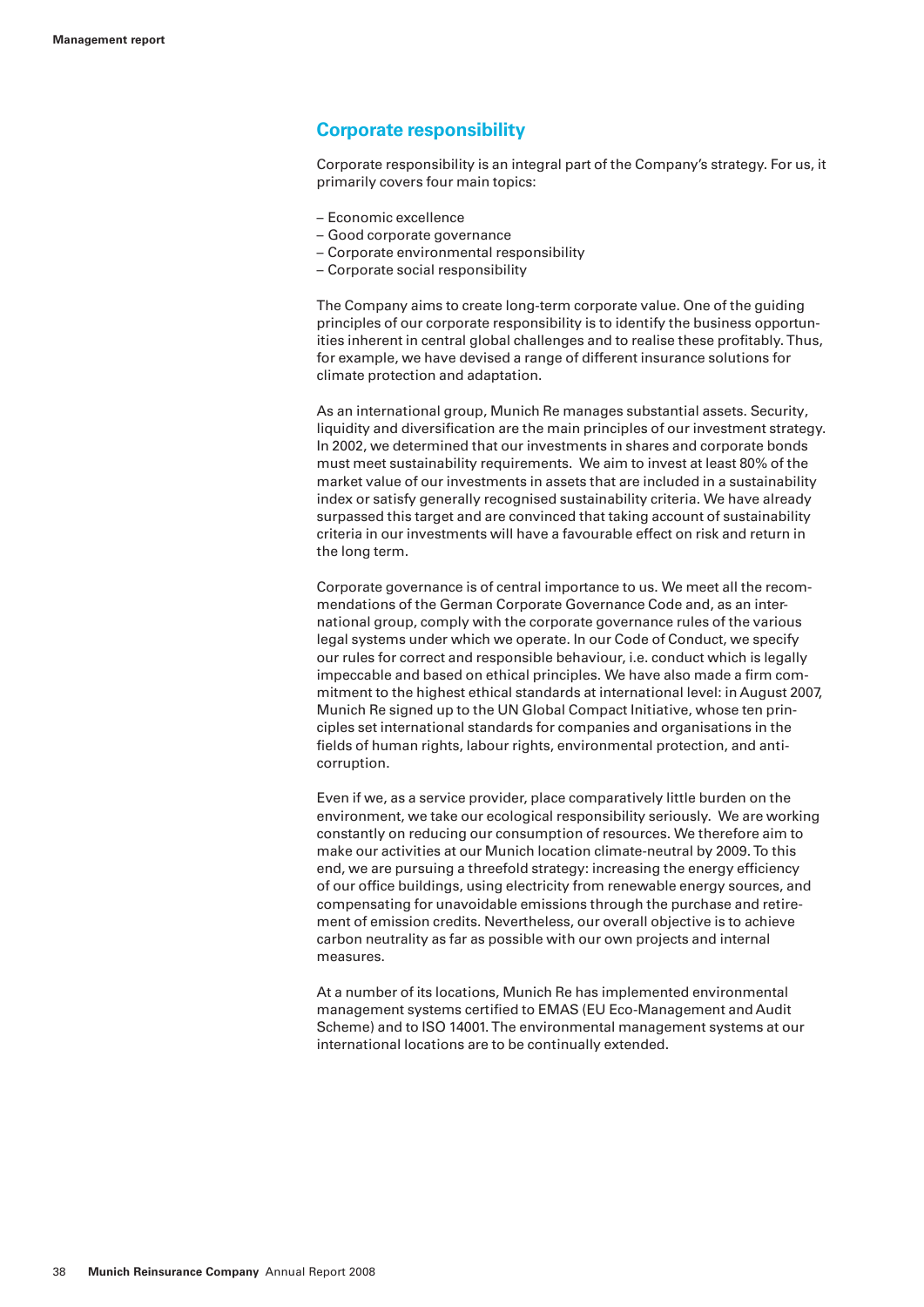Selectively promoting scientific work and sponsoring cultural and social projects is a key part of our corporate responsibility. Munich Re supports a large number of scientific institutions globally. For example, we collaborate with the London School of Economics and Political Science (LSE) to substantially advance research into the economic consequences of climate change. In the field of culture, we have been sponsoring the pan-European Gustav Mahler Jugendorchester for a number of years now. As part of our social commitment, we focus on supporting socially disadvantaged groups such as the disabled and the homeless.

# **Security and availability**

Ensuring the protection of persons, information, property and financial assets is of fundamental importance for Munich Re. The same applies to our ability to maintain business operations when protective measures fail or new operational risks occur.

Meeting these objectives requires professional risk management in all the Group's operational and central units. Central responsibility for the coordination and monitoring of the relevant activities lies with the unit Group Security and Continuity Management (GSCM), located in the Integrated Risk Management Division. We focus particularly on an appropriate cost-risk relationship and on the consistency and balance of the loss prevention and minimisation measures taken. Headed by the Chief Security Officer (CSO), the GSCM ensures that the relevant processes and guidelines are implemented, updated and complied with throughout the Group. The CSO is also responsible for coordinating the protection of persons, property and information, as well as availability management. He supervises a global network of specialists from reinsurance, primary insurance and asset management with interfaces to the compliance officers, to internal audit, to data protection officers and to the operational units for protection of persons and property, as well as IT security. In addition, he is in charge of the security training and awareness programme for employees, geared to developing the security culture as a cornerstone of a successful protection concept.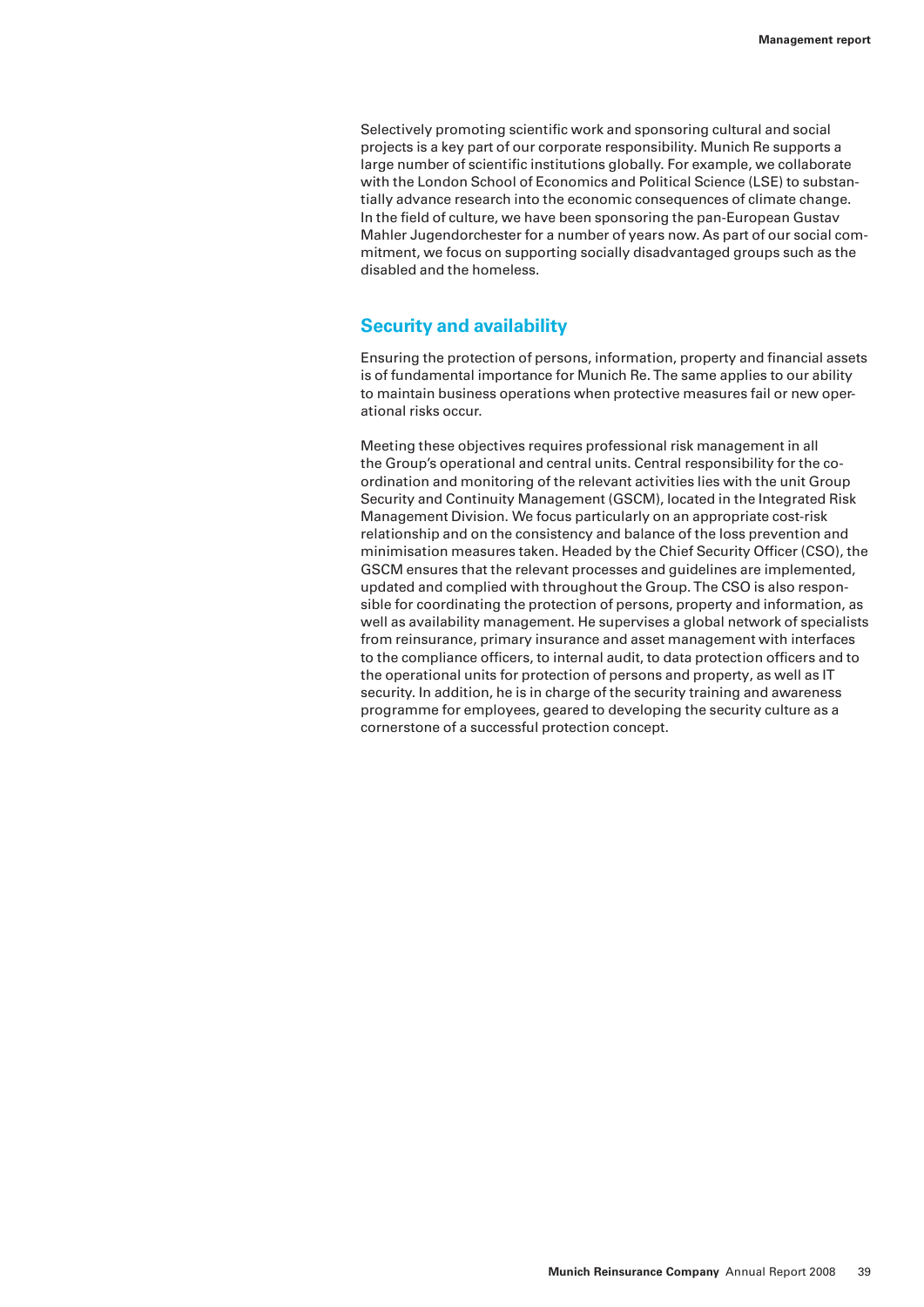# **Corporate governance report**

|                                                                                                                           | It is our conviction that good corporate governance creates lasting value. We<br>therefore apply the highest standards to our operations and activities, com-<br>plying with all the recommendations and proposals of the German Corporate<br>Governance Code. Beyond this, we have our own Munich Re Code of Conduct<br>specifying high-level ethical and legal requirements that must be met by em-<br>ployees. This document is available from our website at www.munichre.com.                                                                                                                                                                                                                                                                                                                                                                                                                                                                                                                                                                                                  |
|---------------------------------------------------------------------------------------------------------------------------|-------------------------------------------------------------------------------------------------------------------------------------------------------------------------------------------------------------------------------------------------------------------------------------------------------------------------------------------------------------------------------------------------------------------------------------------------------------------------------------------------------------------------------------------------------------------------------------------------------------------------------------------------------------------------------------------------------------------------------------------------------------------------------------------------------------------------------------------------------------------------------------------------------------------------------------------------------------------------------------------------------------------------------------------------------------------------------------|
| How we view corporate governance                                                                                          | Corporate governance stands for a form of responsible company manage-<br>ment and control geared to long-term creation of value. Of particular im-<br>portance to us in this context are the promotion of shareholders' interests,<br>efficient practices on the Board of Management and Supervisory Board, good<br>collaboration between these bodies and the companies' staff, and open and<br>transparent corporate communications.                                                                                                                                                                                                                                                                                                                                                                                                                                                                                                                                                                                                                                              |
|                                                                                                                           | Continually improving our good corporate governance is an important prin-<br>ciple underlying our business activities.                                                                                                                                                                                                                                                                                                                                                                                                                                                                                                                                                                                                                                                                                                                                                                                                                                                                                                                                                              |
| What rules apply to Munich Re?                                                                                            | Due to its international organisation, the Munich Re Group has to consider<br>corporate governance rules in different national legal systems. Clearly, we<br>observe not only the respective national standards but also internationally<br>recognised best practices. In Germany, where Munich Re has its headquarters,<br>corporate governance rules are laid down above all in the German Stock Com-<br>panies Act, the German Co-Determination Act and the German Corporate<br>Governance Code. The latter, which entered into force in 2002 and has since<br>been amended several times, contains the main legal rules that must be<br>observed by German listed companies. In addition, it includes recommenda-<br>tions and proposals based on nationally and internationally recognised stand-<br>ards of good and responsible management. Every year, Munich Re's Board of<br>Management and Supervisory Board publish a declaration stating how far the<br>Code's recommendations have been complied with. The 2008 declaration of<br>conformity can be found on page 43. |
| <b>Corporate legal structure</b>                                                                                          | Munich Re is a joint-stock company ("Aktiengesellschaft") within the meaning<br>of the German Stock Companies Act. It has three governing bodies: the Board<br>of Management, the Supervisory Board and the Annual General Meeting.<br>Their functions and powers are derived from this Act and our Articles of As-<br>sociation. This means that our Articles of Association (which can be accessed<br>on our website) are of considerable importance.                                                                                                                                                                                                                                                                                                                                                                                                                                                                                                                                                                                                                             |
| <b>Statutory regulations and</b><br>provisions in the Articles<br>of Association concerning<br>amendments to the Articles | The German Stock Companies Act contains general provisions governing<br>amendments to the Articles of Association (Sections 124 para. 2 sentence 2,<br>and 179-181 of the Act). These state that only the Annual General Meeting can<br>make resolutions on changes to the Articles of Association. In order to be<br>carried, a resolution must receive at least three-quarters of the votes cast by<br>the share capital represented in the vote. The Articles of Association may<br>stipulate a different capital majority (higher or lower) or other requirements,<br>but Munich Re's Articles of Association do not provide for any such special<br>features.                                                                                                                                                                                                                                                                                                                                                                                                                  |
|                                                                                                                           | The German Stock Companies Act contains special regulations on amend-<br>ments to the Articles of Association where increases and reductions in share<br>capital are concerned (Sections 182-240 of the Act). Under these regulations,<br>all resolutions on capital measures are generally to be made by the Annual<br>General Meeting. Within a self-determined scope, however, the Annual Gen-<br>eral Meeting can authorise the Board of Management to initiate certain (cap-<br>ital) measures (see page 32 for the authorisations relating to Munich Re). In<br>all such cases, a resolution of the Annual General Meeting is required that<br>has been adopted by at least a three-quarter majority of the share capital<br>represented in the vote. Where these resolutions are concerned, Munich Re's                                                                                                                                                                                                                                                                      |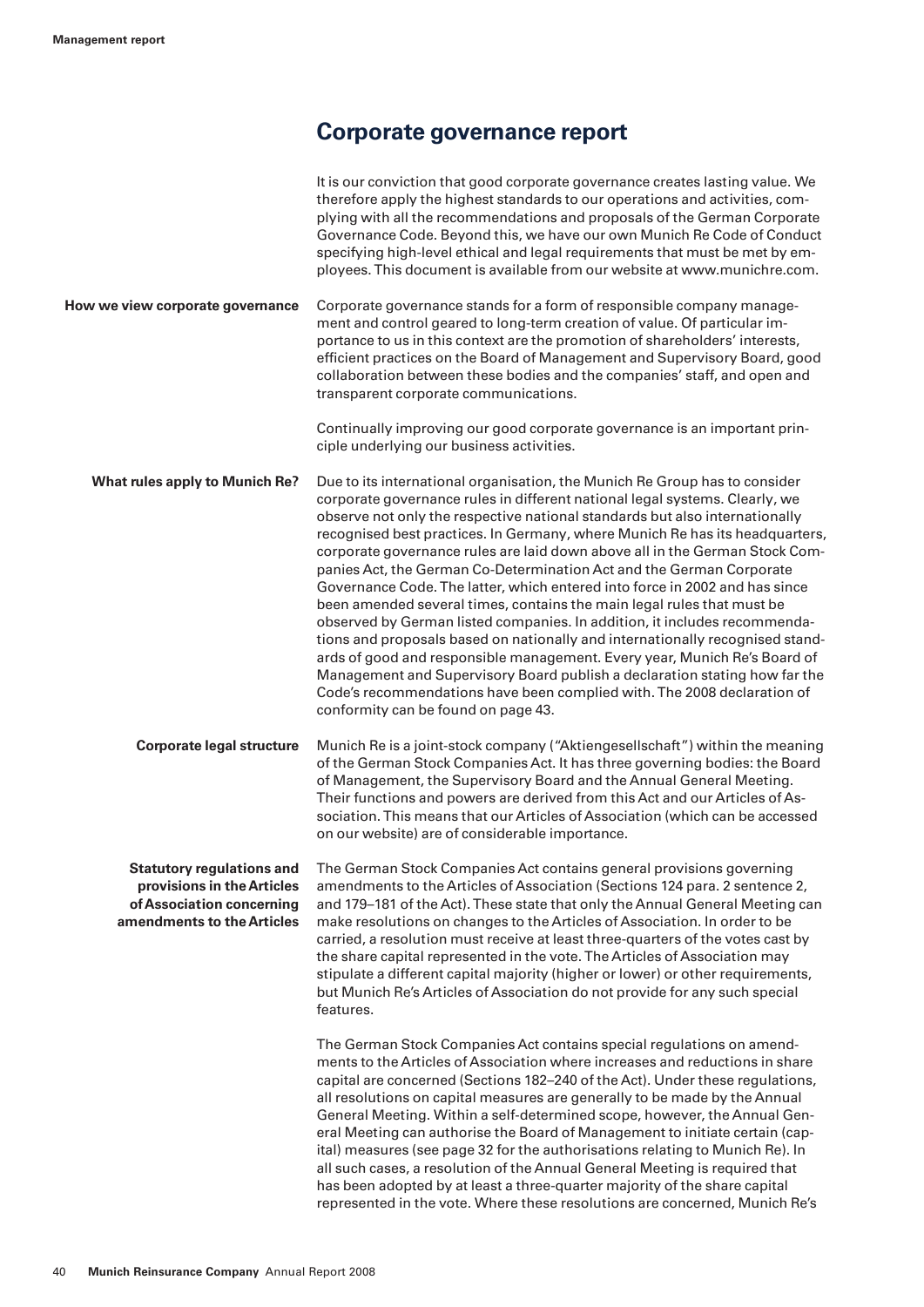Articles of Association again do not provide for other (i.e. higher) majorities or further requirements.

The Annual General Meeting is entitled to transfer to the Supervisory Board the authority to make amendments to the Articles of Association that affect only the wording (Section 179 para. 1 sentence 2 of the German Stock Companies Act). This is the case with Munich Re and has been regulated in Section 14 of the Articles of Association.

#### **Board of Management** Duties and responsibilities of the Board of Management

The Board of Management is responsible for managing the Company. In doing so, it must safeguard Company interests and endeavour to achieve a longterm increase in the Company's value. The Board of Management must ensure compliance with statutory requirements and internal company directives, and is responsible for effecting adequate risk management and risk controlling in the Company.

#### Internal regulation of the Board of Management

Munich Re's Board of Management had eight members in the 2008 financial year. An overview of its composition can be found on page 91. Additional information on individual members of the Board of Management is available on our website. Pursuant to Article 16 of the Articles of Association, the Board of Management must comprise a minimum of two persons; beyond this, the number of members is determined by the Supervisory Board. The Board of Management has had two committees since 1 January 2006 – one for Group operations and one for reinsurance operations – in order to enhance the efficiency of its work. Rules of procedure issued by the Supervisory Board regulate the work of the Board of Management, in particular the allocation of responsibilities between the individual Board members, matters reserved for the full Board of Management, and the required majority for Board of Management resolutions.

Statutory regulations and provisions in the Articles of Association governing the appointment and dismissal of members of the Board of Management

The legal parameters for the appointment and dismissal of members of the Board of Management are specified in Sections 30–33 of the German Co-Determination Act and Sections 84 and 85 of the German Stock Companies Act. Munich Re's Articles of Association do not deviate from this. The Supervisory Board appoints the members of the Board of Management and may dismiss them at any time for good cause. On initial appointment, members of the Board of Management are usually given contracts for a term of between three and five years. Extensions of up to five years are possible and – in exceptional cases – members of the Board of Management may also be appointed by a court of law.

### Powers of the Board of Management with particular regard to the option of issuing or buying back shares

Pursuant to Article 4 of the Articles of Association, Munich Re's Board of Management is authorised to implement certain capital measures (Authorised Capital Increases 2004 and 2006, Contingent Capital Increase 2003 I and 2005). Furthermore, by resolution of the Annual General Meeting of 17 April 2008, the Board of Management is authorised to buy back and use the Company's own shares – and to do so to a limited degree by using derivatives. The complete wording of the resolution adopted on agenda items 5 and 6 can be accessed on our website at any time. The Board of Management availed itself of this authorisation by its resolution of 6 May 2008. By 31 December 2008, a total of approximately 8.4 million shares had been purchased for an overall price of around €942m, As part of the 2007/2008 share buy-back programme,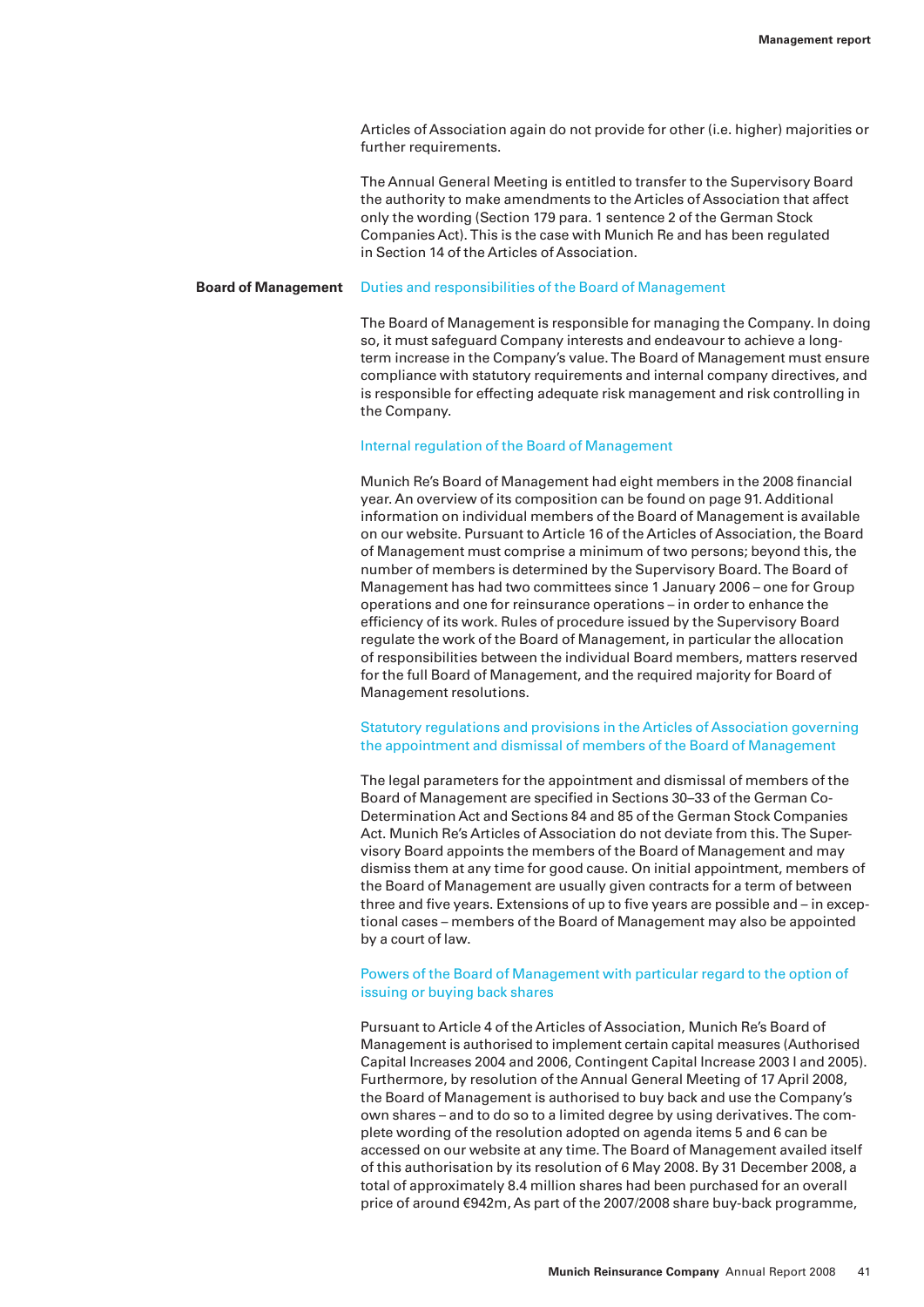around 3.4 million own shares were acquired in 2008 for an overall price of approximately €444m. These shares have already been retired.

#### Collaboration between Board of Management and Supervisory Board

The Board of Management and Supervisory Board cooperate closely to the benefit of the Company. The Board of Management coordinates the Company's strategic approach with the Supervisory Board and discusses the current state of strategy implementation with it at regular intervals. It reports regularly to the Supervisory Board about all questions relevant to the Company. The Supervisory Board has defined the Board of Management's information and reporting requirements in detail. Specific types of transaction, such as investments of substantial size and individual capital measures, generally require the Supervisory Board's consent.

**Supervisory Board** The Supervisory Board monitors the Board of Management and gives counsel where appropriate. Certain transactions like major investments or capital measures require its approval, but it is not authorised to take management action. The Supervisory Board also appoints the external auditor of the financial statements. Remuneration of the members of the Supervisory Board is regulated in the Articles of Association, i.e. is determined by the shareholders. The 2008 Annual General Meeting adjusted the existing remuneration structure to current developments; the new structure generally applies as of the 2009 financial year. Most significantly, a long-term compensation component was introduced in accordance with the Corporate Governance Code. The criteria for variable short-term remuneration have been made more stringent. Furthermore, greater allowance than in the past has been made for the substantial workload and specialist knowledge required by the chairs of the Supervisory Board and its committees by awarding higher supplements for these positions.

> In compliance with the law and the Company's Articles of Association, Munich Re's Supervisory Board has a total of 20 members. Half are elected representatives of the employees, and half representatives of the shareholders, elected by the Annual General Meeting. Supervisory Board resolutions on the nomination of candidates for election to the Supervisory Board at the Annual General Meeting only require the majority of votes cast by the Supervisory Board members representing the shareholders. An overview of the members of the Supervisory Board can be found on page 92. Additional information on individual members of the Supervisory Board (shareholder representatives) is available on our website.

Munich Re's Supervisory Board has set up five committees: the Standing Committee, the Personnel Committee, the Audit Committee, the Conference Committee, and the Nomination Committee.

**Annual General Meeting** The regular responsibilities of the Annual General Meeting include reaching a resolution on the appropriation of profits and approving the actions of the Board of Management and Supervisory Board.

> At Munich Re's AGM, the principle of "one share, one vote" applies. Shareholders may exercise their voting rights personally or authorise a proxy appointed in writing, a bank or a shareholders' association to cast their votes. Munich Re also offers its shareholders the opportunity to have their voting rights exercised in accordance with their personal instructions by one of the proxies nominated by the Company.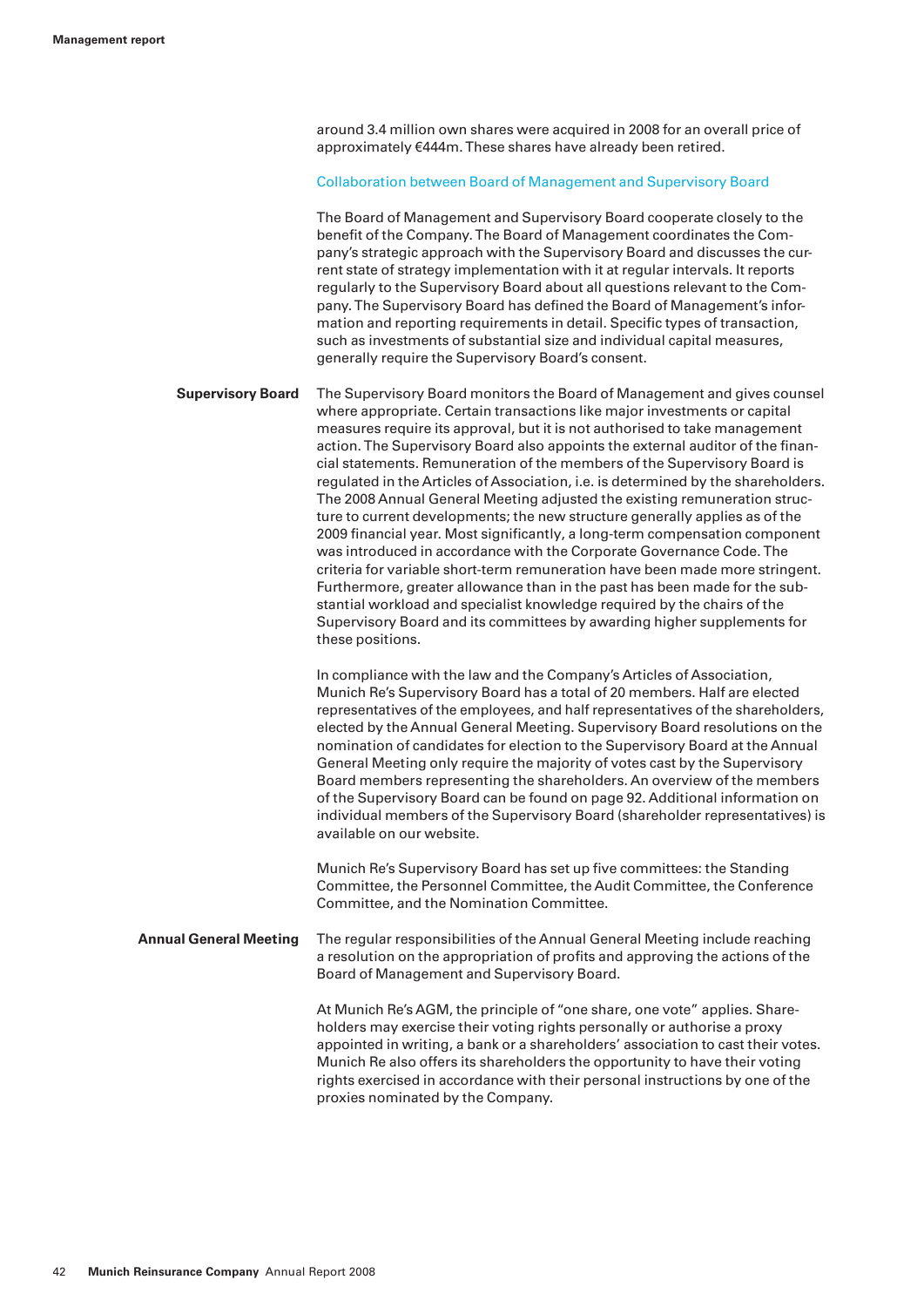| <b>Significant agreements which</b><br>take effect, alter or terminate<br>upon a change of control<br>following a takeover bid | Based on our underwriting guidelines, our reinsurance agreements generally<br>include a clause that grants both parties to the agreement a right of extra-<br>ordinary cancellation in the event that "the other party merges with another<br>company or its ownership and control undergoes a material change". Such or<br>similar clauses are typical of the industry. Munich Re's long-term incentive<br>plans provide for special exercise conditions in the event of a change of control.                      |
|--------------------------------------------------------------------------------------------------------------------------------|---------------------------------------------------------------------------------------------------------------------------------------------------------------------------------------------------------------------------------------------------------------------------------------------------------------------------------------------------------------------------------------------------------------------------------------------------------------------------------------------------------------------|
| Corporate governance topics in 2008                                                                                            | At its meeting on 10 November 2008, the Supervisory Board decided that in<br>future the Supervisory Board (and not, as previously, the Personnel Committee)<br>will determine the system used for the Board of Management's remuneration,<br>along with the key elements of relevant contracts.                                                                                                                                                                                                                     |
|                                                                                                                                | In the past year, the Supervisory Board again performed an efficiency audit.<br>The main focus was on the content and scope of reports from the Board of<br>Management to the Supervisory Board and the work of the Supervisory Board<br>and its committees. Despite a number of suggestions for improvement, both<br>areas were assessed as consistently positive and efficient.                                                                                                                                   |
| <b>Recommendations and</b><br>proposals of the German Corporate<br><b>Governance Code</b>                                      | In November 2008, the Board of Management and the Supervisory Board pub-<br>lished the following declaration of conformity, in accordance with Section 161<br>of the German Stock Companies Act:                                                                                                                                                                                                                                                                                                                    |
|                                                                                                                                | "Münchener Rückversicherungs-Gesellschaft Aktiengesellschaft in München<br>fulfils all the recommendations of the German Corporate Governance Code of<br>6 June 2008 (published on 8 August 2008) and will continue to do so in future.<br>Since the last declaration of conformity in November 2007, Münchener Rück-<br>versicherungs-Gesellschaft Aktiengesellschaft in München has fulfilled all the<br>recommendations of the German Corporate Governance Code of 14 June 2007<br>(published on 20 July 2007)." |

Munich Re also complies with all the proposals of the German Corporate Governance Code.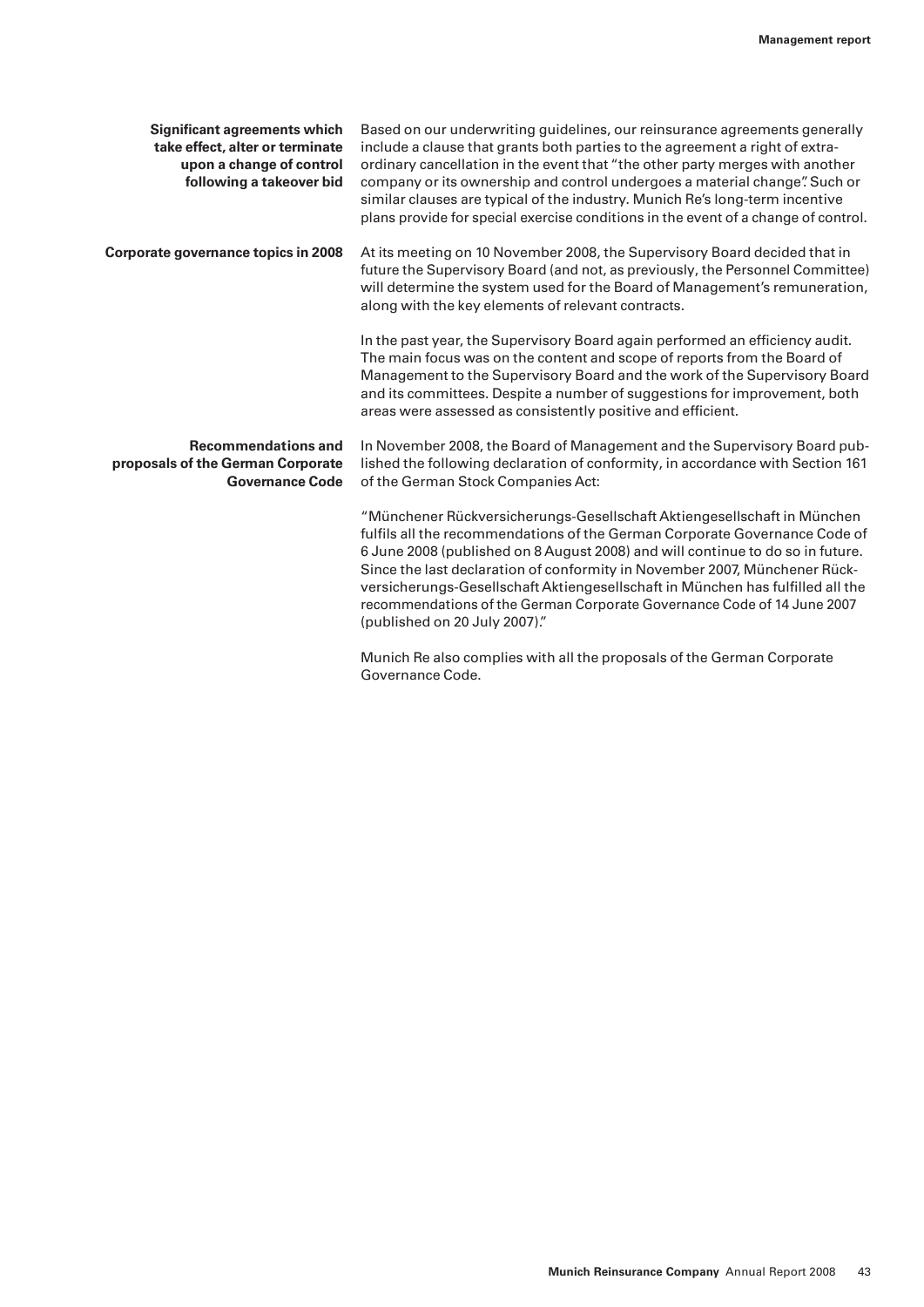# **Remuneration report**

**Structure of the remuneration system** In conformity with the German Corporate Governance Code, we here explain **for the Board of Management** the principles of the remuneration system for Munich Re's Board of Management and the structuring of the individual remuneration components.

> Until now, the structure and system governing the Board of Management's remuneration has been determined by the Supervisory Board's Personnel Committee, whose three members comprise the Chairman of the Supervisory Board, another of the shareholder representatives and one of the employee representatives. Regular reviews of the remuneration structure have been conducted by the full Supervisory Board.

> In accordance with the German Corporate Governance Code, in future the remuneration system for the Board of Management, along with the key elements of relevant contracts, will be determined by the full Supervisory Board. The Supervisory Board's Personnel Committee will prepare the draft resolutions for submission to the full Supervisory Board, which will review the remuneration system at least every three years unless earlier reviews become necessary in individual cases.

| Structure and system of the Board of Management's remuneration in 2008                                                                  |     |                                                                                     |                                                           |                                                                                                                                                                                                     |                                                       |  |  |  |  |
|-----------------------------------------------------------------------------------------------------------------------------------------|-----|-------------------------------------------------------------------------------------|-----------------------------------------------------------|-----------------------------------------------------------------------------------------------------------------------------------------------------------------------------------------------------|-------------------------------------------------------|--|--|--|--|
| <b>Component</b>                                                                                                                        |     | Corridor<br>Share Assessment basis/<br>parameters                                   |                                                           | <b>Precondition for</b><br>payment                                                                                                                                                                  | Payment                                               |  |  |  |  |
| Basic remuneration, remuneration in kind/fringe benefits                                                                                |     |                                                                                     |                                                           |                                                                                                                                                                                                     |                                                       |  |  |  |  |
| <b>Basic remuneration</b><br>25%<br>Remuneration in kind/fringe benefits<br>(company car, healthcare,<br>security measures, insurances) |     | Function<br>Responsibility<br>Length of service<br>on the Board                     | Fixed                                                     | Contractual stipulations                                                                                                                                                                            | Monthly                                               |  |  |  |  |
| <b>Short-term compensation component</b>                                                                                                |     |                                                                                     |                                                           |                                                                                                                                                                                                     |                                                       |  |  |  |  |
| <b>Annual bonus</b>                                                                                                                     | 35% | Consolidated result<br>Company result<br>Divisional result<br>Individual objectives | $0 - 150%$<br>(fully achieved<br>$= 100\%)$               | Achievement of objectives                                                                                                                                                                           | Annually in<br>following<br>year                      |  |  |  |  |
| Medium- and long-term compensation component                                                                                            |     |                                                                                     |                                                           |                                                                                                                                                                                                     |                                                       |  |  |  |  |
| Medium-term bonus                                                                                                                       | 20% | <b>Consolidated result</b>                                                          | $50 - 150%$<br>(fully achieved<br>$= 100\%)$              | Achievement of objectives<br>at least 50% on average over year<br>three years                                                                                                                       | In the fourth                                         |  |  |  |  |
| <b>Share-price-based compensation component</b>                                                                                         |     |                                                                                     |                                                           |                                                                                                                                                                                                     |                                                       |  |  |  |  |
| Long-term incentive plan<br>(stock appreciation rights;<br>term: seven years)                                                           | 20% | Appreciation in<br>share price                                                      | $0 - 150%$<br>(cap at 150%<br>of share price<br>increase) | - End of vesting period<br>(two years)<br>-20% share price increase<br>- MR shares have out-<br>performed EURO<br>STOXX 50 twice at the end<br>of three-month period<br>during the term of the plan | As from third<br>year of plan<br>until end of<br>plan |  |  |  |  |
| <b>Retirement plan</b>                                                                                                                  |     |                                                                                     |                                                           |                                                                                                                                                                                                     |                                                       |  |  |  |  |
| <b>Pension entitlement</b>                                                                                                              |     | <b>Basic remuneration</b><br>Number of years on<br>the Board                        | Fixed                                                     | - Retirement<br>- Insured event<br>- Premature termination or<br>non-extension of<br>employment contract<br>under certain circumstances                                                             |                                                       |  |  |  |  |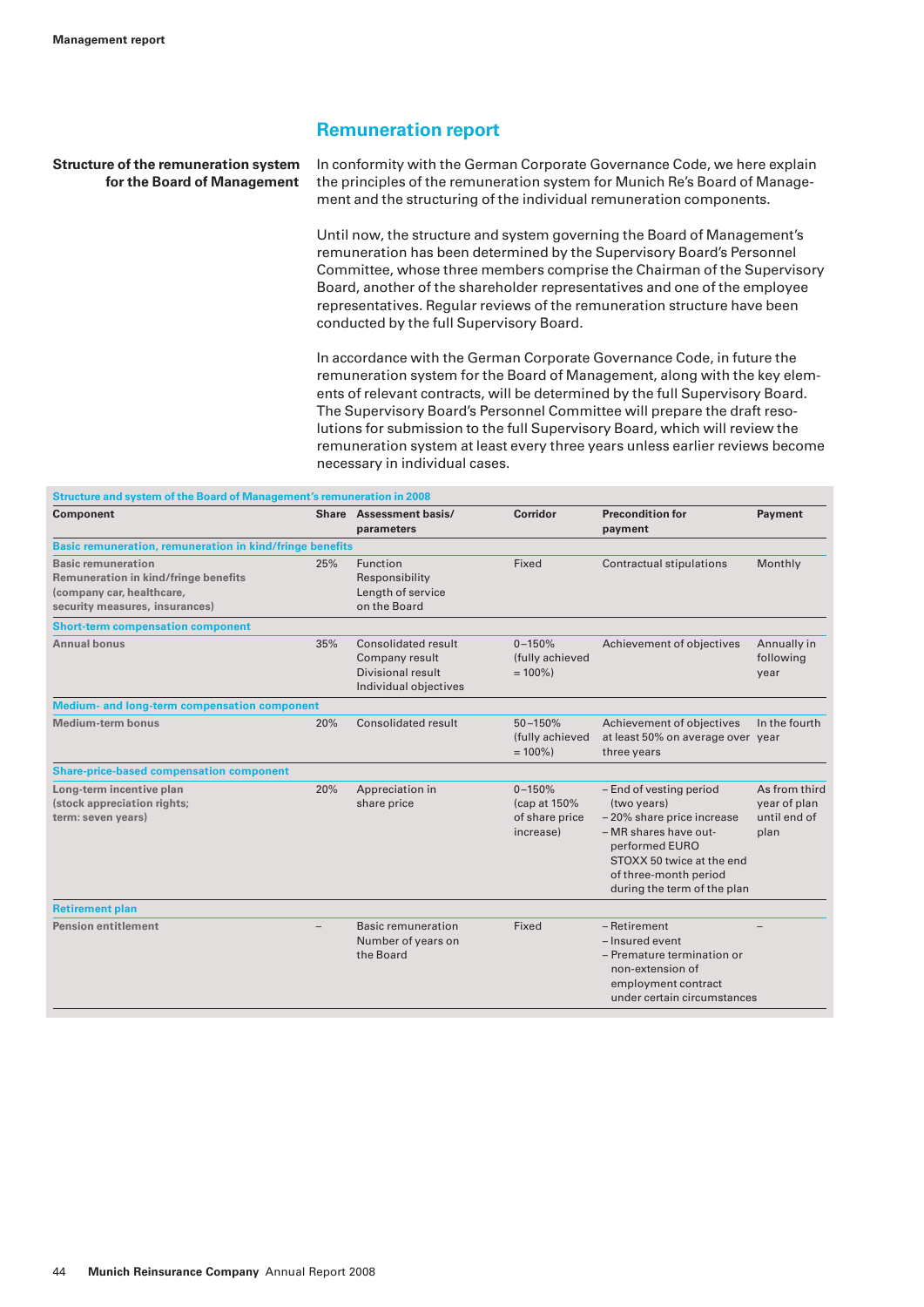#### **Fixed components** Basic remuneration

The fixed annual basic remuneration is paid in the form of a monthly salary.

#### Remuneration in kind/fringe benefits

Remuneration in kind and fringe benefits are granted according to function, and are commensurate with market conditions (DAX 30 companies). Income tax on the benefits in question is paid individually for each member of the Board of Management, with the Company bearing the amount due.

#### **Variable components** Short-term compensation component – Annual bonus

This compensation component is based on different categories of objectives. The targets and scaling for Group, corporate and divisional objectives are geared to particular indicators; individual objectives form the basis for the achievement of personal targets. The key indicator used for the Group objective is "return on risk-adjusted capital – RORAC", which is comprised of key figures from external accounting, and from other key portfolio and performance data. Information on the definition of RORAC is provided on page 14. We use the performance measures embodied in value-based management for the corporate and divisional objectives.

The processes defined to specify objectives and assess their achievement also involve the external auditor, who subjects the envisaged financial objectives to a predefined review procedure regarding their consistency and assessability, which includes analysing the calculation of the individual results achieved. The outcome of this review and any potentially controversial aspects are rendered transparent for the Supervisory Board's Personnel Committee.

#### Medium- and long-term compensation component – Medium-term bonus

The medium-term bonus is based on performance over a three-year period and is measured on the basis of the Group result category from the short-term compensation component. Payments are made only if the achievement rate is at least 50% on average for the three-year period. The most recent three-year planning period expired on 31 December 2008.

A medium-term bonus has again been set up for the 2009 financial year, although its structure differs significantly from the previous three-year bonus plans. Whilst the new mid-term incentive plan is also geared to performance over a three-year period, it is set up afresh each year. It is intended to promote the mid- and long-term increase in the Munich Re Group's value in terms of internal value creation (value-based success factors) and improving the Munich Re share's total shareholder return (TSR).

#### Share-price-based compensation component – Long-term incentive plan

This remuneration component, with a long-term perspective, is linked to the sustained appreciation of Munich Re's share price. The long-term incentive plan is set up each year, and the participants receive a certain number of stock appreciation rights. These can only be exercised if, after a two-year vesting period, Munich Re's share price has risen by at least 20% since inception of the plan and the shares have outperformed the EURO STOXX 50 at least twice at the end of a three-month period during the term of the plan. The exercise hurdles are exacting and in keeping with the German Corporate Governance Code.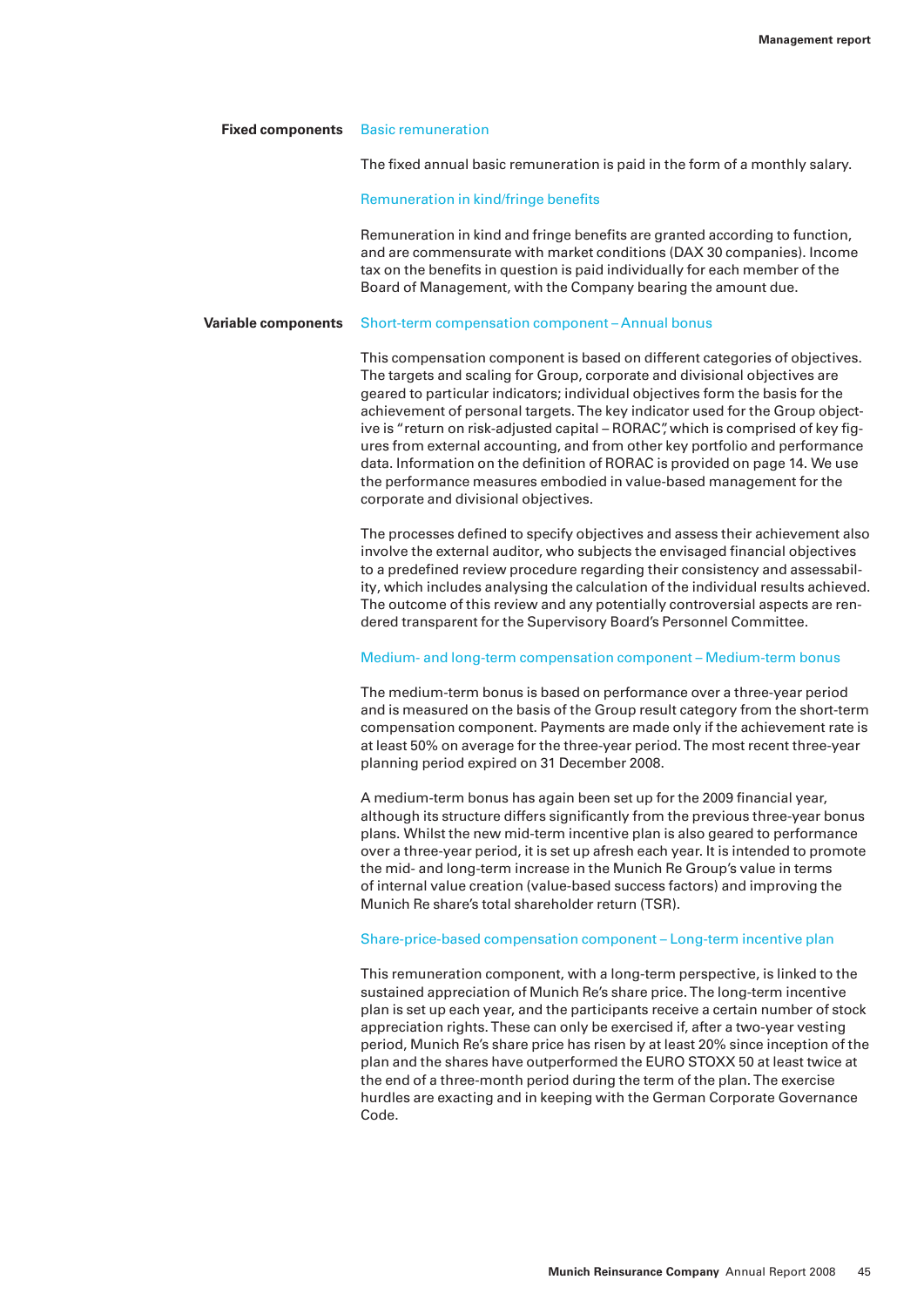|                                                                               | Whether the stock appreciation rights can be exercised and, if so, when, is<br>not certain at the time they are granted. The exercising and proceeds depend<br>on the development of the share price and the exercise price and date. The<br>amount of income is limited. Up to now, stock appreciation rights have only<br>been exercised under the plans set up in 1999 and 2003 to 2005. Further infor-<br>mation on the long-term incentive plans can be found on page 88 ff. of the<br>notes to the consolidated financial statements.                                                                                                                                                                                      |
|-------------------------------------------------------------------------------|----------------------------------------------------------------------------------------------------------------------------------------------------------------------------------------------------------------------------------------------------------------------------------------------------------------------------------------------------------------------------------------------------------------------------------------------------------------------------------------------------------------------------------------------------------------------------------------------------------------------------------------------------------------------------------------------------------------------------------|
| <b>Weighting of remuneration</b><br>components                                | In the case of 100% achievement of objectives (annual bonus, medium-term<br>bonus) and based on the imputed value of the share-price-linked compensa-<br>tion (long-term incentive plan) at the granting date, the weightings of the<br>individual components in terms of total remuneration are as follows: basic<br>remuneration approx. 25%, annual bonus approx. 35%, medium-term bonus<br>approx. 20%, and long-term incentive plan approx. 20%. Annual bonus,<br>medium-term bonus and long-term incentive plan together form a well-<br>balanced and economic, i.e. strongly risk-based incentive system, ensuring<br>that the targets set for the members of the Board of Management do not have<br>undesirable effects. |
|                                                                               | In accordance with the recommendations of the German Corporate Govern-<br>ance Code, the monetary remuneration of the Board members thus comprises<br>fixed and variable components.                                                                                                                                                                                                                                                                                                                                                                                                                                                                                                                                             |
|                                                                               | The total remuneration is set at an appropriate level by the Supervisory<br>Board's Personnel Committee and reviewed at regular intervals, also taking<br>into consideration data from peer-group companies. Criteria for the appropri-<br>ateness of compensation are in particular the respective Board member's<br>duties, the Board member's personal performance, the performance of the<br>Board as a whole and the financial situation, performance and future pro-<br>spects of Munich Re. New Board members are generally placed at a level<br>which allows sufficient potential for development in the first three years.                                                                                              |
| <b>Continued payment of remuneration</b><br>in the case of incapacity to work | In the case of temporary incapacity to work due to illness or for other cause<br>beyond the Board member's control, the remuneration will be paid until the<br>end of the contract of employment. The Company may terminate the contract<br>prematurely if the Board member is incapacitated for a period of longer than<br>12 months and it is probable that he will be permanently unable to fully perform<br>the duties conferred on him (permanent incapacity to work). In this event, the<br>Board member will receive a disability pension.                                                                                                                                                                                |
| <b>Other remuneration</b>                                                     | In the case of seats held on other boards, remuneration for board member-<br>ships must be paid over to the Company or is deducted in the course of<br>regular compensation computation. Excepted from this is remuneration for<br>memberships explicitly recognised by the Company as personal. No such<br>memberships exist at present. In the event of a change of control, the<br>members of the Board of Management have no contractual entitlement to<br>payments. As far as the share-price-based remuneration is concerned, the<br>conditions merely provide for special exercise options in the event of a<br>change of control. Details of this are provided in the notes to the financial<br>statements on page 89.   |
| <b>Pension</b>                                                                | Up to and including 2008, the members of the Board of Management are<br>members of a defined benefit plan under which they will receive a fixed pen-<br>sion whose amount depends on their basic remuneration and years of service<br>on the Board. The pension level starts at 30% and can reach a maximum of<br>60% of annual basic remuneration.                                                                                                                                                                                                                                                                                                                                                                              |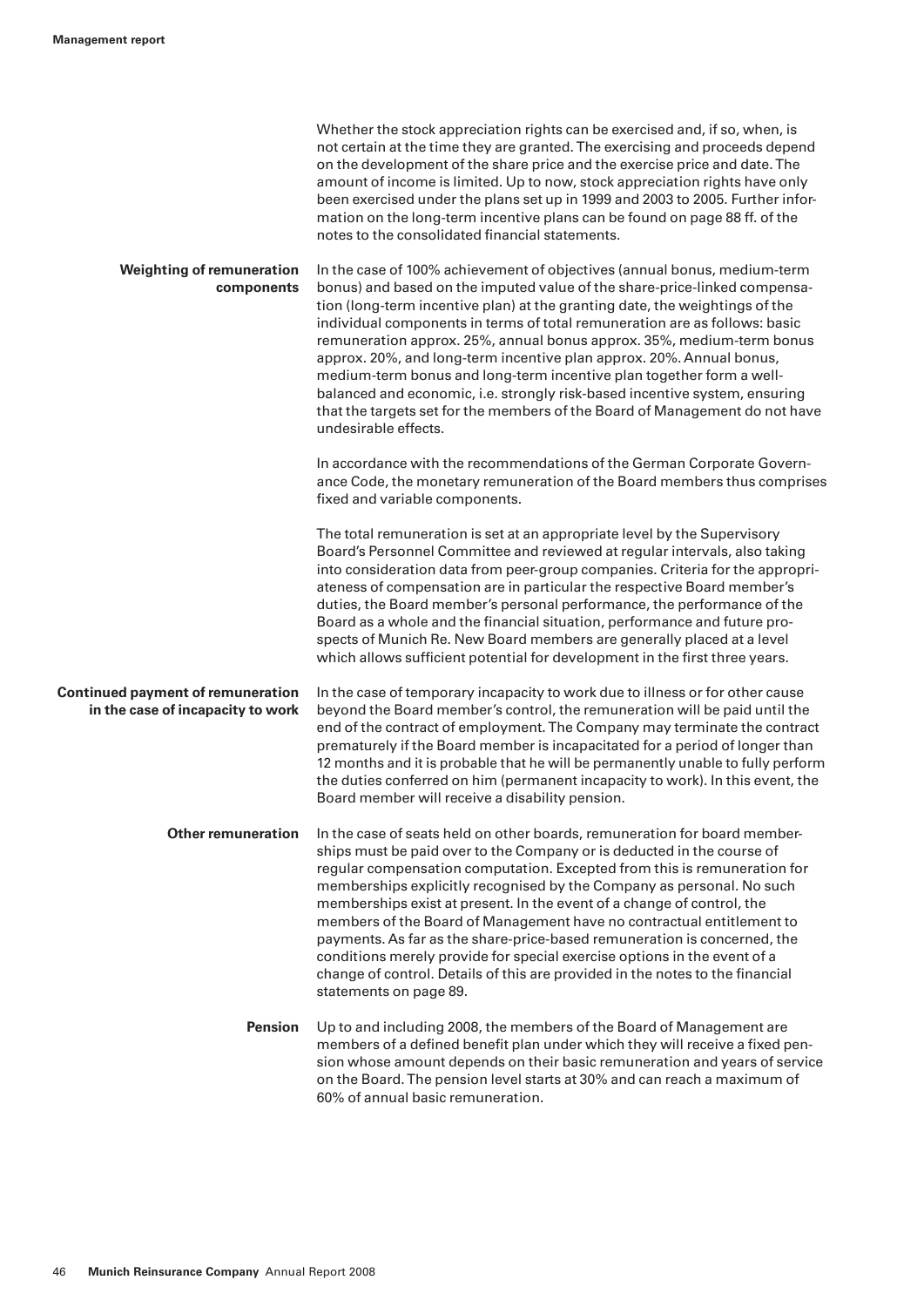| <b>Benefits on termination of employment</b>                                                                                                                                                           |                                                                                                                                                  |                                                                                                                                                                                                                                                                                                                                                                |
|--------------------------------------------------------------------------------------------------------------------------------------------------------------------------------------------------------|--------------------------------------------------------------------------------------------------------------------------------------------------|----------------------------------------------------------------------------------------------------------------------------------------------------------------------------------------------------------------------------------------------------------------------------------------------------------------------------------------------------------------|
| <b>Benefit</b>                                                                                                                                                                                         | <b>Precondition</b>                                                                                                                              | <b>Benefit amount</b>                                                                                                                                                                                                                                                                                                                                          |
| <b>Occupational pension</b>                                                                                                                                                                            |                                                                                                                                                  |                                                                                                                                                                                                                                                                                                                                                                |
|                                                                                                                                                                                                        | $-$ Reaching the age of 60;<br>at the latest, turning 65                                                                                         | - For six months, previous monthly basic<br>remuneration (only for Board members<br>appointed prior to 2006)<br>- Defined benefit of between 30% and 60% of<br>annual basic remuneration<br>- Reduced for other income earned from third<br>parties before reaching the age of 65                                                                              |
| <b>Disability pension</b>                                                                                                                                                                              |                                                                                                                                                  |                                                                                                                                                                                                                                                                                                                                                                |
| Contract ends owing to non-extension or<br>revocation of Board member's appointment<br>due to permanent incapacity to work                                                                             | - The Board member is incapacitated for<br>longer than 12 months and will probably be<br>permanently unable to fully perform duties<br>of office | - For six months, previous monthly basic<br>remuneration (only for Board members<br>appointed prior to 2006)<br>- Defined benefit of between 30% and 60% of<br>annual basic remuneration<br>- Reduced for other income earned from third<br>parties before reaching the age of 65                                                                              |
| <b>Reduced occupational pension</b><br>on early retirement                                                                                                                                             |                                                                                                                                                  |                                                                                                                                                                                                                                                                                                                                                                |
| Contract ends owing to non-extension or<br>revocation of Board member's appointment,<br>but not due to<br>- gross violation of duties<br>- the Board member giving notice                              | - Older than 50<br>- More than ten years' service with the<br>Company<br>- Board member's appointment extended<br>at least once                  | - For six months, previous monthly basic<br>remuneration (only for Board members<br>appointed prior to 2006)<br>- Defined benefit of between 30% and 60% of<br>annual basic remuneration<br>$-$ Reduced by 2% for each year or part thereof<br>short of 65th birthday<br>- Reduced for other income earned from third<br>parties before reaching the age of 65 |
| <b>Vested benefits for occupational pension,</b><br>disability pension and surviving dependants                                                                                                        |                                                                                                                                                  |                                                                                                                                                                                                                                                                                                                                                                |
| Benefits drawn under entitlements a) and b) on<br>- reaching the age of 65<br>- incapacity to work<br>- death of Board member                                                                          |                                                                                                                                                  |                                                                                                                                                                                                                                                                                                                                                                |
| a) Entitlement under the German Employers'<br><b>Retirement Benefits Act</b>                                                                                                                           | <b>Entitlement to vested benefits</b><br>- Leaving the Board before reaching the<br>age of 60<br>- At least five years' service with the Company | - Defined benefit of between 30% and 60% of<br>annual basic remuneration<br>- The vested benefits are a proportion of the<br>occupational pension, based on the ratio of<br>actual service with the Company to the<br>period the Board member would have<br>worked for the Company altogether until<br>65th birthday                                           |
| b)Improved entitlement<br>Contract ends owing to non-extension of<br>Board member's appointment (by the<br>Company), but not due to<br>- gross violation of duties<br>- the Board member giving notice | <b>Entitlement to vested benefits</b><br>- Leaving the Board before reaching the<br>age of 60<br>- At least ten years' service with the Company  | - For six months after leaving the Board,<br>previous monthly basic remuneration (only<br>for Board members appointed prior to 2006)<br>- Defined benefit of between 30% and 60% of<br>annual basic remuneration<br>$-$ Reduced by 2% for each year or part thereof<br>short of 65th birthday                                                                  |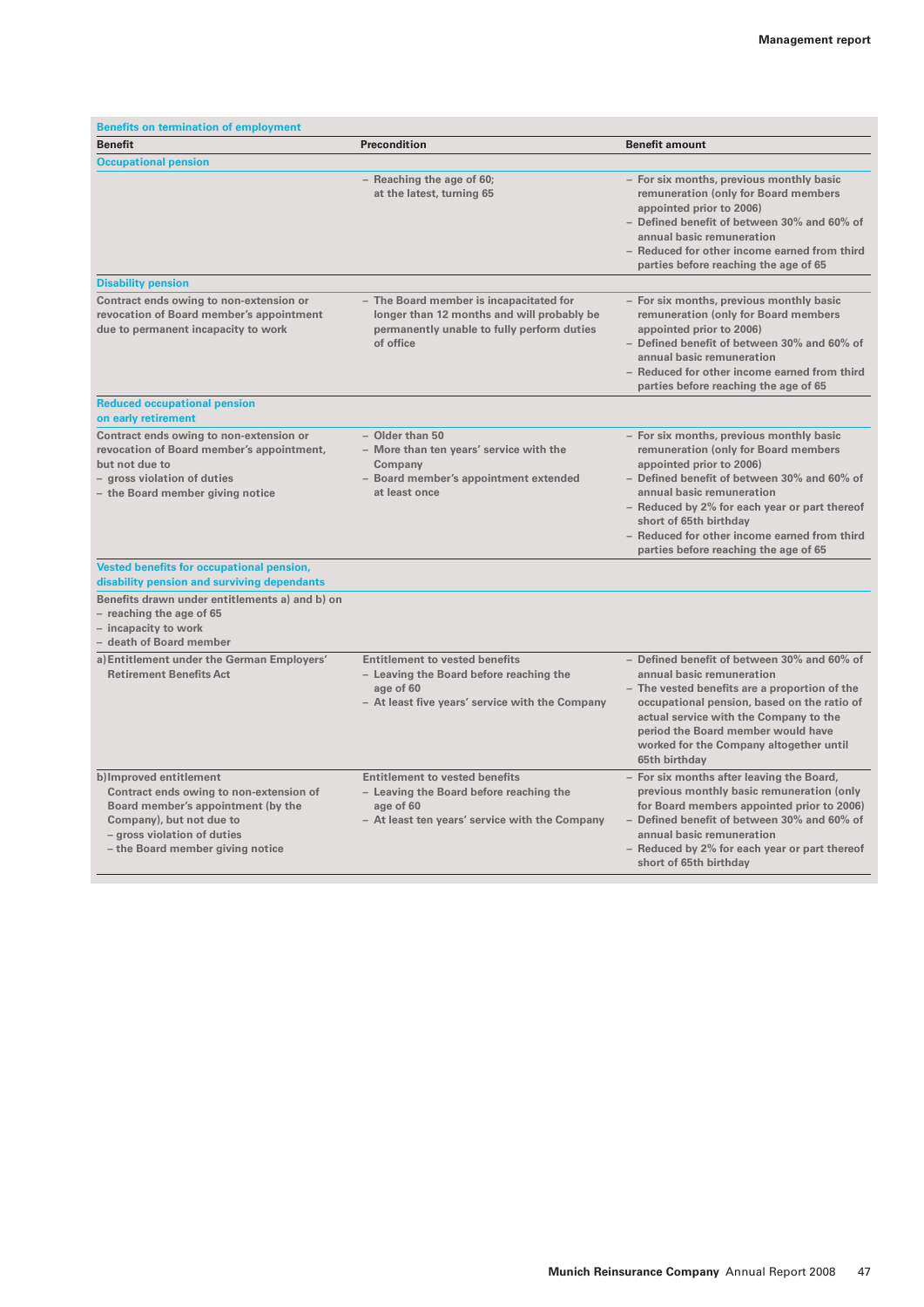| <b>Benefit</b>                           | <b>Precondition</b>                                                                                                                                                                                                                                                                                                                                                                                                                                                                                  | <b>Benefit amount</b>                                                                                                                                                                                                                                                                                                                                                                                                                                                                                                                                                                                                                                                                                                                                  |
|------------------------------------------|------------------------------------------------------------------------------------------------------------------------------------------------------------------------------------------------------------------------------------------------------------------------------------------------------------------------------------------------------------------------------------------------------------------------------------------------------------------------------------------------------|--------------------------------------------------------------------------------------------------------------------------------------------------------------------------------------------------------------------------------------------------------------------------------------------------------------------------------------------------------------------------------------------------------------------------------------------------------------------------------------------------------------------------------------------------------------------------------------------------------------------------------------------------------------------------------------------------------------------------------------------------------|
| <b>Benefits for surviving dependants</b> |                                                                                                                                                                                                                                                                                                                                                                                                                                                                                                      |                                                                                                                                                                                                                                                                                                                                                                                                                                                                                                                                                                                                                                                                                                                                                        |
| Widow(er)'s/orphan's pension             |                                                                                                                                                                                                                                                                                                                                                                                                                                                                                                      |                                                                                                                                                                                                                                                                                                                                                                                                                                                                                                                                                                                                                                                                                                                                                        |
| a) Active Board member                   | - Death of Board member during active service                                                                                                                                                                                                                                                                                                                                                                                                                                                        | - For six months, previous monthly basic<br>remuneration (only in the case of Board<br>members appointed prior to 2006)<br>- For three months, previous monthly basic<br>remuneration (in the case of Board members<br>appointed since 2006)                                                                                                                                                                                                                                                                                                                                                                                                                                                                                                           |
| b) Retired Board member                  | - Death of Board member after retirement<br>- Marriage and/or birth of child before drawing<br>occupational pension                                                                                                                                                                                                                                                                                                                                                                                  | - For three months, previous monthly<br>occupational pension<br>- If Board member's occupational pension is<br>reduced owing to early retirement,<br>widow(er)'s and orphan's pensions are based<br>on reduced occupational pension                                                                                                                                                                                                                                                                                                                                                                                                                                                                                                                    |
| $a)$ and $b)$                            | <b>Entitlement ceases</b><br>- for widow(er) on remarrying (only in the case<br>of Board members appointed since 2006)<br>- for orphans<br>on reaching the age of 18<br>on reaching the age of 20 (only in the case<br>of Board members appointed prior to 2006)<br>on reaching the age of 27 if the orphan is in<br>full-time education or vocational training,<br>is doing military or civilian service, or is<br>unable to support himself or herself owing<br>to a physical or mental disability | - Widow(er)'s pension = $60\%$ of defined benefit<br>- Possible age-related reduction (max. 50%) of<br>the widow(er)'s pension depending on age of<br>married couple<br>- Offsettable against widow(er)'s pension<br>Income up to a maximum of 50%, insofar as<br>such income exceeds 50% of widow(er)'s<br>pension<br>Any benefits received from previous<br>employers of the widow(er) (in the case of<br>Board members appointed since 2006)<br>- Orphan's pension $= 20\%$ of defined benefit<br>per orphan<br>- Doubling of orphan's pension if no<br>widow(er)'s pension is payable (only in the<br>case of Board members appointed prior to<br>2006)<br>- Widow(er)'s and orphan's pensions together<br>may not exceed the occupational pension |

Occupational pensions and pensions for surviving dependants are reviewed for adjustment if salaries payable under pay-scale agreements in the insurance industry have increased by more than 12% (based on the average final salary of all pay-scale categories) since the pensions were last fixed or more than three years have passed since that date. The adjustment made will at least be in line with the increase in the cost of living in the meantime according to the consumer price index for Germany. Vested benefits are not adjusted.

Insofar as members of the Board of Management are entitled to vested benefits under a company pension scheme as a result of their previous employment with the Company or one of its affiliates or with other companies that they previously worked for, such benefits are offset against the Company's occupational pension payments.

Beginning in 2009, pension plans for Board members have been changed to a defined contribution system. It should be stressed that the main aim of this change is the fullest possible outsourcing of all pension-specific risks from the Company's balance sheet. This major risk transfer will be achieved by financing future increases in entitlements exclusively by paying premiums into insurance policies concluded to cover these benefit obligations.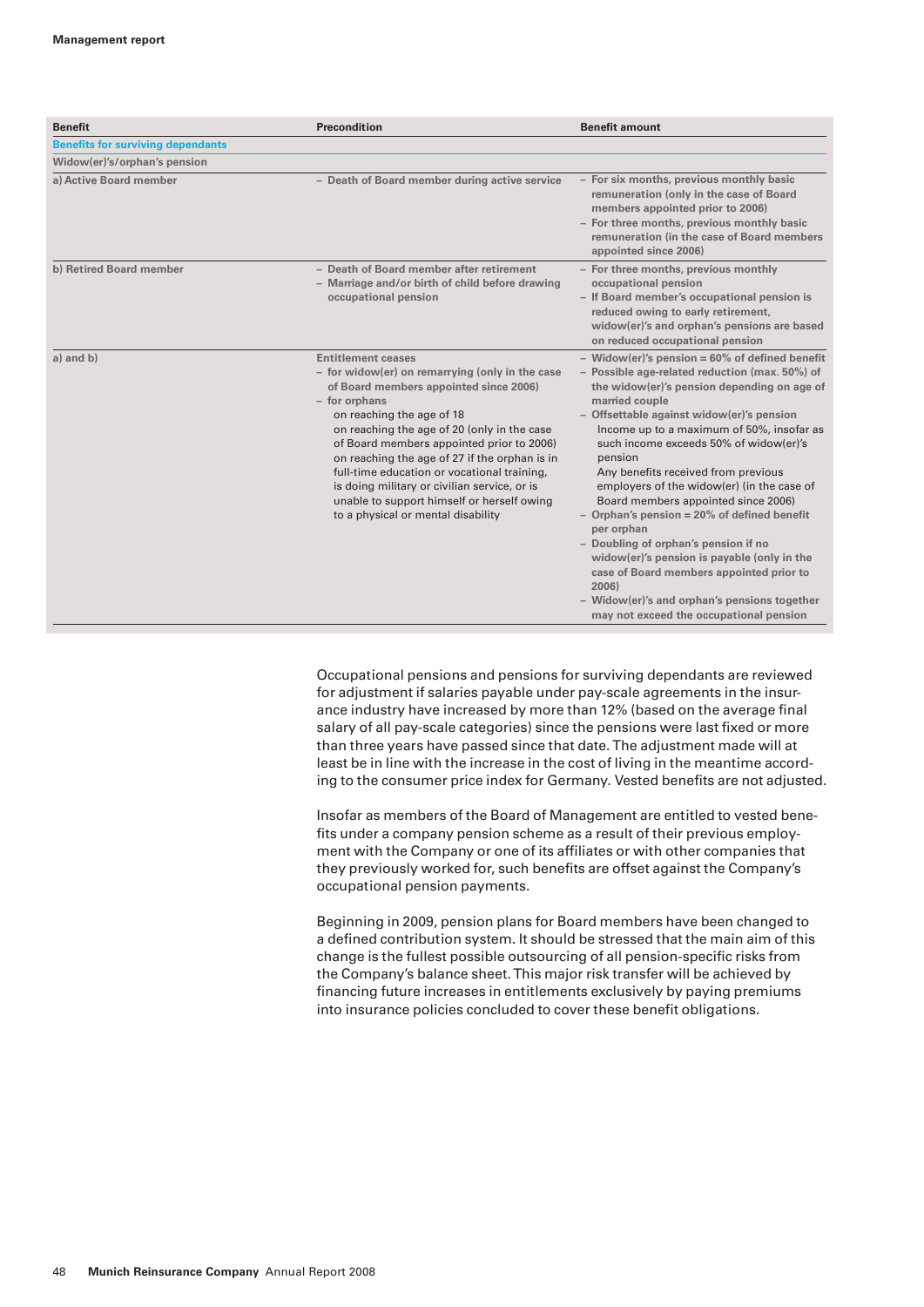A defined contribution approach is thus being taken for the Board members as of 2009. This means the Company is no longer liable for the pension benefits, as these are covered by the aforementioned insurance policies. The longevity risk, the biometric risks of premature occurrence of a pensionable event (e.g. disability or death of a member of the Board during active service), and the capital market risk are transferred to the insurer and the individual Board members.

As a consequence of the risk transfer to an external insurer, there will be a clearly noticeable and lasting increase in the visible pension costs as of 2009. The Company accepts this increase in order to avoid higher costs in future and to eliminate long-term pension-specific risks.

**Total remuneration of** The basis for reporting the remuneration of Board members is German **the Board of Management** Accounting Standard No. 17 (DRS 17), according to which the amount shown for the annual bonus and the medium-term bonus is the provision established for that bonus, since the performance on which the bonus is based has been completed by the balance sheet date of the financial year and the requisite Board resolution is already foreseeable. The members of Munich Reinsurance Company's Board of Management received remuneration totalling €18.5m (12.8m) for fulfilment of their duties in respect of the parent company and its subsidiaries in the financial year. This amount includes the provisions of €7.9m for the medium-term bonus 2006–2008 disclosed in the annual reports for 2006 and 2007, which explains the notional increase in total remuneration.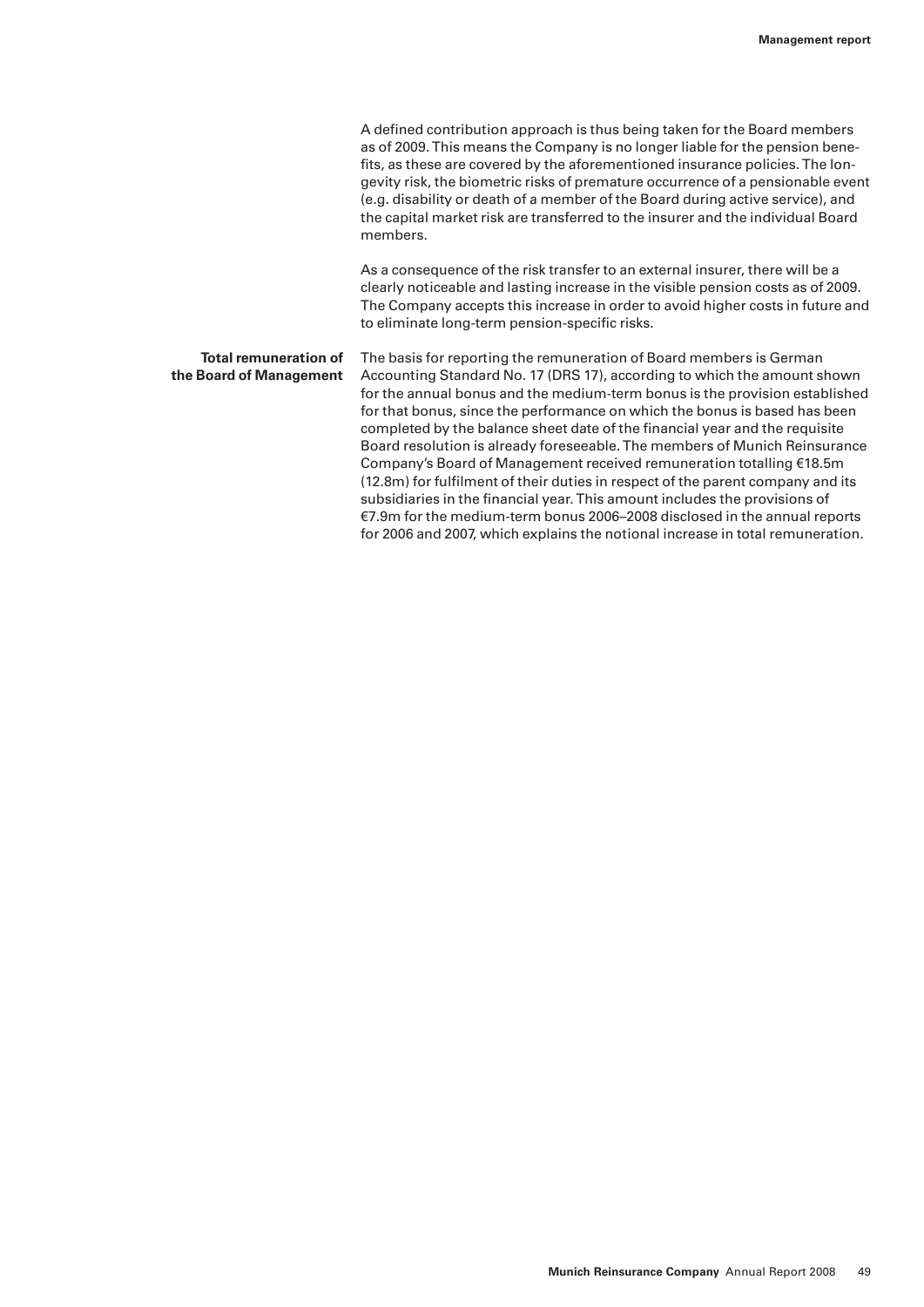# **Remuneration of individual Board members in accordance with DRS 17 (in accordance with Section 285 sentence 1 item 9a sentences 5–9 of the German Commercial Code and**

| Section 314 para. 1 item 6a sentences 5–9 of the German Commercial Code) |              |               |                    |                        |                       |              |               |  |  |  |
|--------------------------------------------------------------------------|--------------|---------------|--------------------|------------------------|-----------------------|--------------|---------------|--|--|--|
| <b>Financial</b>                                                         | <b>Basic</b> | Remuner-      | Annual             | Medium-                | <b>Value of stock</b> | <b>Total</b> | <b>Number</b> |  |  |  |
| year                                                                     | remuner-     | ation in kind | bonus <sup>1</sup> | term bonus             | appreciation          |              | of stock      |  |  |  |
|                                                                          | ation        | and fringe    |                    | 2006-2008 <sup>2</sup> | rights                |              | appreciation  |  |  |  |
|                                                                          |              | benefits      |                    |                        | granted <sup>4</sup>  |              | rights        |  |  |  |
|                                                                          | €            | €             | €                  | €                      | €                     | €            |               |  |  |  |
| 2008                                                                     | 885,000      | 36,863        | 349,370            | 2,040,000              | 871,232               | 4,182,465    | 31,820        |  |  |  |
| 2007                                                                     | 864,000      | 51,878        | 1,588,650          |                        | 666,000               | 3,170,528    | 21,442        |  |  |  |
| 2008                                                                     | 350,000      | 40,225        | 178,220            | 450,000                | 344,550               | 1,362,995    | 12,584        |  |  |  |
| 2007                                                                     | 300,000      | 39,647        | 479,640            |                        | 240,000               | 1,059,287    | 7,727         |  |  |  |
| 2008                                                                     | 400,000      | 29,879        | 277,970            | 780,000                | 393,779               | 1,881,628    | 14,382        |  |  |  |
| 2007                                                                     | 350,000      | 28,026        | 509,110            |                        | 280,000               | 1,167,136    | 9,015         |  |  |  |
| 2008                                                                     | 450,000      | 33,549        | 305,550            | 1,020,000              | 443,008               | 2,252,107    | 16,180        |  |  |  |
| 2007                                                                     | 450,000      | 33,133        | 752,220            |                        | 360,000               | 1,595,353    | 11,590        |  |  |  |
| 2008                                                                     | 570,000      | 35,372        | 434,434            | 1,260,000              | 561,126               | 2,860,932    | 20,494        |  |  |  |
| 2007                                                                     | 550,000      | 33,538        | 1,007,930          |                        | 440,000               | 2,031,468    | 14,166        |  |  |  |
| 2008                                                                     | 300,000      | 23,901        | 141,855            | 90,000                 | 295,348               | 851.104      | 10,787        |  |  |  |
| 2007                                                                     | 75,000       | 4,029         | 124,425            |                        | 60,000                | 263,454      | 1,932         |  |  |  |
| 2008                                                                     | 625,000      | 42,402        | 392,875            | 1,440,000              | 615,283               | 3,115,560    | 22,472        |  |  |  |
| 2007                                                                     | 600,000      | 41,958        | 1,134,000          |                        | 480,000               | 2,255,958    | 15,454        |  |  |  |
| 2008                                                                     | 400,000      | 19,225        | 386,610            | 780,000                | 393,779               | 1,979,614    | 14,382        |  |  |  |
| 2007                                                                     | 350,000      | 14,508        | 603,190            | $\qquad \qquad -$      | 280,000               | 1,247,698    | 9,015         |  |  |  |
| 2008                                                                     | 3,980,000    | 261,416       | 2,466,884          | 7,860,000              | 3,918,105             | 18,486,405   | 143,101       |  |  |  |
| 2007                                                                     | 3,539,000    | 246,717       | 6,199,165          |                        | 2,806,000             | 12,790,882   | 90,341        |  |  |  |
|                                                                          |              |               |                    |                        |                       |              |               |  |  |  |

<sup>1</sup> At the balance sheet date, no Board resolution had yet been passed on the amounts to be paid for 2008. The amount shown for the annual bonus is based on estimates and the corresponding **provisions** posted. For the 2007 annual bonus, a total of €79,905 less was paid out than had been reserved. The provisions for the 2008 annual bonus have been reduced by this amount.

<sup>2</sup> At the balance sheet date, no Board resolution had yet been passed on the amounts to be paid. The amount shown for the 2006–2008 medium-term bonus is based on estimates and the corresponding **provisions** posted. The amount shown for 2008 embraces the financial years 2006–2008. The bonus is to be paid in the financial year 2009.

3 Member of the Board of Management since 1 October 2007.

<sup>4</sup> The total expenditure recognised in the period under review for the share-price-based remuneration component – long-term incentive plan – breaks down as follows: von Bomhard €835,586.90, Arnoldussen €457,445.69, Blunck €500,705.05, Daschner €458,953.75, Jeworrek €641,480.47, Röder €353,867.83, Schneider €474,197.91, Strassl €455,176.31.

> The share-priced-based compensation component is accounted for at fair value at the granting date. Details of the fair value are provided in the notes to the financial statements on page 88 f. Whether the variable components will actually be paid out to the Board members and, if so, how high the sums will be, is not yet certain and will depend on the degree to which individual objectives are achieved, and on the exercise conditions of the long-term incentive plans. Munich Re shares have been acquired to cover future obligations arising from the long-term incentive plans as from 2003, so that the expenses resulting from a growth in value of the stock appreciation rights are neutralised by an increase in the value of the share portfolio.

> Dr. Hasford, who retired on 28 February 2007, received the following amounts in 2008 for 2007: remuneration in kind and fringe benefits totalling €164.99, as well as a pro-rata payment of €164,267.00 from the 2007 annual bonus.

> Mr. Phelan, who retired on 31 December 2007, received the following amounts in 2008 for 2007: remuneration in kind and fringe benefits (including travel expenses from Princeton to Munich) of €63,646.74, and an annual bonus payment of €352,520.00.

> The presentation of remuneration after allocation to appropriate periods shows the economic apportionment of the amounts between the individual financial years, which is particularly relevant for the medium-term bonus 2006–2008. In this view, the total remuneration shows a reduction of €6.2m compared with the previous year, the main reasons being the economic situation and the resultant lower result foreseeable in the achievement of objectives for the remuneration components "annual bonus" and "medium-term bonus" in 2008. After allocation to appropriate periods, total remuneration for the year under review amounts to €10.7m (16.9m).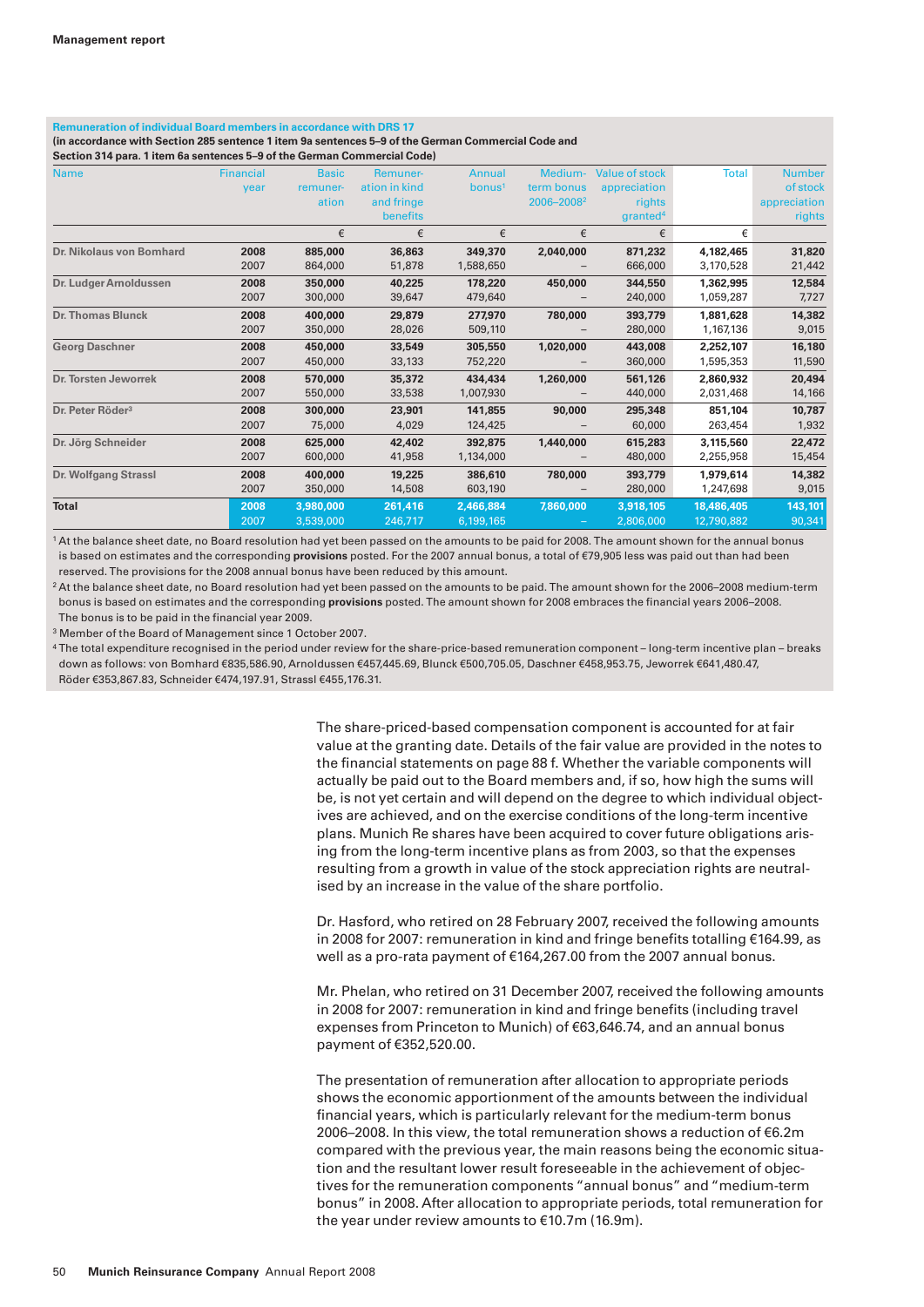| Remuneration of individual Board members after allocation to appropriate periods |                  |              |               |                    |                        |                       |              |               |
|----------------------------------------------------------------------------------|------------------|--------------|---------------|--------------------|------------------------|-----------------------|--------------|---------------|
| <b>Name</b>                                                                      | <b>Financial</b> | <b>Basic</b> | Remuner-      | <b>Annual</b>      | Medium-                | <b>Value of stock</b> | <b>Total</b> | <b>Number</b> |
|                                                                                  | year             | remuner-     | ation in kind | bonus <sup>1</sup> | term bonus             | appreciation          |              | of stock      |
|                                                                                  |                  | ation        | and fringe    |                    | 2006-2008 <sup>2</sup> | rights                |              | appreciation  |
|                                                                                  |                  |              | benefits      |                    |                        | granted               |              | rights        |
|                                                                                  |                  | €            | €             | €                  | €                      | €                     | €            |               |
| Dr. Nikolaus von Bomhard                                                         | 2008             | 885,000      | 36,863        | 408,870            | $\bf{0}$               | 871.232               | 2,201,965    | 31,820        |
|                                                                                  | 2007             | 864,000      | 51,878        | 1,529,150          | 1,020,000              | 666,000               | 4,131,028    | 21,442        |
| Dr. Ludger Arnoldussen                                                           | 2008             | 350,000      | 40,225        | 168,560            | $\mathbf 0$            | 344,550               | 903,335      | 12,584        |
|                                                                                  | 2007             | 300,000      | 39,647        | 489,300            | 360,000                | 240,000               | 1,428,947    | 7,727         |
| <b>Dr. Thomas Blunck</b>                                                         | 2008             | 400,000      | 29,879        | 240,240            | 0                      | 393,779               | 1,063,898    | 14,382        |
|                                                                                  | 2007             | 350,000      | 28,026        | 546,840            | 420,000                | 280,000               | 1,624,866    | 9,015         |
| <b>Georg Daschner</b>                                                            | 2008             | 450,000      | 33,549        | 294,840            | $\mathbf 0$            | 443,008               | 1,221,397    | 16,180        |
|                                                                                  | 2007             | 450,000      | 33,133        | 762,930            | 540,000                | 360,000               | 2,146,063    | 11,590        |
| Dr. Torsten Jeworrek                                                             | 2008             | 570,000      | 35,372        | 421,344            | 0                      | 561.126               | 1,587,842    | 20,494        |
|                                                                                  | 2007             | 550,000      | 33,538        | 1,021,020          | 660,000                | 440,000               | 2,704,558    | 14,166        |
| Dr. Peter Röder <sup>3</sup>                                                     | 2008             | 300,000      | 23,901        | 138,180            | $\bf{0}$               | 295,348               | 757,429      | 10,787        |
|                                                                                  | 2007             | 75,000       | 4,029         | 128,100            | 90,000                 | 60,000                | 357,129      | 1,932         |
| Dr. Jörg Schneider                                                               | 2008             | 625,000      | 42,402        | 476,875            | $\bf{0}$               | 615,283               | 1,759,560    | 22,472        |
|                                                                                  | 2007             | 600,000      | 41,958        | 1,050,000          | 720,000                | 480,000               | 2,891,958    | 15,454        |
| Dr. Wolfgang Strassl                                                             | 2008             | 400,000      | 19,225        | 397,880            | $\bf{0}$               | 393,779               | 1,210,884    | 14,382        |
|                                                                                  | 2007             | 350,000      | 14,508        | 591,920            | 420,000                | 280,000               | 1,656,428    | 9,015         |
| <b>Total</b>                                                                     | 2008             | 3,980,000    | 261,416       | 2,546,789          | -                      | 3,918,105             | 10,706,310   | 143,101       |
|                                                                                  | 2007             | 3,539,000    | 246,717       | 6,119,260          | 4,230,000              | 2,806,000             | 16,940,977   | 90,341        |

<sup>1</sup> At the balance sheet date, no Board resolution had yet been passed on the amounts to be paid for 2008. The amount shown for the annual bonus is based on estimates and the corresponding provisions posted.

In the financial year 2007, a total of €6,716,127 was reserved for the annual bonus, whereas the actual amount paid out was €6,636,047 (including a total payment of €516,787 to Dr. Hasford and Mr. Phelan).

<sup>2</sup> At the balance sheet date, no Board resolution had yet been passed on the amounts to be paid. The amount shown for the medium-term bonus is based on estimates and the corresponding provisions posted. For the financial year 2006, provisions of €3,630,000 were posted for the 2006–2008 medium-term bonus. The bonus is to be paid in the financial year 2009.

3 Member of the Board of Management since 1 October 2007.

**Pension entitlements** Personnel expenses of –T€157 (+T€6,898) were incurred in the financial year to finance the pension entitlements of active members of the Board of Management. The following pension commitments result for the individual members of the Board of Management:

| <b>Pension entitlements</b> |      |                   |                           |
|-----------------------------|------|-------------------|---------------------------|
| <b>Name</b>                 |      | <b>Pension</b>    | <b>Personnel expenses</b> |
|                             |      | commitments as at | for provisions            |
|                             |      | 31 December       |                           |
|                             |      | €                 | €                         |
| Dr. Nikolaus von Bomhard    | 2008 | 407,100           | $-177,198$                |
|                             | 2007 | 380,160           | 896,366                   |
| Dr. Ludger Arnoldussen      | 2008 | 157,500           | 286,643                   |
|                             | 2007 | 150,000           | 2,061,126                 |
| Dr. Thomas Blunck           | 2008 | 120,000           | $-33,085$                 |
|                             | 2007 | 105,000           | 1,122,450                 |
| <b>Georg Daschner</b>       | 2008 | 180,000           | 83,894                    |
|                             | 2007 | 180,000           | $-175, 117$               |
| Dr. Torsten Jeworrek        | 2008 | 171,000           | $-67,205$                 |
|                             | 2007 | 165,000           | 540,010                   |
| Dr. Peter Röder             | 2008 | 90,000            | $-102,093$                |
|                             | 2007 | 90,000            | 1,080,444                 |
| Dr. Jörg Schneider          | 2008 | 275,000           | $-111,474$                |
|                             | 2007 | 252,000           | 882,692                   |
| Dr. Wolfgang Strassl        | 2008 | 120,000           | $-36,287$                 |
|                             | 2007 | 105,000           | 489,744                   |
| <b>Total</b>                | 2008 | 1,520,600         | $-156,805$                |
|                             | 2007 | 1,427,160         | 6,897,715                 |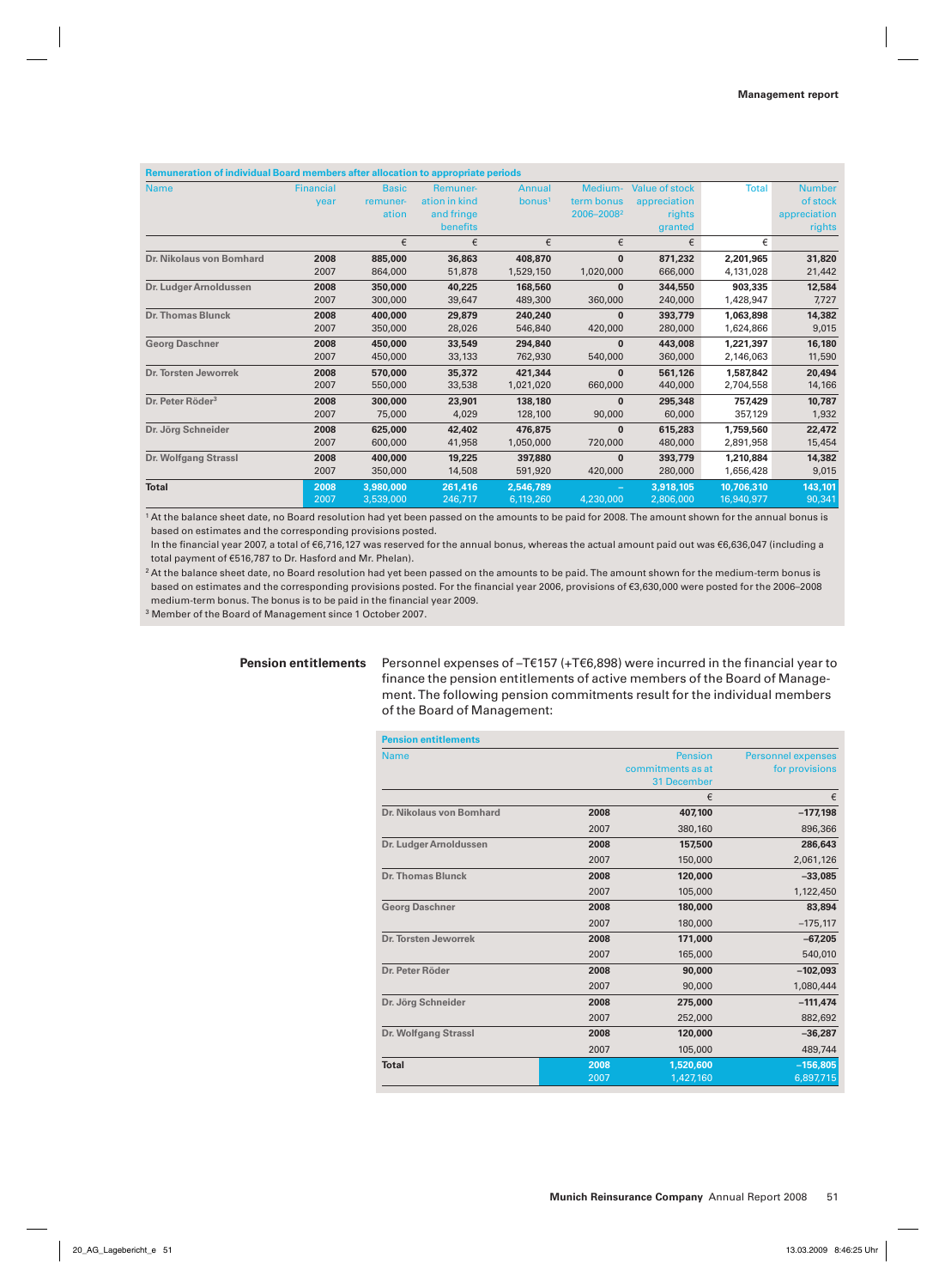| <b>Total remuneration of the</b><br><b>Supervisory Board</b>                                                         | The current rules applicable to the remuneration of the Supervisory Board<br>provide for a fixed remuneration component of T€45 and a variable result-<br>related remuneration component. The remuneration of members of the<br>Supervisory Board in the year under review totalled $T\epsilon$ 1,504 (1,960). The<br>variable remuneration amounted to T€290 (774).                                                                                                                                                                                                                                                   |
|----------------------------------------------------------------------------------------------------------------------|------------------------------------------------------------------------------------------------------------------------------------------------------------------------------------------------------------------------------------------------------------------------------------------------------------------------------------------------------------------------------------------------------------------------------------------------------------------------------------------------------------------------------------------------------------------------------------------------------------------------|
| <b>Share trading and shares</b><br>held by members of the<br><b>Board of Management and</b><br>the Supervisory Board | The Company has to be notified promptly of the acquisition or sale of Com-<br>pany shares or financial instruments based on these by members of its Board<br>of Management and Supervisory Board and by certain persons closely related<br>to or connected with them. This notification must take place for acquisition<br>and sales transactions equal to or exceeding $\epsilon$ 5,000 in a single calendar year.<br>Under Section 10 para. 1 of the German Securities Prospectus Act, Munich Re<br>is obliged to publish information of this kind on its website without delay as<br>well as in an annual document. |
|                                                                                                                      | The total number of Munich Re shares and financial instruments based on                                                                                                                                                                                                                                                                                                                                                                                                                                                                                                                                                |

The total number of Munich Re shares and financial instruments based on these held by all members of the Board of Management and Supervisory Board amounts to less than 1% of the shares issued by the Company.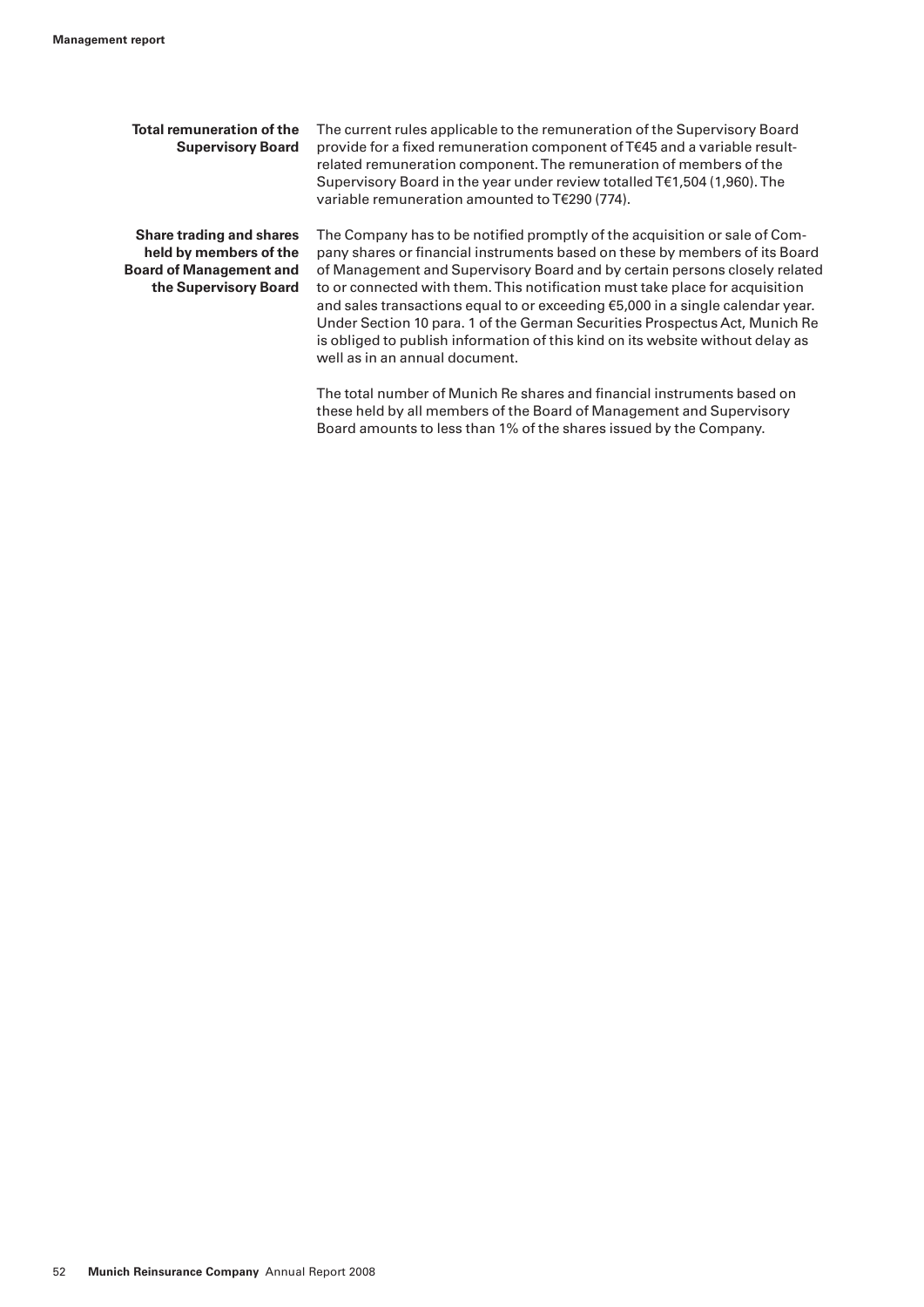# **Risk report**

# **Risk governance and risk management system**

The selective acceptance of reinsurance risks is at the core of our business model. Compliance of our risk early-warning system with the legal requirements is regularly examined independently, both by internal auditing units and by the external auditor as part of the annual audits. Whilst we are in a position to adequately assess risk situations, the growing complexity and dynamism of the environment in which we operate means that there are, naturally, limits.

This risk report reflects the German Accounting Standard DRS 5-20.

# **roles and responsibilities**

### **Risk management organisation,** Risk management: Remit and objectives

Risk management is a key part of our corporate management. Its task is not only to safeguard the Group's financial strength in order to satisfy our obligations to clients and create sustained value for our shareholders, but also to protect the Company's reputation. We achieve these objectives through global risk management encompassing all areas of our operations.

#### Risk management: Organisational structure

To provide for efficient risk management, Munich Re has established specific risk management functions and bodies. The Integrated Risk Management (IRM) Division supervises risk management Group-wide, building on the decentralised risk management structures in all units of the Group. It is headed by the Group Chief Risk Officer (Group CRO), to whom the decentralised risk officers report. He is supported – as are the decentralised CROs of individual units – by interdisciplinary teams of highly qualified staff and by state-of-the-art systems. Our stringent risk governance ensures that staff of the risk management organisation and the whole Group are sufficiently informed about our business and risk strategy, organisation and the relevant roles and responsibilities.

 As a result, our risk management covers all units and the Group's total exposure both geographically and in terms of the units' many different business activities. This creates transparency and enables us to actively manage the risks taken.

#### Risk management: Risk governance

The Chief Risk Officer is a permanent member of the Group Committee of the Board of Management, the body responsible for decisions in matters concerning the whole Group. Risk topics are routinely dealt with at this level by the Group Risk Committee, whose members comprise the Group Committee plus other specialists from insurance and reinsurance. We take a similar approach at business-field level. For reinsurance, a dedicated risk committee – the Global Underwriting and Risk Committee (GURC) – has been formed from within the ranks of the Reinsurance Committee.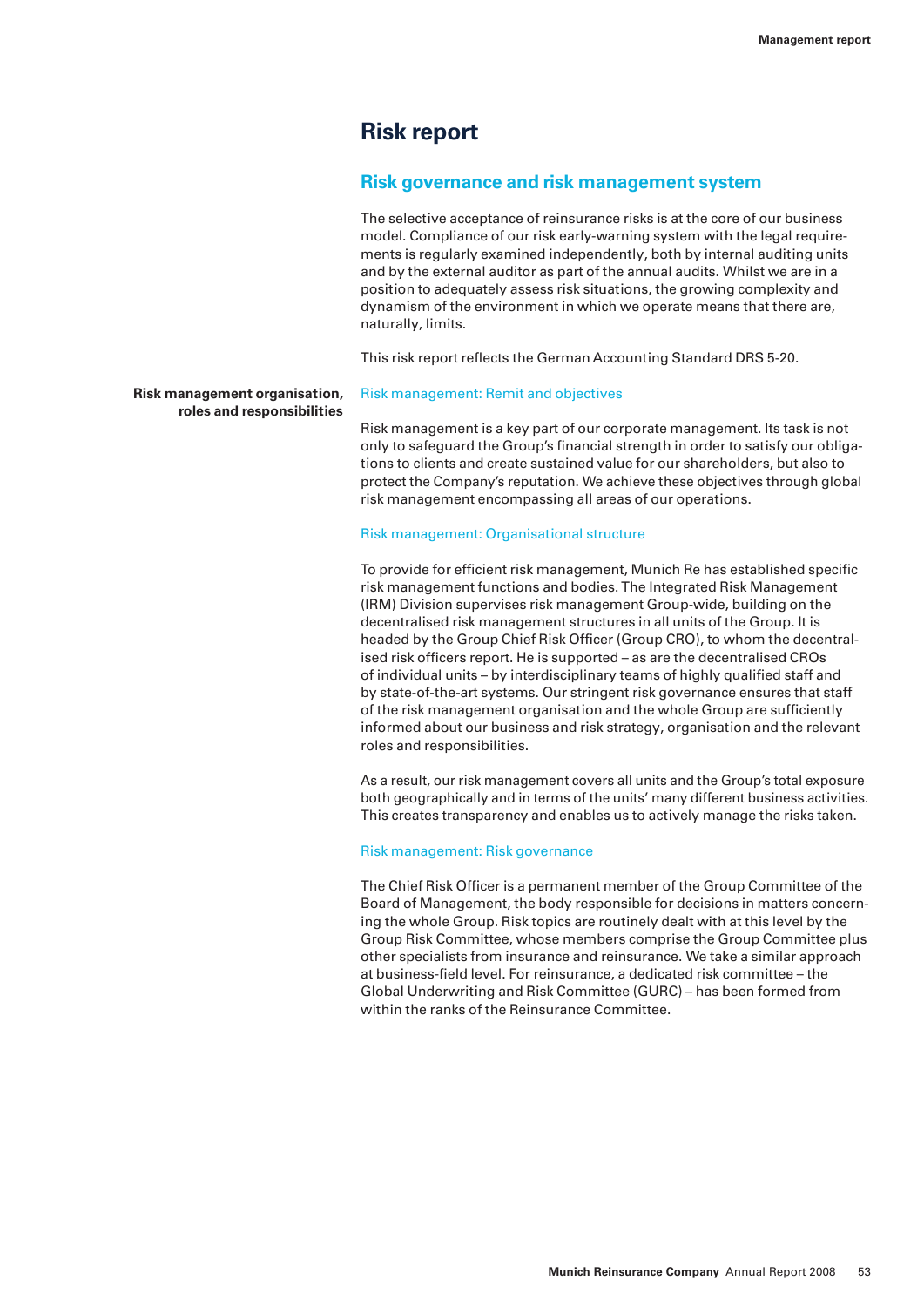#### Risk management: Determining the risk strategy

The basis for accepting risks is determined by the Board of Management's directives and decisions on risk appetite. These are defined by the Group's risk strategy, adopted in the annual planning, and consider the impact on capitalisation, liquidity and earnings volatility. They include "whole portfolio criteria" as well as "supplementary" criteria designed to limit and steer peak exposures, concentrations, accumulations and systematic risks.

Of key importance within these requirements and processes is our Strategic Risk Management Framework (SRMF). Through close integration into strategic and operative planning, the SRMF enables the Company's risk appetite to be determined and the limits derived from it to be monitored, with a view not only to limiting risks but also to taking business opportunities. The calibration of the limits defined in the SRMF gives due regard to the interests both of our clients and of our shareholders. Consequently, the main limits are geared to securing our capital strength and avoiding "financial distress", i.e. restricting the likelihood of an economic loss for the year. These main criteria are supplemented by additional limits for individual risks, e.g. concentration limits for natural catastrophes, terrorism or pandemic risks, and criteria for market and credit risks. In the current financial market crisis, these requirements – especially the criteria of SRMF earnings volatility – are subjected to a stress test.

#### Implementation of strategy and the risk management cycle

The risk appetite determined by the Board of Management enables us to consider the limits and rules relevant for risk management at the business planning stage and to anchor these in operational business management. In the event of capacity shortages or conflicts with the systems of limits and rules, there are fixed escalation and decision-making processes which ensure that business interests and risk management aspects are reconciled. If necessary, risks are ceded or hedged by means of reinsurance, securitisation or other forms of risk relief.

Our practical implementation of risk management embraces the identification, measurement, analysis and evaluation of risks, and the resultant risk reporting, limitation (reduction to a deliberately chosen measure) and monitoring. In these processes, we endeavour to consider all risks.

 **Risk identification** is performed by means of appropriate systems and indicators (quantitative component) and through various risk surveys, which are supplemented by expert opinions and assessments by selected top managers (qualitative component). Our ad-hoc reporting process provides for staff to report risks to central risk management (IRM) at any time.

 **Risk measurement:** We are constantly refining the tools with which we measure risks. Our suite of tools is tailored to the business or operational segment we are monitoring. In each case, the lead risk measure is an economic risk measure designed to best reflect the risk in our portfolio. We regularly compare the results of our risk model with both regulatory and rating-agency measures. These comparisons are made at many levels, including segment, risk type, geographical and line of business. We also regularly perform outside-in benchmarking of our capital-model results and participate in industry surveys to constantly challenge and continuously refine our risk measurement tools. We have recently a made comparison with the results of the Quantitative Impact Study 4 (QIS4) carried out as part of the work to create a new, harmonised regulatory regime in the European Union (Solvency II).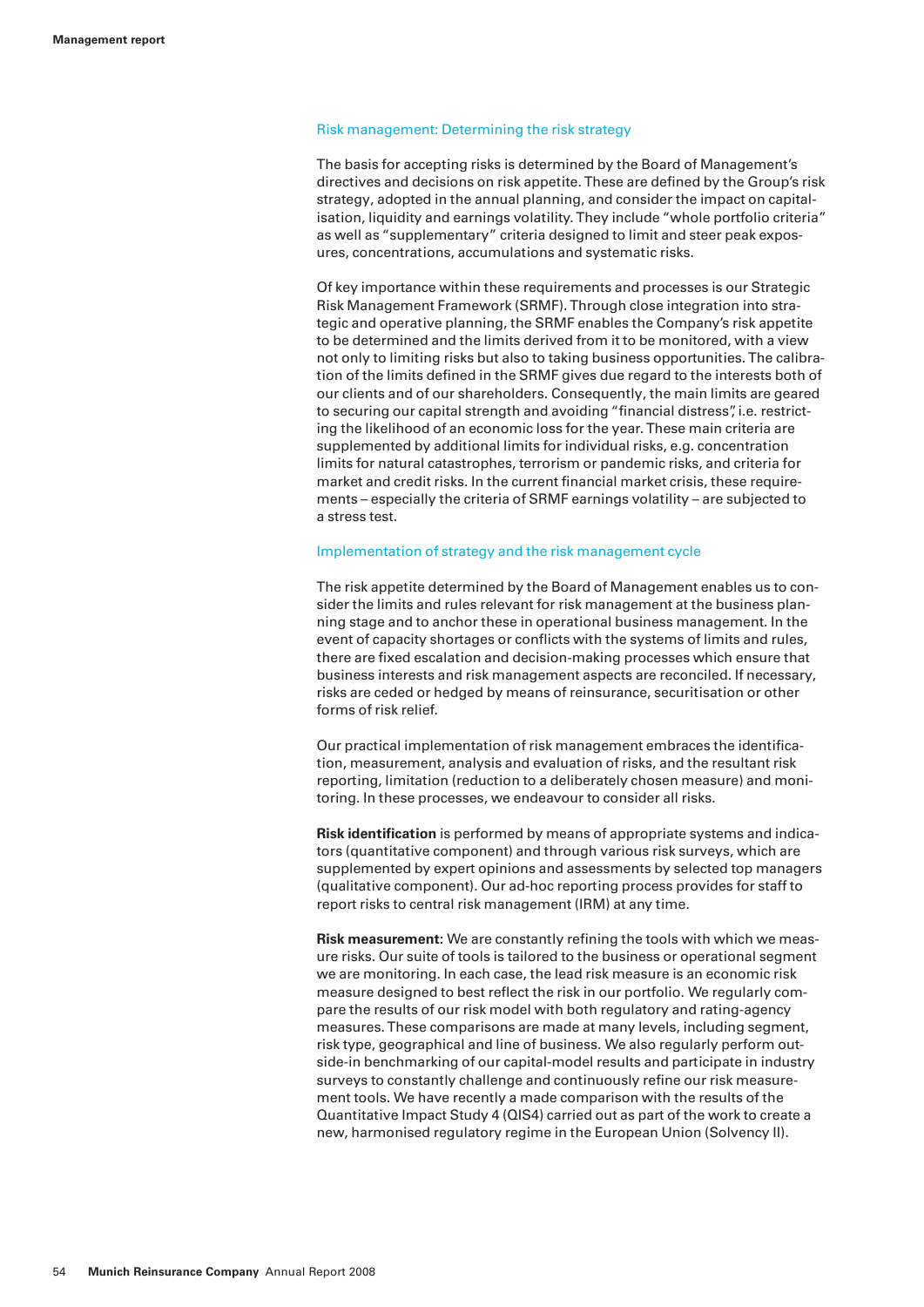**Risk analysis and evaluation**, taking into account limitations of capital fungibility, are carried out at the top-most level in IRM, in the form of a consolidated Group view. They are based on the analyses prepared in the central risk management units of the Munich Re reinsurance group. Besides this, IRM is responsible for checking and validating the analyses of downstream parties. To this end, IRM collaborates closely with many units and experts within the Group and in some cases with outside parties. This provides us with a quantitative and qualitative assessment that considers possible interdependencies between risks.

 **Risk limitation** is integrated into the Strategic Risk Management Framework. Based on the defined risk appetite, risk-reducing measures are decided on and implemented. Various units in the Group work hand in hand to comply with the specified risk criteria, whilst simultaneously taking account of business interests. If a business unit identifies attractive business that exceeds its individual risk criteria, Corporate Underwriting and IRM analyse the potential impact of the business on the Group portfolio and the risk tolerance of the whole Group. Taking these results and the expected earnings from the business into consideration, the Risk Trading Unit and IRM draw up a risk limitation concept with which the business can be accepted in our books if appropriate.

 **Risk monitoring** is carried out at central points for the quantitative monitoring (based on indicators). As far as qualitative risks are concerned, we monitor these on a decentralised or centralised basis, depending on their significance and classification.

**Control and monitoring systems** In mid-2008, we launched a project geared to harmonising and coordinating the various control and monitoring systems more closely, in order to satisfy future legal requirements. This refinement of our integrated internal control system will take some time and will continue to occupy us (cf. outlook section on page 64).

> Our **investments** are continually monitored on the basis of various key risk and earnings figures as part of an early-warning system. This process is designed to ensure that we do not take any inappropriate risks and fulfil our equity capital requirements.

For **underwriting risks**, we have set ourselves limits and rules, compliance with which is supervised by the respective hierarchy levels (underwriters, senior underwriters, heads of department, heads of division, Board members). These underwriting guidelines are drawn up by Corporate Underwriting, which regularly controls their implementation by means of reviews. Exceptions have to be approved in advance by the competent committees, e.g. the Global Underwriting and Risk Committee, on which IRM is represented.

 **Other risks**, such as operational risks, are monitored and minimised using specific approaches. For example, prior to launch all new products of the Company – be they insurance or capital market products – have to go through a "new product process", which ensures not only that regulations are complied with, administrative rules adhered to and risk management or accounting aspects taken into account but also that products are critically examined in terms of risk-return criteria.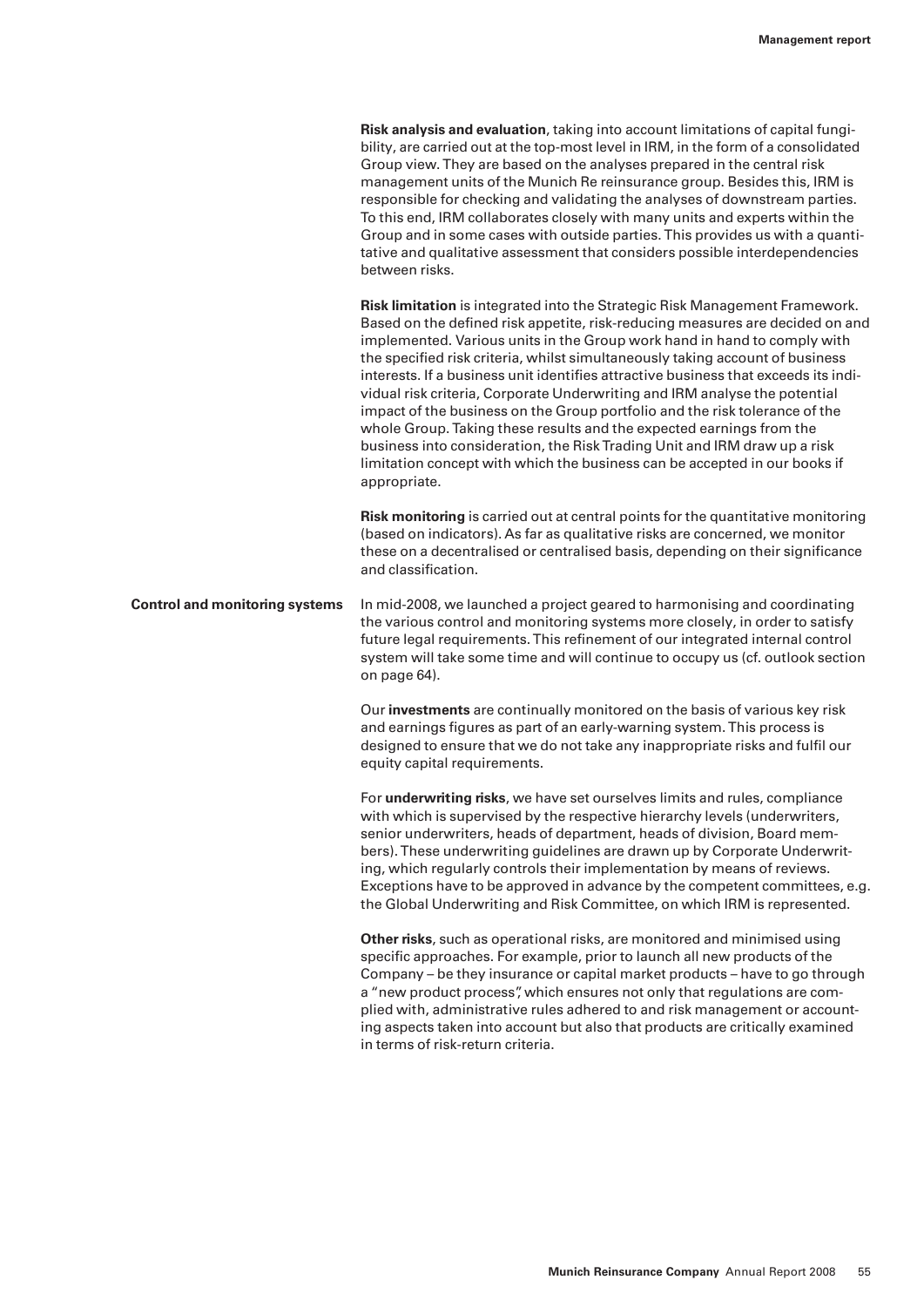| <b>Risk reporting</b>    | Internal risk reporting provides management with regular information on the<br>risk situation as regards the individual risk categories (ongoing). This ensures<br>that faint signals and negative trends are identified in sufficient time for<br>countermeasures to be taken. IRM is responsible for the risk reporting, whilst<br>Reinsurance Accounting attends to related annual-report requirements deriv-<br>ing from the accounting standards applied.                                                                                        |
|--------------------------|-------------------------------------------------------------------------------------------------------------------------------------------------------------------------------------------------------------------------------------------------------------------------------------------------------------------------------------------------------------------------------------------------------------------------------------------------------------------------------------------------------------------------------------------------------|
|                          | The aim of our external risk reporting is to provide a clear overview of the<br>Company's risk situation. This includes information on our risk management<br>methods and processes, our risk governance, and the individual risks to which<br>the Company is exposed.                                                                                                                                                                                                                                                                                |
|                          | We not only meet current legal requirements with our risk reporting, but also<br>create transparency for management, our clients and our shareholders.                                                                                                                                                                                                                                                                                                                                                                                                |
| <b>Significant risks</b> | We classify risks as significant if their implications are serious enough to<br>endanger the viability of the Company. Bearing in mind the relevant risk toler-<br>ance, we have applied this definition consistently to the individual business<br>units. The assessment of whether a risk is significant for a unit within the<br>meaning of this definition is carried out in the risk management unit IRM. This<br>involves taking particular account of how the risks affect our main criteria of<br>financial strength and earnings volatility. |
|                          | Specifically, we distinguish between the following categories from which<br>significant risks can arise.                                                                                                                                                                                                                                                                                                                                                                                                                                              |
|                          | Underwriting risk: Property-casualty insurance                                                                                                                                                                                                                                                                                                                                                                                                                                                                                                        |
|                          | This is defined as the risk that insured losses in property-casualty business<br>may be higher than our expectations.                                                                                                                                                                                                                                                                                                                                                                                                                                 |
|                          | Binding underwriting guidelines and limits and clear underwriting authorities<br>in the Company regulate who is authorised and accountable for concluding<br>reinsurance contracts.                                                                                                                                                                                                                                                                                                                                                                   |
|                          | In addition, Corporate Underwriting draws up best-practice standards based<br>on risk and performance analyses. These define how underwriters model indi-<br>vidual risk types and which underwriting methods are to be applied. In under-<br>writing reviews, we check compliance with the underwriting guidelines and<br>analyse to what extent actual underwriting conforms to best practice in the<br>respective unit.                                                                                                                            |
|                          | In addition to other key indicators, combined ratios are important for us in<br>monitoring the premium/claims risk in property-casualty reinsurance.                                                                                                                                                                                                                                                                                                                                                                                                  |

| <b>Combined ratio for the last ten years</b> |        |      |      |       |      |      |                   |       |       |       |
|----------------------------------------------|--------|------|------|-------|------|------|-------------------|-------|-------|-------|
|                                              | % 2008 | 2007 | 2006 | 20053 | 2004 | 2003 | 2002 <sup>2</sup> | 2001  | 2000  | 1999  |
| Including natural catastrophes               | 102.4  | 95.9 | 97.9 | 117.0 | 96.4 | 93.8 | 108.3             | 127.4 | 115.7 | 120.6 |
| Excluding natural catastrophes <sup>4</sup>  | 97.1   | 91.5 | 96.6 | 97.5  | 91.2 | 92.3 | 105.0             | 126.2 | 111.9 | 107.1 |

<sup>1</sup> Thereof World Trade Center 15.9%.

<sup>2</sup> Thereof World Trade Center 3.5%.

<sup>3</sup> Thereof effect of assuming discounted claims provisions from Munich Re America: 8.7%.

<sup>4</sup> Previous years adjusted owing to an increase in the threshold for major losses.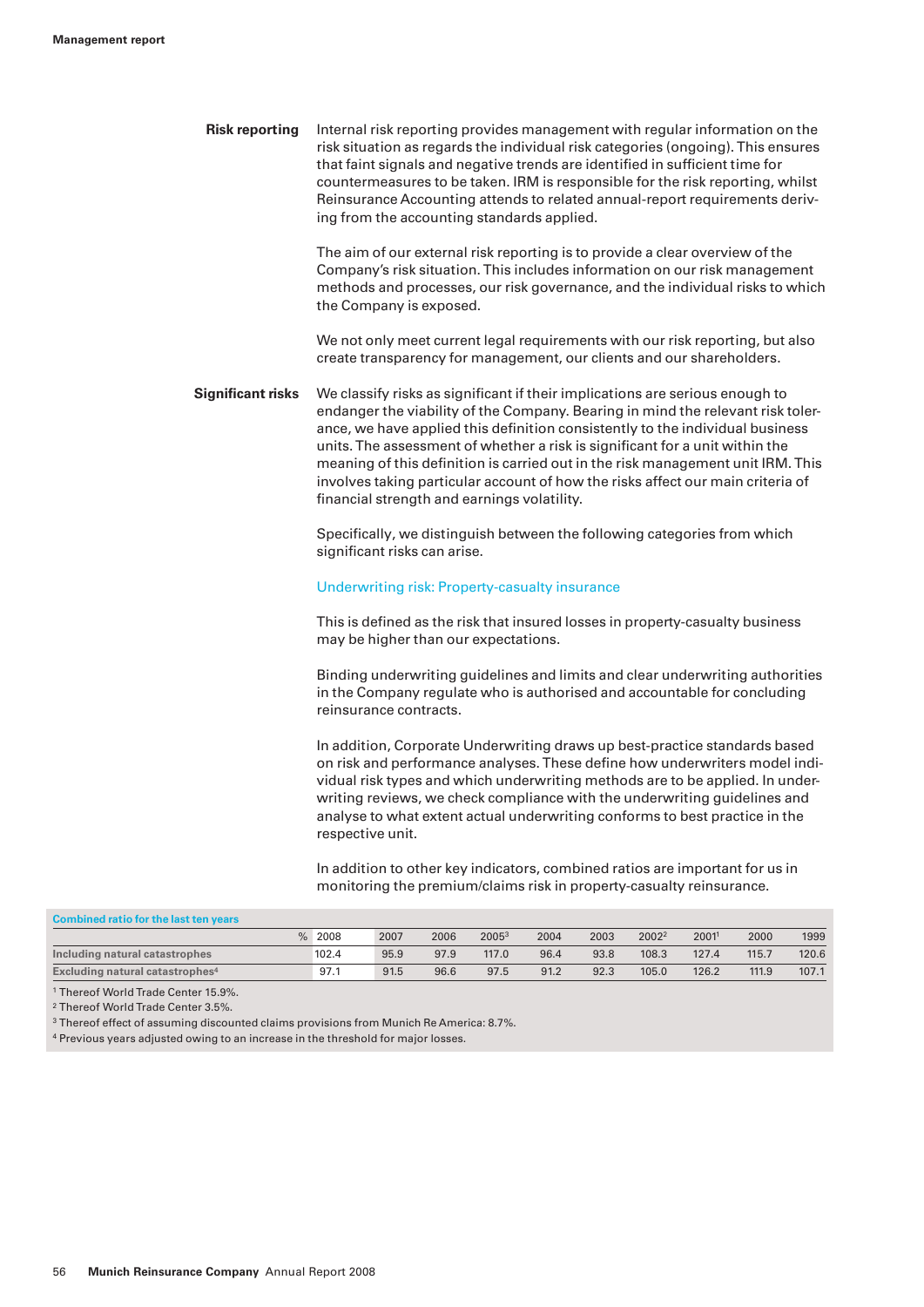#### Underwriting risk: Life and health insurance

The underwriting risk in this case is defined as the risk that insured benefits payable in life or health business may be higher than expected.

In life reinsurance the biometric risk and the lapse risk are especially relevant. The calculation of technical provisions is based on "biometric" actuarial assumptions, for instance on assumptions with regard to mortality and disablement, which also take future trends into account and are regularly adjusted to reflect new knowledge. In primary insurance, the assumptions are determined by the requirements of the supervisory authorities or institutes of actuaries, depending on the specific national regulations, and for our reinsurance business they include appropriate safety margins determined by our actuaries.

An example is the longevity risk, which plays an especially significant role in annuity insurance contracts. Lapse risks can be reduced in reinsurance by means of suitable product and contract design. We estimate the residual lapse risk by means of product-specific portfolio analyses and take this into account in our pricing.

For our life reinsurance business, our embedded value disclosure provides details of the sensitivities for the business in force and the new business written, e.g. in relation to changes in mortality, morbidity, lapse rates, expenses, interest rates, and equity and property market value changes. The disclosure follows the Additional Guidance on European Embedded Value Disclosures as published by the CFO Forum, an international organisation of the Chief Risk Officers of large insurance companies, in September 2005.

The remarks on underwriting guidelines and limits and on our corporate underwriting (see "property-casualty") also apply to life and health business.

The most significant risk for life reinsurance is the risk of future mortality being less favourable than that assumed in our valuation bases.

#### Market risk

Munich Re defines market risk as the risk of economic losses resulting from changes on the capital markets. Relevant here are, inter alia, the equity risk, the interest-rate risk, the property risk and the currency risk. Market price fluctuations affect investments and liabilities.

We deal with market risks by means of suitable limit and early-warning systems and through our asset-liability management. We limit the deviations in current investments from those investments that are economically required to cover underwriting liabilities (referred to as the replicating portfolio). Furthermore, we take account of risk-relevant restrictions for investments under German Commercial Code and/or IFRS accounting.

Applying stress tests, sensitivity and duration analyses, we simulate market fluctuations and devise strategies for counteracting them where necessary.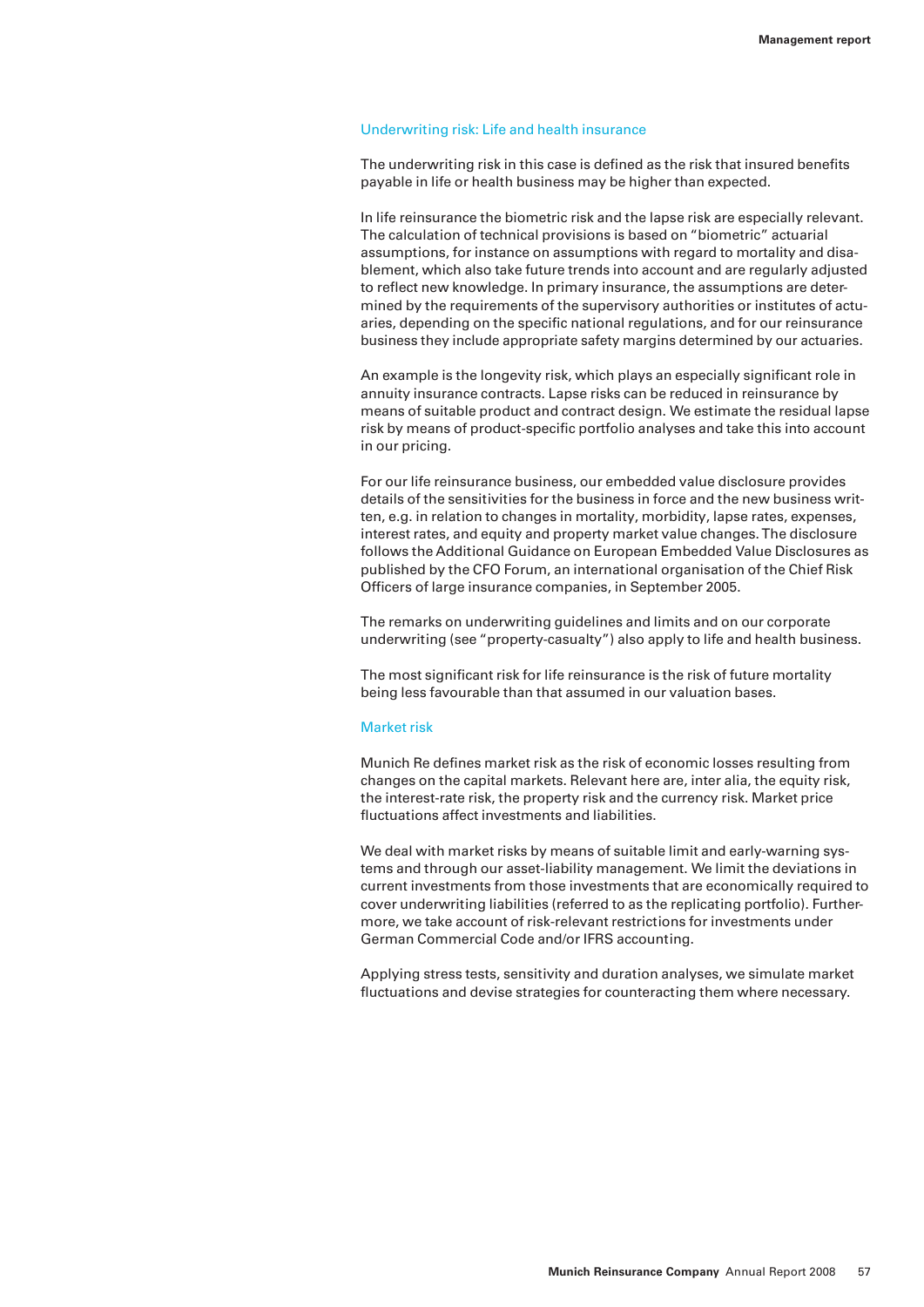The following sensitivity analyses for market risks serve to estimate potential changes in the value of investments under hypothetically possible market scenarios. The review is based on the Company's investments excluding participations in insurance companies, holding and service companies as at 31 December 2008.

The changes in share price assumed in these scenarios,  $\pm 10\%$  and  $\pm 20\%$ respectively, a corresponding shift in the interest rate curve of  $\pm 100$  and  $\pm 200$ basis points (BP) respectively, and a fluctuation in exchange rates of  $\pm 10\%$ . would produce the following changes in the market value of the investments:

#### **Market risk – Share prices**

| Change in share prices            | Change in market value of investments sensitive to share prices |
|-----------------------------------|-----------------------------------------------------------------|
| Increase of 20%                   | €0.422bn                                                        |
| Increase of 10%                   | €0.211bn                                                        |
| Decrease of 10%                   | $-60.211$ bn                                                    |
| Decrease of 20%                   | $-\epsilon$ 0.422bn                                             |
| Market values at 31 December 2008 | €2.108bn                                                        |

#### **Market risk – Interest rates**

| Change in interest rates          | Change in market value of investments sensitive to interest rates |
|-----------------------------------|-------------------------------------------------------------------|
| Increase of 200 BP                | $-\epsilon$ 3.054bn                                               |
| Increase of 100 BP                | $-\epsilon$ 1.667bn                                               |
| Decrease of 100 BP                | €1.947bn                                                          |
| Decrease of 200 BP                | €4.175bn                                                          |
| Market values at 31 December 2008 | £35.796hn                                                         |

#### **Market risk – Exchange rates**

| Change in exchange rates          | Change in market value of investments sensitive to exchange rates |
|-----------------------------------|-------------------------------------------------------------------|
| Increase of 10%                   | €1.902bn                                                          |
| Decrease of 10%                   | –€1.902bn                                                         |
| Market values at 31 December 2008 | €19.350bn                                                         |

A breakdown of investments is available on page 26.

#### Credit risk

We define credit risk as an economic loss which the Company could incur as a result of changes in the financial profile of a counterparty, issuer of securities or other debtor with liabilities towards us.

Our internal risk model also takes account of a wide range of specific drivers that impact on our credit exposure. Credit risk emanating from the insurance and investment sides of the balance sheet are considered. On the insurance side we model trade credit, surety and bonding, and political risks. We also take into consideration credit risks associated with claims on our retrocessionaires after allowing for any collateralisation. On the investment side, credit risks are measured and limited using the Credit-Value-at-Risk (CVaR) approach with a standard "asset value" model. The main input parameters are our investment volume, the migration matrix between different rating classes, discounting curves and recovery rates. The correlated rating class migrations and defaults of the respective bond issuers are modelled using a simulation. Revaluation of our investments under these rating scenarios ultimately leads to a future profit and loss distribution. Hence, we can then adequately capitalise for this risk and manage our portfolio with respect to its expected and unexpected loss.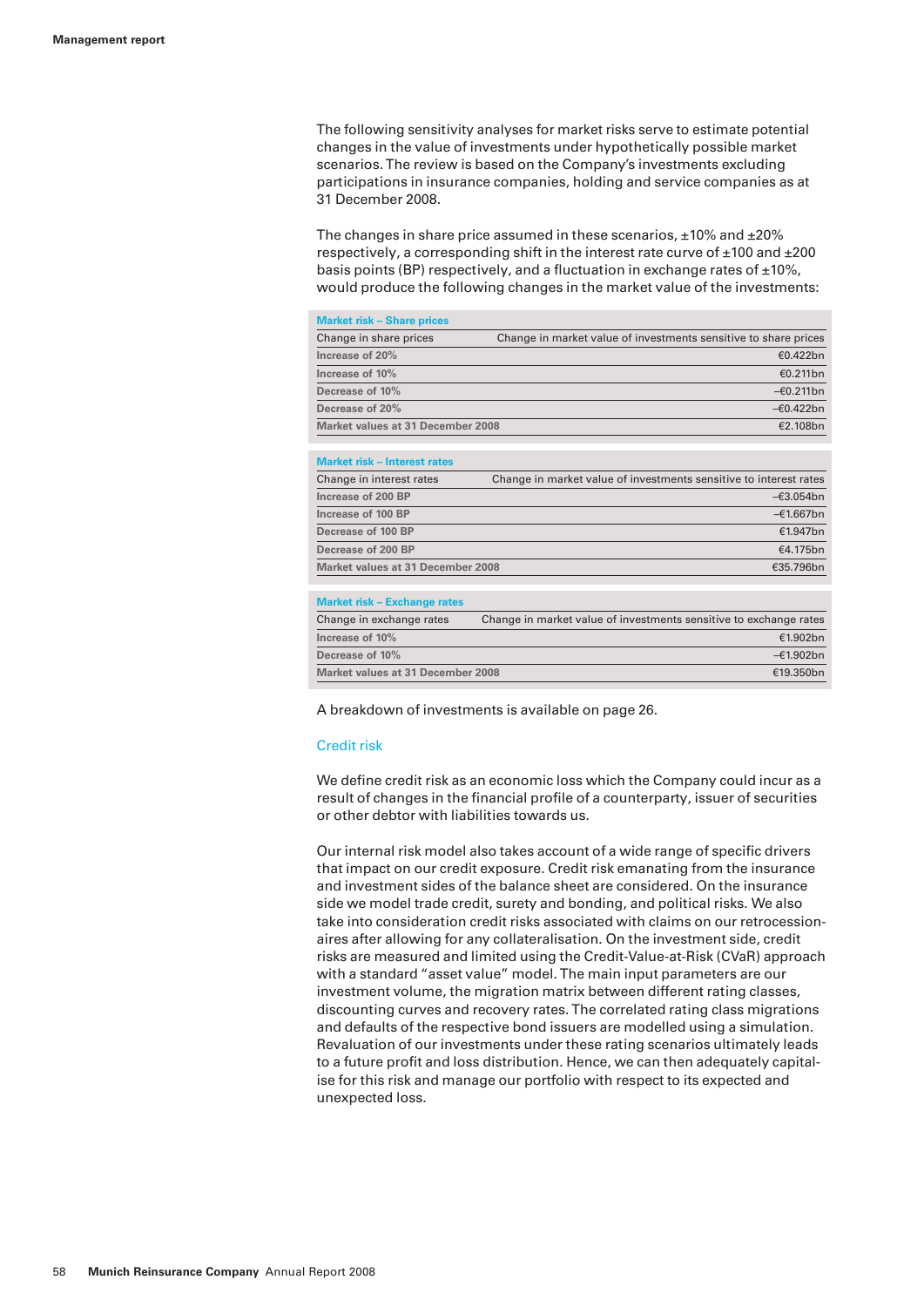In order to monitor and control our counterparty default risks, we have implemented a cross-balance-sheet counterparty limit system. The limits per individual counterparty (a group of companies or country) are based on its financial situation and the risk tolerance defined by the Board of Management. The limit per counterparty is broken down for the reinsurance segments, and for the underwriting and investment sides. The recording of the exposure is based on the estimated financial loss in the event of default by the counterparty, after realisation of collateral (loss given default – LGD). These factors are estimated on the basis of historical evaluations and expert opinions.

Our sophisticated limit system and our well-established administration systems have served us well overall, also in turbulent market situations like those experienced in 2008, and enable us to manage our investments efficiently and successfully.

In the area of retrocession, we control the default risk through the Retro Security Committee, which monitors the quality of our potential retrocessionaires independently based on various criteria, and issues appropriate limits. With this system, we achieve a broad spread of our cessions in the reinsurance market.

The credit exposure of capital market placements, such as our catastrophe bond, is generally reduced by depositing first-class collateral or integrating suitable hedging mechanisms. We have adapted these measures on the basis of the experience gained in the course of the financial crisis in the year under review.

In our fixed-interest investments, we control the related credit risk by selecting issuers of suitable quality and observing counterparty limits. We set very high standards for issuers, which are also reflected in our investment principles. Investments in structured products are additionally limited according to their risk profile.

As at 31 December 2008, our **accounts receivable on ceded business** were split between the following ratings (based on those of Standard & Poor's):

| <b>Ratings of accounts receivable</b> |       |  |
|---------------------------------------|-------|--|
|                                       | €m    |  |
| <b>AAA</b>                            | 4.0   |  |
| AA                                    | 13.0  |  |
| $\overline{A}$                        | 100.3 |  |
| <b>BBB</b> or lower                   | 0.1   |  |
| Without external rating               | 15.0  |  |

€44.0m of all our receivables on underwriting business at the balance sheet date were outstanding for more than 90 days.

The average defaults of the last three years taken together amount to €3.4m.

#### Operational risk

Munich Re defines operational risks as potential losses resulting from inadequate processes, technical failure, human error or external events. These include criminal acts committed by employees or third parties, insider trading, infringements of antitrust law, business interruptions, inaccurate processing of transactions, non-compliance with reporting obligations or disagreements with business partners.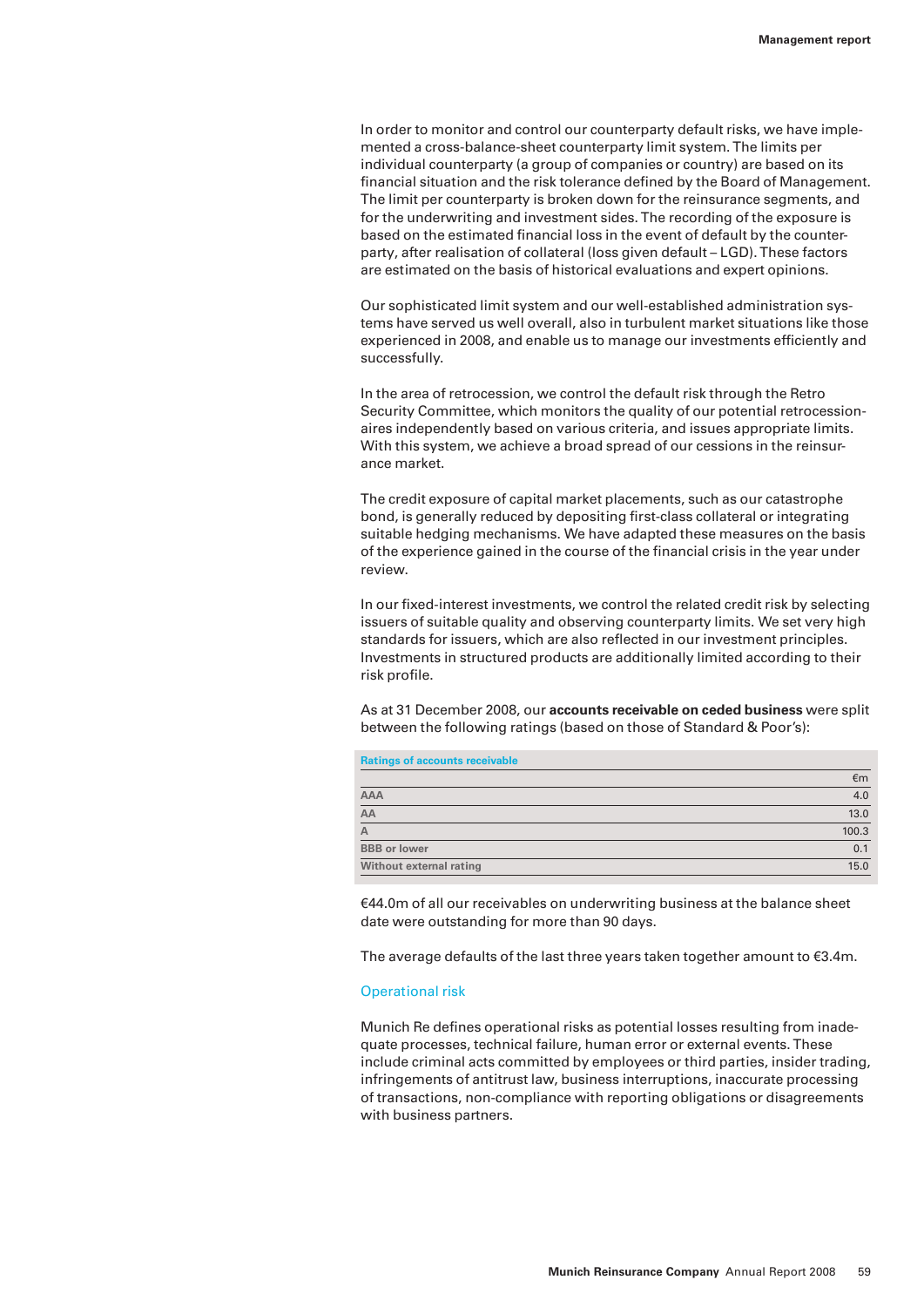We minimise such risks through systematic application of specific risk management measures. It is our declared corporate aim, which we consistently pursue, to sensitise employees to possible risks and to establish an appropriate risk culture. This encompasses the willingness to learn from mistakes and to recognise and grasp these as opportunities for improvement.

In our management of operational risks, we also focus on the following topics:

#### **Risks in information technology**

These risks are identified and limited by IRM's security and emergency planning team.

#### **Risks involving human resources**

Targeted personnel marketing measures, staff potential assessment and development schemes, and systematic succession planning are designed to reduce the risk of shortages in qualified staff. Modern management tools and adequate monetary and non-monetary incentives ensure a high level of motivation.

#### Liquidity risk

Munich Re defines liquidity risk as the risk of not being in a position to meet our financial obligations when they are due.

Detailed **liquidity planning** ensures that we are able to make the necessary payments at all times. Liquidity risks may also arise because the actual payout structure of our liabilities differs from that assumed in our asset-liability management (e.g. due to a lengthening or acceleration of claim payments in a line of business or region).

Our risk management system considers liquidity risks in the same way as, for example, market risks. As a rule, they are integrated in our system of rules and limits, which is updated annually. To this end, IRM has developed a range of scenarios from which the limits and procedures are derived. IRM proposes the general regulations, procedures and limits for approval by the Board of Management. On this basis, liquidity risks are managed in the first instance on a decentralised basis, depending on the underlying scenario, with aggregation provided by our liquidity management departments, which report regularly to the Board committees responsible. These departments are monitored by the units responsible for asset-liability management, which – depending on the selected scenario – also functions as liquidity risk manager for risks requiring an overall perspective.

#### Strategic risk

Munich Re defines strategic risk as the risk of making wrong business decisions, implementing decisions poorly, or being unable to adapt to changes in our operating environment.

We counter this risk through the activities of our Strategy Committee, which discusses strategic planning and significant strategic issues and decisions, and regularly monitors their realisation. The Strategy Committee comprises members of the Group Committee, and thus the CRO, plus the CEOs of the business fields and the Head of Group Development. As a result, strategic decision-making processes are intermeshed with risk management. IRM is additionally involved in the operational business planning and in the processes for mergers and acquisitions.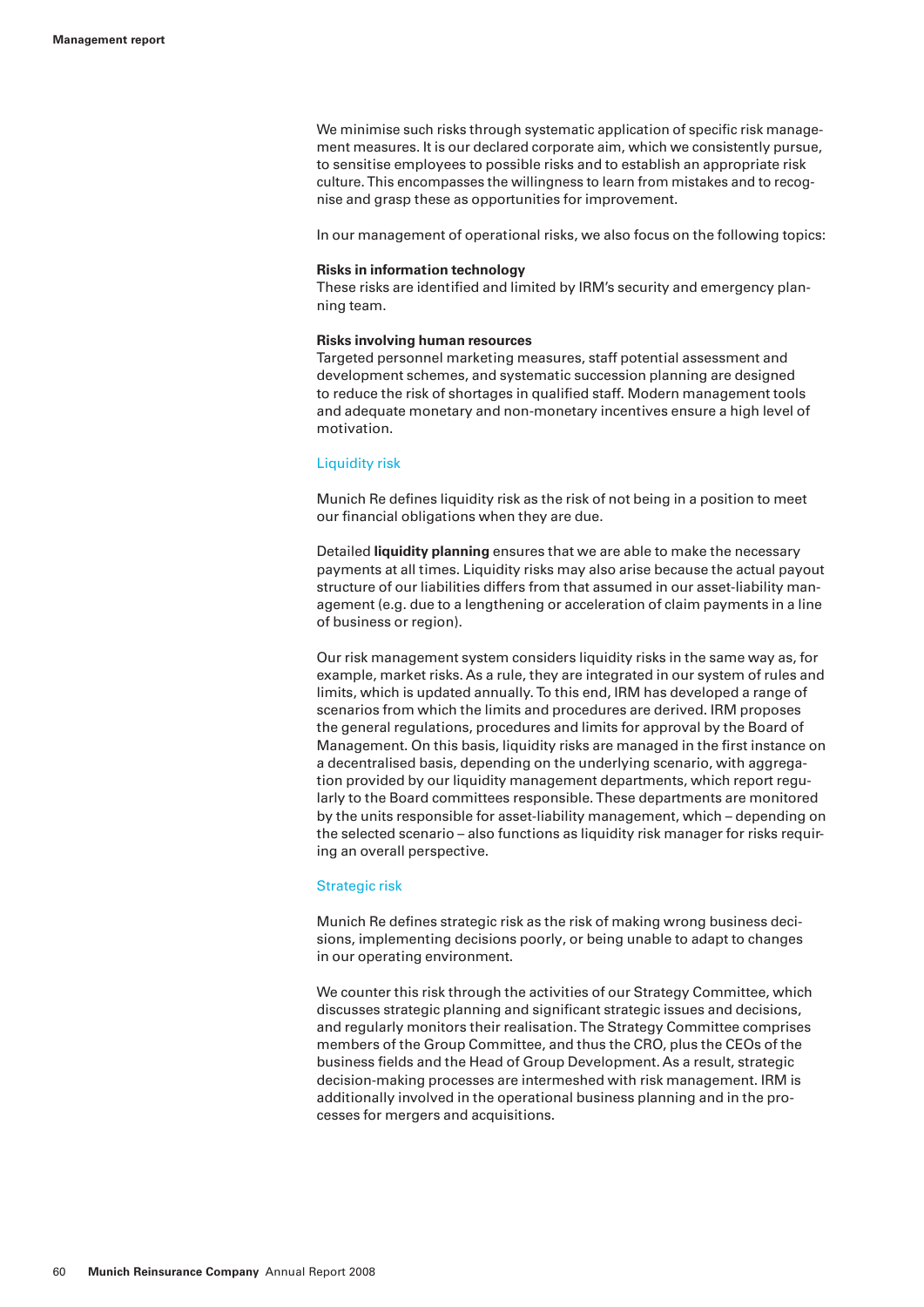#### Reputational risk

The reputational risk is the risk of a loss resulting from damage to the Group's public image or its reputation among clients, shareholders or other parties such as the supervisory authorities.

We monitor the reputational risk through the identification processes we have established in various internal units (e.g. Group Communications). As soon as such a risk is identified, further procedure is decided on by a Reputational Risk Committee set up specifically for this purpose. This prevents risks from arising out of business transacted. The Committee is made up of experts from various units and is headed by the Compliance Officer. Our code of conduct formulates the main rules and principles for legally correct and responsible behaviour by employees. How Munich Re is perceived in public depends essentially on each and every member of staff. By stipulating high ethical and legal standards, we protect the reputation of the Company and the Group.

**Overview of risk situation** We assess our risk situation on the basis of qualitative and quantitative factors. This assessment is carried out by central risk management. Throughout the entire period under review, the Company's risk situation was manageable and under control. In the interests of our clients and shareholders, our carefully implemented, modern risk management processes combined with our solid level of capitalisation ensured the solvency and viability of the Company at all times. In addition to the underwriting and capital market risks inherent in our business model, which we consciously take and can therefore assess very well (see below), there are a large number of other risks to which Munich Re – like every other company – is exposed. The incidence of these risks is not planned and their occurrence probability and impact are mostly difficult to estimate. We therefore attach great importance to closely monitoring our environment and our own Company to identify such risks in good time and to take suitable measures to avert loss or damage.

**Internal risk model** For a quantitative assessment of the overall risk situation, we use our internal model, whose design follows a bottom-up approach. We have selected the financial year as the period for evaluating risk capital requirements at Group level. Risks within this period are covered by risk-based capital derived from our risk tolerance. All risks beyond the annual timeline are accounted for by the costs of holding risk-based capital over time. In so doing, we follow the "cost of capital" approach.

> In determining the risk capital, we examine the risk segments "underwriting", "market", "credit" and "operational risks". Within underwriting risks, we distinguish between property-casualty and life and health risks. Further subcategories are applied to these risk types – for example, for the property-casualty reinsurance segment, we distinguish between natural catastrophe risks, other accumulation losses (such as terrorism or "liability catastrophes"), large losses and basic losses. Those risks are first modelled separately. In a further step, the risks are aggregated using a combination of empirical and judgemental techniques that allow for the risks of so-called "tail dependencies" (e.g. the risk that extreme events happen at the same time in different lines of business, geographies, and risk types) and the overall risk is thereby quantified.

# **Regulatory and rating-agency** Munich Reinsurance Company meets the regulatory solvency requirements **capital requirements** stipulating a specified minimum capitalisation supplemented by the criteria of specific ratings from the major rating agencies.

More information is given in the "Financial position" section.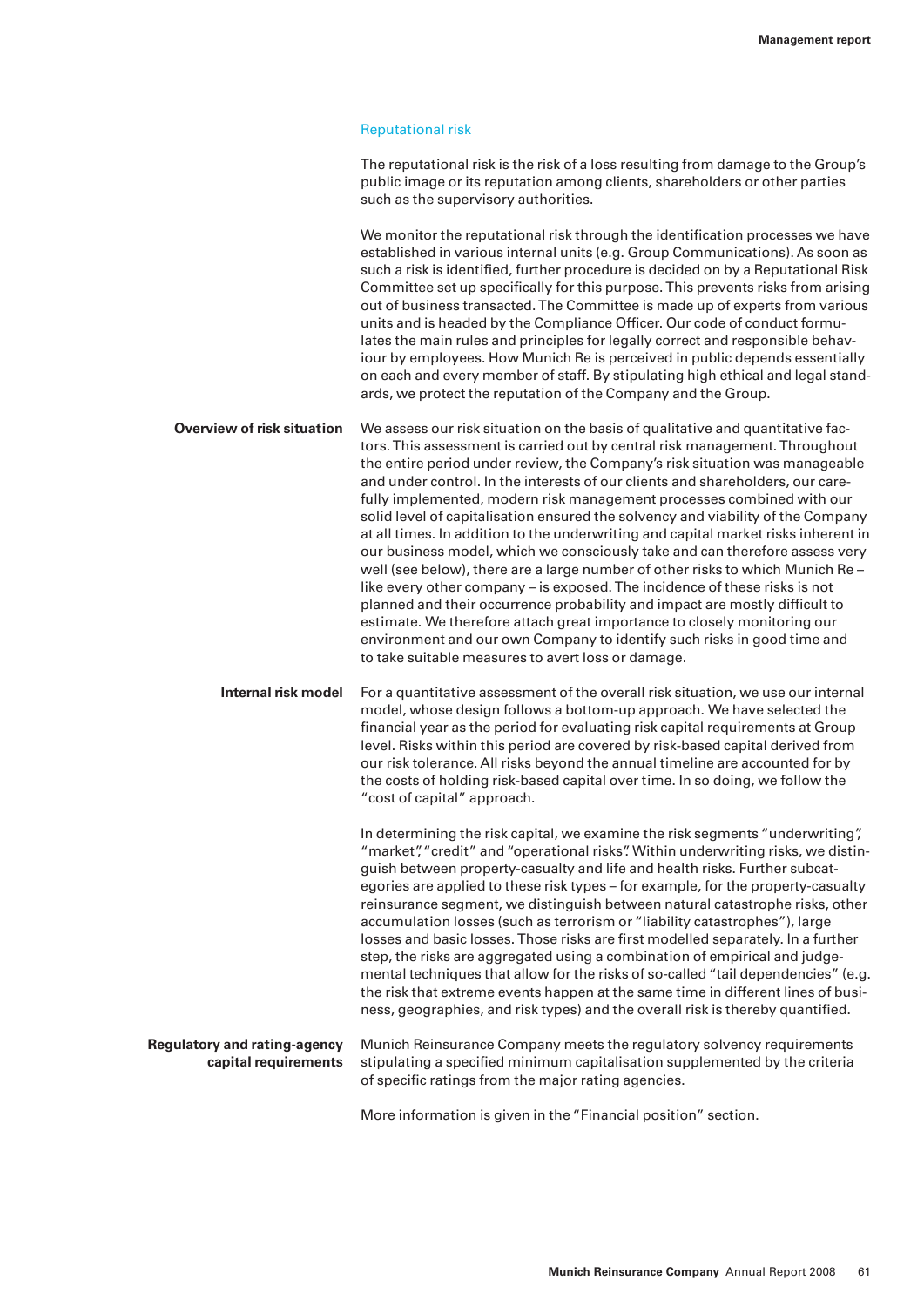# **Selected risk complexes**

#### **Overarching accumulation risks** Effects of the financial crisis

A current example of overarching accumulations is the impact of the financial crisis. The starting point for this now global problem was the subprime loan crisis emanating from the US markets that provided mortgage loans to borrowers with low credit ratings. The crisis has had overarching effects because it impacts not only the capital market side but also the underwriting side of our activities.

On the insurance side, current indications are that the Company is potentially exposed mainly via the liability classes D&O and professional indemnity (PI). Specifically, there is the prospect of liability arising out of alleged misconduct in the form of inadequate advice, mismanagement or negligence on the part of sales organisations, banks or other financial intermediaries. Even if courts ultimately do not award damages, any defence costs covered under insurance policies could be considerable. Since such lawsuits are typically very prolonged, it will take several years before there is final clarity regarding the extent of the losses. At the turn of the year 2008/2009, we had received isolated provisional notifications from our liability reinsurance clients. We took these into account through allocations to IBNR reserves. A prolonged, deep recession can lead to a marked rise in claims in this area.

The upheavals on the international financial markets resulting from the financial crisis already led to setbacks in the most significant economies in 2008, with the related rise in insolvency rates leading to higher claims costs in credit reinsurance. A further increase is to be expected in the course of 2009, particularly in the case of a prolonged recession. In the renewals at 1 January, we have taken account of this development through adjustments in our underwriting policy and in our terms and conditions.

Munich Re has not written reinsurance of financial guarantee companies in the USA (so-called credit enhancement business) since 2003. In 2008, we were able to significantly reduce the remaining liabilities through negotiations with cedants. The decrease in liabilities did not adversely affect our result and is a further step in reducing risk positions. We do not expect any significant losses from the remaining liabilities, which are in the low three-digit million range.

On the investment side, the subprime crisis gave rise to major increases in the risk spreads on the equity and bond markets in 2008. We took advantage of this adjustment and invested a small amount in securities with subprime exposure. The market value of this exposure totalled around €180m as at 31 December 2008. With the subprime crisis developing into a global financial crisis, other investments of the Company were impacted by losses. In this context, we made a write-down of €105m against a receivable from Lehman Brothers owing to the risk of default. As a reaction to the continuing financial crisis, we took various measures in our credit risk management in 2008 to reduce our exposures in particular sectors and markets. Since the start of 2008, for instance, we have consistently reduced our equity exposure, especially through hedging activities. All in all, it can be said that although our exposure in the acute cases of the crisis has been relatively small, the Company has not been able to fully avoid the repercussions of the developments on the global capital markets.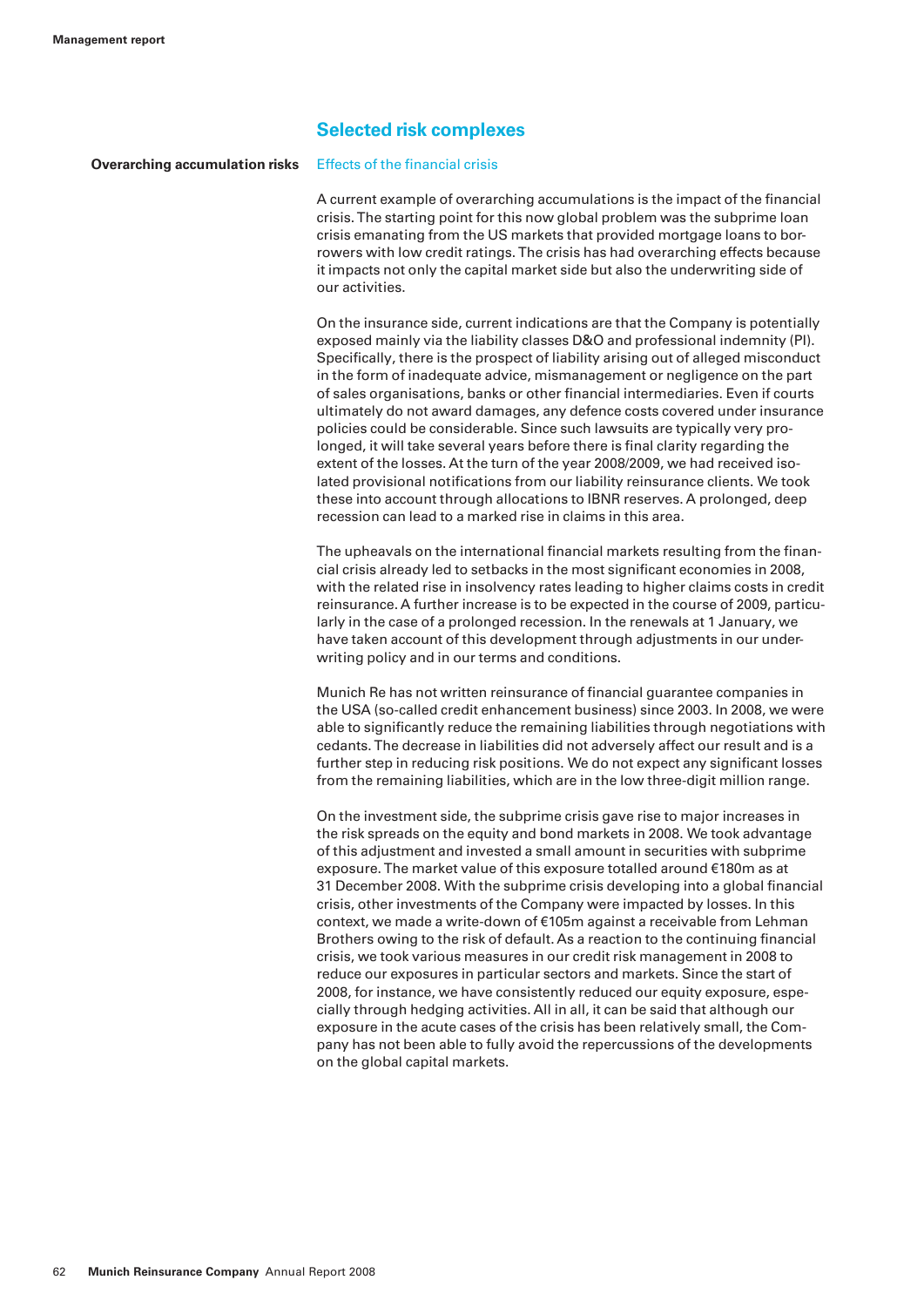# Pandemic

|                                    | A further example of an overarching accumulation risk is a major pandemic.<br>Like other companies in the insurance industry, Munich Re is exposed in this<br>case to risks from a marked increase in mortality and morbidity and from dis-<br>ruptions in the capital markets. We counter this risk by analysing our overall<br>exposure in detail (scenario analysis), defining suitable limits, and optimising<br>our risk structure by transferring risk - e.g. through the launch of the pan-<br>demic bond programme Nathan.                                                                                                                                                                                                                                                                                                                                                                                                                                                                                                                        |
|------------------------------------|-----------------------------------------------------------------------------------------------------------------------------------------------------------------------------------------------------------------------------------------------------------------------------------------------------------------------------------------------------------------------------------------------------------------------------------------------------------------------------------------------------------------------------------------------------------------------------------------------------------------------------------------------------------------------------------------------------------------------------------------------------------------------------------------------------------------------------------------------------------------------------------------------------------------------------------------------------------------------------------------------------------------------------------------------------------|
| Risk of change "climate change"    | Whilst we are in a position to adequately assess the known risks in our port-<br>folio, the growing complexity and dynamism of the environment in which we<br>operate means that we must also remain vigilant with respect to the detection<br>and representation of new or emerging risks. We follow a multidisciplinary<br>approach, using and combining the experience and expertise of geoscientists,<br>biologists, specialist underwriters, lawyers, economists, sociologists and<br>actuaries. Climate change represents one of the greatest risks of change for<br>the insurance industry. In Munich Re's Corporate Climate Centre, we analyse<br>and evaluate the related risks for all divisional units and for asset manage-<br>ment. But climate change also opens up many business opportunities. Apply-<br>ing the knowledge of this topic we have accumulated over decades, we exploit<br>these opportunities - through new insurance products for innovative energy<br>technologies, for example, or through our Kyoto Multi Risk Policy. |
| Risk of change "emerging risks"    | Within our early-warning system, in accordance with the German Law on<br>Corporate Control and Transparency, we also consider "emerging risks".<br>These are risks that may have unidentified effects on our risk portfolio due to<br>changes in risk factors (e.g. legal, socio-political, scientific and technological),<br>where the degree of uncertainty as regards the extent of damage and occur-<br>rence probability is by nature very high. We identify trends and faint signals in<br>many ways: this includes systematic trend research in Group Development,<br>using Munich Re's knowledge management, and regular structured "emerging<br>risks" surveys. Cooperation with external partners complements our internal<br>early-warning system. One example is our collaboration with the US RAND<br>Institute for Civil Justice on the issue of mass litigation.                                                                                                                                                                           |
| <b>Legal and supervisory risks</b> | In April of 2004, New York State Attorney General Eliot Spitzer started an inves-<br>tigation into the use of Placement or Market Service Agreements (PSAs) in<br>the insurance industry. Several other US state regulators subsequently com-<br>menced similar probes into this matter, as have regulators of other countries.<br>We received requests to provide information in connection with these investi-<br>gations and are cooperating fully with the authorities. Entities of the Munich Re<br>organisation, together with several other insurers and brokers, have been<br>named defendants in several PSA-related class actions by US policyholders.<br>Munich Re denies any wrongdoing and will defend itself against the accus-<br>ations in the appropriate manner.                                                                                                                                                                                                                                                                        |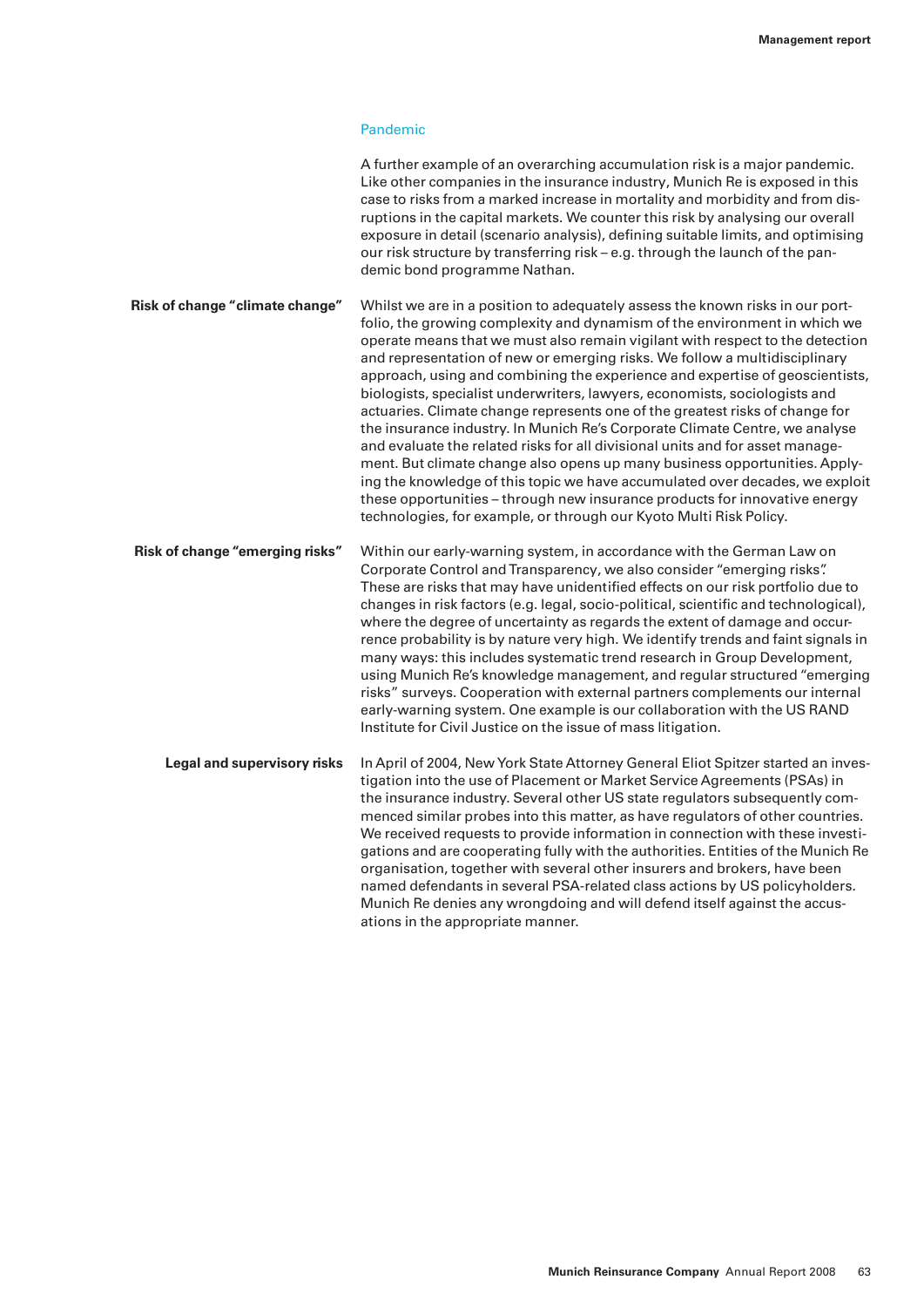After the federal legislative procedure for the US Fairness in Asbestos Injury Resolution Act foundered in February 2006, several US states adopted legislation initiatives (tort reform) which may have a positive effect on the settling of asbestos claims. Following revelations about questionable asbestos-related disease diagnoses and resultant lawsuits, various investigation committees are at work. Similar questionable practices that have come to light in silicosis lawsuits are also relevant for US asbestos claims. These developments indicate that the legal situation in the USA is moving in a positive direction. However, it is too early to say whether and to what extent this will have favourable implications for future loss development in the insurance industry. We are currently still being affected by late-reported claims – in some cases for high amounts – for asbestos-related diseases and similar liability complexes. In addition, the recent elections in the US have led to a Democratic Congressional majority and a Democratic Presidency. Traditionally, the Democratic Party has adopted pro-consumer and pro-plaintiff legislation, which may counterbalance the positive state reforms.

As a result of our global activities, we are subject to a large number of supervisory regulations in different countries. These may give rise to legal and regulatory risks. In late 2004, the US Securities and Exchange Commission (SEC) and the Office of the New York State Attorney General initiated inquiries of Munich Re with respect to "certain loss mitigation insurance products". Subsequently, a number of other authorities in the USA and elsewhere made both formal and informal requests for similar information from Munich Re and some of its subsidiaries. We are fully cooperating with these inquiries.

Since January 2008, the Spanish antitrust authority (Comisión Nacional de la Competencia) has been investigating various primary insurers and reinsurers on the grounds of suspected collusion restricting competition in Spanish decennial liability business – compulsory insurance for guarantee claims in respect of contract works. Munich Re's Spanish branch (Münchener Rückversicherungs-Gesellschaft, Sucursal España y Portugal) is affected by this investigation and is cooperating fully with the antitrust authorities.

# **Outlook**

Back in September, in response to the emerging economic crisis, we conducted a Group-wide project to examine the impact of a recession on insurance business, in order to identify suitable control measures. This analysis included all divisional units and the Munich Re Group's experience during the 1929–33 economic crisis. The historical analysis showed that Munich Re only suffered a very small decline in profits, because there are countervailing effects in insurance, e.g. in the property-casualty sector. A mild recession in the industrialised nations in 2009 can be expected to result in a short-term reduction in Munich Re's profit but also in opportunities from a change in the competitive situation. In a prolonged, deep recession, however, we anticipate material effects, especially in credit reinsurance and special lines of propertycasualty business, and also in investments. Reinsurance is currently experiencing a heightened interest in major transactions that often contain substantial credit risks, commit liquidity reserves, or exhibit systemic risks in the current market environment. The identification and exact risk assessment of such transactions represent a considerable additional challenge for risk management. Our divisional units have been sensitised by IRM to the significance of underwriting policy and pricing policy in this market phase.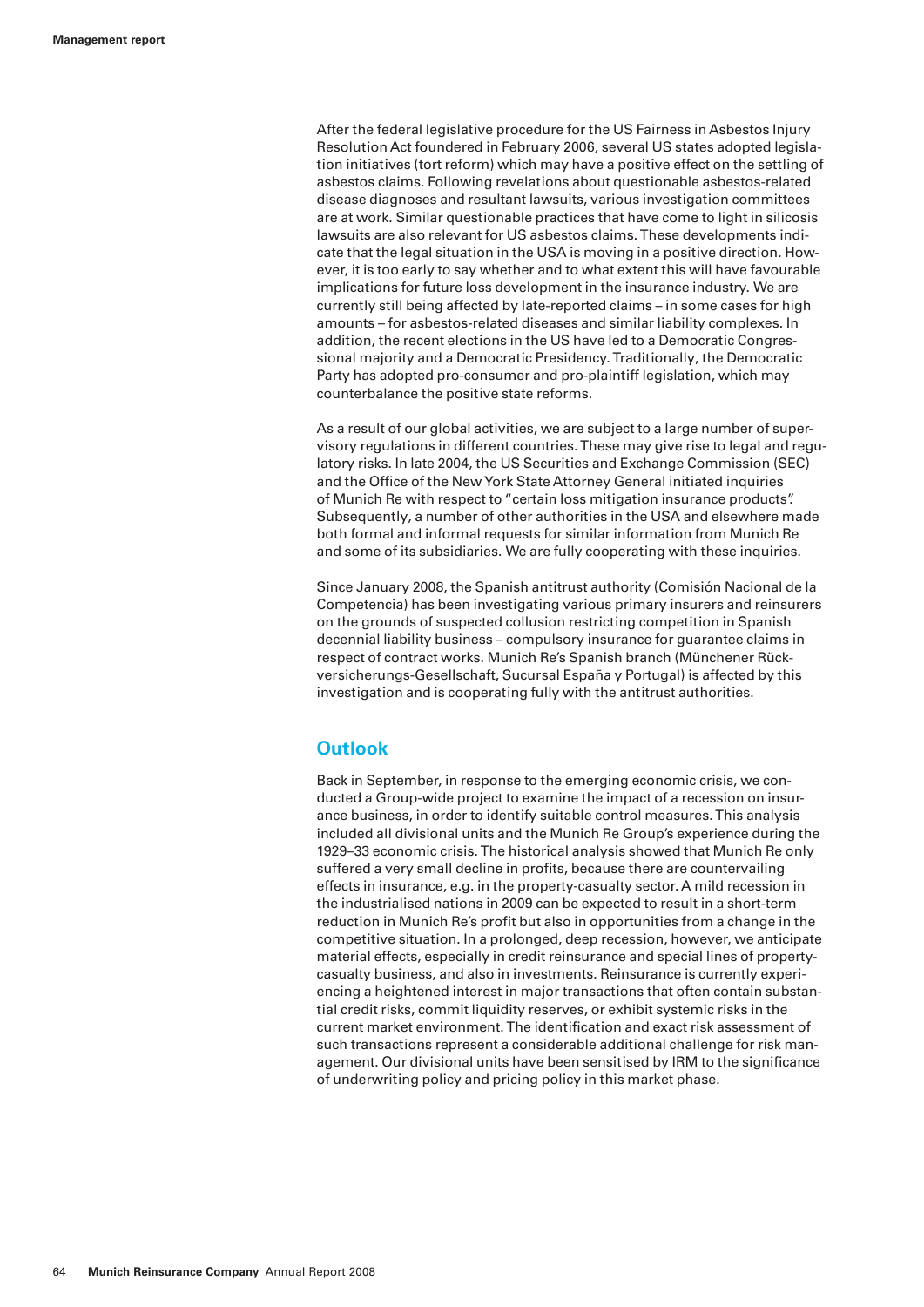The future regulatory requirements for risk management have become more transparent as a result of the progress made in the European Union's Solvency II project, particularly the publication of the draft Solvency II directive in mid-2007 (updated version in 2008). Munich Re supports these developments, which accord with our internal risk management approaches in all the main elements. Agreement on the directive between the European Council and the European Parliament is still pending.

In 2008, Munich Re adopted a concept for an integrated internal control system (ICS) to systematise and harmonise the Munich Re Group's existing risk management and its risk-control and steering functions. The Group-wide project set up to implement the ICS is based on existing ICS elements. It is taking account of new statutory and supervisory requirements as well as internal rules and principles, with a view to identifying, evaluating, controlling and managing risks even more efficiently and effectively. The ICS is thus a significant component of our corporate governance. In addition to the ICS, other statutory and supervisory requirements resulting from Section 64a of the German Insurance Control Act and the German Minimum Requirements for Risk Management are being identified and addressed.

# **Summary**

In accordance with the prescribed process, Munich Re's Board committees explicitly defined the risk appetite for significant risk categories in the year under review and quantified it by means of specific figures. We determined and documented the risk appetite and communicated it throughout Munich Re. Risk exposures were regularly quantified and compared with the risk tolerance in 2008. Since risk exposure was always within this tolerance, we assess Munich Reinsurance Company's risk situation as manageable and under control.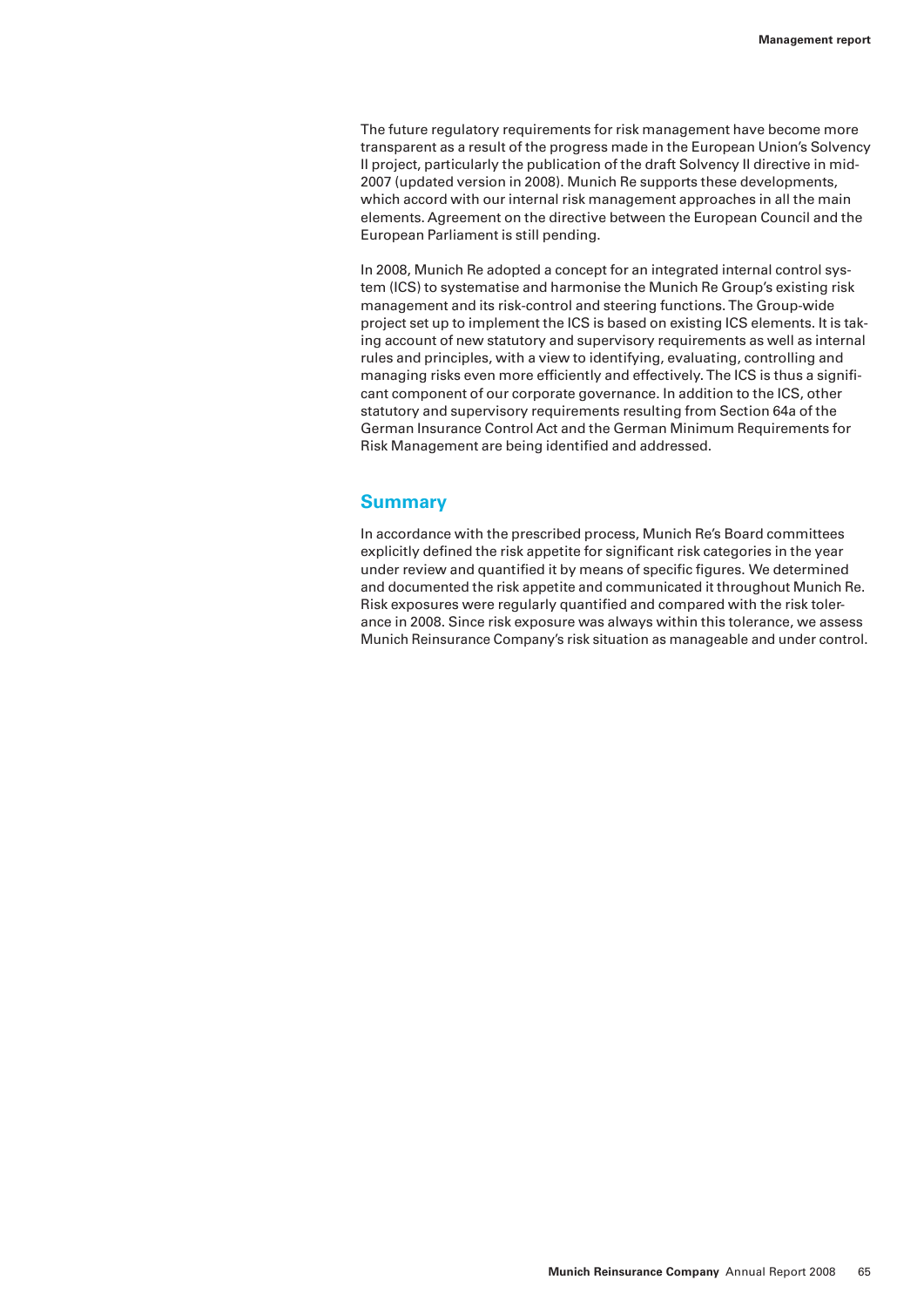# **Prospects**

Predictions about the forthcoming development of our Company are based primarily on planning figures, forecasts and expectations. Consequently, the following assessment of Munich Reinsurance Company's development merely reflects our assumptions and views. It follows that we cannot accept any responsibility or liability in the event that they are not realised in part or in full.

Reinsurance continues to hold considerable promise for the future, with a wide variety of earnings opportunities in the long term. On the one hand, the economic burdens for primary insurers also impact reinsurers' growth and profit opportunities. On the other hand, reinsurance gains in importance in the current financial situation. Since the capital base of insurers has shrunk as a result of the crisis, the capital-relief effect of reinsurance is in demand. In addition, the lasting security of the cover offered is more important than ever. Owing to our consistent financial solidity and expertise in the field of risk assessment and risk management, we are in a position to offer our clients reliable solutions and added value.

Economic recovery should be accompanied in the medium to long term by increased demand in all classes of business. We predict that the highest percentage growth rates will come from the emerging markets of Asia and Latin America. Given their higher starting level, however, Europe and North America should record significantly greater absolute growth. With our worldwide presence, we will be able to tap the potential in all regions of the world and fields of business assuming we emerge stronger than our competitors from the economic crisis.

Especially **life reinsurance** will offer good growth opportunities in the medium to long term. It is frequently used by our clients in particular as a capital substitute. Further impulses for new business are also expected to derive from the restructuring of European supervisory rules (Solvency II), the continuing privatisation trend in old-age and disability provision in the developed markets, the growing need for asset protection, and the dynamic expansion of the Asian and eastern European life insurance markets. As an important component of our diversification and due to its relatively low volatility, life reinsurance is being strengthened as a core element of our strategy. Munich Re is renowned for its in-depth risk and market expertise, good client relations, and financial strength. It is not possible at present to provide a reliable forecast of how the result will develop in 2009. A severe recession may negatively impact disability and suicide rates. Also, short-term premium development may come under pressure owing to declines in the business production of our primary insurance clients. Nevertheless, we remain committed to our very ambitious aim of doubling the value added by new business in the period 2006 to 2011 based on embedded value calculations.

A range of growth opportunities also present themselves in the field of **healthcare**, where the Munich Re Group covers the whole value chain through its integration of insurance and reinsurance. Our services, ranging from risk assessment and risk management to healthcare support, involve much more than just the assumption of risks. With our expertise, we are thus closer to the markets and can devise viable and sustainable solutions tailored to the needs of our clients. In the second quarter of 2009, we plan to merge our International Health operations into an independent organisational unit at Munich Re, which will enable us to leverage the many synergies even better.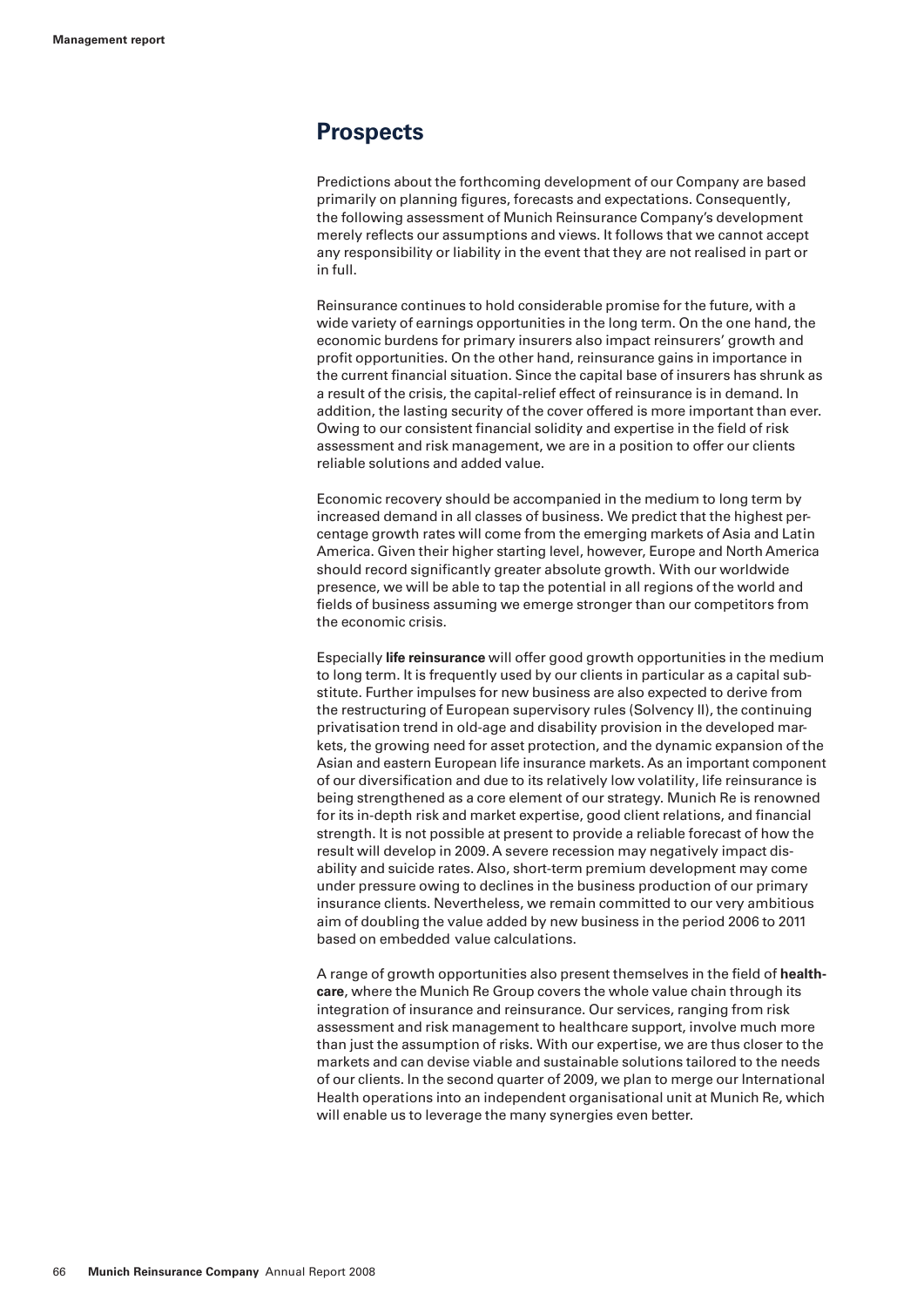In **property-casualty reinsurance**, which is naturally cycle-dependent, Munich Re will maintain its clear, profit-oriented underwriting policy and accept risks only at commensurate prices, terms and conditions. During the renewals at 1 January 2009, market terms and conditions in most regions hardened and prices in some segments improved markedly. In a difficult environment, our financial solidity, acknowledged risk expertise, service and client-centric focus have increasingly enabled us to negotiate better prices and conditions with our clients than those obtained by a number of less well-positioned competitors.

At 1 January 2009, about two-thirds of our property-casualty reinsurance portfolio was up for renewal. The development of prices, terms and conditions varied greatly between classes of business and regions but generally followed a positive trend. Overall, we succeeded in halting the erosion of reinsurance prices that has taken place over the last few years and in improving our portfolio, partly through price increases for existing business and partly through attractive new business, but also by terminating business where prices were no longer sufficient.

Although not all of our expectations were fulfilled, we are nevertheless satisfied with the improved portfolio quality we have achieved. The share of casualty business fell slightly, whilst the share of other lines – mainly shorter-tail business – rose. In particular, owing to inadequate original rates, we scaled back proportional business in China, motor business in Germany, and workers' compensation business in the USA. On the other hand, we grew our business in other lines. An example is offshore energy business, where the price level improved markedly, rising in some cases by over 100% following last year's hurricane losses. Other treaties with US hurricane exposure now have a much improved rate level. Agricultural business, which has produced profitable results for many years, was expanded.

Reinsurance is currently one of the few possibilities for primary insurers to overcome shortages in capital. We are therefore firmly convinced that there will be a further increase in the significance of reinsurance, and particularly in the importance of individual reinsurers' security. For the forthcoming renewals on 1 April 2009 (Japan and Korea) and 1 July 2009 (parts of the US market, Australia and Latin America), we expect a positive trend.

The acquisition of the HSB Group, one of the world's leading providers of specialty insurances and the inspection of engineering risks, is another step towards realising our new US strategy, enabling us to expand our position in highly specialised and thus profitable niche segments. The purchase price for the 100% stake is US\$ 742m (€531m) – plus or minus any changes in HSB's equity occurring between 30 September 2008 and the ultimate completion date – and will be fully financed from our own resources. The transaction is expected to be concluded at the end of the first quarter of 2009, once the requisite approvals have been obtained from the competent authorities.

If exchange rates develop steadily, our gross premium volume should rise moderately. Owing to the anticipated increase in demand for reinsurance as a substitute for equity and the shortages in capacity on the supply side, terms of trade should improve in 2009 – despite the weakened overall economy. In addition, we project that the growth markets will continue to develop favourably, albeit at a temporarily reduced rate. For property-casualty reinsurance, we anticipate a combined ratio of around 97% of our net earned premiums, based on an expected average major-loss burden from natural catastrophes of 6.5%, adjusted for shifts in the portfolio. The uncertainties involved in the estimate do not derive solely from the random incidence of major individual losses: a strong rise in losses due to the recession cannot be completely ruled out, particularly in highly exposed classes. Conversely, if market conditions continue to harden, experience is likely to be far more favourable.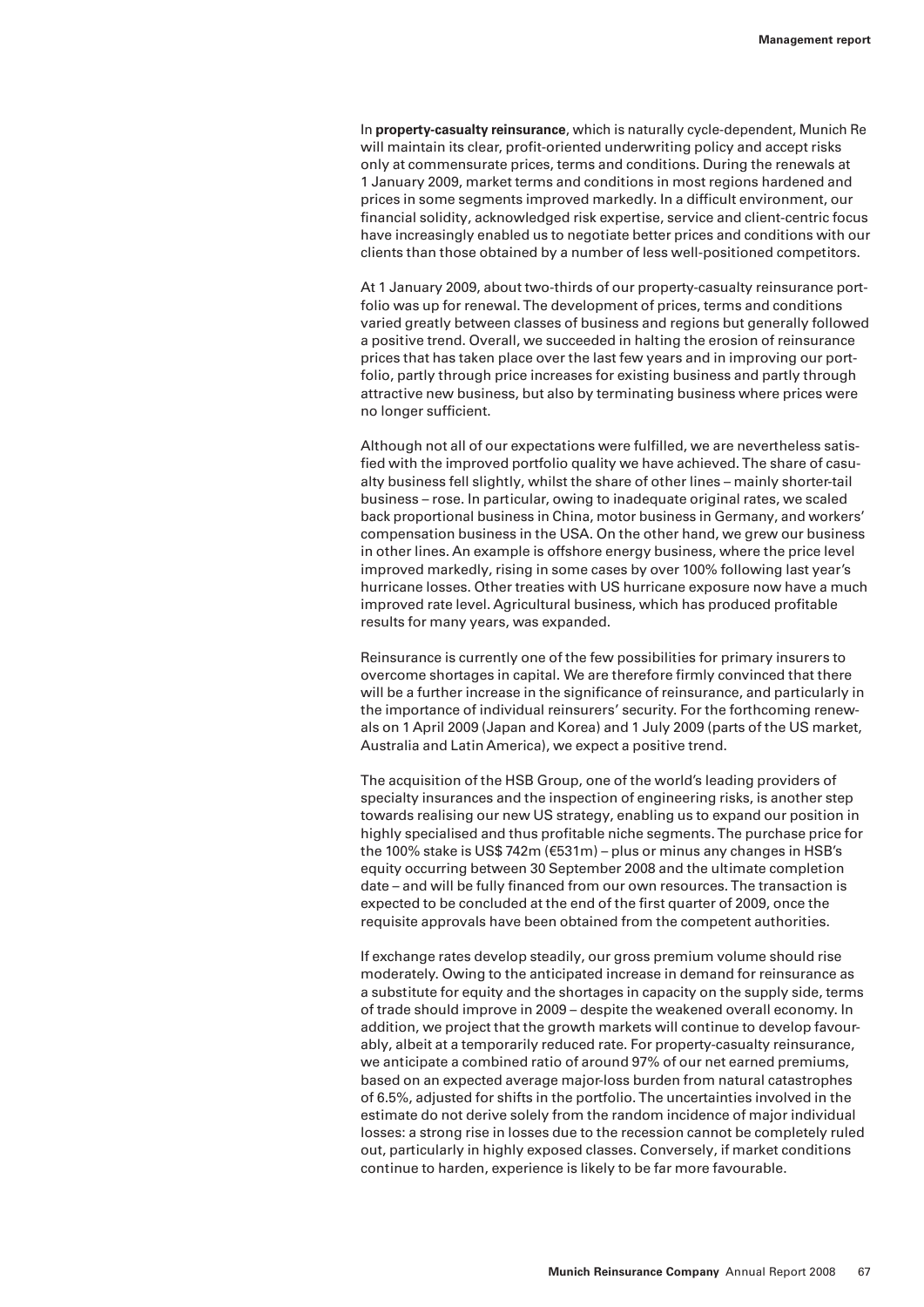2008 was overshadowed by the financial crisis. Uncertainty regarding the amount and extent of the losses sustained by banks and other financial institutions caused confidence in the markets to evaporate over the course of the year. Whilst the capital markets initially stabilised at a lower level following the rescue of investment bank Bear Stearns in the spring of 2008, the difficulties encountered by the USA's main mortgage lenders and, above all, the collapse of Lehman Brothers investment bank caused the prices of all riskcarrying assets – from corporate loans, asset-backed securities, and inflationindexed bonds to equities – to nosedive.

Central banks have reacted by introducing sharp interest-rate cuts, and governments all around the world have adopted economic programmes, providing capital injections for banks and guarantees for bank bonds worth several trillion euros. A rapid end to the turmoil in the financial sector and a restoration of confidence are not yet in sight; a deep-seated structural change in the industry has only just begun. Since the events of 2008, with a credit crunch and recession, will also impact 2009, we expect the inflation rate to continue to fall and volatilities to remain high in the current year. The yields on bonds issued by countries assessed as safe are likely to retain their present low level. Heightened demand for investment alternatives carrying a reasonable amount of risk has already caused the greatly increased risk spreads for corporate bonds with good security to narrow slightly.

In 2009, the dollar should benefit from the fact that the volume and breadth of impulses from US monetary and fiscal policy have the potential to stabilise the confidence of international investors.

2008 was an especially bleak year for equities. After the financial crisis increasingly clouded economic prospects and caused share prices to plummet, equity investments suffered from the fact that there was sufficient liquidity on the always functioning stock markets: shares were the only risk-carrying assets that could be sold in the volume desired.

As we expect further uncertainties on the stock markets, we are currently planning on the basis that our economic equity exposure will still be well below 5% at the end of 2009. Since an end to the financial crisis is not yet in sight, we will refrain in particular from investing in financial stocks.

As part of our balanced and still conservative investment policy, we have started to marginally reduce our considerable portfolio of government bonds and reinvest the capital in corporate bonds with a minimum rating of BBB–, but without increasing our exposure to the financial sector. Although we expect the current rating levels to deteriorate, we calculate that this development is already partially anticipated in the current risk spreads.

We also intend to maintain a conservative approach in managing interest-rate risks in 2009 and to largely gear the periods to maturity in our bond portfolios to match the periods of our liabilities.

All in all, the financial crisis is likely to have a distinctly negative impact on our investment result in 2009. The economic slump will lead to an at least temporary deterioration in companies' credit ratings. This will probably be reflected in a decrease in the market values of the investments concerned insofar as this development has not already been anticipated in the current market values.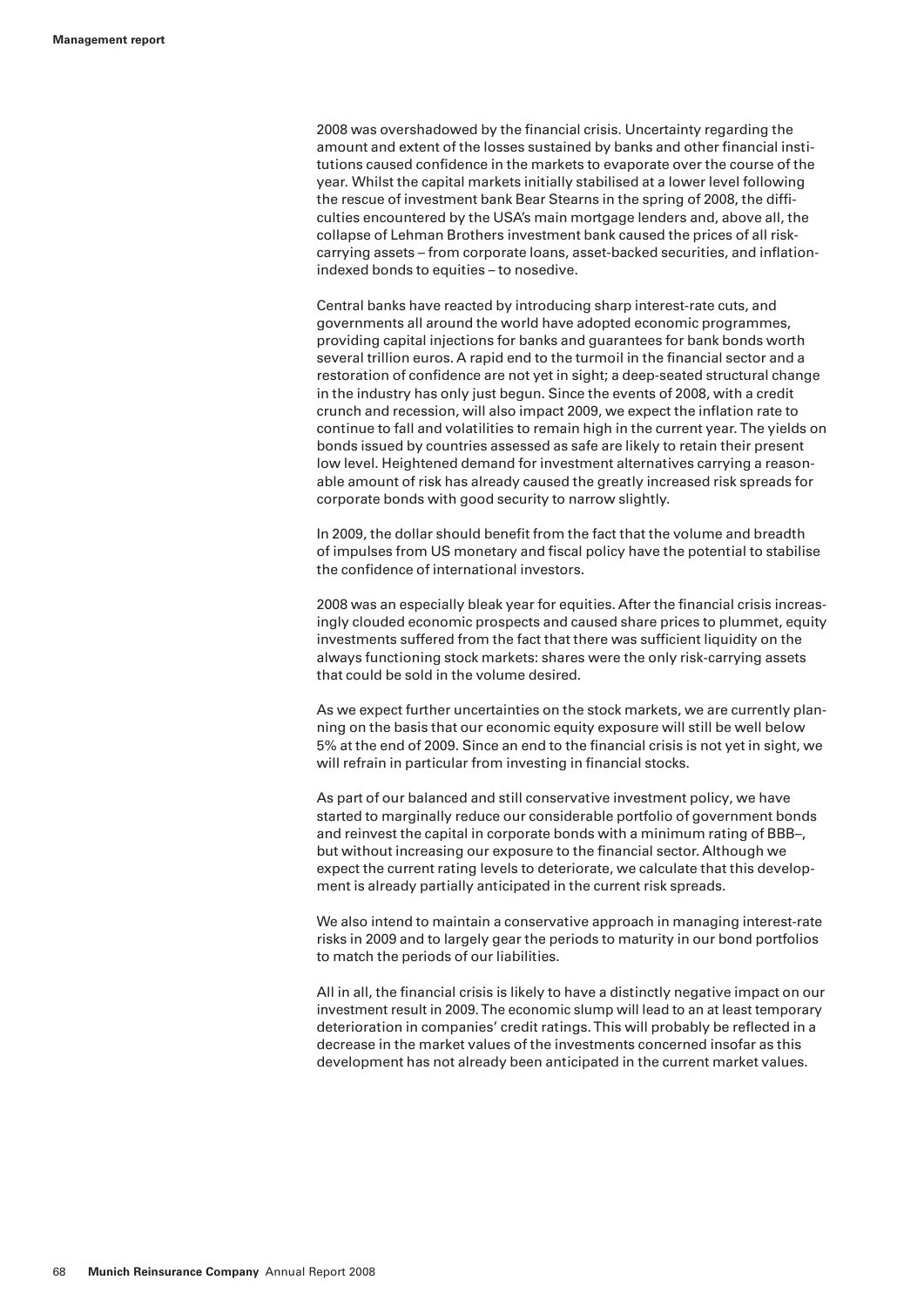Regular investment income will be significantly lower in 2009. This is partly because reinvestment returns have reached a very low level but also because the dividends paid on our already much smaller equity portfolio have tended to be much reduced. Moreover, 2008 benefited from ERGO AG's special dividend payment. Despite the selective and prudent expansion of our credit risk exposure, we do not intend to even remotely compensate for the losses in interest income from risk-free interest carriers by assuming higher investment risks. Depending on the further development of the financial markets, we cannot fully rule out the need for additional write-downs of equities and fixedinterest products with their corresponding implications for the result. Taking into account all gains and losses on disposals, write-ups and write-downs and expenses for the management of investments, however, we project that our return on investment will be distinctly below our long-term target of 4.5%.

These uncertainties mean that a serious projection of the annual profit for 2009 is not possible. The financial crisis and recession have in the meantime led to a fundamental change in the parameters for our share buy-back programme announced in May 2007, i.e. before the onset of the developments described here.

For the 2008/2009 share buy-back programme, which will be concluded by the Annual General Meeting on 22 April 2009, we resolved to repurchase further Munich Re shares with a volume of €1bn. Altogether, we had already repurchased 8.9 million shares with a total volume of €989m by 2 March 2009. We will conclude the programme as planned by the Annual General Meeting. For the following two twelve-month periods preceding the Annual General Meeting 2011, we had intended to carry out further share buy-backs totalling over €1bn. As things stand at present, we are still able to adhere to this objective and essentially wish to do so. However, in view of the economic crisis, we wish to pause for reflection before further implementing the share buy-backs. In the interests of our shareholders, we will in particular carefully weigh up the benefit of the buy-backs against the advantages of comfortable capitalisation, also with a view to opportunities for organic and possibly external growth.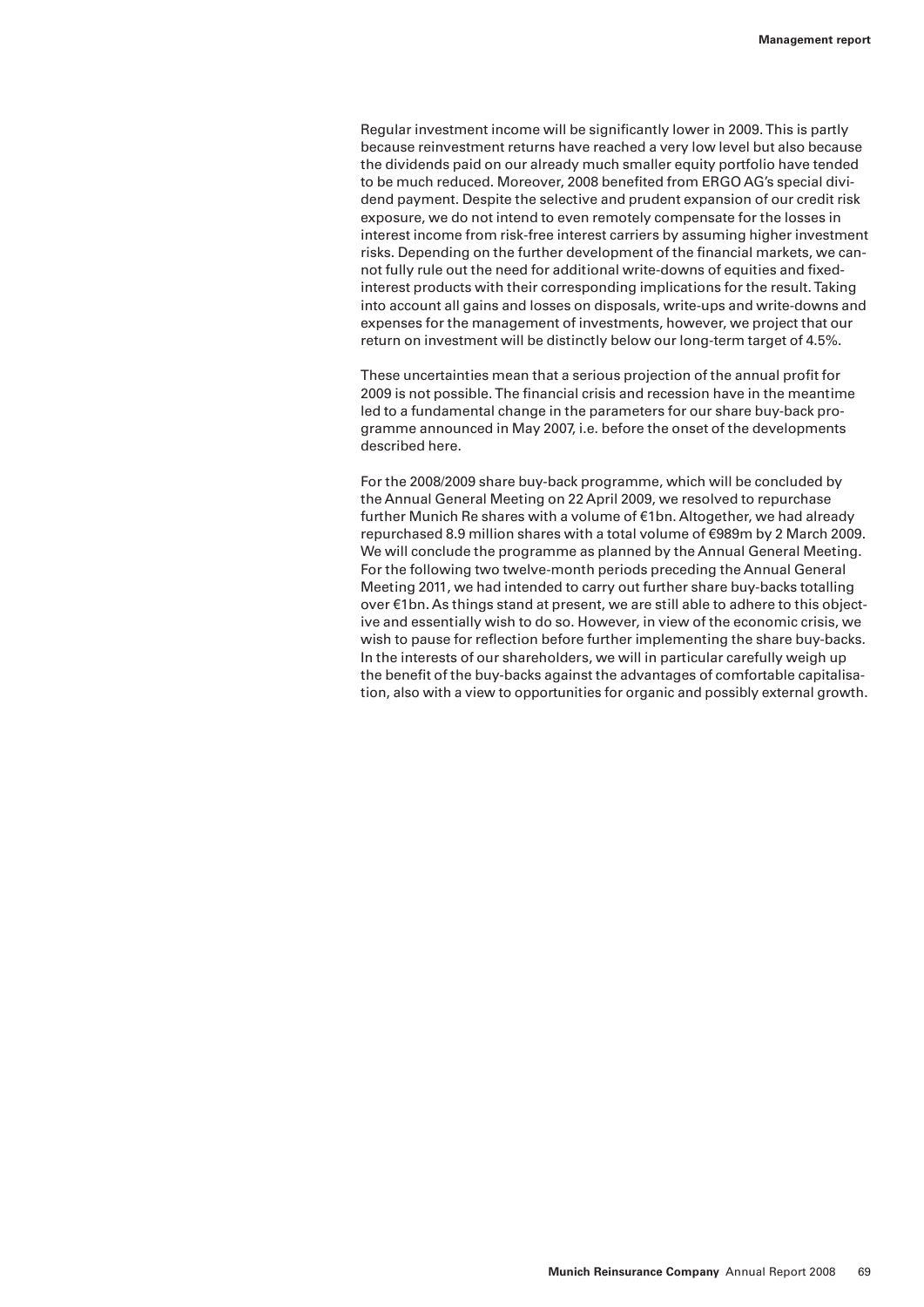# Financial statements

| <b>Balance sheet</b>                   | -71 |
|----------------------------------------|-----|
| Income statement                       | 73  |
| Notes to the financial statements      | 75  |
| Auditor's report                       | 98  |
| Declaration of the Board of Management | 99  |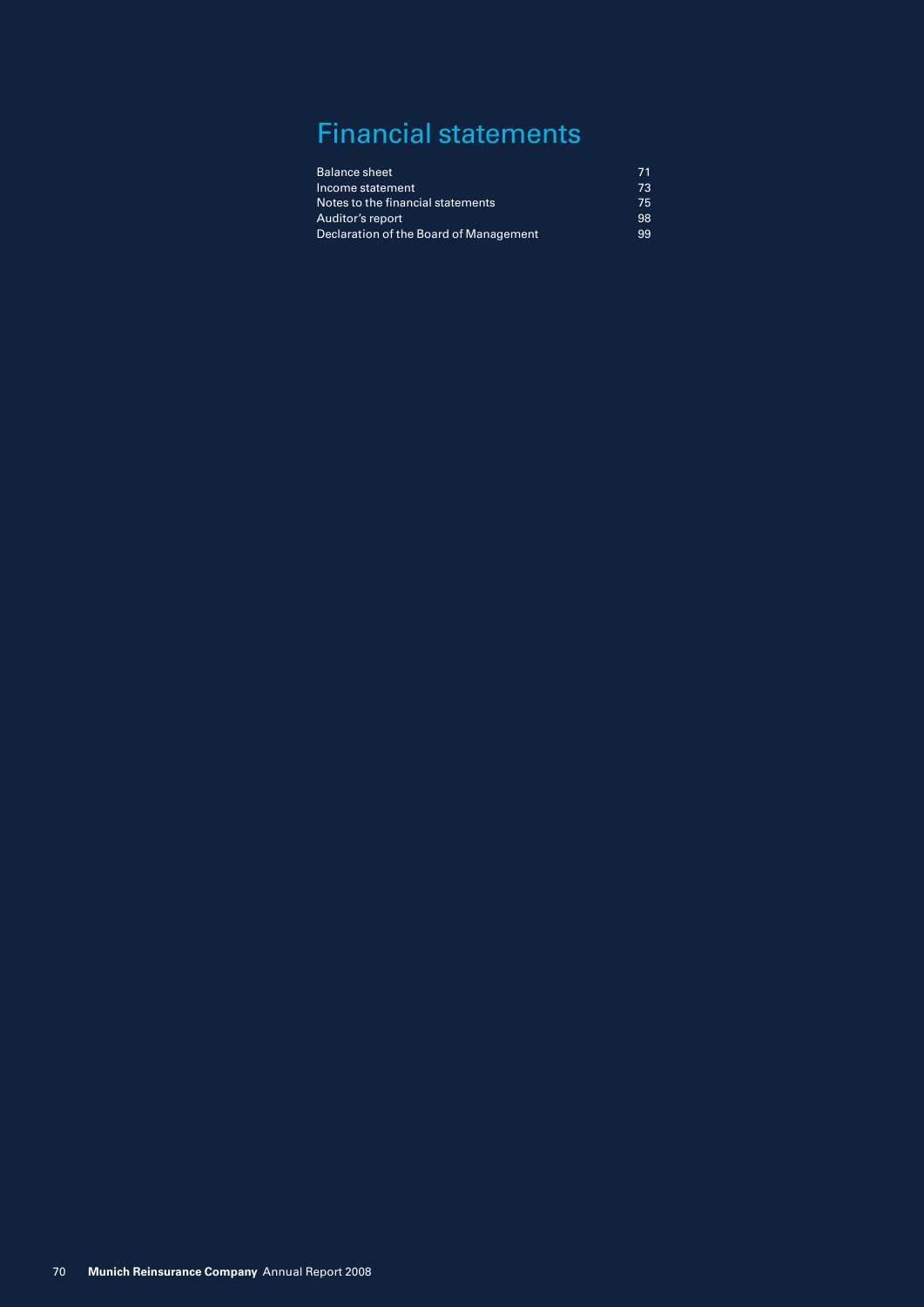# **Balance sheet as at 31 December 2008**

| <b>Assets</b>                                                                      | <b>Notes</b> |         |            |            |                | Prev. year |
|------------------------------------------------------------------------------------|--------------|---------|------------|------------|----------------|------------|
|                                                                                    |              | T€      | T€         | T€         | Τ€             | T€         |
| A. Intangible assets                                                               | (1)          |         |            |            | 41,079         | 48,042     |
| <b>B.</b> Investments                                                              | (2, 3)       |         |            |            |                |            |
| I. Land, land rights and buildings, including buildings<br>on third-party land     |              |         |            | 863,291    |                | 823,957    |
| II. Investments in affiliated companies                                            |              |         |            |            |                |            |
| and participating interests                                                        |              |         |            |            |                |            |
| 1. Shares in affiliated companies                                                  |              |         | 23,481,291 |            |                | 21,640,569 |
| 2. Loans to affiliated companies                                                   |              |         | 1,975,556  |            |                | 680,436    |
| 3. Participating interests                                                         |              |         | 194,380    |            |                | 190,191    |
| 4. Loans to participating interests                                                |              |         | 25,860     |            |                | 22,984     |
|                                                                                    |              |         |            | 25,677,087 |                | 22,534,180 |
| <b>III. Other investments</b>                                                      |              |         |            |            |                |            |
| 1. Shares, investment fund certificates and<br>other non-fixed-interest securities |              |         | 5,163,281  |            |                | 7,838,711  |
| 2. Bearer bonds and other fixed-interest securities                                |              |         | 21,706,773 |            |                | 21,419,250 |
| 3. Loans secured on property                                                       |              |         | 3,774      |            |                | 4,073      |
| 4. Other loans                                                                     |              |         |            |            |                |            |
| a) Registered bonds                                                                |              | 3,597   |            |            |                | 3,420      |
| b) Loans and promissory notes                                                      |              | 278,572 |            |            |                |            |
| c) Miscellaneous                                                                   |              | 128     |            |            |                | 148        |
|                                                                                    |              |         | 282,297    |            |                | 3,568      |
| 5. Deposits with banks                                                             |              |         | 271,310    |            |                | 685,134    |
| 6. Miscellaneous investments                                                       |              |         | 257,166    |            |                | 225,710    |
|                                                                                    |              |         |            | 27,684,601 |                | 30,176,446 |
| IV. Deposits retained on assumed reinsurance                                       |              |         |            | 16,538,263 |                | 18,545,338 |
|                                                                                    |              |         |            |            | 70,763,242     | 72,079,921 |
| <b>C. Receivables</b>                                                              |              |         |            |            |                |            |
| I. Accounts receivable on reinsurance business                                     |              |         |            | 2,815,329  |                | 2,734,166  |
| Thereof from<br>$-$ affiliated companies: T $€644,739$ (704,672)                   |              |         |            |            |                |            |
| - participating interests: T€90,229 (11,332)                                       |              |         |            |            |                |            |
| II. Other receivables                                                              |              |         |            | 623,962    |                | 597,962    |
| Thereof from<br>- affiliated companies: $T \in 65,416$ (128,281)                   |              |         |            |            |                |            |
|                                                                                    |              |         |            |            | 3,439,291      | 3,332,128  |
| <b>D. Other assets</b>                                                             |              |         |            |            |                |            |
| I. Tangible assets and inventories                                                 |              |         |            | 31,047     |                | 35,516     |
| II. Cash at bank, cheques and cash in hand                                         |              |         |            | 159,120    |                | 342,206    |
| III.Own shares                                                                     |              |         |            | 28         |                | 29         |
|                                                                                    |              |         |            |            | 190,195        | 377,751    |
| <b>E.</b> Deferred taxes                                                           |              |         |            |            | $\overline{a}$ | 156,037    |
| F. Other deferred items                                                            |              |         |            |            |                |            |
| I. Accrued interest and rent                                                       |              |         |            | 408,099    |                | 413,105    |
| II. Miscellaneous deferred items                                                   |              |         |            | 50,784     |                | 44,971     |
|                                                                                    |              |         |            |            | 458,883        | 458,076    |
| <b>Total assets</b>                                                                |              |         |            |            | 74,892,690     | 76,451,955 |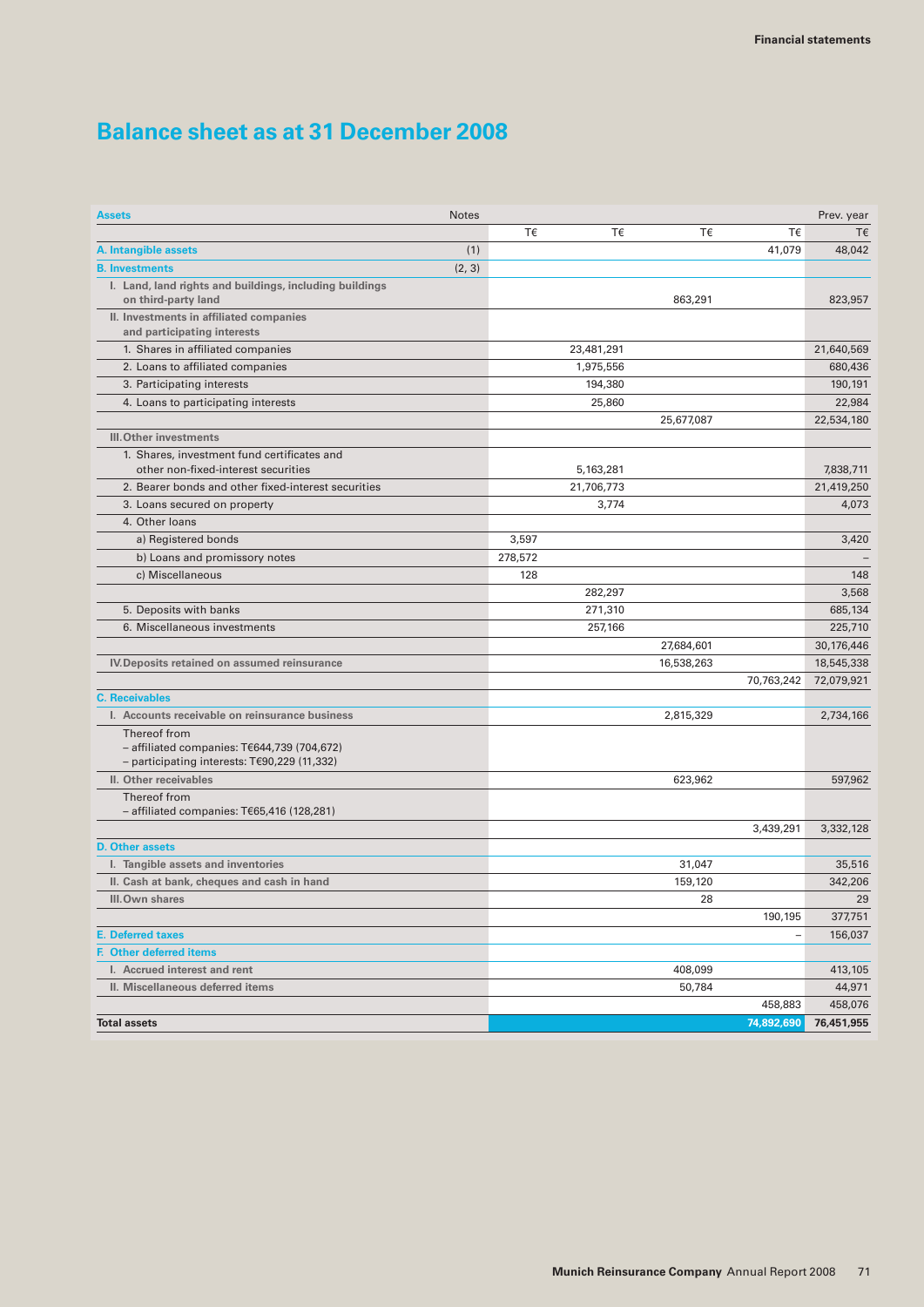| T€<br>T€<br>T€<br>T€<br>A. Equity<br>(4)<br>I. Issued capital<br>587,725<br>587,725<br>II. Capital reserve<br>6,832,037<br>6,832,037<br>III. Revenue reserves<br>794,659<br>687,848<br>IV. Net retained profits<br>1,567,418<br>1,198,388<br>9,781,839<br>9,305,998<br><b>B.</b> Subordinated liabilities<br>(5)<br>4,810,286<br>4,908,469<br>(6)<br>344,948<br>363,700<br><b>C.</b> Special reserve<br><b>D.</b> Technical provisions<br>(7)<br>I. Unearned premiums<br>3,100,139<br>1. Gross amount<br>3,118,539<br>2. Less for retroceded business<br>158,119<br>162,998<br>2,937,141<br>2,960,420<br>II. Provision for future policy benefits<br>1. Gross amount<br>11,902,063<br>13,418,994<br>2. Less for retroceded business<br>119,640<br>493,049<br>11,782,423<br>12,925,945<br>III. Provision for outstanding claims<br>1. Gross amount<br>30,299,321<br>30,648,983<br>2. Less for retroceded business<br>1,110,557<br>1,494,180<br>29,188,764<br>29,154,803<br>IV. Provision for premium refunds<br>1. Gross amount<br>7,718<br>7,338<br>2. Less for retroceded business<br>7,718<br>7,338<br>V. Claims equalisation provision and similar provisions<br>8,744,424<br>9,530,293<br>VI. Other technical provisions<br>747,260<br>1. Gross amount<br>617,944<br>37,005<br>2. Less for retroceded business<br>26,075<br>591,869<br>710,255<br>53,252,339<br>55,289,054<br><b>E.</b> Other accrued liabilities<br>(8)<br>Provisions for employees' pensions and similar commitments<br>618,114<br>552,298<br>L.<br>II. Provisions for tax<br>1,380,524<br>1,254,483<br>853,298<br>III. Other provisions<br>996,475<br>2,995,113<br>2,660,079<br>614,722<br>F. Deposits retained on retroceded business<br>248,257<br><b>G.</b> Other liabilities<br>I. Accounts payable on reinsurance business<br>1,732,023<br>2,146,992<br>Thereof to<br>$-$ affiliated companies: T $€846,615$ (384,046)<br>- participating interests: T€29,871 (4,360)<br>1,224,027<br>II. Amounts due to banks<br>(9)<br>1,000,005<br>III. Miscellaneous liabilities<br>353,694<br>309,667<br>Thereof towards<br>$-$ affiliated companies: T $E$ 13,738 (11,447)<br>Thereof from taxes: T€9,784 (32,360)<br>Thereof for social security: $T \in 15$ (0)<br>3,456,664<br>3,309,744<br><b>H.</b> Deferred items<br>3,244<br>189<br>74,892,690<br><b>Total equity and liabilities</b><br>76,451,955 | <b>Equity and liabilities</b> | <b>Notes</b> |  | Prev. year |
|------------------------------------------------------------------------------------------------------------------------------------------------------------------------------------------------------------------------------------------------------------------------------------------------------------------------------------------------------------------------------------------------------------------------------------------------------------------------------------------------------------------------------------------------------------------------------------------------------------------------------------------------------------------------------------------------------------------------------------------------------------------------------------------------------------------------------------------------------------------------------------------------------------------------------------------------------------------------------------------------------------------------------------------------------------------------------------------------------------------------------------------------------------------------------------------------------------------------------------------------------------------------------------------------------------------------------------------------------------------------------------------------------------------------------------------------------------------------------------------------------------------------------------------------------------------------------------------------------------------------------------------------------------------------------------------------------------------------------------------------------------------------------------------------------------------------------------------------------------------------------------------------------------------------------------------------------------------------------------------------------------------------------------------------------------------------------------------------------------------------------------------------------------------------------------------------------------------------------------------------------------------------------------------------------------------------------------------------------------------------------|-------------------------------|--------------|--|------------|
|                                                                                                                                                                                                                                                                                                                                                                                                                                                                                                                                                                                                                                                                                                                                                                                                                                                                                                                                                                                                                                                                                                                                                                                                                                                                                                                                                                                                                                                                                                                                                                                                                                                                                                                                                                                                                                                                                                                                                                                                                                                                                                                                                                                                                                                                                                                                                                              |                               |              |  |            |
|                                                                                                                                                                                                                                                                                                                                                                                                                                                                                                                                                                                                                                                                                                                                                                                                                                                                                                                                                                                                                                                                                                                                                                                                                                                                                                                                                                                                                                                                                                                                                                                                                                                                                                                                                                                                                                                                                                                                                                                                                                                                                                                                                                                                                                                                                                                                                                              |                               |              |  |            |
|                                                                                                                                                                                                                                                                                                                                                                                                                                                                                                                                                                                                                                                                                                                                                                                                                                                                                                                                                                                                                                                                                                                                                                                                                                                                                                                                                                                                                                                                                                                                                                                                                                                                                                                                                                                                                                                                                                                                                                                                                                                                                                                                                                                                                                                                                                                                                                              |                               |              |  |            |
|                                                                                                                                                                                                                                                                                                                                                                                                                                                                                                                                                                                                                                                                                                                                                                                                                                                                                                                                                                                                                                                                                                                                                                                                                                                                                                                                                                                                                                                                                                                                                                                                                                                                                                                                                                                                                                                                                                                                                                                                                                                                                                                                                                                                                                                                                                                                                                              |                               |              |  |            |
|                                                                                                                                                                                                                                                                                                                                                                                                                                                                                                                                                                                                                                                                                                                                                                                                                                                                                                                                                                                                                                                                                                                                                                                                                                                                                                                                                                                                                                                                                                                                                                                                                                                                                                                                                                                                                                                                                                                                                                                                                                                                                                                                                                                                                                                                                                                                                                              |                               |              |  |            |
|                                                                                                                                                                                                                                                                                                                                                                                                                                                                                                                                                                                                                                                                                                                                                                                                                                                                                                                                                                                                                                                                                                                                                                                                                                                                                                                                                                                                                                                                                                                                                                                                                                                                                                                                                                                                                                                                                                                                                                                                                                                                                                                                                                                                                                                                                                                                                                              |                               |              |  |            |
|                                                                                                                                                                                                                                                                                                                                                                                                                                                                                                                                                                                                                                                                                                                                                                                                                                                                                                                                                                                                                                                                                                                                                                                                                                                                                                                                                                                                                                                                                                                                                                                                                                                                                                                                                                                                                                                                                                                                                                                                                                                                                                                                                                                                                                                                                                                                                                              |                               |              |  |            |
|                                                                                                                                                                                                                                                                                                                                                                                                                                                                                                                                                                                                                                                                                                                                                                                                                                                                                                                                                                                                                                                                                                                                                                                                                                                                                                                                                                                                                                                                                                                                                                                                                                                                                                                                                                                                                                                                                                                                                                                                                                                                                                                                                                                                                                                                                                                                                                              |                               |              |  |            |
|                                                                                                                                                                                                                                                                                                                                                                                                                                                                                                                                                                                                                                                                                                                                                                                                                                                                                                                                                                                                                                                                                                                                                                                                                                                                                                                                                                                                                                                                                                                                                                                                                                                                                                                                                                                                                                                                                                                                                                                                                                                                                                                                                                                                                                                                                                                                                                              |                               |              |  |            |
|                                                                                                                                                                                                                                                                                                                                                                                                                                                                                                                                                                                                                                                                                                                                                                                                                                                                                                                                                                                                                                                                                                                                                                                                                                                                                                                                                                                                                                                                                                                                                                                                                                                                                                                                                                                                                                                                                                                                                                                                                                                                                                                                                                                                                                                                                                                                                                              |                               |              |  |            |
|                                                                                                                                                                                                                                                                                                                                                                                                                                                                                                                                                                                                                                                                                                                                                                                                                                                                                                                                                                                                                                                                                                                                                                                                                                                                                                                                                                                                                                                                                                                                                                                                                                                                                                                                                                                                                                                                                                                                                                                                                                                                                                                                                                                                                                                                                                                                                                              |                               |              |  |            |
|                                                                                                                                                                                                                                                                                                                                                                                                                                                                                                                                                                                                                                                                                                                                                                                                                                                                                                                                                                                                                                                                                                                                                                                                                                                                                                                                                                                                                                                                                                                                                                                                                                                                                                                                                                                                                                                                                                                                                                                                                                                                                                                                                                                                                                                                                                                                                                              |                               |              |  |            |
|                                                                                                                                                                                                                                                                                                                                                                                                                                                                                                                                                                                                                                                                                                                                                                                                                                                                                                                                                                                                                                                                                                                                                                                                                                                                                                                                                                                                                                                                                                                                                                                                                                                                                                                                                                                                                                                                                                                                                                                                                                                                                                                                                                                                                                                                                                                                                                              |                               |              |  |            |
|                                                                                                                                                                                                                                                                                                                                                                                                                                                                                                                                                                                                                                                                                                                                                                                                                                                                                                                                                                                                                                                                                                                                                                                                                                                                                                                                                                                                                                                                                                                                                                                                                                                                                                                                                                                                                                                                                                                                                                                                                                                                                                                                                                                                                                                                                                                                                                              |                               |              |  |            |
|                                                                                                                                                                                                                                                                                                                                                                                                                                                                                                                                                                                                                                                                                                                                                                                                                                                                                                                                                                                                                                                                                                                                                                                                                                                                                                                                                                                                                                                                                                                                                                                                                                                                                                                                                                                                                                                                                                                                                                                                                                                                                                                                                                                                                                                                                                                                                                              |                               |              |  |            |
|                                                                                                                                                                                                                                                                                                                                                                                                                                                                                                                                                                                                                                                                                                                                                                                                                                                                                                                                                                                                                                                                                                                                                                                                                                                                                                                                                                                                                                                                                                                                                                                                                                                                                                                                                                                                                                                                                                                                                                                                                                                                                                                                                                                                                                                                                                                                                                              |                               |              |  |            |
|                                                                                                                                                                                                                                                                                                                                                                                                                                                                                                                                                                                                                                                                                                                                                                                                                                                                                                                                                                                                                                                                                                                                                                                                                                                                                                                                                                                                                                                                                                                                                                                                                                                                                                                                                                                                                                                                                                                                                                                                                                                                                                                                                                                                                                                                                                                                                                              |                               |              |  |            |
|                                                                                                                                                                                                                                                                                                                                                                                                                                                                                                                                                                                                                                                                                                                                                                                                                                                                                                                                                                                                                                                                                                                                                                                                                                                                                                                                                                                                                                                                                                                                                                                                                                                                                                                                                                                                                                                                                                                                                                                                                                                                                                                                                                                                                                                                                                                                                                              |                               |              |  |            |
|                                                                                                                                                                                                                                                                                                                                                                                                                                                                                                                                                                                                                                                                                                                                                                                                                                                                                                                                                                                                                                                                                                                                                                                                                                                                                                                                                                                                                                                                                                                                                                                                                                                                                                                                                                                                                                                                                                                                                                                                                                                                                                                                                                                                                                                                                                                                                                              |                               |              |  |            |
|                                                                                                                                                                                                                                                                                                                                                                                                                                                                                                                                                                                                                                                                                                                                                                                                                                                                                                                                                                                                                                                                                                                                                                                                                                                                                                                                                                                                                                                                                                                                                                                                                                                                                                                                                                                                                                                                                                                                                                                                                                                                                                                                                                                                                                                                                                                                                                              |                               |              |  |            |
|                                                                                                                                                                                                                                                                                                                                                                                                                                                                                                                                                                                                                                                                                                                                                                                                                                                                                                                                                                                                                                                                                                                                                                                                                                                                                                                                                                                                                                                                                                                                                                                                                                                                                                                                                                                                                                                                                                                                                                                                                                                                                                                                                                                                                                                                                                                                                                              |                               |              |  |            |
|                                                                                                                                                                                                                                                                                                                                                                                                                                                                                                                                                                                                                                                                                                                                                                                                                                                                                                                                                                                                                                                                                                                                                                                                                                                                                                                                                                                                                                                                                                                                                                                                                                                                                                                                                                                                                                                                                                                                                                                                                                                                                                                                                                                                                                                                                                                                                                              |                               |              |  |            |
|                                                                                                                                                                                                                                                                                                                                                                                                                                                                                                                                                                                                                                                                                                                                                                                                                                                                                                                                                                                                                                                                                                                                                                                                                                                                                                                                                                                                                                                                                                                                                                                                                                                                                                                                                                                                                                                                                                                                                                                                                                                                                                                                                                                                                                                                                                                                                                              |                               |              |  |            |
|                                                                                                                                                                                                                                                                                                                                                                                                                                                                                                                                                                                                                                                                                                                                                                                                                                                                                                                                                                                                                                                                                                                                                                                                                                                                                                                                                                                                                                                                                                                                                                                                                                                                                                                                                                                                                                                                                                                                                                                                                                                                                                                                                                                                                                                                                                                                                                              |                               |              |  |            |
|                                                                                                                                                                                                                                                                                                                                                                                                                                                                                                                                                                                                                                                                                                                                                                                                                                                                                                                                                                                                                                                                                                                                                                                                                                                                                                                                                                                                                                                                                                                                                                                                                                                                                                                                                                                                                                                                                                                                                                                                                                                                                                                                                                                                                                                                                                                                                                              |                               |              |  |            |
|                                                                                                                                                                                                                                                                                                                                                                                                                                                                                                                                                                                                                                                                                                                                                                                                                                                                                                                                                                                                                                                                                                                                                                                                                                                                                                                                                                                                                                                                                                                                                                                                                                                                                                                                                                                                                                                                                                                                                                                                                                                                                                                                                                                                                                                                                                                                                                              |                               |              |  |            |
|                                                                                                                                                                                                                                                                                                                                                                                                                                                                                                                                                                                                                                                                                                                                                                                                                                                                                                                                                                                                                                                                                                                                                                                                                                                                                                                                                                                                                                                                                                                                                                                                                                                                                                                                                                                                                                                                                                                                                                                                                                                                                                                                                                                                                                                                                                                                                                              |                               |              |  |            |
|                                                                                                                                                                                                                                                                                                                                                                                                                                                                                                                                                                                                                                                                                                                                                                                                                                                                                                                                                                                                                                                                                                                                                                                                                                                                                                                                                                                                                                                                                                                                                                                                                                                                                                                                                                                                                                                                                                                                                                                                                                                                                                                                                                                                                                                                                                                                                                              |                               |              |  |            |
|                                                                                                                                                                                                                                                                                                                                                                                                                                                                                                                                                                                                                                                                                                                                                                                                                                                                                                                                                                                                                                                                                                                                                                                                                                                                                                                                                                                                                                                                                                                                                                                                                                                                                                                                                                                                                                                                                                                                                                                                                                                                                                                                                                                                                                                                                                                                                                              |                               |              |  |            |
|                                                                                                                                                                                                                                                                                                                                                                                                                                                                                                                                                                                                                                                                                                                                                                                                                                                                                                                                                                                                                                                                                                                                                                                                                                                                                                                                                                                                                                                                                                                                                                                                                                                                                                                                                                                                                                                                                                                                                                                                                                                                                                                                                                                                                                                                                                                                                                              |                               |              |  |            |
|                                                                                                                                                                                                                                                                                                                                                                                                                                                                                                                                                                                                                                                                                                                                                                                                                                                                                                                                                                                                                                                                                                                                                                                                                                                                                                                                                                                                                                                                                                                                                                                                                                                                                                                                                                                                                                                                                                                                                                                                                                                                                                                                                                                                                                                                                                                                                                              |                               |              |  |            |
|                                                                                                                                                                                                                                                                                                                                                                                                                                                                                                                                                                                                                                                                                                                                                                                                                                                                                                                                                                                                                                                                                                                                                                                                                                                                                                                                                                                                                                                                                                                                                                                                                                                                                                                                                                                                                                                                                                                                                                                                                                                                                                                                                                                                                                                                                                                                                                              |                               |              |  |            |
|                                                                                                                                                                                                                                                                                                                                                                                                                                                                                                                                                                                                                                                                                                                                                                                                                                                                                                                                                                                                                                                                                                                                                                                                                                                                                                                                                                                                                                                                                                                                                                                                                                                                                                                                                                                                                                                                                                                                                                                                                                                                                                                                                                                                                                                                                                                                                                              |                               |              |  |            |
|                                                                                                                                                                                                                                                                                                                                                                                                                                                                                                                                                                                                                                                                                                                                                                                                                                                                                                                                                                                                                                                                                                                                                                                                                                                                                                                                                                                                                                                                                                                                                                                                                                                                                                                                                                                                                                                                                                                                                                                                                                                                                                                                                                                                                                                                                                                                                                              |                               |              |  |            |
|                                                                                                                                                                                                                                                                                                                                                                                                                                                                                                                                                                                                                                                                                                                                                                                                                                                                                                                                                                                                                                                                                                                                                                                                                                                                                                                                                                                                                                                                                                                                                                                                                                                                                                                                                                                                                                                                                                                                                                                                                                                                                                                                                                                                                                                                                                                                                                              |                               |              |  |            |
|                                                                                                                                                                                                                                                                                                                                                                                                                                                                                                                                                                                                                                                                                                                                                                                                                                                                                                                                                                                                                                                                                                                                                                                                                                                                                                                                                                                                                                                                                                                                                                                                                                                                                                                                                                                                                                                                                                                                                                                                                                                                                                                                                                                                                                                                                                                                                                              |                               |              |  |            |
|                                                                                                                                                                                                                                                                                                                                                                                                                                                                                                                                                                                                                                                                                                                                                                                                                                                                                                                                                                                                                                                                                                                                                                                                                                                                                                                                                                                                                                                                                                                                                                                                                                                                                                                                                                                                                                                                                                                                                                                                                                                                                                                                                                                                                                                                                                                                                                              |                               |              |  |            |
|                                                                                                                                                                                                                                                                                                                                                                                                                                                                                                                                                                                                                                                                                                                                                                                                                                                                                                                                                                                                                                                                                                                                                                                                                                                                                                                                                                                                                                                                                                                                                                                                                                                                                                                                                                                                                                                                                                                                                                                                                                                                                                                                                                                                                                                                                                                                                                              |                               |              |  |            |
|                                                                                                                                                                                                                                                                                                                                                                                                                                                                                                                                                                                                                                                                                                                                                                                                                                                                                                                                                                                                                                                                                                                                                                                                                                                                                                                                                                                                                                                                                                                                                                                                                                                                                                                                                                                                                                                                                                                                                                                                                                                                                                                                                                                                                                                                                                                                                                              |                               |              |  |            |
|                                                                                                                                                                                                                                                                                                                                                                                                                                                                                                                                                                                                                                                                                                                                                                                                                                                                                                                                                                                                                                                                                                                                                                                                                                                                                                                                                                                                                                                                                                                                                                                                                                                                                                                                                                                                                                                                                                                                                                                                                                                                                                                                                                                                                                                                                                                                                                              |                               |              |  |            |
|                                                                                                                                                                                                                                                                                                                                                                                                                                                                                                                                                                                                                                                                                                                                                                                                                                                                                                                                                                                                                                                                                                                                                                                                                                                                                                                                                                                                                                                                                                                                                                                                                                                                                                                                                                                                                                                                                                                                                                                                                                                                                                                                                                                                                                                                                                                                                                              |                               |              |  |            |
|                                                                                                                                                                                                                                                                                                                                                                                                                                                                                                                                                                                                                                                                                                                                                                                                                                                                                                                                                                                                                                                                                                                                                                                                                                                                                                                                                                                                                                                                                                                                                                                                                                                                                                                                                                                                                                                                                                                                                                                                                                                                                                                                                                                                                                                                                                                                                                              |                               |              |  |            |
|                                                                                                                                                                                                                                                                                                                                                                                                                                                                                                                                                                                                                                                                                                                                                                                                                                                                                                                                                                                                                                                                                                                                                                                                                                                                                                                                                                                                                                                                                                                                                                                                                                                                                                                                                                                                                                                                                                                                                                                                                                                                                                                                                                                                                                                                                                                                                                              |                               |              |  |            |
|                                                                                                                                                                                                                                                                                                                                                                                                                                                                                                                                                                                                                                                                                                                                                                                                                                                                                                                                                                                                                                                                                                                                                                                                                                                                                                                                                                                                                                                                                                                                                                                                                                                                                                                                                                                                                                                                                                                                                                                                                                                                                                                                                                                                                                                                                                                                                                              |                               |              |  |            |
|                                                                                                                                                                                                                                                                                                                                                                                                                                                                                                                                                                                                                                                                                                                                                                                                                                                                                                                                                                                                                                                                                                                                                                                                                                                                                                                                                                                                                                                                                                                                                                                                                                                                                                                                                                                                                                                                                                                                                                                                                                                                                                                                                                                                                                                                                                                                                                              |                               |              |  |            |
|                                                                                                                                                                                                                                                                                                                                                                                                                                                                                                                                                                                                                                                                                                                                                                                                                                                                                                                                                                                                                                                                                                                                                                                                                                                                                                                                                                                                                                                                                                                                                                                                                                                                                                                                                                                                                                                                                                                                                                                                                                                                                                                                                                                                                                                                                                                                                                              |                               |              |  |            |
|                                                                                                                                                                                                                                                                                                                                                                                                                                                                                                                                                                                                                                                                                                                                                                                                                                                                                                                                                                                                                                                                                                                                                                                                                                                                                                                                                                                                                                                                                                                                                                                                                                                                                                                                                                                                                                                                                                                                                                                                                                                                                                                                                                                                                                                                                                                                                                              |                               |              |  |            |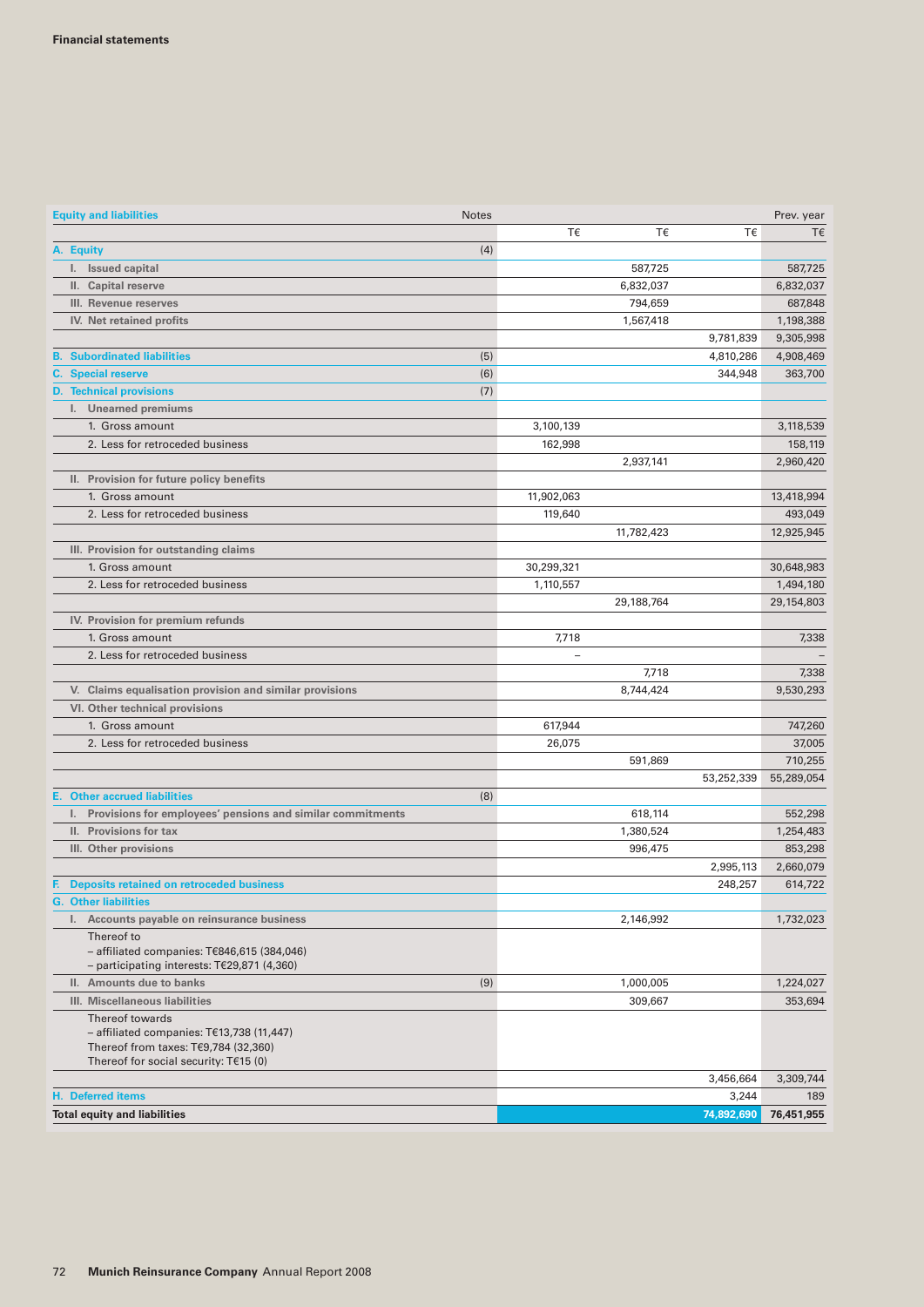# **Income statement for the financial year 2008**

| <b>Items</b>                                                       | <b>Notes</b> |               |               |                 | Prev. year    |
|--------------------------------------------------------------------|--------------|---------------|---------------|-----------------|---------------|
|                                                                    |              | Τ€            | T€            | T€              | T€            |
| <b>Technical account</b>                                           |              |               |               |                 |               |
| 1. Earned premiums for own account                                 |              |               |               |                 |               |
| a) Gross premiums written                                          | (10)         | 16,494,559    |               |                 | 17,561,618    |
| b) Retroceded premiums                                             |              | $-917,500$    |               |                 | $-816,772$    |
|                                                                    |              |               | 15,577,059    |                 | 16,744,846    |
| c) Change in gross unearned premiums                               |              | $-141,040$    |               |                 | 43,709        |
| d) Change in retroceded share of unearned premiums                 |              | 10,202        |               |                 | $-76,770$     |
|                                                                    |              |               | $-130,838$    |                 | $-33,061$     |
|                                                                    |              |               |               | 15,446,221      | 16,711,785    |
| 2. Interest on technical provisions for own account                | (11)         |               |               | 456,231         | 774,551       |
| 3. Other underwriting income for own account                       |              |               |               | 4,035           | 13,447        |
| 4. Claims incurred for own account                                 |              |               |               |                 |               |
| a) Claims paid                                                     |              |               |               |                 |               |
| aa) Gross amount                                                   |              | $-11,478,776$ |               |                 | $-12,034,636$ |
| ab) Retroceded amount                                              |              | 859,855       |               |                 | 994,320       |
|                                                                    |              |               | $-10,618,921$ |                 | $-11,040,316$ |
| b) Change in provision for outstanding claims                      |              |               |               |                 |               |
| ba) Gross amount                                                   |              | $-164,967$    |               |                 | 191,528       |
| bb) Retroceded amount                                              |              | $-352,075$    |               |                 | $-437,724$    |
|                                                                    |              |               | $-517.042$    |                 | $-246,196$    |
|                                                                    |              |               |               | $-11, 135, 963$ | $-11,286,512$ |
| 5. Change in other technical provisions for own account            |              |               |               |                 |               |
| a) Net provision for future policy benefits                        |              |               | $-395,714$    |                 | $-399,383$    |
| b) Other net technical provisions                                  |              |               | 211           |                 | 4,488         |
|                                                                    |              |               |               | $-395,503$      | $-394,895$    |
| 6. Expenses for premium refunds for own account                    |              |               |               | $-6,157$        | $-3,572$      |
| 7. Operating expenses for own account                              | (12, 16)     |               |               |                 |               |
| a) Gross operating expenses                                        |              |               | $-4,770,785$  |                 | $-5,184,486$  |
| b) Less commission received on retroceded business                 |              |               | 184,605       |                 | 185,028       |
|                                                                    |              |               |               | $-4,586,180$    | $-4,999,458$  |
| 8. Other underwriting expenses for own account                     |              |               |               | $-49,001$       | $-30,393$     |
| 9. Subtotal                                                        | (10)         |               |               | $-266,317$      | 784,953       |
| 10. Change in claims equalisation provision and similar provisions | (10)         |               |               | 785,870         | $-1,121,698$  |
| 11. Underwriting result for own account                            | (10)         |               |               | 519,553         | $-336,745$    |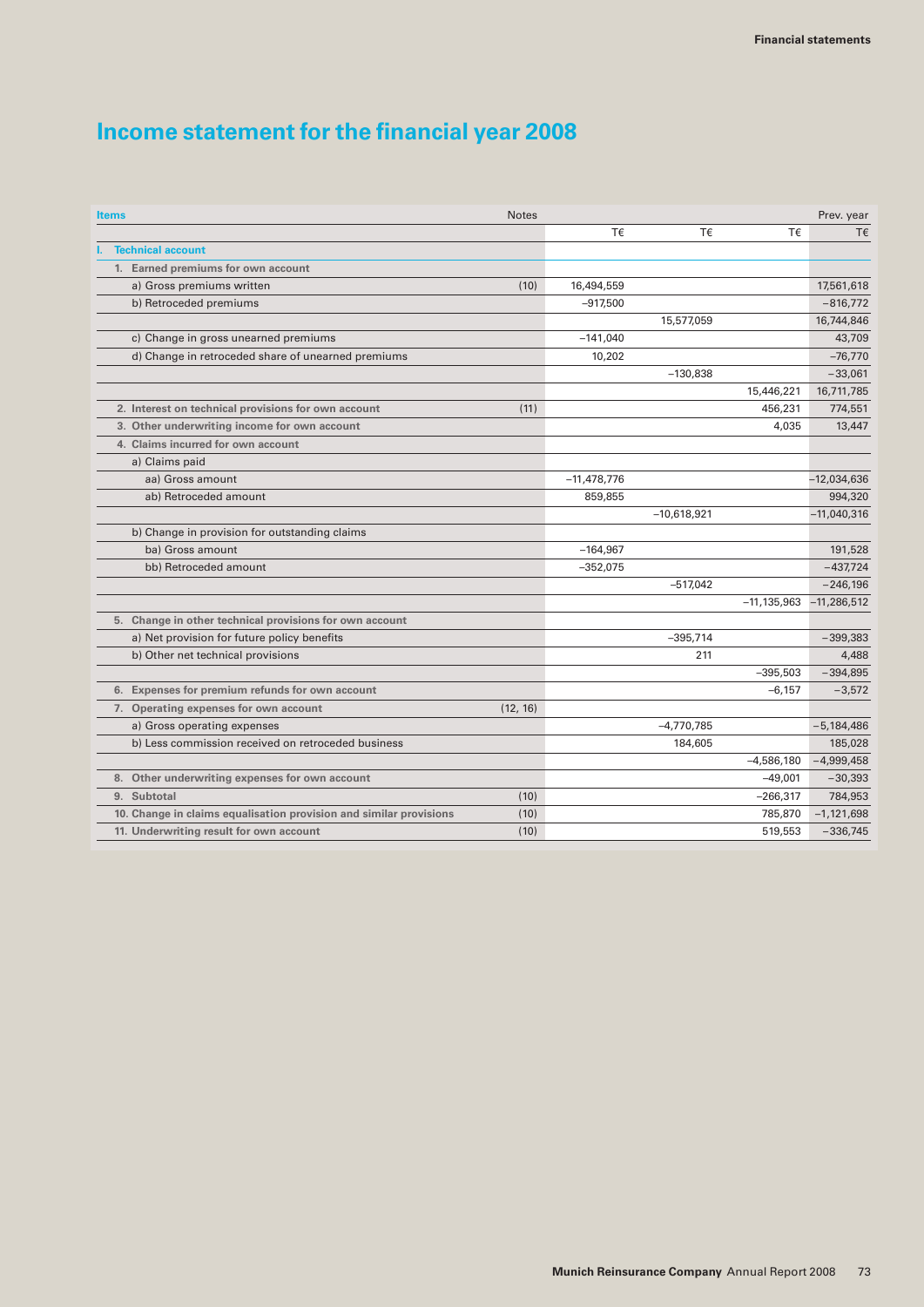| <b>Items</b> |                                                                                                       | <b>Notes</b> |           |              |                           |              | Prev. year                |
|--------------|-------------------------------------------------------------------------------------------------------|--------------|-----------|--------------|---------------------------|--------------|---------------------------|
|              |                                                                                                       |              | Τ€        | T€           | Τ€                        | T€           | T€                        |
|              | <b>II. Non-technical account</b>                                                                      |              |           |              |                           |              |                           |
|              | 1. Investment income                                                                                  | (13)         |           |              |                           |              |                           |
|              | a) Dividends from participating interests<br>Thereof from affiliated companies: T€1,358,451 (278,740) |              |           | 1,365,483    |                           |              | 285,403                   |
|              | b) Income from other investments<br>Thereof from affiliated companies: T€359,210 (488,512)            |              |           |              |                           |              |                           |
|              | ba) Rents from land and buildings, including<br>buildings on third-party land                         |              | 104,872   |              |                           |              | 106,597                   |
|              | bb) Income from other investments                                                                     |              | 2,280,866 |              |                           |              | 3,405,550                 |
|              |                                                                                                       |              |           | 2,385,738    |                           |              | 3,512,147                 |
|              | c) Income from write-ups                                                                              |              |           | 262,972      |                           |              | 50,034                    |
|              | d) Realised gains on the disposal of investments                                                      |              |           | 4,163,775    |                           |              | 2,612,293                 |
|              | e) Income from profit-transfer agreements                                                             |              |           | 3            |                           |              |                           |
|              | f) Income from release of special reserve                                                             |              |           | 18,752       |                           |              |                           |
|              |                                                                                                       |              |           |              | 8,196,723                 |              | 6,459,877                 |
|              | 2. Investment expenses<br>(12, 14, 15, 16)                                                            |              |           |              |                           |              |                           |
|              | a) Expenses for the management of investments,<br>interest paid and other expenses for investments    |              |           | $-742.926$   |                           |              | $-449.230$                |
|              | b) Write-downs of investments                                                                         |              |           | $-906,039$   |                           |              | $-369,106$                |
|              | c) Realised losses on the disposal of investments                                                     |              |           | $-2,516,931$ |                           |              | $-1,584,350$              |
|              | d) Expenses from loss transfers                                                                       |              |           | $-1,376$     |                           |              | $-943$                    |
|              | e) Allocation to the special reserve                                                                  |              |           |              |                           |              | $-363,700$                |
|              |                                                                                                       |              |           |              | $-4,167,272$<br>4,029,451 |              | $-2,767,329$<br>3,692,548 |
|              | 3. Interest income on technical provisions                                                            |              |           |              | $-462,983$                |              | $-799,029$                |
|              |                                                                                                       |              |           |              |                           | 3,566,468    | 2,893,519                 |
|              | 4. Other income                                                                                       |              |           |              |                           | 538,803      | 434,787                   |
|              | 5. Other expenses                                                                                     |              |           |              |                           | $-977,649$   | $-900,073$                |
|              | 6. Operating result before tax                                                                        |              |           |              |                           | 3,647,175    | 2,091,488                 |
|              | 7. Taxes on income                                                                                    |              |           |              | $-656,666$                |              | $-644,690$                |
| 8.           | <b>Other taxes</b>                                                                                    |              |           |              | $-3.833$                  |              | $-4,297$                  |
|              |                                                                                                       |              |           |              |                           | $-660,499$   | $-648,987$                |
|              | 9. Profit/loss for the year                                                                           |              |           |              |                           | 2,986,676    | 1,442,501                 |
|              | 10. Profit brought forward from previous year                                                         |              |           |              |                           | 74,079       | 44,707                    |
|              | 11. Withdrawals from revenue reserves                                                                 |              |           |              |                           | 1,386,527    | 2,303,245                 |
|              | 12. Transfers to revenue reserves                                                                     |              |           |              |                           | $-1,493,337$ | $-288,820$                |
|              | 13. Offset against shares bought back for retirement                                                  |              |           |              |                           | $-1,386,527$ | $-2,303,245$              |
|              | 14. Net retained profits                                                                              |              |           |              |                           | 1,567,418    | 1,198,388                 |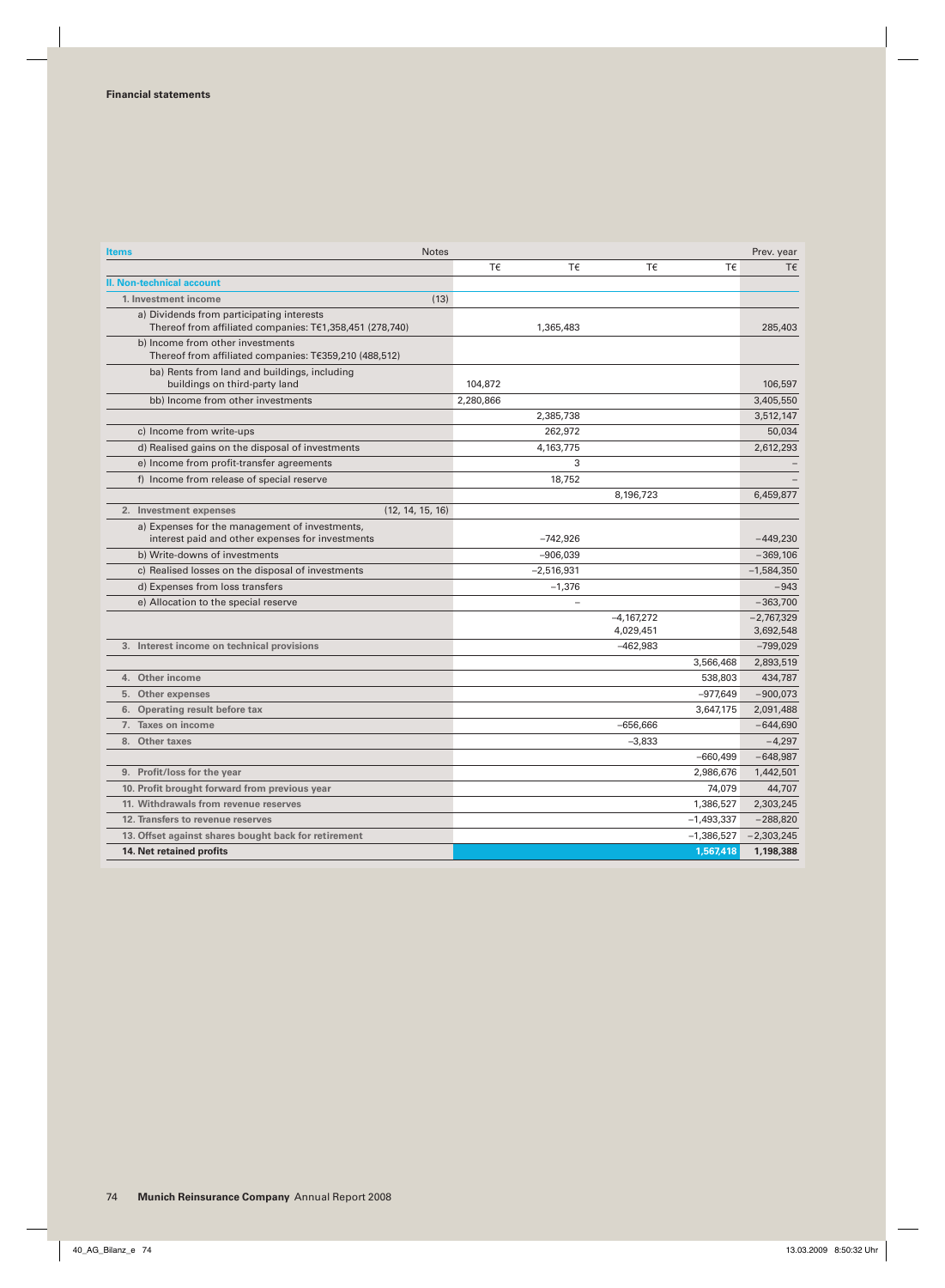# **Notes to the financial statements**

# **Recognition and measurement**

| <b>Accounting basis</b> | The financial statements and management report have been prepared in<br>accordance with the German Commercial Code (HGB) and the German Stock<br>Companies Act (AktG), the German Statutory Order on Insurance Companies'<br>Accounting (RechVersV) and the German Insurance Control Act (VAG), observ-<br>ing conservative accounting principles.                                                                                                                                                            |
|-------------------------|---------------------------------------------------------------------------------------------------------------------------------------------------------------------------------------------------------------------------------------------------------------------------------------------------------------------------------------------------------------------------------------------------------------------------------------------------------------------------------------------------------------|
| Intangible assets       | Intangible assets are measured at the acquisition cost less admissible<br>straight-line amortisation or, where applicable, write-downs for impairment.                                                                                                                                                                                                                                                                                                                                                        |
| <b>Investments</b>      | Our real estate is valued at the acquisition or construction cost less depreci-<br>ations admissible under German tax law, taking into account lower fair values<br>where necessary.                                                                                                                                                                                                                                                                                                                          |
|                         | The carrying amount of shareholdings in affiliated companies and other par-<br>ticipating interests is generally the acquisition cost, written down for impair-<br>ments in value where applicable.                                                                                                                                                                                                                                                                                                           |
|                         | Loans to affiliated companies and to participating interests, mortgage loans,<br>registered bonds, and loans and promissory notes are generally recognised in<br>the balance sheet at their nominal values. An exception are zero bonds, which<br>are accounted for at amortised cost. The relevant premiums and discounts are<br>shown as deferred items and placed to account pro rata temporis.                                                                                                            |
|                         | Shares, investment fund certificates, bearer bonds, fixed-interest and non-<br>fixed-interest securities, and other investments are valued at acquisition<br>cost or at the market price at the balance sheet date, whichever is the lower.<br>Investments with participating interests have been classified under Section<br>341b of the German Commercial Code but have been valued according to<br>the strict lower of cost or market principle, despite the alternative valuation<br>option provided for. |
|                         | Lower valuations from previous years are maintained for all our investments<br>if the impairment in value is probably permanent. Where the market value at<br>the balance sheet date was higher than the previous year's valuation, we have<br>written back the value to the acquisition cost or the amortised cost.                                                                                                                                                                                          |
| <b>Receivables</b>      | Deposits retained on assumed reinsurance business, accounts receivable<br>on reinsurance business and other receivables are recognised at the nominal<br>values less any necessary adjustments of value.                                                                                                                                                                                                                                                                                                      |
| <b>Other assets</b>     | Inventories are recognised at acquisition cost. Office furniture and equipment<br>is valued at acquisition cost less admissible depreciations. The purchase price<br>of low-value items is fully written off in the year of acquisition. Own shares are<br>recognised at the lower of cost or fair value. Those earmarked for retirement<br>are offset against the revenue reserves.                                                                                                                          |
| <b>Deferred taxes</b>   | Deferred taxes result from temporary differences between financial statement<br>valuations and valuations prescribed for determining taxable income. In the<br>financial year 2008, we reversed the provision for natural hazards and the<br>deferred tax assets connected with this. Since then, we have no longer availed<br>ourselves of the option under Section 274 para. 2 of the German Commercial<br>Code to recognise deferred tax assets.                                                           |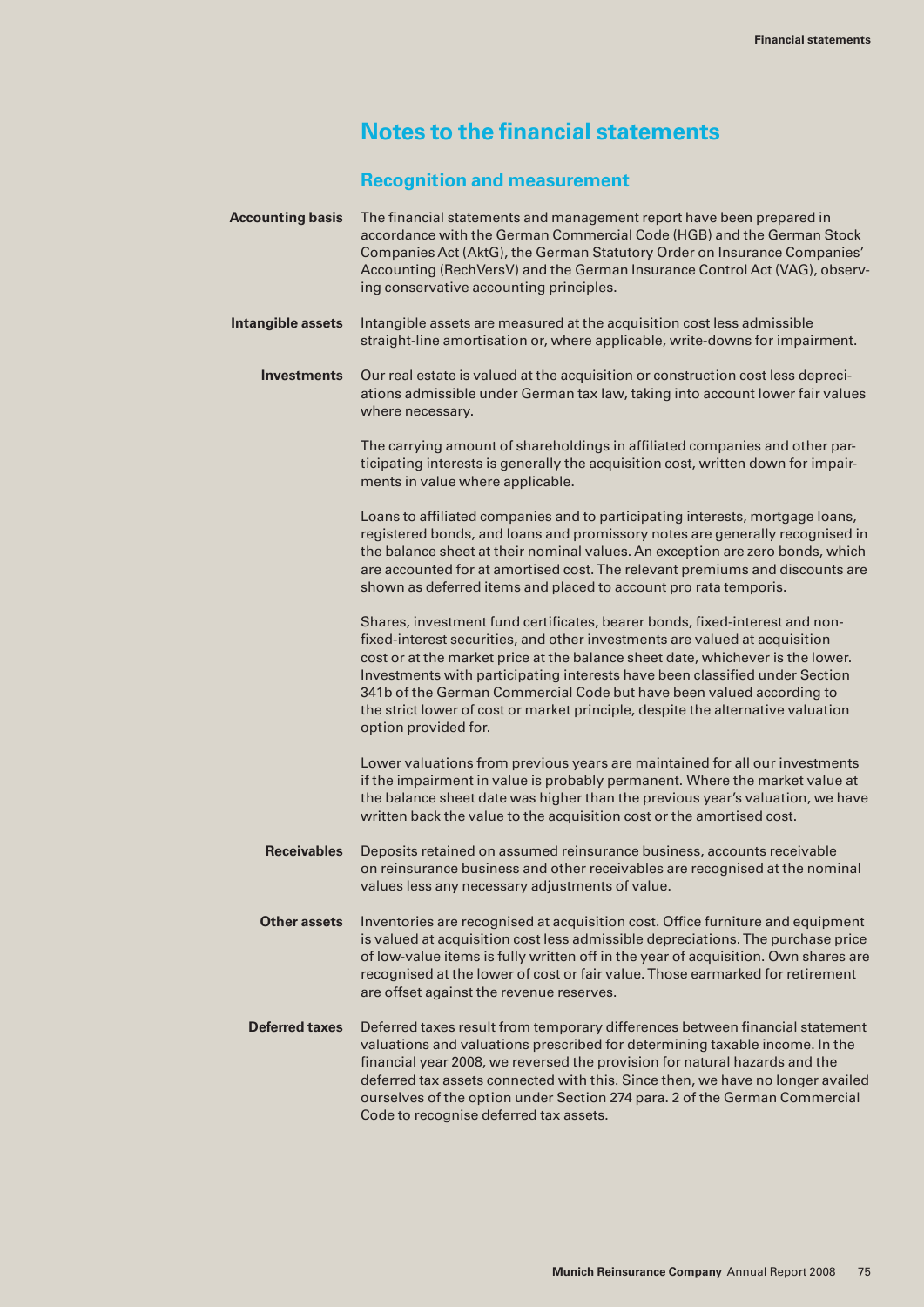| <b>Technical provisions</b> | The technical provisions are calculated in accordance with the requirements |
|-----------------------------|-----------------------------------------------------------------------------|
|                             | of German commercial law. In all cases, we have taken into account the      |
|                             | necessity of ensuring that our obligations from reinsurance business can    |
|                             | always be met.                                                              |

Unearned premiums are accrued premiums already written for future risk periods. They have been calculated in accordance with the principles of German commercial law, partly on the basis of information received from our ceding companies and partly using nominal percentages. Where unearned premiums are calculated using such percentages, these are based on many years of experience and the latest knowledge available.

The provision for future policy benefits is generally set up in accordance with the amounts reported to us by our ceding companies. Sufficient provisions, calculated using actuarial methods, have been posted for claims that have been incurred but not yet reported or not reported enough.

The actuarial assumptions used for their calculation include, in particular, assumptions relating to mortality, disablement, morbidity, interest rate development, lapses and costs. These are estimated on a realistic basis at the time the insurance contracts are concluded and they include adequate provision for adverse deviation to make allowance for the risks of change, error and random fluctuations. The actuarial assumptions are adjusted if, and only if, the original provisions for adverse deviation are no longer considered sufficient.

Provisions for outstanding claims are generally established in accordance with the amounts reported to us by our cedants. They are posted for payment obligations arising from reinsurance contracts where the size of the claim or the timing of the payment is still uncertain. Part of the provision is for known claims for which individually calculated provisions are posted. Another part is for expenses for claims which are are not yet known (e.g. because they have not been reported yet or have not yet manifested themselves). A third class of provisions covers claims which are basically known but whose extent has turned out to be greater than originally foreseen. All these provisions include expenses for internal and external loss adjustment expenses. The provision for outstanding claims is based on estimates: the actual payments may be higher or lower. The amounts posted are the realistically estimated future amounts to be paid; they are calculated on the basis of past experience and assumptions about future developments (e.g. social, economic or technological parameters) and using appropriate actuarial methods. Future payment obligations are not discounted but recognised at the future settlement value.

The item "claims equalisation provision and similar provisions" contains the amounts required in accordance with commercial law to mitigate fluctuations in claims experience in future years, plus the provisions for major risks.

The "other technical provisions" mainly comprise provisions for profit commission and the provision for anticipated losses. Provisions for anticipated losses are posted if, in a reinsurance portfolio, the future premiums plus the proportionate investment result will probably not be sufficient to cover the expected claims and costs. A provision for anticipated losses was posted for liability business in the financial year 2008.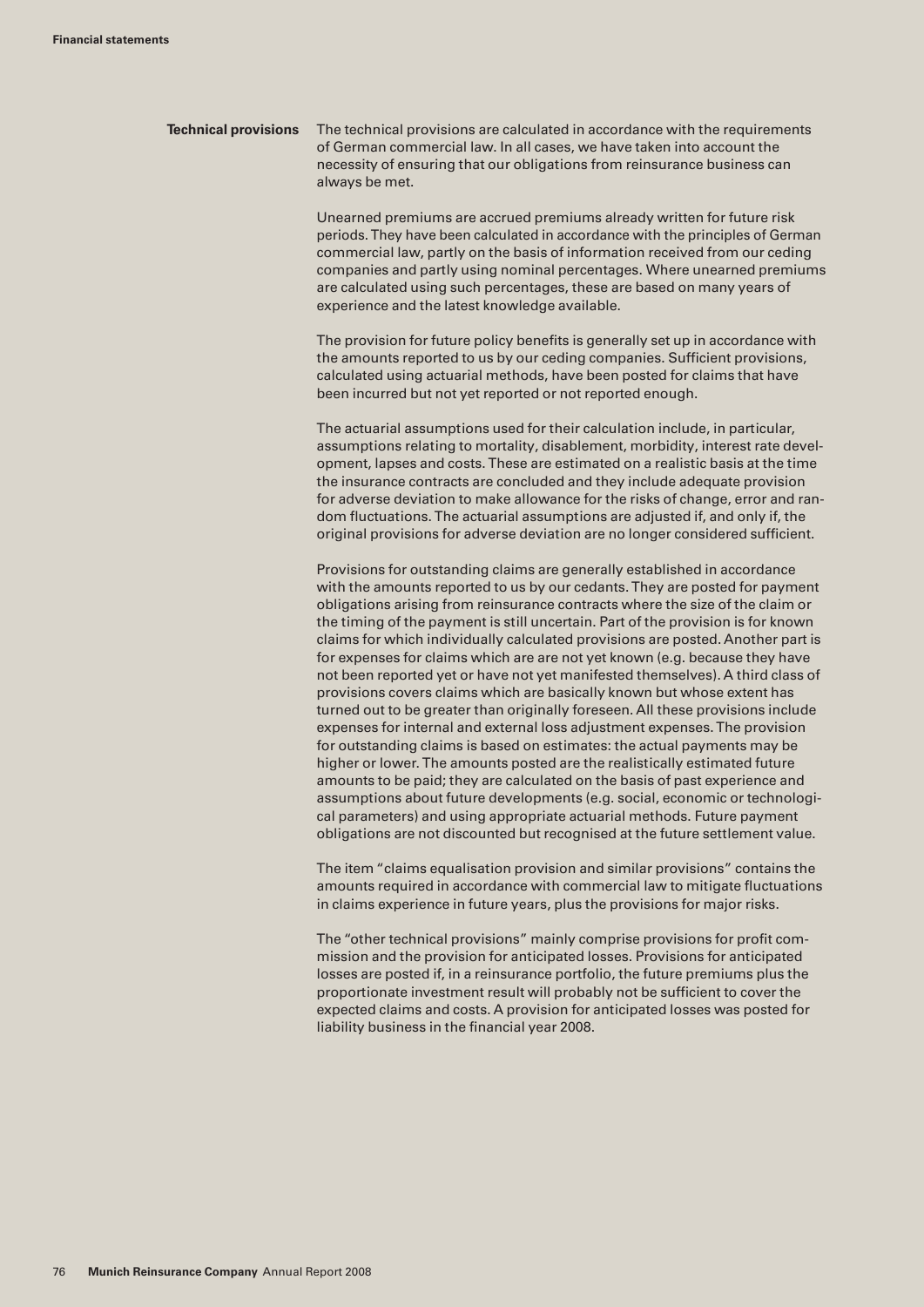|                                     | Technical provisions apportionable to the business retroceded by us have<br>been calculated in accordance with the terms of the retrocession agreements.                                                                                                                                                                                                                                                                                                                                                                                                                                                                                                                                                                                                                                                   |             |             |  |  |  |
|-------------------------------------|------------------------------------------------------------------------------------------------------------------------------------------------------------------------------------------------------------------------------------------------------------------------------------------------------------------------------------------------------------------------------------------------------------------------------------------------------------------------------------------------------------------------------------------------------------------------------------------------------------------------------------------------------------------------------------------------------------------------------------------------------------------------------------------------------------|-------------|-------------|--|--|--|
| <b>Other accrued liabilities</b>    | Following the IFRS approach, the provision for pensions is shown as the<br>present value of the pension obligations.                                                                                                                                                                                                                                                                                                                                                                                                                                                                                                                                                                                                                                                                                       |             |             |  |  |  |
|                                     | In 2003, the Company established a contractual trust agreement in the form<br>of a two-way trust for its unfunded company pension obligations. To finance<br>these obligations, it is necessary for the trust assets to correspond to the<br>present value of pension obligations. In the process, however, account has to<br>be taken of the difference between the actuarial interest rate relevant for<br>measuring the obligations and the return attainable on the investments.<br>Therefore, the present value of the pension obligations is calculated using an<br>actuarial interest rate equivalent to the expected investment return. Moreover,<br>based on studies of the Company's portfolio of pensioners, the mortalities of<br>the currently used Heubeck 2005 G tables were also modified. |             |             |  |  |  |
|                                     | The reserve amount is $E278m$ (248m) higher than the reserve amount pursu-<br>ant to Section 6a of the German Income Tax Act, applying an actuarial interest<br>rate of 6%.                                                                                                                                                                                                                                                                                                                                                                                                                                                                                                                                                                                                                                |             |             |  |  |  |
|                                     | Except for the semi-retirement and anniversary provisions, which are meas-<br>ured using an actuarial interest rate of 6.5% and 6.0% respectively, the other<br>provisions are posted in accordance with the probable requirements.                                                                                                                                                                                                                                                                                                                                                                                                                                                                                                                                                                        |             |             |  |  |  |
| <b>Liabilities</b>                  | Subordinated liabilities, deposits retained on retroceded business, accounts<br>payable on reinsurance business, amounts owed to banks and other liabilities<br>are stated at the amount repayable.                                                                                                                                                                                                                                                                                                                                                                                                                                                                                                                                                                                                        |             |             |  |  |  |
| <b>Foreign currency translation</b> | All business transactions are generally booked in the original currencies and<br>recorded using the respective day's exchange rate in euros. The foreign<br>currency amounts are retranslated for the balance sheet at the year-end<br>exchange rate.                                                                                                                                                                                                                                                                                                                                                                                                                                                                                                                                                      |             |             |  |  |  |
|                                     | Realised exchange gains and realised and unrealised exchange losses are<br>recognised in "other income" and "other expenses" respectively; unrealised<br>exchange gains are neutralised through the formation of an appropriate<br>provision.                                                                                                                                                                                                                                                                                                                                                                                                                                                                                                                                                              |             |             |  |  |  |
|                                     | The following table shows the exchange rates of the most important curren-<br>cies for our business (exchange rate for €1 in each case):                                                                                                                                                                                                                                                                                                                                                                                                                                                                                                                                                                                                                                                                   |             |             |  |  |  |
|                                     | <b>Foreign currency translation</b>                                                                                                                                                                                                                                                                                                                                                                                                                                                                                                                                                                                                                                                                                                                                                                        |             |             |  |  |  |
|                                     | 31.12.2008<br>Prev. year                                                                                                                                                                                                                                                                                                                                                                                                                                                                                                                                                                                                                                                                                                                                                                                   |             |             |  |  |  |
|                                     | Australian dollar                                                                                                                                                                                                                                                                                                                                                                                                                                                                                                                                                                                                                                                                                                                                                                                          | 1.99375     | 1.66515     |  |  |  |
|                                     | Japanese yen                                                                                                                                                                                                                                                                                                                                                                                                                                                                                                                                                                                                                                                                                                                                                                                               | 126.00800   | 136.33300   |  |  |  |
|                                     | Canadian dollar                                                                                                                                                                                                                                                                                                                                                                                                                                                                                                                                                                                                                                                                                                                                                                                            | 1.71600     | 1.44300     |  |  |  |
|                                     | <b>Pound sterling</b>                                                                                                                                                                                                                                                                                                                                                                                                                                                                                                                                                                                                                                                                                                                                                                                      | 0.96685     | 0.73445     |  |  |  |
|                                     | South Korean won                                                                                                                                                                                                                                                                                                                                                                                                                                                                                                                                                                                                                                                                                                                                                                                           | 1,750.84000 | 1,368.55000 |  |  |  |

**US dollar** 1.39005 1.46205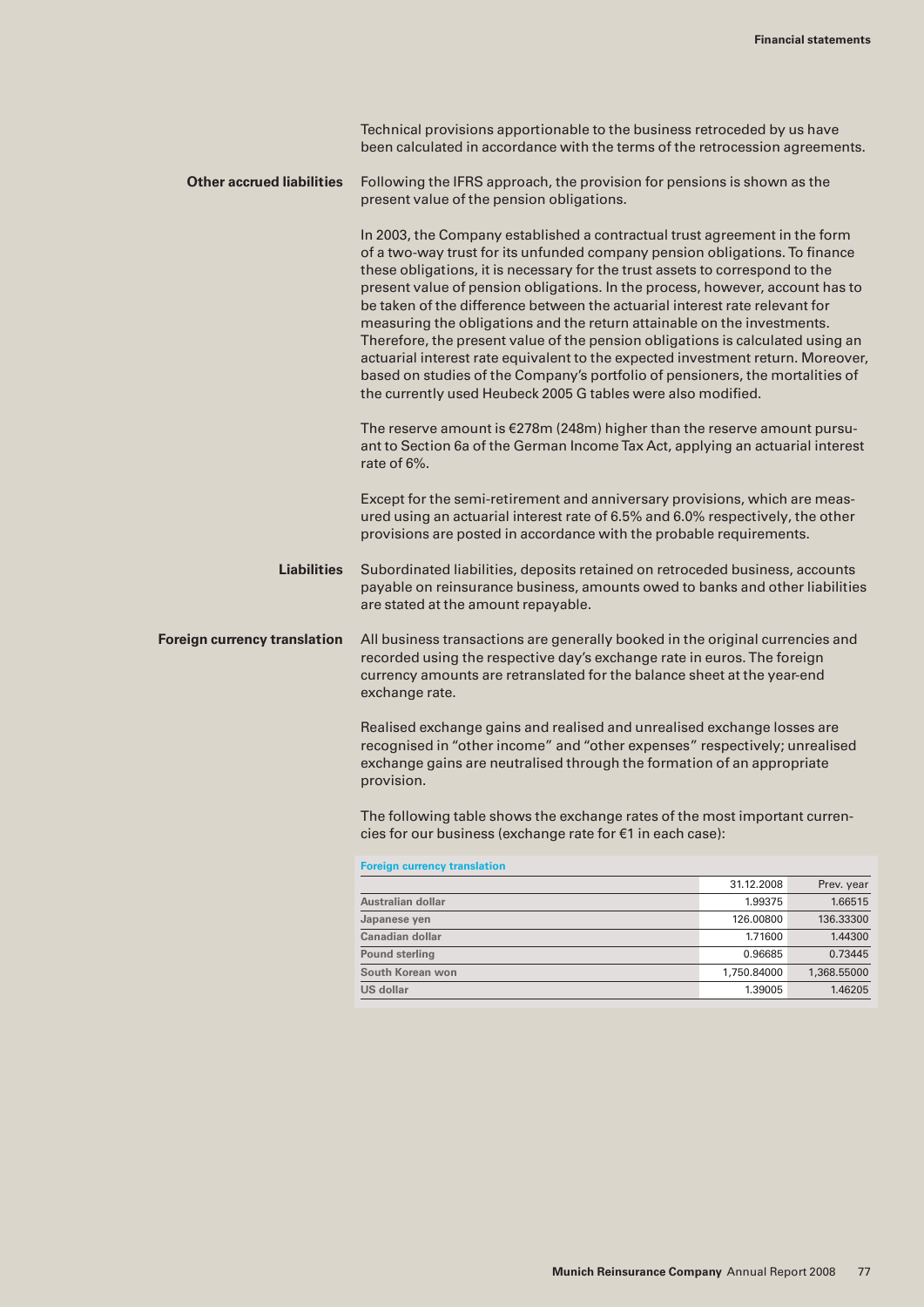# **Notes to the balance sheet – Assets**

## **(1), (2) Intangible assets and investments**

|                                                                                 | Carrying<br>31.12.2007   | Currency<br>amount translation   | <b>Additions</b>         | Reclassi-<br>fications   |                   | Disposals Write-ups      | Write-<br>downs          | Carrying<br>amount<br>31.12.2008 |
|---------------------------------------------------------------------------------|--------------------------|----------------------------------|--------------------------|--------------------------|-------------------|--------------------------|--------------------------|----------------------------------|
|                                                                                 | T€                       | T€                               | T€                       | T€                       | T€                | T€                       | T€                       | Τ€                               |
| (1) Intangible assets                                                           | 48,042                   |                                  | 4,848                    | $\overline{\phantom{0}}$ | $-461$            |                          | $-11,350$                | 41,079                           |
| (2) Investments                                                                 |                          |                                  |                          |                          |                   |                          |                          |                                  |
| Land, land rights and buildings,<br>including buildings on third-party land     | 823,957                  |                                  | 79,380                   |                          | $\qquad \qquad -$ | 1,974                    | $-42,020$                | 863,291                          |
| <b>Investments in affiliated companies</b><br>and participating interests       |                          |                                  |                          |                          |                   |                          |                          |                                  |
| Shares in affiliated companies                                                  | 21,640,569               | $-285,748$                       | 2,174,295                | $\qquad \qquad -$        | $-24,682$         | 6,925                    |                          | $-30,068$ 23,481,291             |
| Loans to affiliated companies                                                   | 680,436                  | $-23$                            | 1,653,683                | 140                      | $-358,680$        |                          |                          | 1,975,556                        |
| Participating interests                                                         | 190,191                  | $\overline{\phantom{a}}$         | 34,295                   | $\qquad \qquad -$        | $-30,190$         | 84                       | -                        | 194,380                          |
| Loans to participating interests                                                | 22,984                   | $-4,109$                         | 7,875                    | $-140$                   | $-750$            |                          |                          | 25,860                           |
|                                                                                 | 22,534,180               | $-289,880$                       | 3,870,148                | $\Omega$                 | $-414,302$        | 7,009                    | $-30,068$                | 25,677,087                       |
| <b>Other investments</b>                                                        |                          |                                  |                          |                          |                   |                          |                          |                                  |
| Shares, investment fund certificates and<br>other non-fixed-interest securities | 7,838,711                |                                  | -89,772 10,723,836       |                          | $-12,863,650$     | 150                      | $-445,994$               | 5,163,281                        |
| Bearer bonds and other<br>fixed-interest securities                             |                          | 21,419,250 -1,222,301 30,918,141 |                          |                          | $-29,103,287$     | 78,582                   |                          | $-383,612$ 21,706,773            |
| Loans secured on property                                                       | 4,073                    |                                  | 549                      | $\overline{\phantom{0}}$ | $-848$            |                          |                          | 3,774                            |
| Other loans                                                                     |                          |                                  |                          |                          |                   |                          |                          |                                  |
| <b>Registered bonds</b>                                                         | 3,420                    | 177                              |                          | $\qquad \qquad -$        |                   |                          | $\overline{\phantom{0}}$ | 3,597                            |
| Loans and promissory notes                                                      | $\overline{\phantom{0}}$ | $\overline{\phantom{0}}$         | 449,229                  | $\qquad \qquad -$        | $-170,657$        |                          | $-$                      | 278,572                          |
| <b>Miscellaneous</b>                                                            | 148                      | $-11$                            | $\overline{\phantom{0}}$ | $\qquad \qquad -$        | $-9$              | $\overline{\phantom{0}}$ | $-$                      | 128                              |
| Deposits with banks                                                             | 685,134                  | $-75,555$                        | $-$                      |                          | $-338,269$        | $\overline{\phantom{0}}$ | $-$                      | 271,310                          |
| Miscellaneous investments                                                       | 225,710                  | $\qquad \qquad -$                | 1,907,903                |                          | $-2,047,359$      | 175,257                  | $-4,345$                 | 257,166                          |
|                                                                                 | 30,176,446               | $-1,387,462$                     | 43,999,658               |                          | $-44,524,079$     | 253,989                  | $-833,951$               | 27,684,601                       |
| Total investments (2)                                                           | 53,534,583               | $-1,677,342$                     | 47,949,186               |                          | $0 -44,938,381$   | 262,972                  | $-906,039$               | 54,224,979                       |
| Total $(1) + (2)$                                                               | 53,582,625               | $-1,677,342$                     | 47,954,034               |                          | $0 -44,938,842$   | 262,972                  | $-917,389$               | 54,266,058                       |

 The statement of changes in assets and investments is shown at year-end exchange rates.

 The intangible assets consist mainly of purchased insurance portfolios and software.

The carrying amount of owner-occupied property totals €197m.

 Of our total investments (excluding deposits retained on assumed reinsurance) with a carrying amount of €54,225m, an amount of €6,687m is deposited with ceding companies or foreign governments or in the custody of trustees nominated by us. In addition, investments of €459m are subject to a restraint on disposal and have been transferred to the custody of a trustee solely to safeguard pension commitments and the provision for comparable benefits.

 To support Hypo Real Estate (HRE), the German federal government adopted a rescue package in 2008, backed by the Deutsche Bundesbank and also the German financial services industry. As part of this rescue package, the Bundesbank has granted liquidity assistance of  $E20$ bn, and a consortium of financial institutions has underwritten an HRE government-guaranteed bearer bond of €15bn with a maximum term up to the end of 2009. Munich Reinsurance Company's share of this amounts to €70.7m. In addition, the consortium has underwritten another bearer bond secured by assets of the HRE Group, also totalling €15bn. Munich Reinsurance Company's share here is €70.7m as well, of which €70.1m was immediately transferred to companies of the ERGO Group. Both the bonds are shown under "bearer bonds and other fixed-interest securities".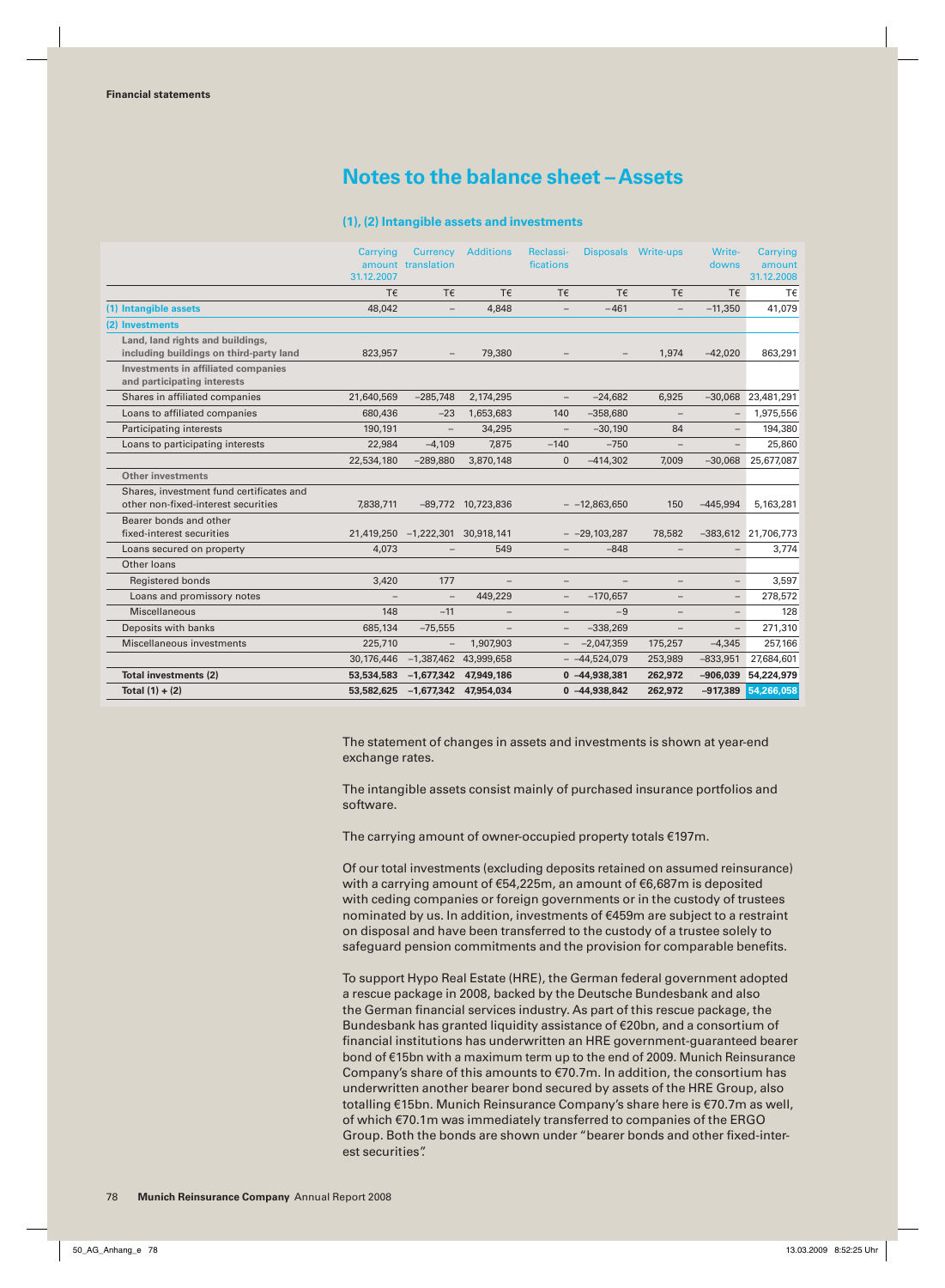| <b>Derivatives</b>                           | <b>Balance sheet item</b> | <b>Carrying amount</b> | <b>Fair value</b> | <b>Notional principal</b><br>amount |
|----------------------------------------------|---------------------------|------------------------|-------------------|-------------------------------------|
|                                              |                           | T€                     | T€                | T€                                  |
| <b>Equity and index risks</b>                |                           |                        |                   |                                     |
| Short equity forwards (hedging)              |                           |                        | 131,546           | 262,504                             |
| <b>Short equity forwards</b>                 | $\overline{\phantom{0}}$  | $\qquad \qquad -$      | 432,781           | 1,029,537                           |
| Equity/index futures                         | Other provisions          | $-1,444$               | 3,655             | 85,036                              |
| Total return swaps (hedge fund certificates) | Other deferred items      | 47,831                 | $-20,757$         | 397,910                             |
|                                              | Other provisions          | $-20,757$              |                   |                                     |
| <b>Interest-rate risks</b>                   |                           |                        |                   |                                     |
| Long interest-rate swaptions (hedging)       | Other investments         | 246,236                | 246,236           | 1,352,650                           |
| Short interest-rate guarantees               | Other provisions          | $-246,236$             | $-246,236$        | $-1,352,650$                        |
| Interest-rate swaps                          | Other provisions          | $-4$                   | 8,549             | 798,552                             |
| Interest-rate currency swaps                 | Other provisions          | $-4,956$               | $-4,956$          | 374,087                             |
| Interest-rate swaps (subordinated bond)      |                           |                        | 119,930           | 1,500,000                           |
| Interest-rate futures                        | Other provisions          | $-2,387$               | $-143$            | 127,525                             |
| <b>Inflation swaps</b>                       | Other provisions          | $-6,593$               | $-6,593$          | 300,000                             |
| <b>Bundfutures</b>                           | Other provisions          | $-3,340$               | 6,606             | 2,954,792                           |
| <b>Currency risks</b>                        |                           |                        |                   |                                     |
| <b>Currency forwards</b>                     | Other provisions          | $-34,452$              | $-13,230$         | 2,617,007                           |
| <b>Other transactions</b>                    |                           |                        |                   |                                     |
| Insurance derivatives I (swaps)              | Other provisions          | $-1,701$               | 30,327            | 1,086,446                           |
| Insurance derivatives II (cat bonds)         | Other provisions          | $-3,698$               |                   |                                     |
|                                              | Other deferred items      | $-1,871$               | $-1,663$          | 131,140                             |
| Insurance derivatives III (long options)     | Other investments         | 2,350                  | 2,350             | 127,898                             |
| Credit default swaps (long options)          | Other investments         | 711                    | 6,789             | 12,000                              |
| Credit default swaps (swaps)                 | Other provisions          | $-5,697$               | $-3,183$          | 501,000                             |
| <b>Commodity swaps</b>                       | Other provisions          | $-1,690$               | 11,320            | 248,083                             |

Derivative financial instruments (derivatives) are financial instruments whose fair value is derived from one or more underlying assets.

We mainly use derivative financial instruments to hedge parts of the portfolio, optimise earnings or implement planned purchases and sales. For this, strict rules apply as regards the limitation of risks and the choice of top-quality business partners. Adherence to these rules is continually monitored.

Beyond this, derivatives are used in isolated cases to hedge against risks assumed in underwriting business. These derivatives include, in particular, interest-rate swaps (interest-rate swaptions) to hedge against an interest-rate risk (interest-rate guarantee) in insurance contracts. Securitisation of insurance risks and their placement on the capital markets is gaining in importance as an instrument of risk transfer to supplement traditional reinsurance. Here, an underwriting risk is ceded by way of a retrocession contract (swap contract) to a special-purpose vehicle (Insurance derivatives I). The special-purpose vehicle covers potential liabilities arising from the contract by issuing insurance bonds (cat bonds). In addition, Munich Reinsurance Company itself has cat bonds in its portfolio. These in turn contain derivative components to be accounted for separately (Insurance derivatives II). The options on catastrophe and reinsurance risks (Insurance derivatives III) also serve a hedging purpose. A comparable underwriting-investment motive underlies the credit-default swaps and the commodity swaps.

With the exception of equity futures, stock index futures, Bundfutures and interest-rate futures, all the derivatives are over-the-counter products.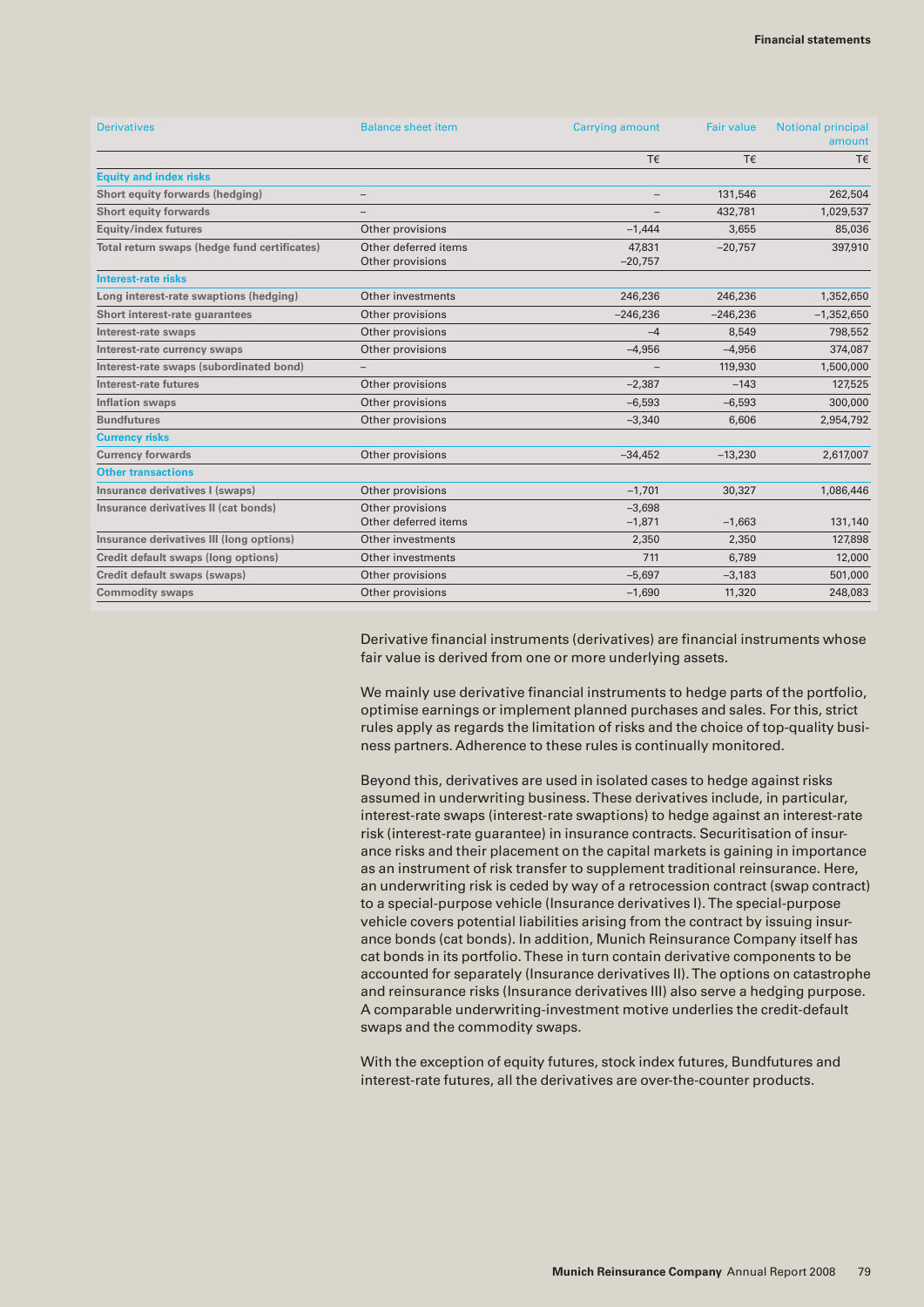Derivatives are generally valued at the acquisition cost or their fair value at the balance sheet date, whichever is the lower. A pending liability is taken into account through the posting of a provision for anticipated losses. Upfront payments are capitalised and amortised over the term. In the case of the interest-rate swaptions, we deviate from this rule: these investments are always accounted for at fair value.

Total return swaps are part of the hedge fund certificates. They are calculated as the difference between the total market value of the funds and the respective capital component (zerobonds), in line with the accounting requirement to divide items into a capital component and a derivative component. The carrying amounts of the insurance derivatives (swap contracts and derivatives embedded in cat bonds) are derived in the same way from the market values of the related insurance risk bonds.

The equity forwards held for hedging purposes form a single valuation unit with the hedged portfolio – the derivative is not recognised in the balance sheet; any loss on the underlying business is thus shown only to the extent that it is not compensated for by the hedging transaction. The same applies to interest-rate swaps in connection with the fixed-interest subordinated bond of €1.5bn issued by the Company in June 2007.

Recognised valuation methods are used to determine the fair values of derivatives not traded on the stock exchange. Details may be obtained from the following table.

| <b>Derivatives</b>                                     | <b>Pricing method</b> | <b>Parameters</b>                                                                         | <b>Pricing model</b> |
|--------------------------------------------------------|-----------------------|-------------------------------------------------------------------------------------------|----------------------|
| <b>Equity and index risks</b>                          |                       |                                                                                           |                      |
| <b>Equity forwards</b>                                 | Theoretical price     | Money-market interest rate<br>Share price<br>Dividend yield                               | Present-value method |
| <b>Equity/index futures</b>                            | Listed price          |                                                                                           |                      |
| <b>Total return swaps</b><br>(hedge fund certificates) | Theoretical price     | Market values of the funds<br>Interest-rate curve                                         | Present-value method |
| <b>Interest-rate risks</b>                             |                       |                                                                                           |                      |
| Swaptions/interest-rate quarantee                      | Theoretical price     | At-the-money volatility matrix and skew<br>Swap curve<br>Money-market interest-rate curve | Black 76             |
| Interest-rate swaps                                    | Theoretical price     | Swap curve<br>Money-market interest-rate curve                                            | Present-value method |
| Interest-rate currency swaps                           | Theoretical price     | Swap curve<br>Money-market interest-rate curve<br>Currency spot rates                     | Present-value method |
| Interest-rate futures                                  | Listed price          |                                                                                           |                      |
| <b>Inflation swaps</b>                                 | Theoretical price     | Zero coupon inflation swap rates<br>Interest-rate curve                                   | Present-value method |
| <b>Bundfutures</b>                                     | Listed price          |                                                                                           |                      |
| <b>Currency risks</b>                                  |                       |                                                                                           |                      |
| <b>Currency forwards</b>                               | Theoretical price     | Currency spot rates<br>Money-market interest-rate curve                                   | Present-value method |
| <b>Other transactions</b>                              |                       |                                                                                           |                      |
| <b>Insurance derivatives</b>                           | Theoretical price     | Market values of the cat bonds<br>Interest-rate curve                                     | Present-value method |
| <b>Credit default swaps</b>                            | Theoretical price     | Credit spreads<br>Recovery rates<br>Interest-rate curve                                   | Present-value method |
| <b>Commodity swaps</b>                                 | Listed price          | $\qquad \qquad$                                                                           | -                    |

The fair value of investments (excluding deposits retained on assumed reinsurance) amounts to €60bn. The relevant carrying amount totals €54bn. This results in valuation reserves of €6bn for the financial year 2008.

The valuation reserves contain hidden losses of €32m for investment holding companies, of which €30m is apportionable to one company whose sole object is the holding of shares in a listed company. Owing to current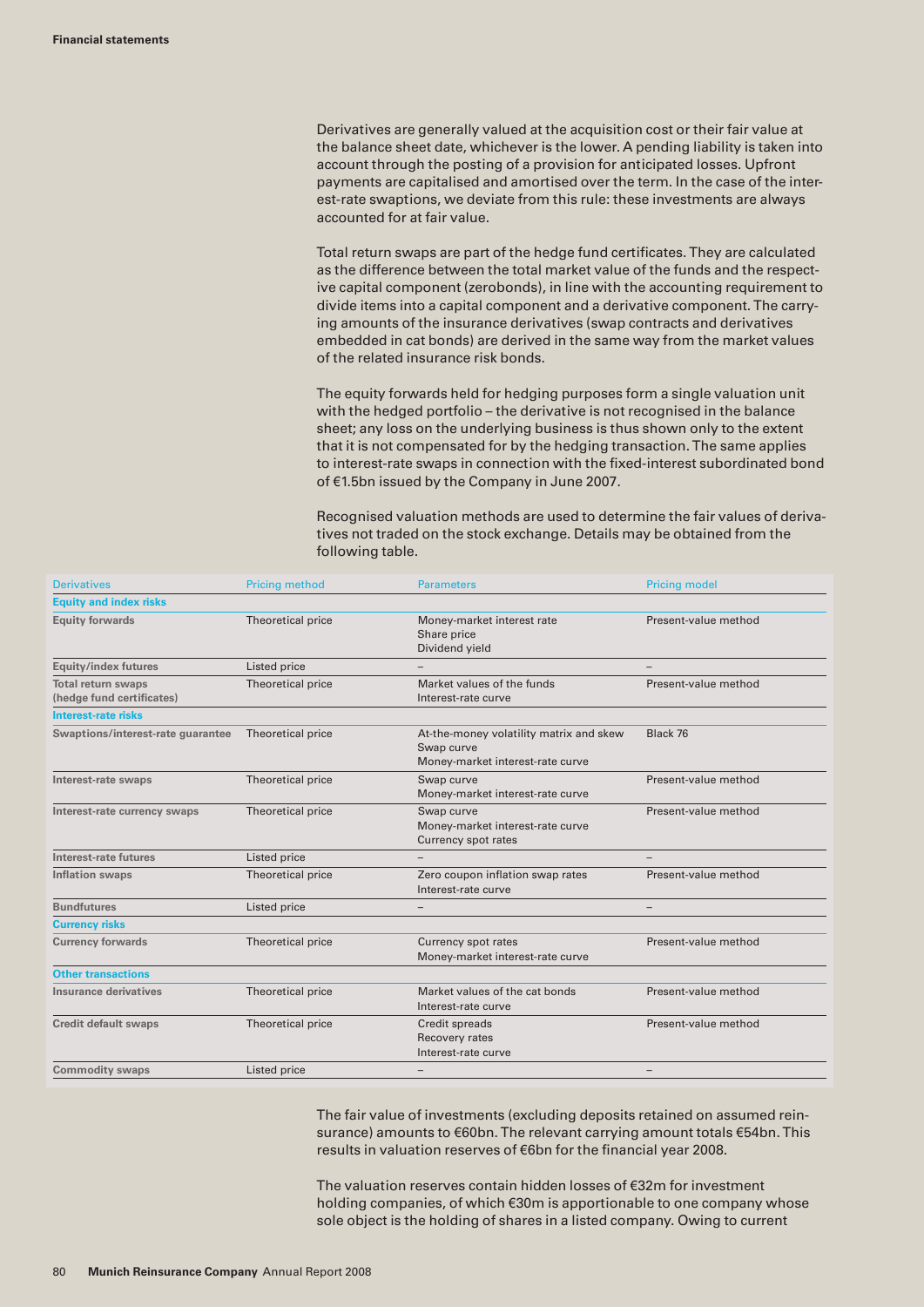fluctuations on the capital markets, we regard a fair value based on the shares' stock market price as inappropriate. This is confirmed by the stock market price determined for these shares by the central reporting office of the German Insurance Association, which gives a fair value of the particpating interest well above the book value. We have therefore refrained from making a write-down.

There are also hidden losses of  $\epsilon$ 2m for another participating interest whose purpose is the holding of private equity funds. As it is currently assumed that repayments will be earned over the term of the umbrella fund which significantly exceed the amounts paid in, the current decrease in value is not regarded as permanent, so no write-down was made at the reporting date.

The valuation reserves also contain hidden losses of  $E27$ m for loans. No writedowns have been made, because the impairments in value are only temporary (the carrying amount corresponds to the loans' redemption amount).

The fair values of real estate are determined once a year, generally using the capitalised earnings value; new buildings are valued at cost at the balance sheet date. In the case of shares in affiliated companies, participating interests, equities, investment fund certificates and other non-fixed interest securities, the market prices on the balance sheet date are used if the investments concerned are listed on the stock market. If no market prices are available, we calculate the value using the discounted earnings method or use net asset values. In the case of unlisted new acquisitions, we use the acquisition cost.

The fair values of fixed-interest securities listed on the stock market are determined on the basis of the market prices at the balance sheet date. In the case of fixed-interest securities not listed on the stock market, we determine the values using recognised valuation methods in accordance with the present value principle on the basis of interest rate curves.

|                                                                                 | <b>Carrying amounts</b> |                | <b>Fair values</b> | <b>Valuation reserves</b> |
|---------------------------------------------------------------------------------|-------------------------|----------------|--------------------|---------------------------|
|                                                                                 | €m                      | 31.12.2008     | 31.12.2008         | 31.12.2008                |
| Land, land rights and buildings, including buildings<br>on third-party land     |                         | 863            | 2,166              | 1,303                     |
| Investments in affiliated companies and<br>participating interests              |                         |                |                    |                           |
| Shares in affiliated companies                                                  |                         | 23,481         | 26,515             | 3,034                     |
| Loans to affiliated companies                                                   |                         | 1,976          | 2,012              | 36                        |
| Participating interests                                                         |                         | 194            | 213                | 19                        |
| Loans to participating interests                                                |                         | 26             | 32                 | 6                         |
|                                                                                 |                         | 25,677         | 28,772             | 3,095                     |
| <b>Other investments</b>                                                        |                         |                |                    |                           |
| Shares, investment fund certificates and other<br>non-fixed-interest securities |                         | 5,163          | 5,988              | 825                       |
| Bearer bonds and other                                                          |                         |                |                    |                           |
| fixed-interest securities                                                       |                         | 21,707         | 22,490             | 783                       |
| Loans secured on property                                                       |                         | $\overline{4}$ | 4                  | $\Omega$                  |
| Other loans                                                                     |                         | 282            | 280                | $-2$                      |
| Deposits with banks                                                             |                         | 272            | 272                | $\mathbf{0}$              |
| Miscellaneous investments                                                       |                         | 257            | 263                | $6\phantom{1}6$           |
|                                                                                 |                         | 27,685         | 29,297             | 1,612                     |
| <b>Total investments</b>                                                        |                         | 54,225         | 60,235             | 6,010                     |

#### **Investments – Fair values and valuation reserves**

#### **(3) Information on shareholdings**

The list of all our shareholdings is filed with the Company Registry in Munich under registration number HRB 42039.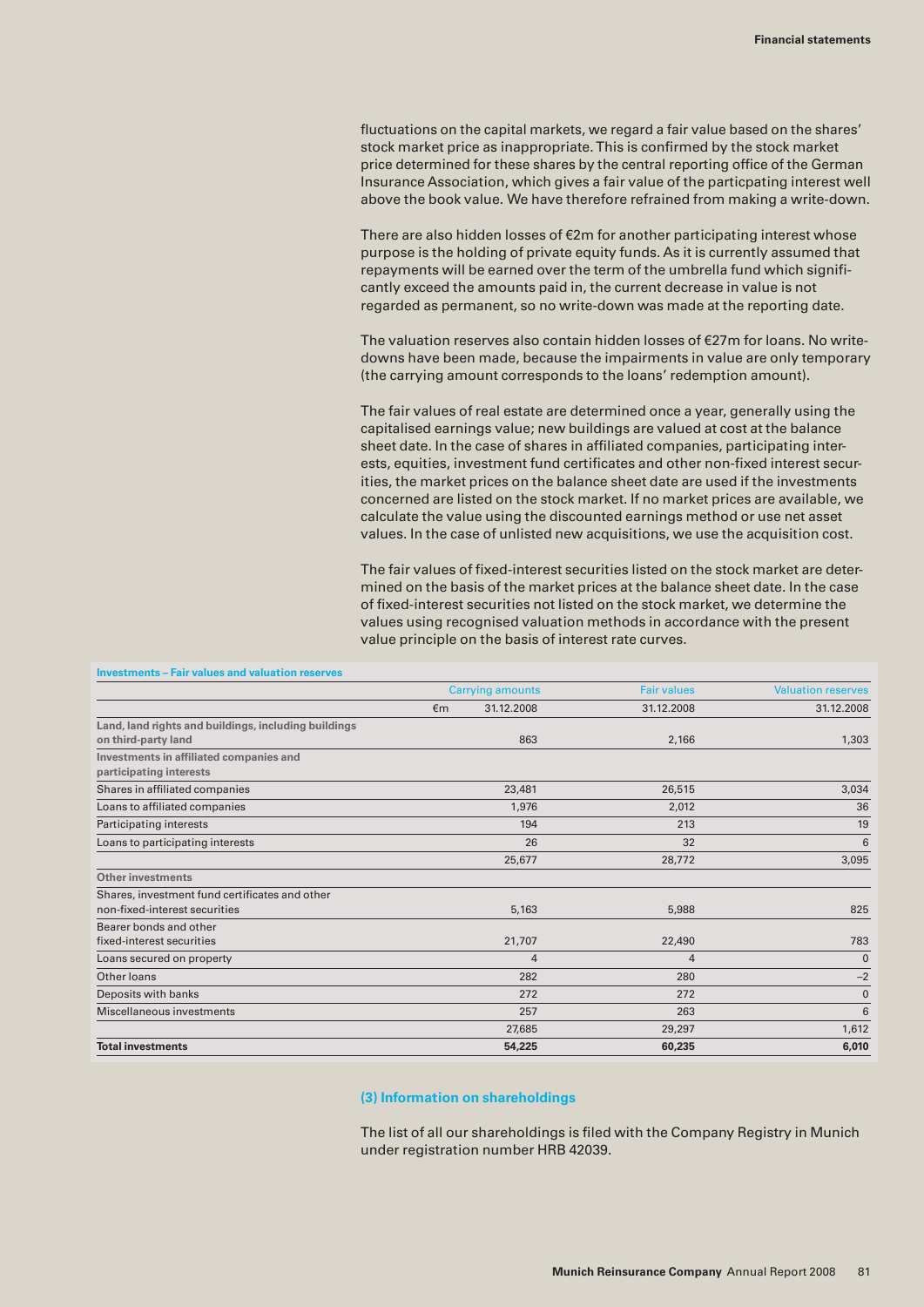# **Notes to the balance sheet – Equity and liabilities**

#### **(4) Equity**

The total share capital of €587,725,396.48 at 31 December 2008 is divided into 206,403,804 registered no-par-value shares, each fully paid up and entitled to one vote.

The capital authorised for capital increases comprises the following items:

| €m                                                     | 31.12.2008 |
|--------------------------------------------------------|------------|
| Authorised Capital Increase 2004 (until 25 May 2009)   | 280        |
| Authorised Capital Increase 2006 (until 18 April 2011) | 5          |
| <b>Total</b>                                           | 285        |

The contingent capital is as follows:

| €m                                                                     | 31.12.2008 |
|------------------------------------------------------------------------|------------|
| To safeguard subscription rights from exercise of warrants             |            |
| (Contingent Capital Increase 2003 I)                                   | 35         |
| To safeguard conversion rights or subscription rights from convertible |            |
| bonds or bonds with warrants (Contingent Capital Increase 2005)        | 100        |
| <b>Total</b>                                                           | 135        |

The withdrawal from the revenue reserves amounts to  $E$ 1,387m, whilst the allocation to the revenue reserves totals €1,493m. Net retained profits include a profit of €74m carried forward from the previous year.

By resolution of the Annual General Meeting on 26 April 2007, Munich Re was authorised to buy back shares amounting to a maximum of 10% of the share capital up to 25 October 2008. The Annual General Meeting on 17 April 2008 renewed this resolution, thereby authorising the Board of Management to buy back shares amounting to a maximum of 10% of the share capital up to 16 October 2009.

On 31 December 2008, a total of 10,748,453 Munich Re shares with a calculated nominal value of around €30.6m were held by Group companies. This represents 5.21% of the share capital.

On 4 May 2007 and 29 January 2008, Munich Re's Board of Management decided on a share buy-back programme, thus availing itself of the authorisation granted by the Annual General Meeting on 26 April 2007, in accordance with Section 71 para. 1 item 8 of the German Stock Companies Act. In the period from 10 May 2007 to 23 January 2008, 15,135,611 Munich Re shares were acquired via the stock exchange. The shares were then retired – 3,650,745 as at 26 June 2007 and 11,484,866 as at 9 April 2008 – in a simplified process, without reducing the share capital, by adjusting the proportion of the Company's share capital represented by each of the remaining no-par-value shares.

On 6 May 2008, Munich Re's Board of Management decided on a further share buy-back programme, thus availing itself of the authorisation granted by the Annual General Meeting on 17 April 2008, in accordance with Section 71 para. 1 item 8 of the German Stock Companies Act. The share buy-back was restricted to a total purchase price (excluding incidental expenses) of €1bn. There was also the possibility, within the framework of the authorisation granted by the Annual General Meeting on 26 April 2007 and 17 April 2008, to buy back shares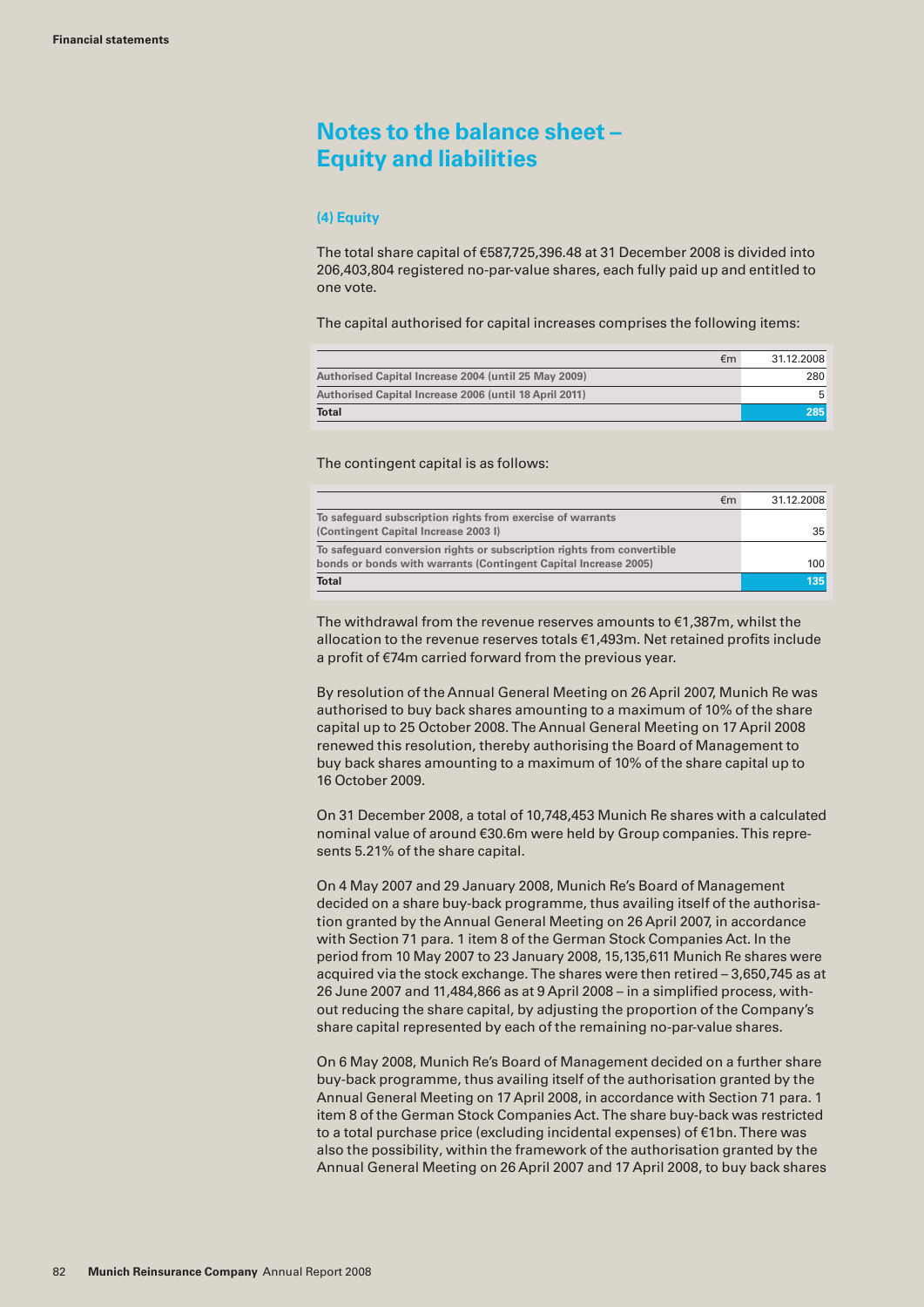using derivatives. In the period from 8 May 2008 to 31 December 2008, including the exercise of put options (= 1,310,000 shares), a total of 8,434,680 shares were acquired at an average price of €111.74. The share buy-back is likely to be completed by the end of March 2009. Altogether, 11,840,105 shares were acquired in 2008 at an average price of €117.10.

In addition to the 224 shares remaining from the 2007 employee share programme, a total of 58,905 shares were purchased at an average price of €121.01 for the gratis shares granted to employees by Munich Reinsurance Company in 2008. After subscription of 58,846 shares by employees in 2008 and taking into account a subsequent issuing of 28 shares from the previous year's programme, a total of 255 shares remain.

For the employee share programme set up in 2008 by Europäische Reiseversicherung AG, 600 shares were acquired at an average price of €106.74. Of these, 401 were purchased by staff at an average price of €79.66 per share and 199 were sold at an average price of €109.75. No shares remain in the portfolio.

For the employee share programme set up in 2008 by Mercur Assistance Deutschland GmbH, 170 shares were acquired at an average price of €106.28. Of these, 165 were purchased by staff at an average price of €79.66 and five were sold at an average price of €114.65 per share. No shares remain in the portfolio.

For the employee share programme set up in 2008 by MEAG MUNICH ERGO AssetManagement GmbH, 2,246 shares were purchased at an average price of €94.77, which staff acquired at a price of €79.20 each. No shares remain in the portfolio.

In addition, one subsidiary holds 1,893,855 shares to safeguard stock appreciation rights granted to the Board of Management and top Munich Re executives since 1999. In 2008, a total of 420,000 shares were acquired for these programmes at an average price of €113.19, and 82,503 shares were sold at an average price of €115.66.

In the financial year 2008, companies of the ERGO Insurance Group acquired 8,412 shares at an average price of €108.20 each to cover future commitments from the long-term incentive plans launched since 2002 and sold 30,378 shares at a price of €107.14 each. Together with the remaining Munich Re shares acquired to safeguard the stock appreciation rights granted in 2002– 2008, the ERGO Insurance Group had a total portfolio of 300,590 shares at 31 December 2008.

Europäische Reiseversicherung AG and Mercur Assistance Deutschland GmbH acquired no further Munich Re shares in 2008 to safeguard their longterm incentive plans. There were no shares in the portfolio at 31 December 2008.

MEAG MUNICH ERGO AssetManagement GmbH acquired 16,364 shares at €120.80 each and sold 3,311 shares at an average price of €102.13 in the financial year 2008 to safeguard obligations from its long-term incentive plan and thus has a portfolio of 119,073 Munich Re shares.

The acquisition costs of all Munich Re shares in the possession of Group companies at the end of the financial year totalled €1,180,742,532.89.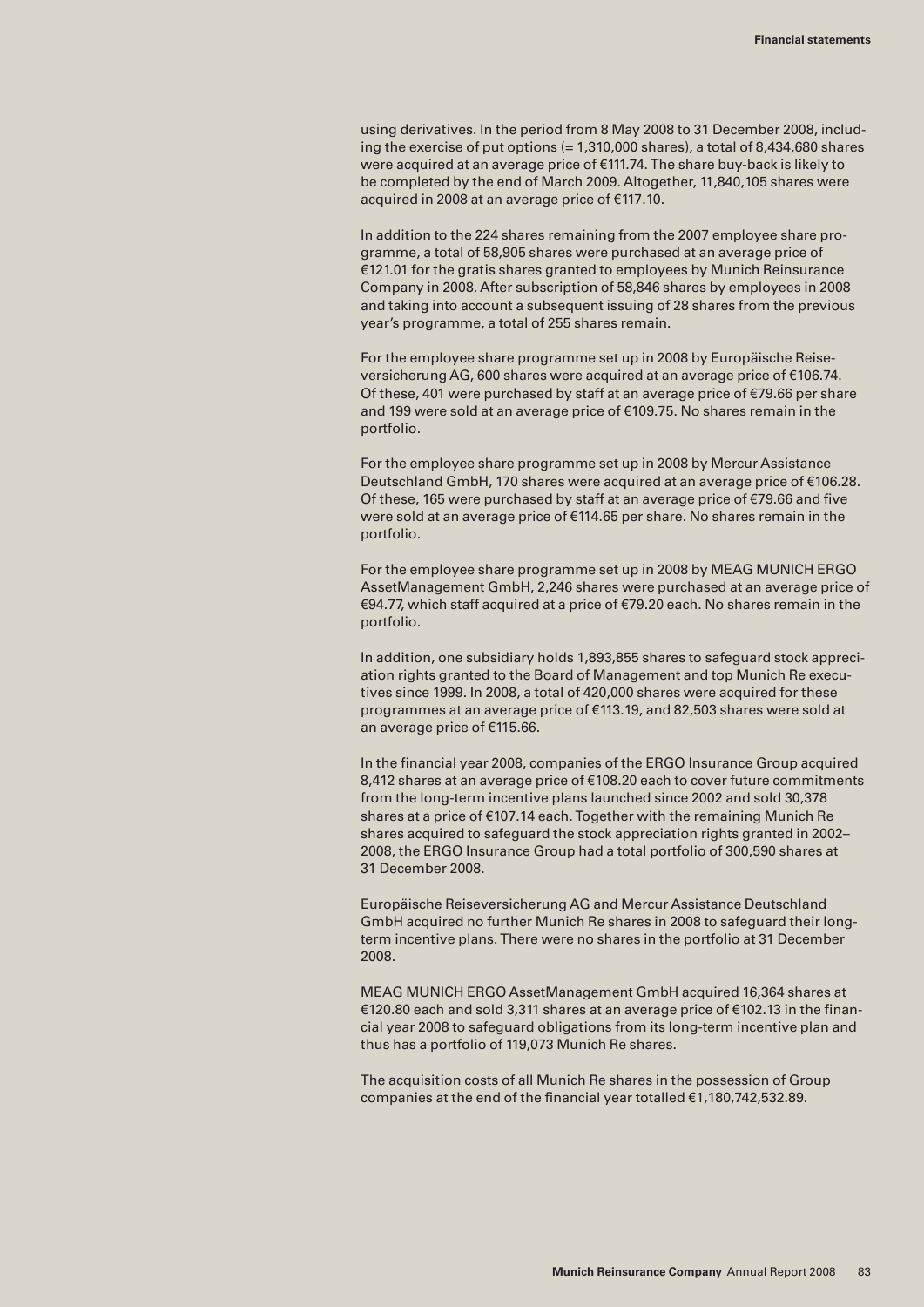The Company has received the following notifications pursuant to Section 21 of the German Securities Trading Act regarding voting-right percentages (status at 31 December 2008):

In September 2006, AXA Investments Managers Deutschland GmbH, Frankfurt, notified us on behalf and as authorised agent of AXA S. A., Paris, France, in accordance with Section 21 ff. of the German Securities Trading Act, that on 13 September 2006 the latter's share of the voting rights in Munich Reinsurance Company had exceeded the threshold of 5% and totalled 5.59%. Of this, 5.59% was attributable to AXA S.A. in accordance with Section 21 para. 1 and Section 22 para. 1 item 6 in conjunction with Section 22 para. 1 sentence 2 of the German Securities Trading Act, and a further 4,800 votes in accordance with Section 22 para. 1 sentence 1 item 1 of the German Securities Trading Act.

In the past financial year 2008, Allianz SE, Munich, Germany, and Barclays Global Investors UK Holdings Ltd., London, England, each informed us in accordance with Section 21 para. 1 of the German Securities Trading Act that their share of the voting rights in our Company had fallen below the notifiable threshold of 3% of the voting rights.

#### **(5) Subordinated liabilities**

The subordinated bonds issued in 2003 with nominal values of €3,000m and £300m will mature in 2023 (euro tranche) and 2028 (pound sterling tranche) and are callable by us for the first time on 21 June 2013 and 21 June 2018 respectively.

In June 2007, the Company issued another subordinated bond with a volume of €1,500m. We have hedged the interest-rate risk by means of an interest-rate swap on the nominal amount of the bond. It is a perpetual bond, callable by us from ten years after the date of issue.

The remaining term of the subordinated liabilities with a total amount of €4,810m is more than five years.

#### **Subordinated liabilities**

|                                                                                | €m | 31.12.2008 |
|--------------------------------------------------------------------------------|----|------------|
| Euro subordinated bond, €3,000m, 6,75%, 2003 (2013/2023) <sup>1</sup>          |    | 3,000      |
| Pound-sterling subordinated bond, £300m, 7.625%, 2003 (2018/2028) <sup>1</sup> |    | 310        |
| Euro subordinated bond, €1,500m, 5.767%, 2007 (2017/perpetual) <sup>1</sup>    |    | 1,500      |
| <b>Total</b>                                                                   |    | 4,810      |
|                                                                                |    |            |

1 (First callable date/Maturity date).

#### **(6) Special reserve**

The special reserve has been posted in accordance with Section 6 b of the German Income Tax Act.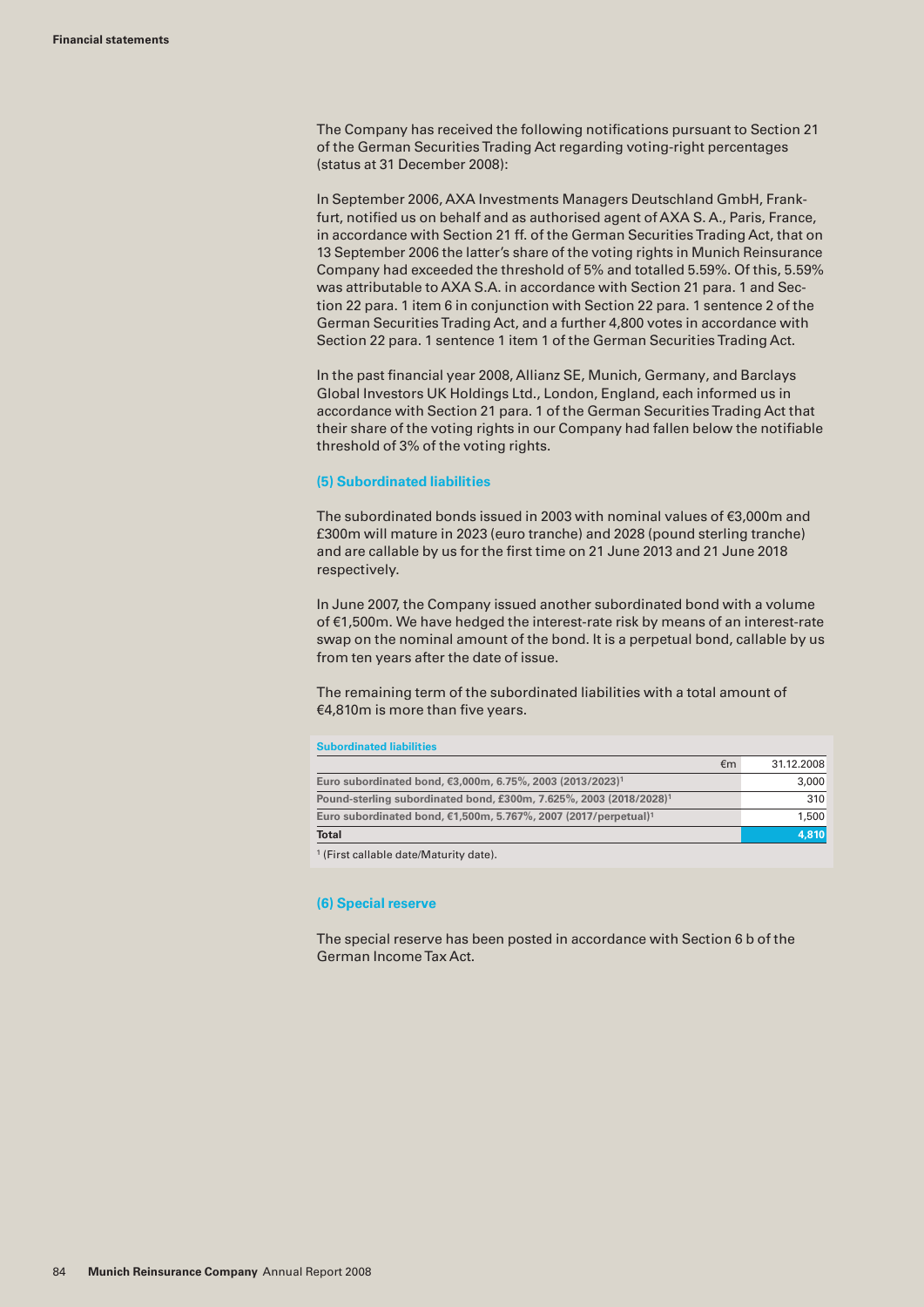|                      | <b>Unearned</b><br>premiums<br>€m | <b>Provision for</b><br>future policy<br>benefits | <b>Claims</b> | Claims equali-<br>provision sation provision<br>and similar<br>provisions | Other<br>provisions | <b>Total</b> | <b>Reserves</b><br>as $%$<br>of net<br>premiums |
|----------------------|-----------------------------------|---------------------------------------------------|---------------|---------------------------------------------------------------------------|---------------------|--------------|-------------------------------------------------|
| Life                 | 490                               | 10,471                                            | 905           | 10                                                                        | 465                 | 12,341       | 328                                             |
| Health               | 81                                | 1,012                                             | 203           | 5                                                                         | 24                  | 1,325        | 155                                             |
| <b>Accident</b>      | 60                                | 299                                               | 3,915         | $\overline{2}$                                                            | $\overline{4}$      | 4,280        | 1,215                                           |
| Liability            | 204                               | $\qquad \qquad -$                                 | 9,853         | 1,184                                                                     | $-8$                | 11,233       | 793                                             |
| <b>Motor</b>         | 406                               | $\qquad \qquad -$                                 | 5,669         | 495                                                                       | 29                  | 6,599        | 346                                             |
| <b>Marine</b>        | 204                               | -                                                 | 1,131         | 468                                                                       | 5                   | 1,808        | 190                                             |
| Aviation             | 174                               | $\qquad \qquad \blacksquare$                      | 1,116         | 890                                                                       | $-1$                | 2,179        | 464                                             |
| <b>Fire</b>          | 530                               | $\qquad \qquad \blacksquare$                      | 3,288         | 3,345                                                                     | 53                  | 7,216        | 254                                             |
| Engineering          | 540                               | $\qquad \qquad -$                                 | 1,722         | 837                                                                       | 5                   | 3,104        | 253                                             |
| <b>Other classes</b> | 248                               |                                                   | 1,387         | 1,508                                                                     | 24                  | 3,167        | 176                                             |
| Non-life combined    | 2,447                             | 1,311                                             | 28,284        | 8,734                                                                     | 135                 | 40,911       | 346                                             |
| <b>Total</b>         | 2,937                             | 11,782                                            | 29,189        | 8,744                                                                     | 600                 | 53,252       | 342                                             |

## **(7) Technical provisions by class of business**

The claims provisions shown have been influenced both by payments made in the year under review and by expenses or income from increasing or reducing the provision respectively.

Claims expenses for the year under review less the payments already made in the same year increase the provisions. The provisions for previous years are reduced by the payments made in the year under review for these years. As the provisions are determined using best estimates based on claims information and past claims experience, as well as estimates of future claims development, it is inevitable that the relevant estimate will regularly change as knowledge of claims cases grows in the year under review.

The claims equalisation provision and similar provisions break down as follows:

| <b>Total</b>                          |    | 8.744.424  | 9,530,293  |
|---------------------------------------|----|------------|------------|
| <b>Provision for natural hazards</b>  |    |            | 964,131    |
| For terrorism risks                   |    | 206,760    | 194,021    |
| For pharmaceutical products liability |    | 70,442     | 71,048     |
| For nuclear facilities                |    | 72,015     | 76,092     |
| Thereof:                              |    |            |            |
| Provision for major risks             |    | 349,217    | 341,161    |
| <b>Claims equalisation provision</b>  |    | 8,395,207  | 8,225,001  |
|                                       | T€ | 31.12.2008 | 31.12.2007 |

As the prerequisites for posting a provision for natural hazards in accordance with Section 341 h para. 2 of the German Commercial Code no longer apply in the case of the Company, we transferred the coverage of these risks from the provision for natural hazards to the claims equalisation provision and reversed the provision of €964m for natural hazards.

The other technical provisions include provisions of T€6,066 (0) for anticipated losses.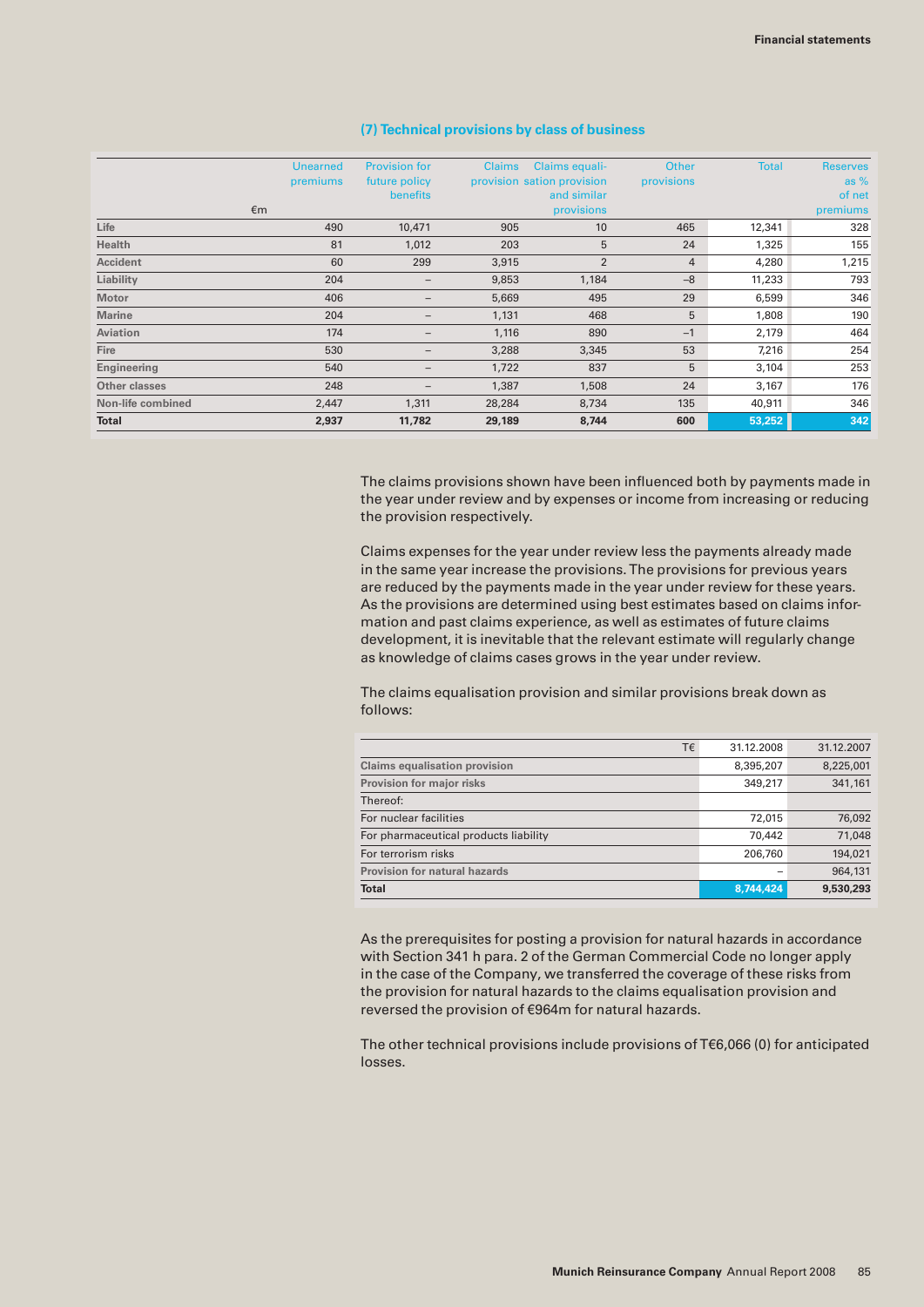### **(8) Other accrued liabilities**

We have agreed to pay pensions to nearly all our staff and their surviving dependants. These commitments are to be met partly by the company itself and partly by the Munich Re staff pension fund. There are pension provisions of T€98,331 for former members of the Board of Management or their surviving dependants.

The tax provisions contain deferred taxes of T€170,142.

The other provisions include, in particular, a provision of T€377,186 for unrealised currency gains.

For personnel expenses not yet payable on the balance sheet date, provisions of T€217,964 have been posted.

There is a provision of T€246,874 for an interest-rate guarantee granted under an individual contract. The risk from the interest-rate guarantee is fully covered by interest-rate swaptions (derivatives) on the assets side. There are also provisions of T€86,719 for anticipated losses from derivatives.

## **(9) Amounts due to banks**

The amounts due to banks at the balance sheet date had a remaining term of less than one year.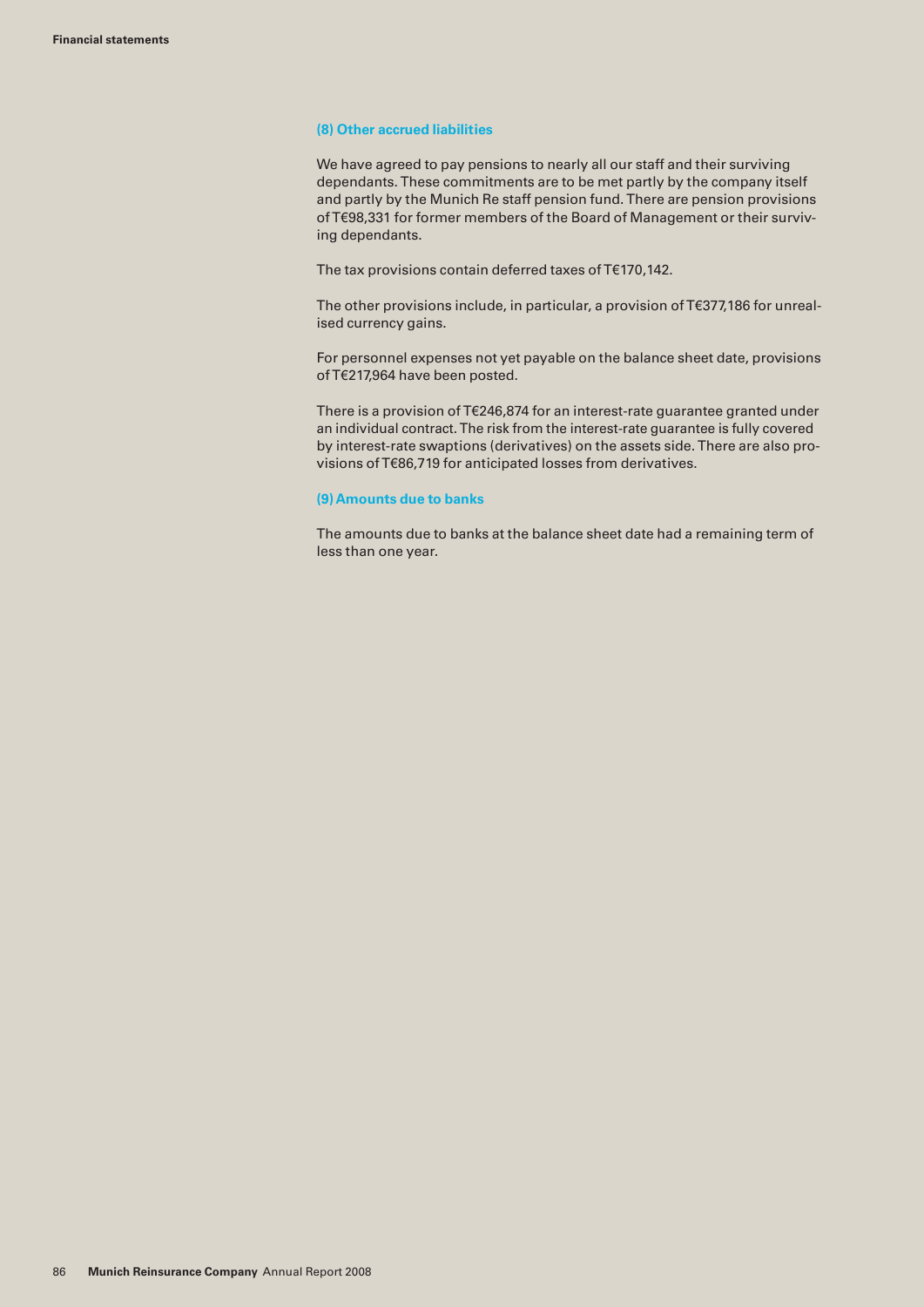# **Notes to the income statement**

#### **(10) Reinsurance underwriting result by class of business**

|                        |              | <b>Gross premiums</b> | <b>Underwriting result before</b> |                                |        | Change in claims        | <b>Combined</b>          |            |
|------------------------|--------------|-----------------------|-----------------------------------|--------------------------------|--------|-------------------------|--------------------------|------------|
|                        |              | written               |                                   | claims equalisation provisions |        | equalisation provisions |                          | ratio in % |
|                        | $\epsilon$ m |                       |                                   | and similar provisions         |        | and similar provisions  |                          |            |
|                        | 2008         | 2007                  | 2008                              | 2007                           | 2008   | 2007                    | 2008                     | 2007       |
| Life                   | 4,050        | 4,848                 | 34                                | 306                            | $-2$   | $-2$                    | $\overline{\phantom{0}}$ |            |
| <b>Health</b>          | 884          | 820                   | 14                                | 51                             | $-1$   | $-1$                    | 98.4                     | 93.3       |
| <b>Accident</b>        | 379          | 454                   | $-339$                            | $-398$                         | 0      | $-1$                    | 196.3                    | 189.5      |
| Liability <sup>1</sup> | 1,443        | 1,534                 | $-338$                            | $-140$                         | 3      | $-2$                    | 122.6                    | 109.3      |
| <b>Motor</b>           | 1,968        | 2,184                 | $-296$                            | $-90$                          | 142    | $-135$                  | 116.2                    | 104.2      |
| Marine <sup>1</sup>    | 1,000        | 1,048                 | 43                                | 160                            | $-138$ | $-274$                  | 95.6                     | 84.0       |
| <b>Aviation</b>        | 519          | 471                   | 38                                | 10                             | 3      | 222                     | 91.7                     | 97.7       |
| Fire                   | 3,055        | 3,179                 | 328                               | 670                            | 962    | $-1,121$                | 87.9                     | 77.6       |
| Engineering            | 1,298        | 1,196                 | 127                               | 110                            | 21     | 169                     | 89.7                     | 90.1       |
| <b>Other classes</b>   | 1,899        | 1,828                 | 123                               | 106                            | $-204$ | 23                      | 93.0                     | 93.6       |
| Non-life               |              |                       |                                   |                                |        |                         |                          |            |
| combined               | 12,445       | 12,714                | $-301$                            | 479                            | 788    | $-1,120$                | 102.4                    | 95.9       |
| Total                  | 16,495       | 17,562                | $-266$                            | 785                            | 786    | $-1,122$                |                          |            |

<sup>1</sup> The previous year's figures have been adjusted owing to a change in class-of-business allocation.

## **(11) Interest on technical provisions**

 We have calculated the interest on technical provisions in accordance with Section 38 of the German Accounting Regulations for Insurance Companies and – where prescribed there – have transferred it from the non-technical to the technical account.

## **(12) Personnel expenses**

The management expenses include the following personnel expenses:

|                                                         | 2008    | Prev. year |
|---------------------------------------------------------|---------|------------|
|                                                         | Τ€      | Τ€         |
| <b>Wages and salaries</b>                               | 329,325 | 313,113    |
| Social insurance contributions and voluntary assistance | 66,001  | 56,812     |
| <b>Expenses for employees' pensions</b>                 | 67,507  |            |
| <b>Total</b>                                            | 462,833 | 369,925    |

 In 2007, owing to the increase in the actuarial interest rate, there was a positive balance on pensions, which was recognised under "other income". In 2008, a reduction in the actuarial interest rate produced an expense from pensions.

#### **(13) Investment income**

 The write-ups result from the reversal of write-downs, in accordance with Section 280 para. 1 of the German Commercial Code, because the reasons for these write-downs no longer apply.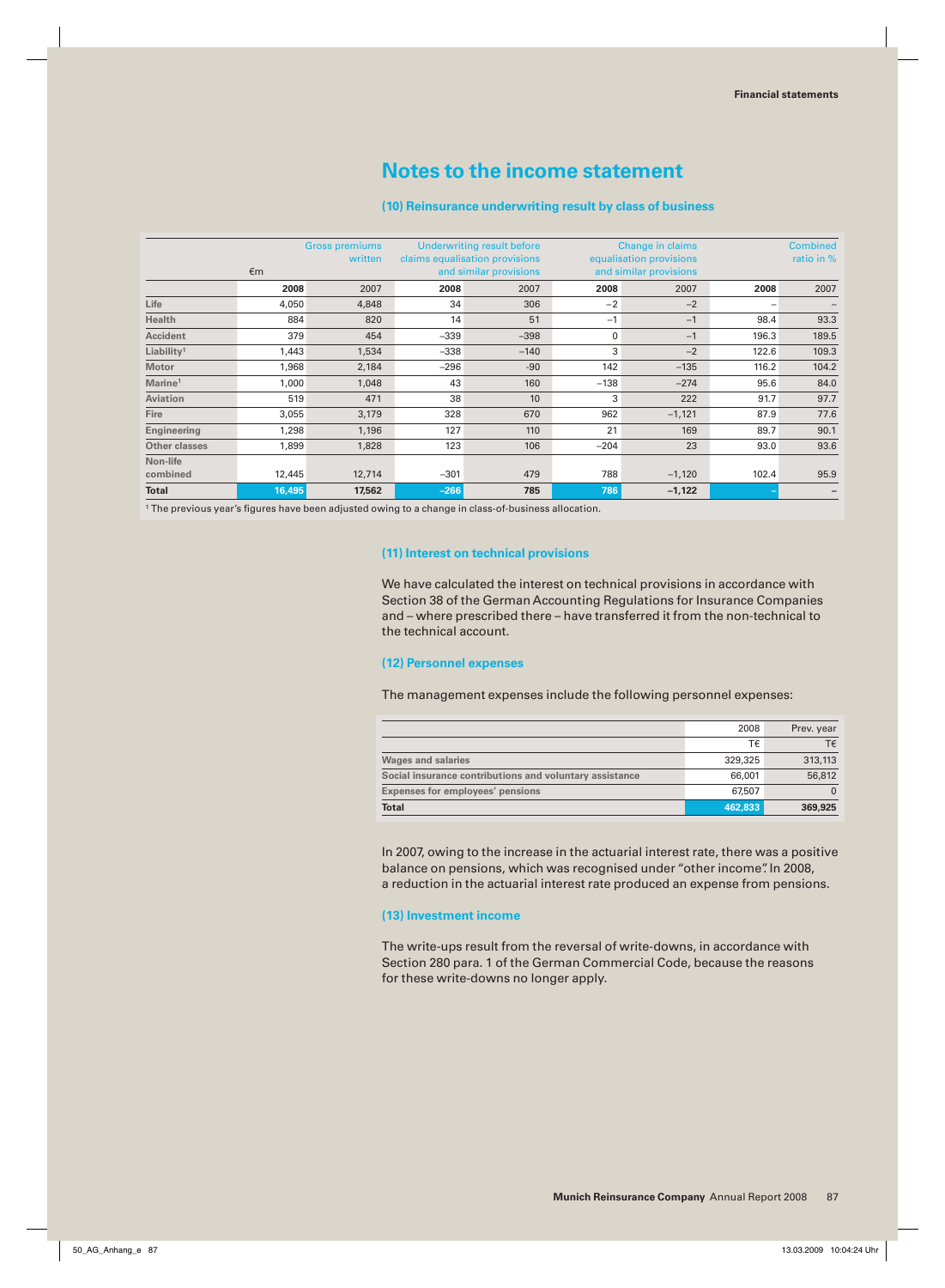#### **(14) Investment expenses**

T€444,083 of the write-downs are apportionable to impairments as per Section 253 para. 2 sentence 3 of the German Commercial Code.

Special tax write-downs in accordance with Section 6 b of the German Income Tax Act account for T€18,752.

#### **(15) Tax accounting influences**

The result for the financial year was influenced by write-downs of T€18,752 allowed for under tax law and by the release of a special reserve of T€18,752 posted in accordance with Section 6 b of the German Income Tax Act. Allocations to the special reserve amounted to T€0 (363,700).

#### **(16) Long-term incentive plans**

Every year since 1 July 1999, Munich Reinsurance Company has set up longterm incentive plans, each with a term of seven years. Entitled to participate in these share-price-related remuneration plans are members of the Board of Management, senior management in Munich, and top executives in Munich Re's international organisation. Participants receive a certain number of stock appreciation rights.

The relevant initial share price for the stock appreciation rights is calculated from the average of closing prices for Munich Re shares in Frankfurt Xetra trading over the last three months prior to plan commencement. The initial price for the 2008 long-term incentive plan is €121.84. As a result of Munich Reinsurance Company's capital increase in the financial year 2003, the initial share prices for the stock appreciation rights issued up to then and the number of stock appreciation rights already granted were adjusted in accordance with the conditions.

In the year under review, a total of 448,117 stock appreciation rights were granted, 143,101 of these to Board of Management members. The future obligations arising from the long-term incentive plans are covered by Munich Re shares.

The personnel expenses and income incurred for the stock appreciation rights are determined on the basis of the change in the fair value of the underlying options. The fair value recognises not only the intrinsic value (difference between current share price and initial share price of the stock appreciation rights) but also the possibility of growth in value up to the date of forfeiture or expiry of the rights and is determined on the basis of recognised valuation models, taking into account the exercise conditions. At each balance sheet date, the fair value is calculated and reserved; this amount is recognised in full. The personnel expenses recognised in the income statement correspond to the change in the provision in the year under review, taking into consideration any rights exercised.

In the year under review, related provisions of €63.3m had to be posted; the personnel expenses totalled €10.6m. The weighted average share price for the stock appreciation rights exercised in 2008 was €118.43 for plan year 2003, €113.98 for plan year 2004, and €117.91 for plan year 2005. The intrinsic value of the exercisable stock appreciation rights at the balance sheet date amounted to €17.7m.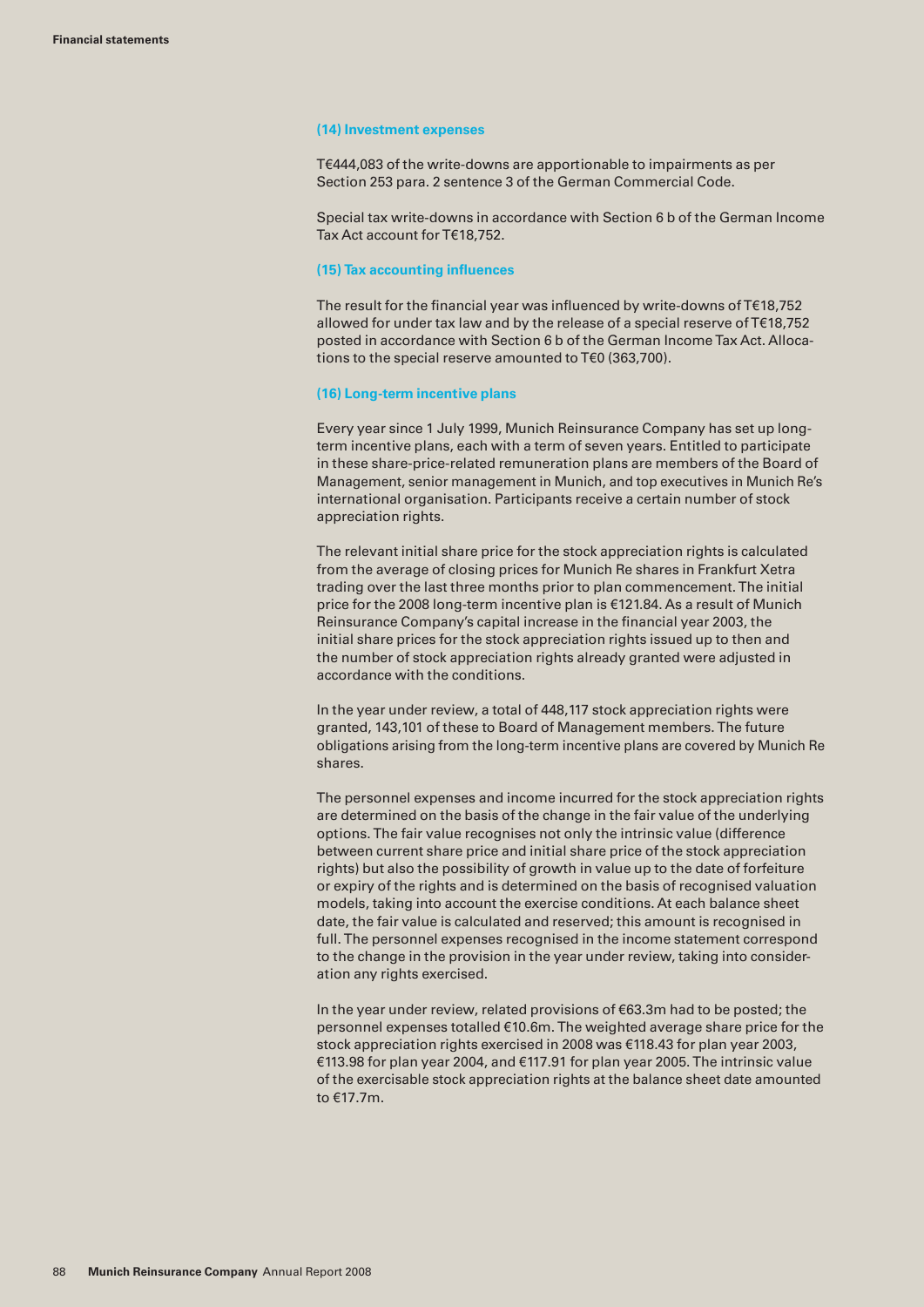|                                                     | <b>Incentive</b><br><b>Plan 2001</b> | Incentive<br><b>Plan 2002</b> | Incentive<br><b>Plan 2003</b> | Incentive<br><b>Plan 2004</b> | Incentive<br><b>Plan 2005</b> | Incentive<br><b>Plan 2006</b> | <b>Incentive</b><br><b>Plan 2007</b> | Incentive<br><b>Plan 2008</b> |
|-----------------------------------------------------|--------------------------------------|-------------------------------|-------------------------------|-------------------------------|-------------------------------|-------------------------------|--------------------------------------|-------------------------------|
| <b>Plan commencement</b>                            | 1.7.2001                             | 1.7.2002                      | 1.7.2003                      | 1.7.2004                      | 1.7.2005                      | 1.7.2006                      | 1.7.2007                             | 1.7.2008                      |
| <b>Plan end</b>                                     | 30.6.2008                            | 30.6.2009                     | 30.6.2010                     | 30.6.2011                     | 30.6.2012                     | 30.6.2013                     | 30.6.2014                            | 30.6.2015                     |
| Old initial share price                             | €320.47                              | €260.37                       | €86.24                        | $\overline{\phantom{a}}$      | $\overline{\phantom{m}}$      |                               |                                      |                               |
| New initial share price after 2003 capital increase | €304.80                              | €247.64                       | €82.02                        | €88.65                        | €88.10                        | €108.87                       | €134.07                              | €121.84                       |
| Intrinsic value 2008 for one right                  |                                      | $\qquad \qquad -$             | €29.98                        | €23.35                        | €23.90                        | €3.13                         |                                      |                               |
| Fair value 2008 for one right                       |                                      | €0.12                         | €33.87                        | €34.14                        | €37.07                        | €33.02                        | €29.84                               | €33.80                        |
| Number of rights on 31 December 2001                | 109,474                              |                               | $\overline{\phantom{0}}$      |                               |                               |                               |                                      |                               |
| Additions                                           | 270                                  | 132,466                       |                               |                               |                               |                               |                                      |                               |
| Exercised                                           |                                      |                               | $\overline{\phantom{0}}$      |                               | $\overline{\phantom{0}}$      | $\overline{\phantom{0}}$      |                                      |                               |
| Forfeited                                           | 443                                  |                               | $\overline{\phantom{0}}$      |                               | $\qquad \qquad -$             | $\overline{\phantom{0}}$      |                                      |                               |
| Number of rights on 31 December 2002                | 109,301                              | 132,466                       | $\overline{\phantom{0}}$      | $\overline{\phantom{0}}$      | $\qquad \qquad -$             | $\overline{\phantom{0}}$      |                                      |                               |
| Additions                                           | 5,319                                | 6,696                         | 439,581                       |                               | $\qquad \qquad -$             | $\overline{\phantom{0}}$      |                                      |                               |
| Exercised                                           |                                      | $\qquad \qquad -$             | $\overline{\phantom{0}}$      | $\overline{\phantom{0}}$      | $\qquad \qquad -$             | $\overline{\phantom{0}}$      |                                      |                               |
| Forfeited                                           | 7,192                                | 3,962                         | $\qquad \qquad -$             | $-$                           | $\overline{\phantom{m}}$      | $\overline{\phantom{0}}$      | $\qquad \qquad -$                    | $\overline{\phantom{m}}$      |
| Number of rights on 31 December 2003                | 107,428                              | 135,200                       | 439,581                       | $\overline{\phantom{0}}$      | $\qquad \qquad -$             | $\overline{\phantom{0}}$      | $\qquad \qquad -$                    | $\overline{\phantom{m}}$      |
| <b>Additions</b>                                    | $\overline{\phantom{0}}$             | $\qquad \qquad -$             | $\qquad \qquad -$             | 456,336                       | $\qquad \qquad -$             | $\overline{\phantom{0}}$      | $\overline{\phantom{0}}$             | $\overline{\phantom{a}}$      |
| Exercised                                           |                                      | $\overline{\phantom{0}}$      | $\overline{\phantom{0}}$      | $\overline{\phantom{0}}$      | $\qquad \qquad -$             | $\qquad \qquad -$             | $\qquad \qquad -$                    | $\overline{\phantom{m}}$      |
| Forfeited                                           | 600                                  | 748                           | 2,354                         | $\overline{\phantom{0}}$      | $\overline{\phantom{m}}$      | $\overline{\phantom{0}}$      | $\qquad \qquad -$                    | $\overline{\phantom{m}}$      |
| Number of rights on 31 December 2004                | 106,828                              | 134,452                       | 437,227                       | 456,336                       | $\overline{\phantom{m}}$      | $\qquad \qquad -$             | $\qquad \qquad -$                    | $\overline{\phantom{m}}$      |
| Additions                                           |                                      | $\overline{\phantom{a}}$      | 320                           | 1,697                         | 485,527                       | $\overline{\phantom{0}}$      | $\qquad \qquad -$                    |                               |
| Exercised                                           |                                      | $\overline{\phantom{m}}$      | 177,748                       | $\qquad \qquad -$             | $\overline{\phantom{a}}$      | $\qquad \qquad -$             | $\qquad \qquad -$                    | $\overline{\phantom{m}}$      |
| Forfeited                                           | 542                                  | 680                           | 121                           | 2,005                         | $\qquad \qquad -$             | $\overline{\phantom{0}}$      | -                                    | $\qquad \qquad -$             |
| Number of rights on 31 December 2005                | 106,286                              | 133,772                       | 259,678                       | 456,028                       | 485,527                       | $\overline{\phantom{a}}$      | $\qquad \qquad -$                    | $\overline{\phantom{a}}$      |
| Additions                                           |                                      | $\overline{\phantom{0}}$      | $\qquad \qquad -$             | $\qquad \qquad -$             | $\overline{\phantom{m}}$      | 443,609                       |                                      | $\qquad \qquad -$             |
| Exercised                                           |                                      | $\overline{\phantom{0}}$      | 63,942                        | 119,363                       | $\overline{\phantom{0}}$      |                               |                                      | $\overline{\phantom{a}}$      |
| Forfeited                                           |                                      | $\overline{\phantom{0}}$      | $\qquad \qquad -$             |                               | $\overline{\phantom{a}}$      | 1,019                         |                                      |                               |
| Number of rights on 31 December 2006                | 106,286                              | 133,772                       | 195,736                       | 336,665                       | 485,527                       | 442,590                       |                                      |                               |
| Additions                                           |                                      |                               |                               |                               |                               | 6,123                         | 341,737                              |                               |
| Exercised                                           |                                      |                               | 70,690                        | 85,652                        | 84,329                        | $\overline{\phantom{a}}$      |                                      |                               |
| Forfeited                                           | 541                                  | 985                           | $\overline{\phantom{0}}$      | $\overline{\phantom{a}}$      | 3,892                         | 8,514                         | 503                                  |                               |
| Number of rights on 31 December 2007                | 105,745                              | 132,787                       | 125,046                       | 251,013                       | 397,306                       | 440,199                       | 341,234                              |                               |
| Additions                                           |                                      | $\equiv$                      | $\overline{\phantom{0}}$      | $\qquad \qquad -$             | $\equiv$                      | $\overline{\phantom{m}}$      | 4,013                                | 444,104                       |
| Exercised                                           |                                      | $\overline{\phantom{0}}$      | 40,045                        | 31,582                        | 31,716                        | $\overline{\phantom{a}}$      | $\overline{\phantom{m}}$             |                               |
| Forfeited                                           | 105,745                              | $\overline{\phantom{0}}$      | $\overline{\phantom{a}}$      | 1,069                         | $\overline{\phantom{m}}$      | 5,388                         | 5,848                                | 3,063                         |
| Number of rights on 31 December 2008                |                                      | 132,787                       | 85,001                        | 218,362                       | 365,590                       | 434,811                       | 339,399                              | 441,041                       |
| Exercisable at year-end                             |                                      | 132,787                       | 85,001                        | 218,362                       | 365,590                       | 434,811                       | $\overline{\phantom{m}}$             |                               |

**Munich Reinsurance Company's incentive plans 2001–2008**

 Each stock appreciation right entitles the holder to draw in cash the difference between the Munich Re share price at the time when the right is exercised and the initial share price. The stock appreciation rights may only be exercised after a two-year vesting period and then only if the share price is at least 20% higher than the initial price. In addition, Munich Re shares must have outperformed the EURO STOXX 50 twice at the end of a three-month period during the term of the plan. The gross amount that may be obtained from the exercising of the stock appreciation rights is limited to an increase of 150% of the initial share price.

 Stock appreciation rights not exercised on the last trading day of the plan term are exercised on the participant's behalf insofar as the prerequisites for this are met. If the prerequisites are not met, the stock appreciation rights are forfeited.

 If another company acquires control of Munich Re or the Company's group of shareholders changes significantly due to a merger or comparable transaction or intended business combination ("change of control"), all plan participants may exercise their stock appreciation rights within 60 days after the change in control becomes effective, even if the prerequisites for exercising the rights are not yet met at that juncture.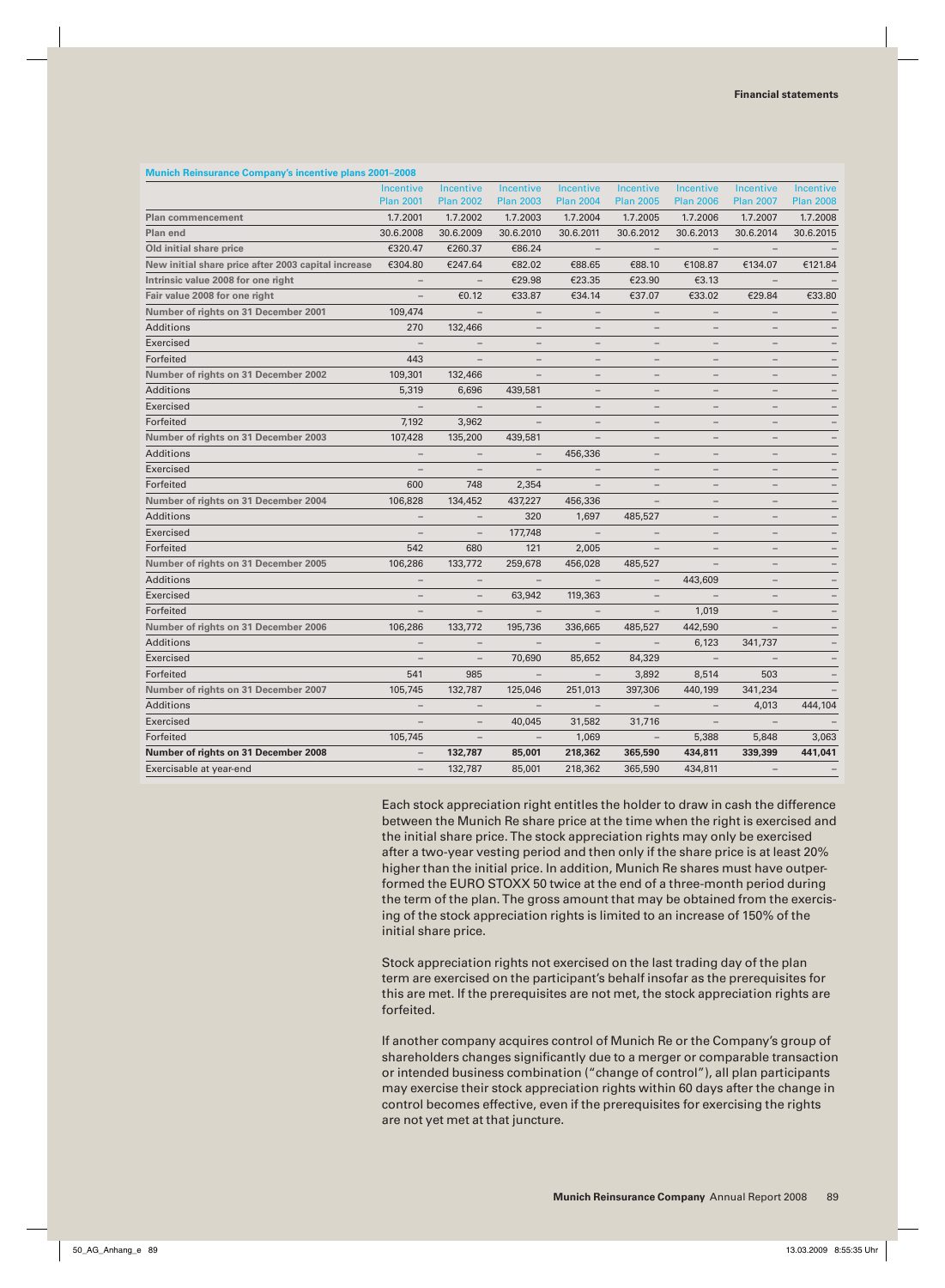## **(17) Remuneration report**

The total remuneration of Munich Reinsurance Company's Board of Management amounted to €18.5m and that of the Supervisory Board to €1.5m. All other disclosures on the remuneration of and loans to Board members, share trading and shares held by the members of the Board of Management and the Supervisory Board, and the structure of the Board of Management's remuneration system can be found in the remuneration report on page 44.

Payments to retired members of the Board of Management or their surviving dependants totalled T€5,467.

Personnel expenses of T€9,670 were incurred for pension commitments to retired members of the Board of Management. As at 31 December 2008, the pension provisions and provisions for comparable benefits for former members of the Board of Management amounted to T€98,331.

The members of the Supervisory Board and Board of Management did not receive any cash advances or loans in the year under review; no contingent liabilities were entered into for their benefit.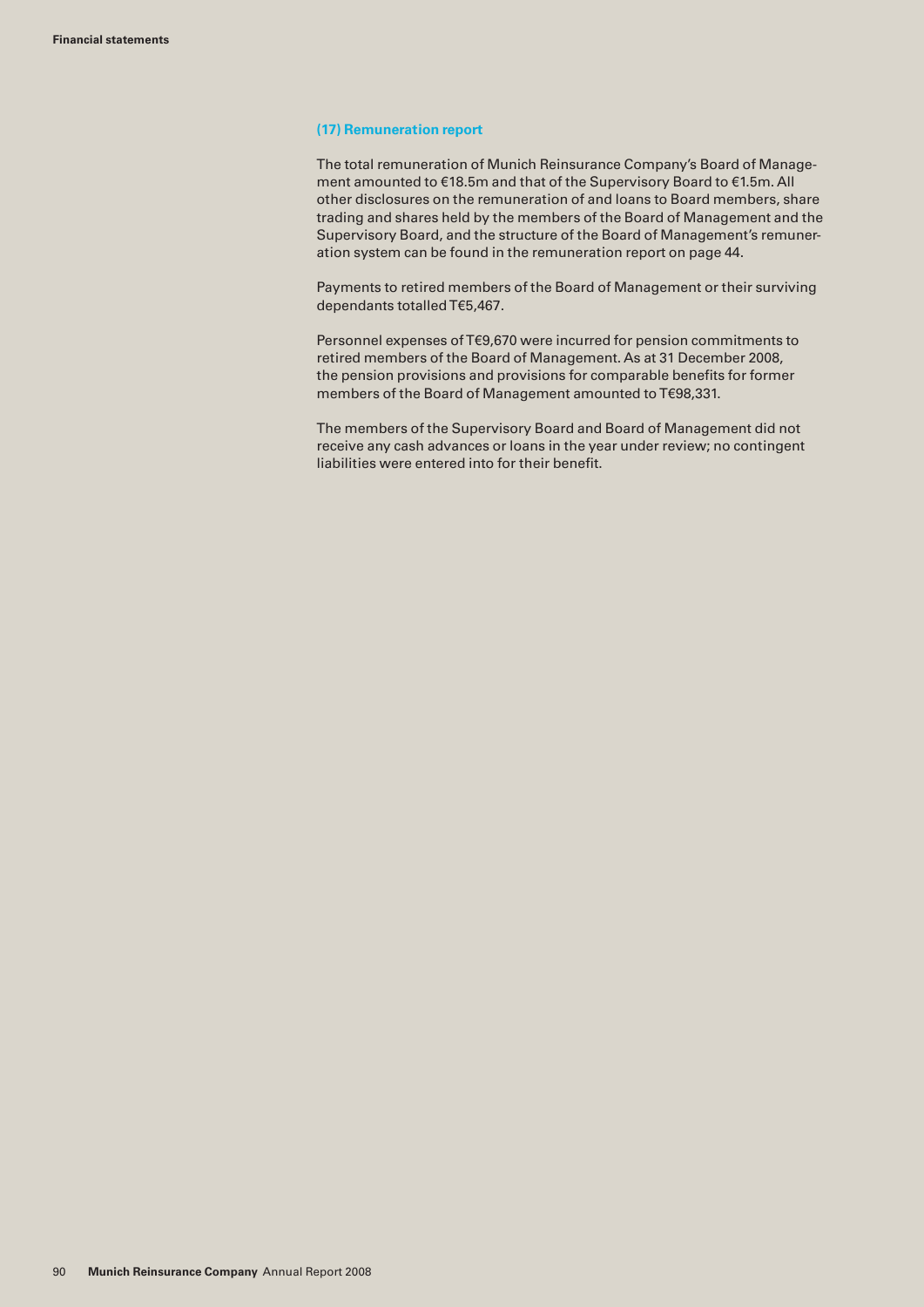#### **(18) Boards of the Company**

#### **Board of Management** Dr. jur. Nikolaus von Bomhard

(Chairman of the Board of Management) (Chairman of the Group Committee) Group Development Group Investments Group Communications Group Audit Group Executive Affairs

## Dr. rer. pol. Ludger Arnoldussen

Germany, Asia Pacific and Africa Services

## Dr. rer. pol. Thomas Blunck

Special and Financial Risks Reinsurance Investments Central Procurement

#### Georg Daschner

Europe and Latin America

## Dr. rer. nat. Torsten Jeworrek

(Chairman of the Reinsurance Committee) Reinsurance Development Corporate Underwriting Accounting, Controlling and Central Reserving for Reinsurance Information Technology Global Business Architecture Geo Risks Research/Corporate Climate Centre

## Dr. rer. pol. Peter Röder

Global Clients and North America

## Dr. jur. Jörg Schneider

Group Reporting Group Controlling Corporate Finance M&A Integrated Risk Management Group Legal, Compliance Group Taxation Investor and Rating Agency Relations

## Dr. oec. publ. Wolfgang Strassl

(Board member responsible for personnel and welfare matters, within the meaning of Section 33 of the German Co-Determination Act) **HealthCare** Human Resources Life (until 31 December 2008)

## Dr. oec. publ. Joachim Wenning (from 1 January 2009)

Life (from 1 January 2009)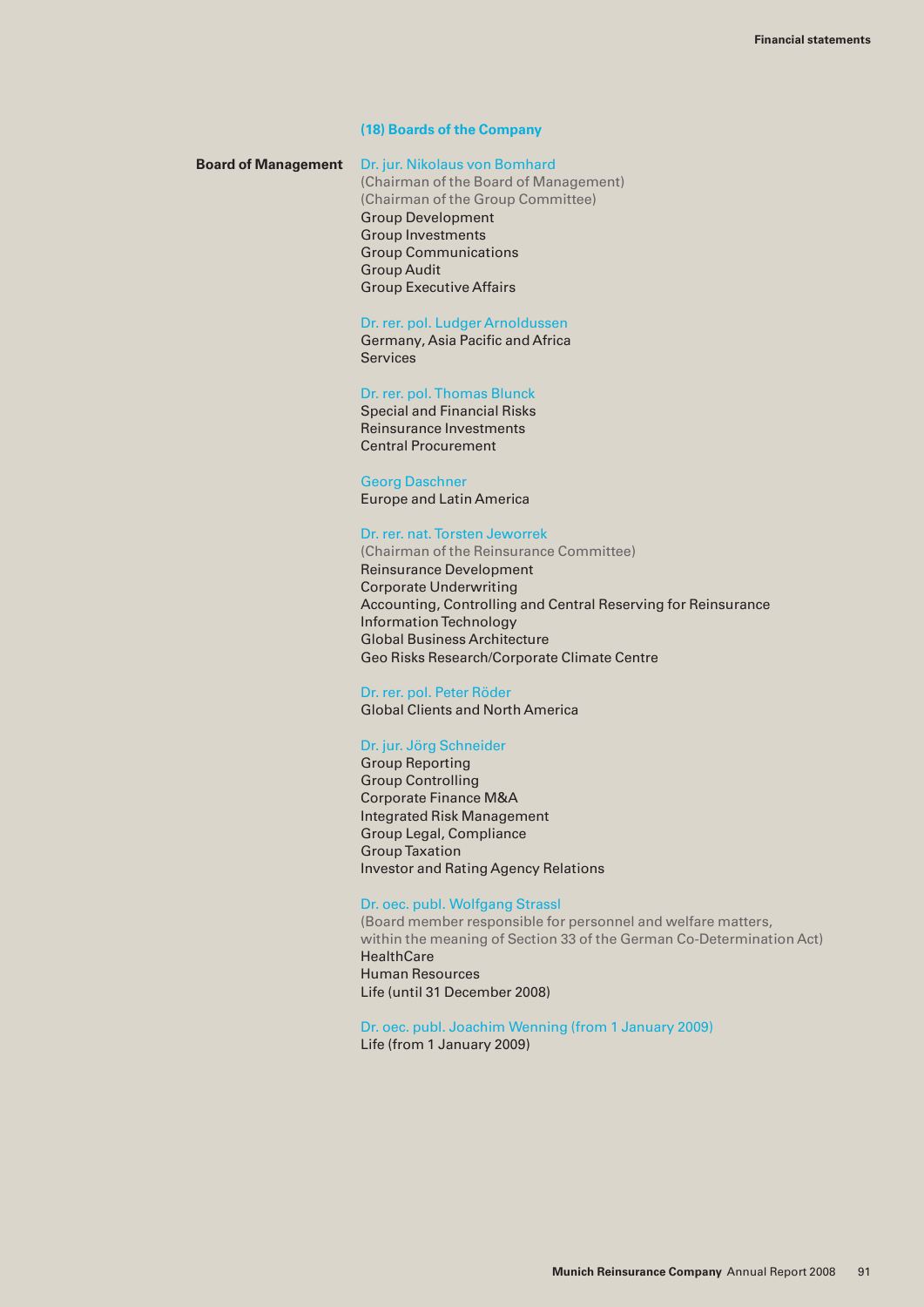## **Supervisory Board** Chairman Dr. jur. Hans-Jürgen Schinzler Former Chairman of the Board of Management

of Munich Reinsurance Company

Deputy Chairman Herbert Bach Employee of Munich Reinsurance Company

## Hans-Georg Appel

Employee of Munich Reinsurance Company

Holger Emmert Employee of Munich Reinsurance Company

Ulrich Hartmann Chairman of the Supervisory Board of E.ON AG

Dr. rer. nat. Rainer Janßen Employee of Munich Reinsurance Company

Prof. Dr. rer. nat. Dr.-Ing. E. h. Henning Kagermann Chairman of the Executive Board and Chief Executive Officer of SAP AG

Prof. Dr. rer. nat. Drs. h. c. mult. Hubert Markl Former President of the Max Planck Society

Wolfgang Mayrhuber Chairman of the Board of Management of Deutsche Lufthansa AG

Kerstin Michl Employee of Munich Reinsurance Company

Prof. Karel Van Miert Professor at the University of Nyenrode

Ingrid Müller Employee of Munich Reinsurance Company

Prof. Dr. jur. Dr.-Ing. E. h. Heinrich v. Pierer Former Chairman of the Supervisory Board of Siemens AG

Dr.-Ing. e. h. Bernd Pischetsrieder Former Chairman of the Board of Management of Volkswagen AG

Dr. rer. nat. Jürgen Schimetschek Employee of Munich Reinsurance Company

Dr. jur. Dr. h. c. Albrecht Schmidt Former Chairman of the Supervisory Board of Bayerische Hypo- und Vereinsbank AG

Dr. phil. Ron Sommer Former Chairman of the Board of Management of Deutsche Telekom AG

Wolfgang Stögbauer Employee of Munich Reinsurance Company

Josef Süßl Employee of Munich Reinsurance Company

Judy Võ Employee of Munich Reinsurance Company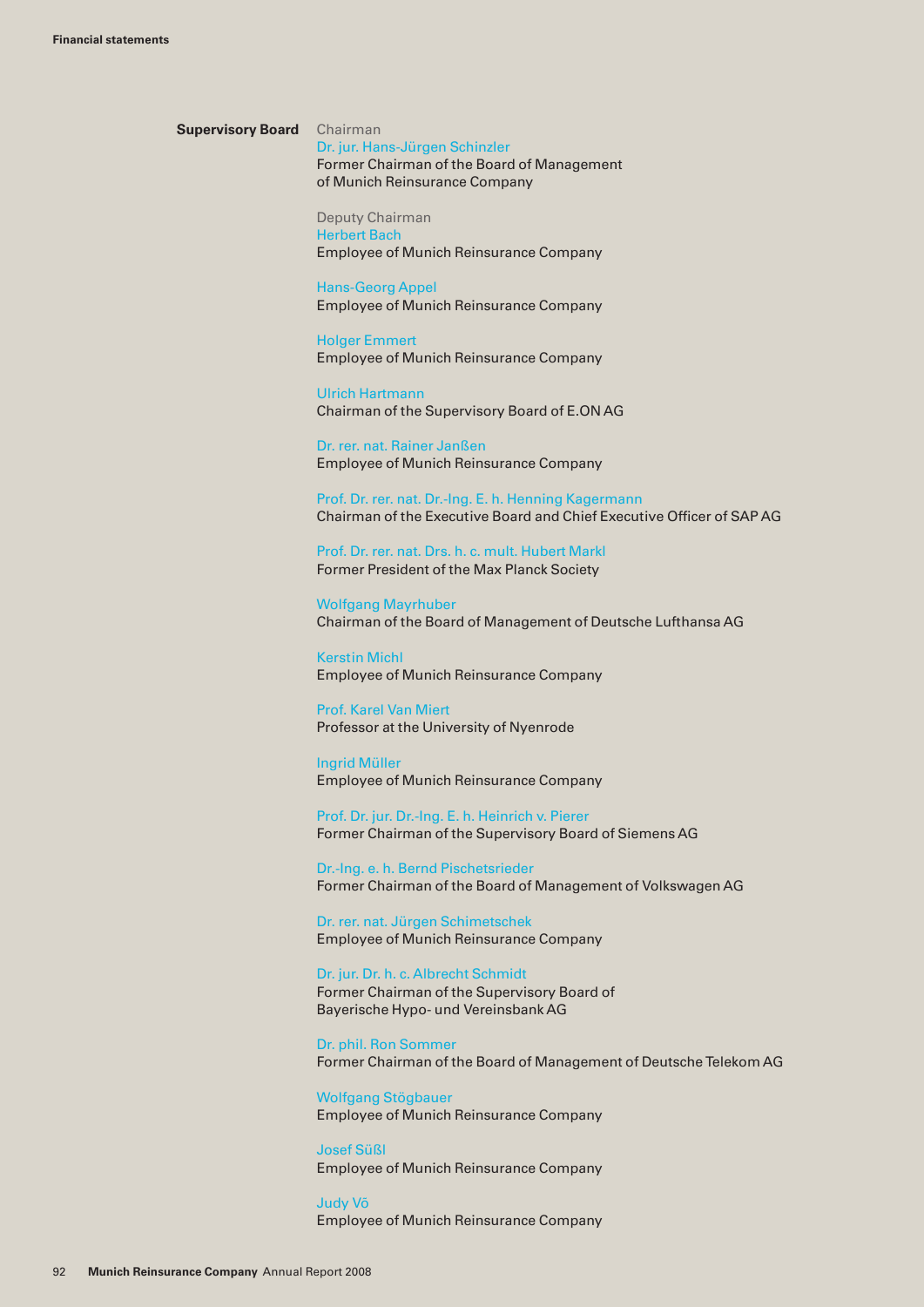**Membership of the** Standing Committee **Supervisory Board Committees** Dr. Hans-Jürgen Schinzler (Chairman) Herbert Bach Dr. Bernd Pischetsrieder Dr. Albrecht Schmidt Josef Süßl

> Personnel Committee Dr. Hans-Jürgen Schinzler (Chairman) Herbert Bach Dr. Bernd Pischetsrieder

Audit Committee Dr. Albrecht Schmidt (Chairman) Hans-Georg Appel Prof. Dr. Henning Kagermann Dr. Hans-Jürgen Schinzler Wolfgang Stögbauer

Conference Committee Dr. Hans-Jürgen Schinzler (Chairman) Herbert Bach Dr. Bernd Pischetsrieder Judy Võ

Nomination Committee Dr. Hans-Jürgen Schinzler (Chairman) Dr. Bernd Pischetsrieder Dr. Albrecht Schmidt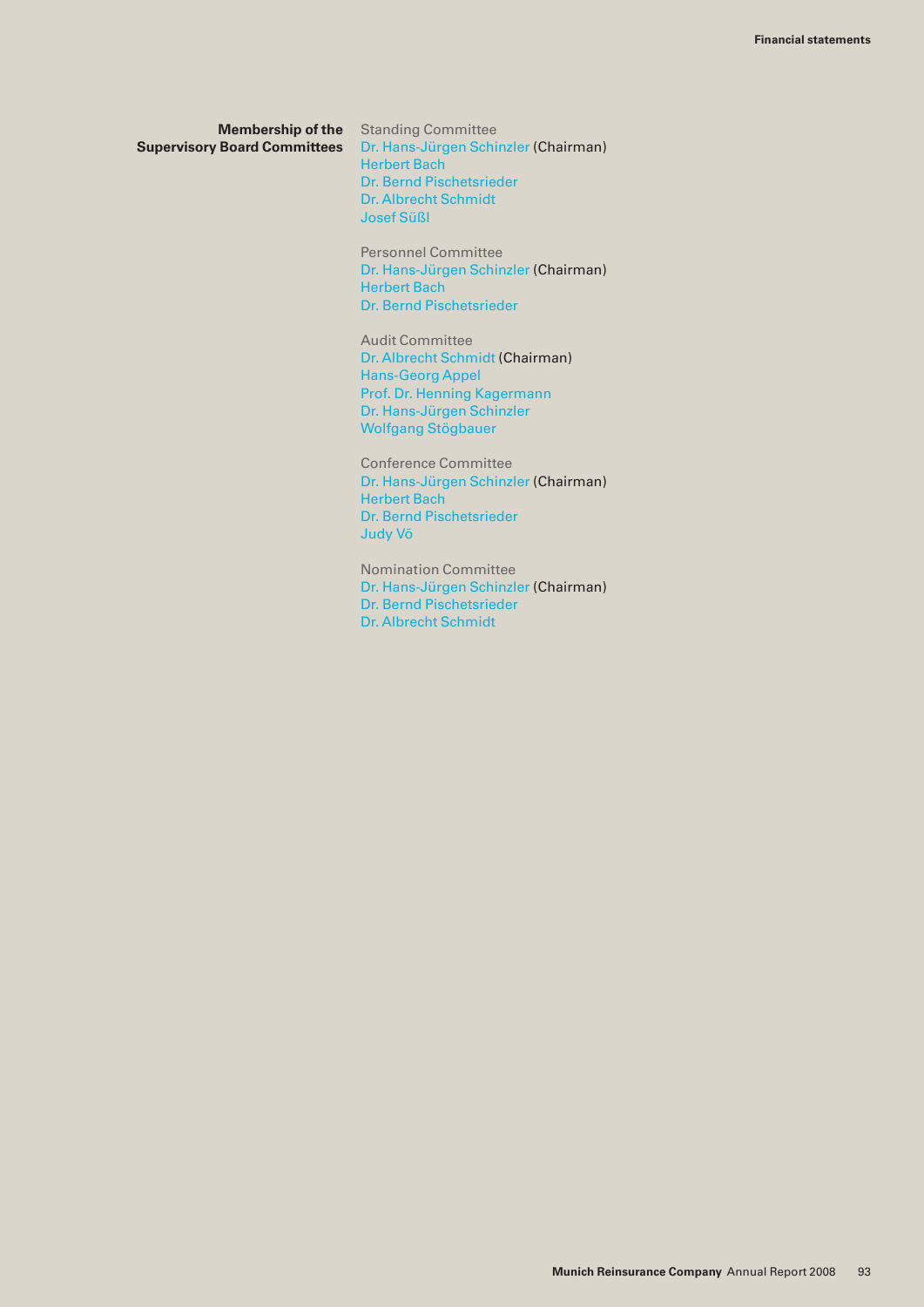## **Other seats held by Board members**

| Board of Management <sup>1</sup>          | Seats held on supervisory boards<br>of other German companies                               | Membership of comparable bodies<br>of German and foreign business<br>enterprises                                            |
|-------------------------------------------|---------------------------------------------------------------------------------------------|-----------------------------------------------------------------------------------------------------------------------------|
| Dr. jur. Nikolaus von Bomhard<br>Chairman | ERGO Versicherungsgruppe AG <sup>2</sup> (Chairman)                                         | UniCredit S. p.A., Genoa                                                                                                    |
| Dr. rer. pol. Ludger Arnoldussen          |                                                                                             |                                                                                                                             |
| Dr. rer. pol. Thomas Blunck               | Münchener & Magdeburger<br>Agrarversicherung AG                                             | Global Aerospace Underwriting Managers Ltd.<br>(GAUM), London<br>New Reinsurance Company, Geneva <sup>2</sup><br>(Chairman) |
| <b>Georg Daschner</b>                     |                                                                                             | Münchener Rück Italia S. p. A., Milan <sup>2</sup><br>(Chairman)                                                            |
| Dr. rer. nat. Torsten Jeworrek            |                                                                                             |                                                                                                                             |
| Dr. rer. pol. Peter Röder                 | <b>EXTREMUS Versicherungs-AG</b>                                                            | Munich Re America Corp., Wilmington <sup>2</sup><br>Munich Re America, Inc., Princeton <sup>2</sup>                         |
| Dr. jur. Jörg Schneider                   | <b>MEAG MUNICH ERGO</b><br>Kapitalanlagegesellschaft mbH <sup>2</sup>                       |                                                                                                                             |
| Dr. oec. publ. Wolfgang Strassl           | DKV Deutsche Krankenversicherung AG <sup>2</sup><br>Mecklenburgische Lebensversicherungs-AG |                                                                                                                             |

1 Status: 31 December 2008

<sup>2</sup> Own group company within the meaning of Section 18 of the German Stock Companies Act.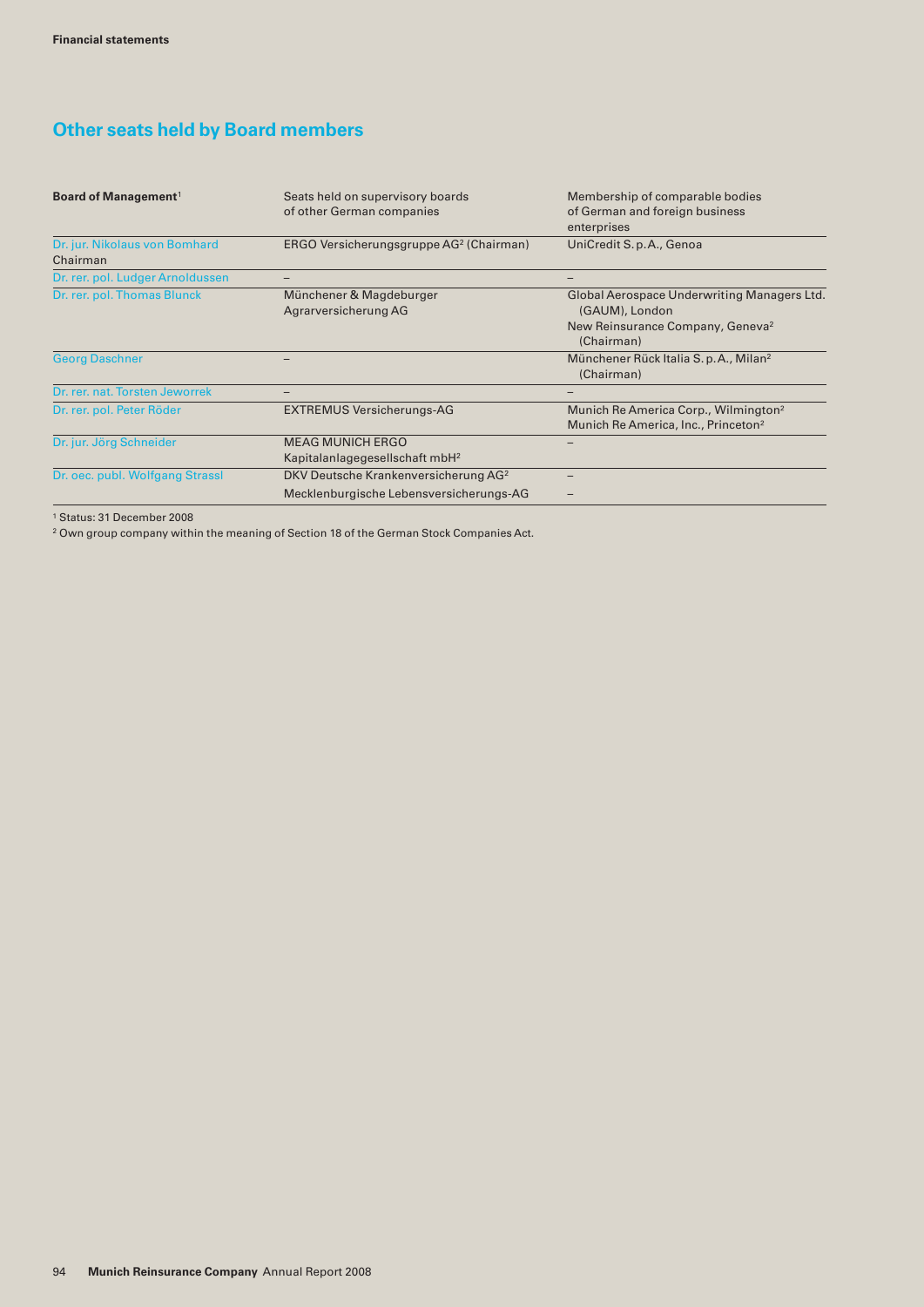| <b>Supervisory Board<sup>3</sup></b>                           | Seats held on supervisory boards<br>of other German companies                                                             | Membership of comparable bodies<br>of German and foreign business<br>enterprises                                                                                                                         |
|----------------------------------------------------------------|---------------------------------------------------------------------------------------------------------------------------|----------------------------------------------------------------------------------------------------------------------------------------------------------------------------------------------------------|
| Dr. jur. Hans-Jürgen Schinzler<br>Chairman                     | <b>METRO AG</b>                                                                                                           | UniCredit S. p.A., Genoa                                                                                                                                                                                 |
| <b>Ulrich Hartmann</b>                                         | Deutsche Lufthansa AG<br>E.ON AG (Chairman)                                                                               | <b>Henkel KGaA</b>                                                                                                                                                                                       |
| Prof. Dr. rer. nat. Dr.-Ing. E. h.<br><b>Henning Kagermann</b> | Deutsche Bank AG                                                                                                          | Nokia Corporation, Finland                                                                                                                                                                               |
| Prof. Dr. rer. nat. Drs. h. c. mult.<br><b>Hubert Markl</b>    | Bayerische Motoren-Werke AG                                                                                               | Georg von Holtzbrinck GmbH                                                                                                                                                                               |
| <b>Wolfgang Mayrhuber</b>                                      | Bayerische Motoren-Werke AG<br><b>Eurowings Luftverkehrs AG</b><br><b>Fraport AG</b><br>Lufthansa-Technik AG <sup>4</sup> | Heico Corporation, Miami<br>Swiss International Air Lines AG, Basel                                                                                                                                      |
| <b>Prof. Karel Van Miert</b>                                   | <b>RWE AG</b>                                                                                                             | Agfa-Gevaert NV, Mortsel<br>Anglo American plc, London<br>De Persgroep, Asse<br>Royal Philips Electronics NV, Amsterdam<br>Sibelco NV, Antwerp<br>Solvay S.A., Brussels<br>Vivendi Universal S.A., Paris |
| Prof. Dr. jur. Dr.-Ing. E.h.<br><b>Heinrich v. Pierer</b>      | <b>Hochtief AG</b>                                                                                                        | KOC Holding A.S., Istanbul                                                                                                                                                                               |
| Dr.-Ing. e.h. Bernd Pischetsrieder                             | <b>Dresdner Bank AG</b><br><b>METRO AG</b>                                                                                | Tetra-Laval Group, Pully                                                                                                                                                                                 |
| Dr. jur. Dr. h. c. Albrecht Schmidt                            | $\overline{\phantom{m}}$                                                                                                  | Thyssen'sche Handelsgesellschaft m. b. H.                                                                                                                                                                |
| Dr. phil. Ron Sommer                                           |                                                                                                                           | Motorola Inc., Schaumburg<br>JFSC Sistema, Moscow<br>Tata Consultancy Services Ltd., Mumbai<br>Weather Investments S.p.A., Rome                                                                          |

<sup>3</sup> Status: 31 December 2008.

<sup>4</sup> Own group company within the meaning of Section 18 of the German Stock Companies Act.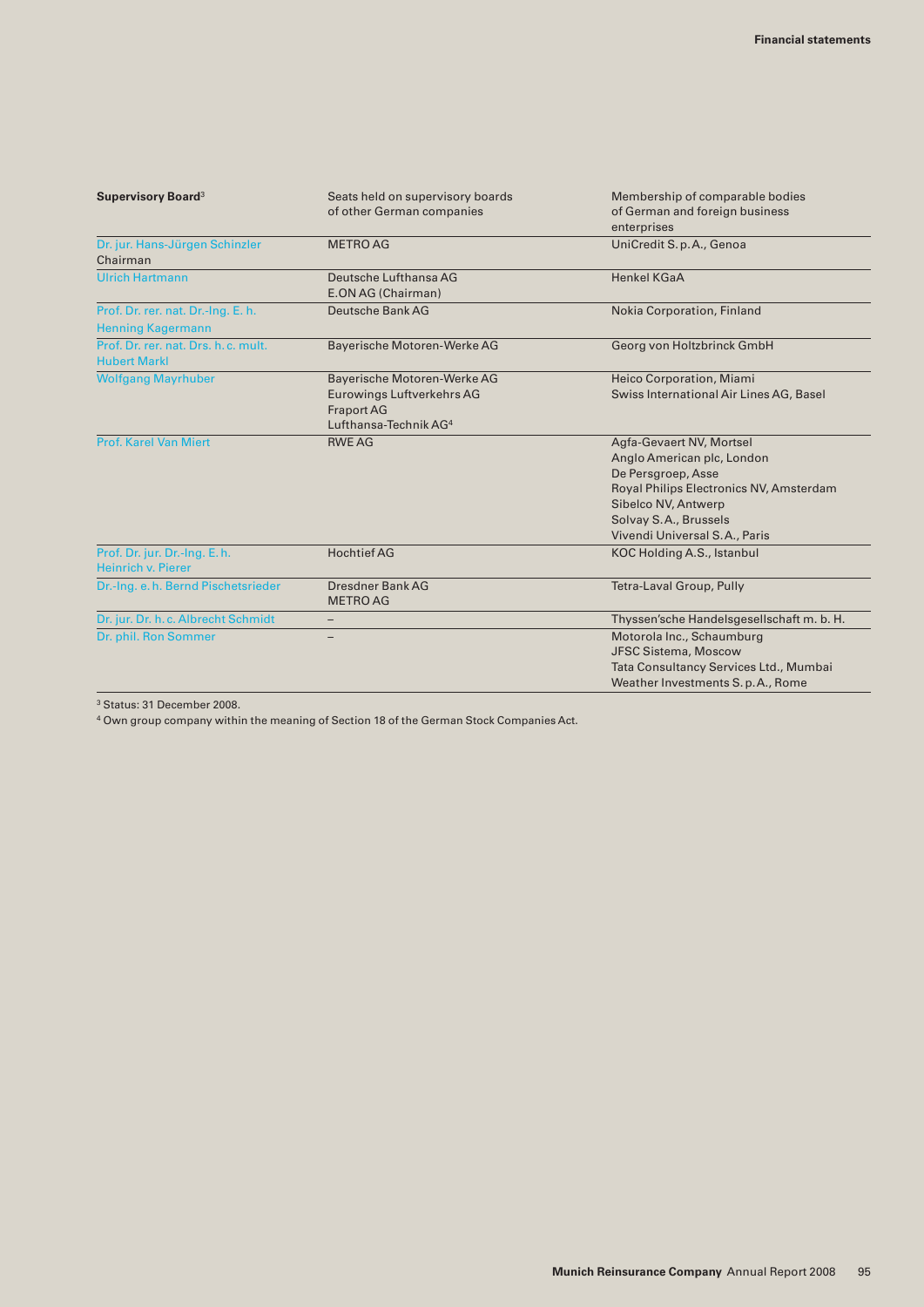#### **(19) Number of staff**

The number of staff employed by the Company in Munich and at its offices abroad in the financial year 2008 averaged 3,649 (3,628).

#### **(20) Auditor's fees**

The following fees have been recognised as an expense in the financial year for the auditor of the financial statements pursuant to Section 319 para. 1 sentences 1 and 2 of the German Commercial Code:

| T€                                     | 2008  |
|----------------------------------------|-------|
| <b>Audits of financial statements</b>  | 1,582 |
| Other assurance and appraisal services | 402   |
| Tax consultancy services               | 728   |
| <b>Other services</b>                  | 1,394 |
| <b>Total</b>                           | 4,106 |

With effect from 1 October 2008, KPMG Spain became part of KPMG Europe LLP. This makes KPMG Spain, along with KPMG LLP (UK), an affiliated company of KPMG Germany within the meaning of Section 271 para. 2 of the German Commercial Code. Consequently, KPMG Spain has been included in the auditor's fees to be disclosed.

The "other services" mainly involve support for a Group company in developing and implementing a data base as the foundation for a management information system and assistance in analysing various aspects in the development of a hedging platform.

#### **(21) Contingent liabilities, other financial commitments**

Munich Reinsurance Company has assumed a guarantee for certain reinsurance liabilities of Munich American Reassurance Company (MARC Life). In addition, an agreement has been signed under which Munich Reinsurance Company guarantees to maintain the company's solvency capital above the level required by supervisory law.

For a loan obligation of Munich Re America Corporation towards third parties, a guarantee of US\$ 250m has been given.

There is an agreement between Munich Reinsurance Company and Munich American Capital Markets in which a target minimum capitalisation and the liquidity of the subsidiary is guaranteed.

For three foreign subsidiaries, a guarantee for office rents in the full amount, equivalent to €3.2m per annum, has been assumed.

Moreover, Munich Reinsurance Company has assumed a guarantee of €500,000 for a small German subsidiary's pension obligation towards a former member of its Board of Management.

In isolated cases, we have given guarantees concerning the correctness of individual items warranted in the sales contract when selling investments.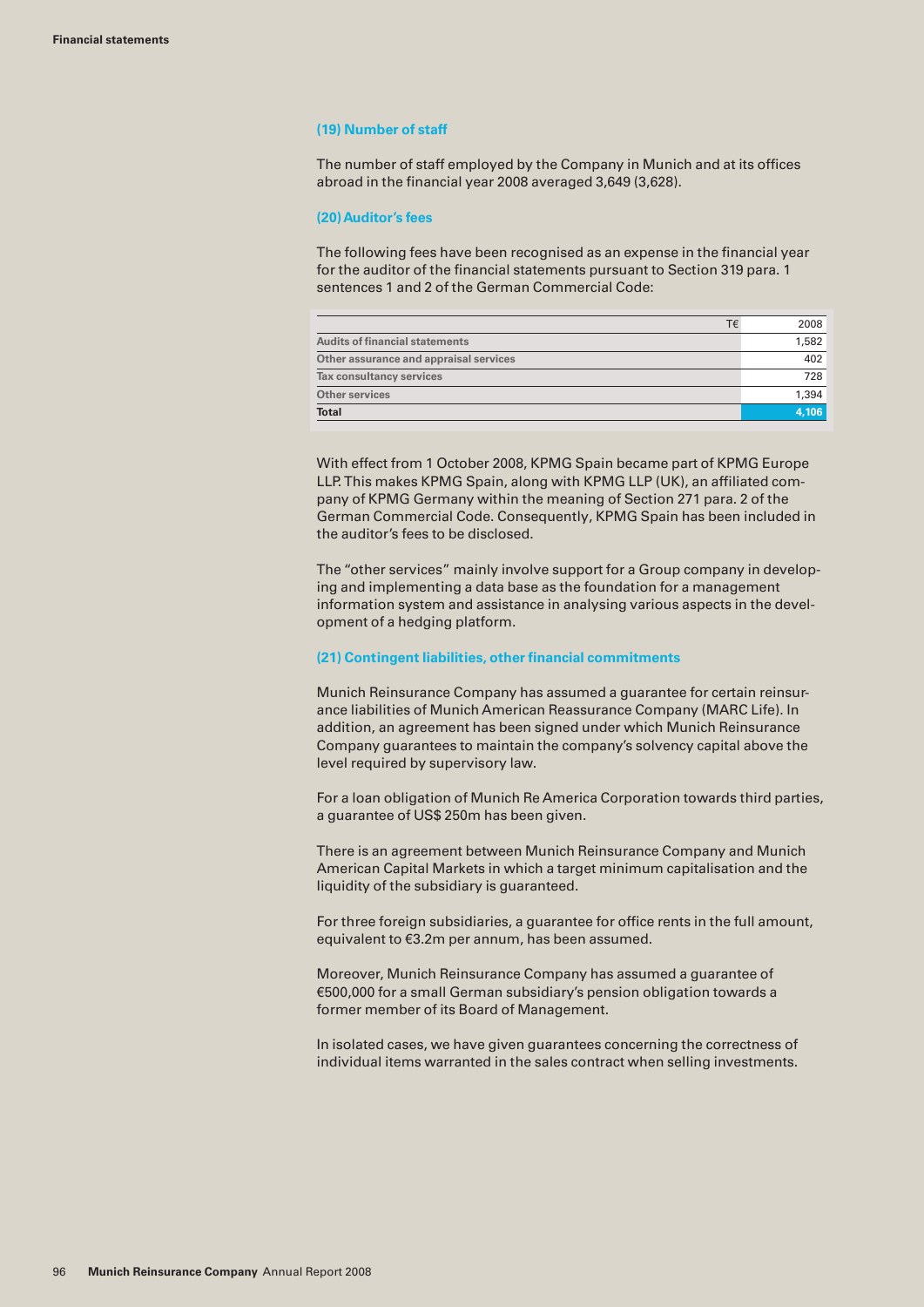As a member of the German Reinsurance Pharmapool and the German Nuclear Insurance Pool, we are committed – to the extent of our proportional share – to assuming the payment obligations of another pool member if the latter is not able to meet these obligations.

To support Hypo Real Estate (HRE), the German federal government adopted a rescue package in 2008, backed by the Deutsche Bundesbank and also the German financial services industry. As part of this rescue package, Munich Reinsurance Company has assumed a reguarantee of €929,000 towards the Federal Republic of Germany.

There are other financial commitments amounting to €604m (€369m of these towards affiliated companies). They result mainly from commitments to inject capital into various investment funds, agency and leasing agreements, and initiated investment projects.

Information on open forward transactions can be found on page 79 of this annual report.

## **(22) Declaration of conformity with the German Corporate Governance Code in accordance with Section 161 of the German Stock Companies Act**

In November 2008, the Board of Management and Supervisory Board of Munich Reinsurance Company published an updated declaration of conformity with the German Corporate Governance Code as per Section 161 of the German Stock Companies Act and made this declaration permanently available to shareholders on the internet.

#### **(23) Proposal for appropriation of profit**

The net retained profits amount to €1,567,417,505.92. The Board of Management proposes that this amount be appropriated as follows: payment of a dividend of €5.50 on each share entitled to dividend and allocation of €432,196,583.92 to "other revenue reserves", with the amount apportionable to own shares held or already retired at the time of the Annual General Meeting being carried forward to new account.

Munich, 3 March 2009

The Board of Management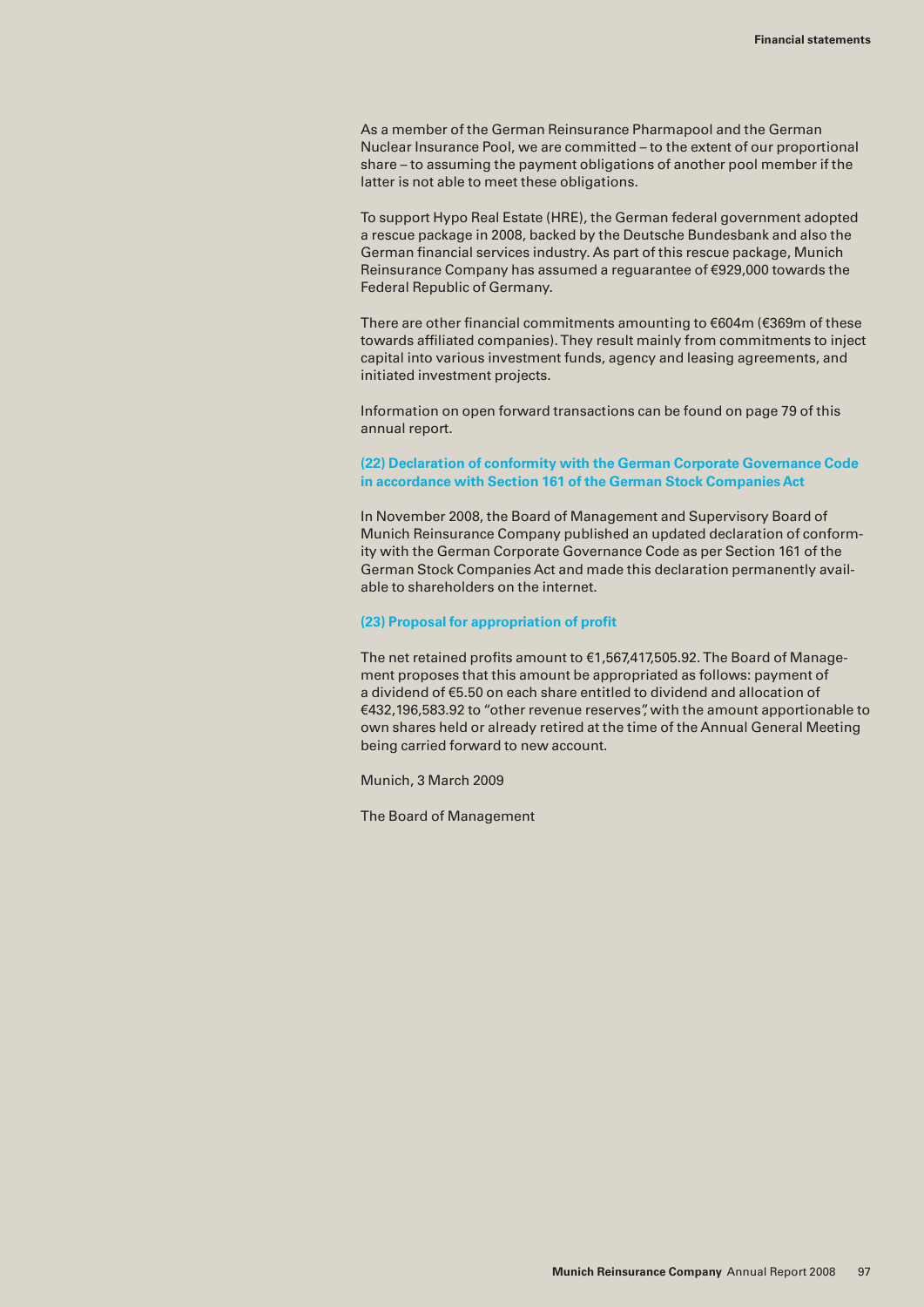## **Auditor's report**

The following is a translation of the auditor's opinion in respect of the original German financial statements and management report:

We have audited the financial statements prepared by the Münchener Rückversicherungs-Gesellschaft Aktiengesellschaft in München, Munich, comprising the balance sheet, the income statement, and the notes to the financial statements, together with the bookkeeping system and management report for the business year from 1 January to 31 December 2008. The maintenance of the books and records and the preparation of the annual financial statements and management report in accordance with German commercial law and supplementary provisions in the Articles of Association are the responsibility of the Company's Board of Management. Our responsibility is to express an opinion on the annual financial statements, together with the bookkeeping system, and the management report based on our audit.

We conducted our audit of the annual financial statements in accordance with Section 317 of the German Commercial Code and German generally accepted standards for the audit of financial statements promulgated by the German Institute of Certified Accountants (IDW). Those standards require that we plan and perform the audit such that misstatements materially affecting the presentation of the net assets, financial position and results of operations in the annual financial statements in accordance with the principles of proper accounting and in the management report are detected with reasonable assurance. Knowledge of the business activities and the economic and legal environment of the Company and expectations as to possible misstatements are taken into account in the determination of audit procedures. The effectiveness of the accounting-related internal control system and the evidence supporting the disclosures in the books and records, the annual financial statements and the management report are examined primarily on a test basis within the framework of the audit. The audit includes assessing the accounting principles used and significant estimates made by the Board of Management, as well as evaluating the overall presentation of the annual financial statements and management report. We believe that our audit provides a reasonable basis for our opinion.

Our audit has not led to any reservations.

In our opinion, the annual financial statements give a true and fair view of the net assets, financial position and results of operations of Münchener Rückversicherungs-Gesellschaft Aktiengesellschaft in München in accordance with principles of proper accounting. The management report is consistent with the annual financial statements and as a whole provides a suitable view of the Company's position and suitably presents the opportunities and risks of future development.

Munich, 5 March 2009

KPMG Bayerische Treuhandgesellschaft Aktiengesellschaft Wirtschaftsprüfungsgesellschaft

Klaus Becker Martin Berger Wirtschaftsprüfer Wirtschaftsprüfer (Certified public accountant) (Certified public accountant)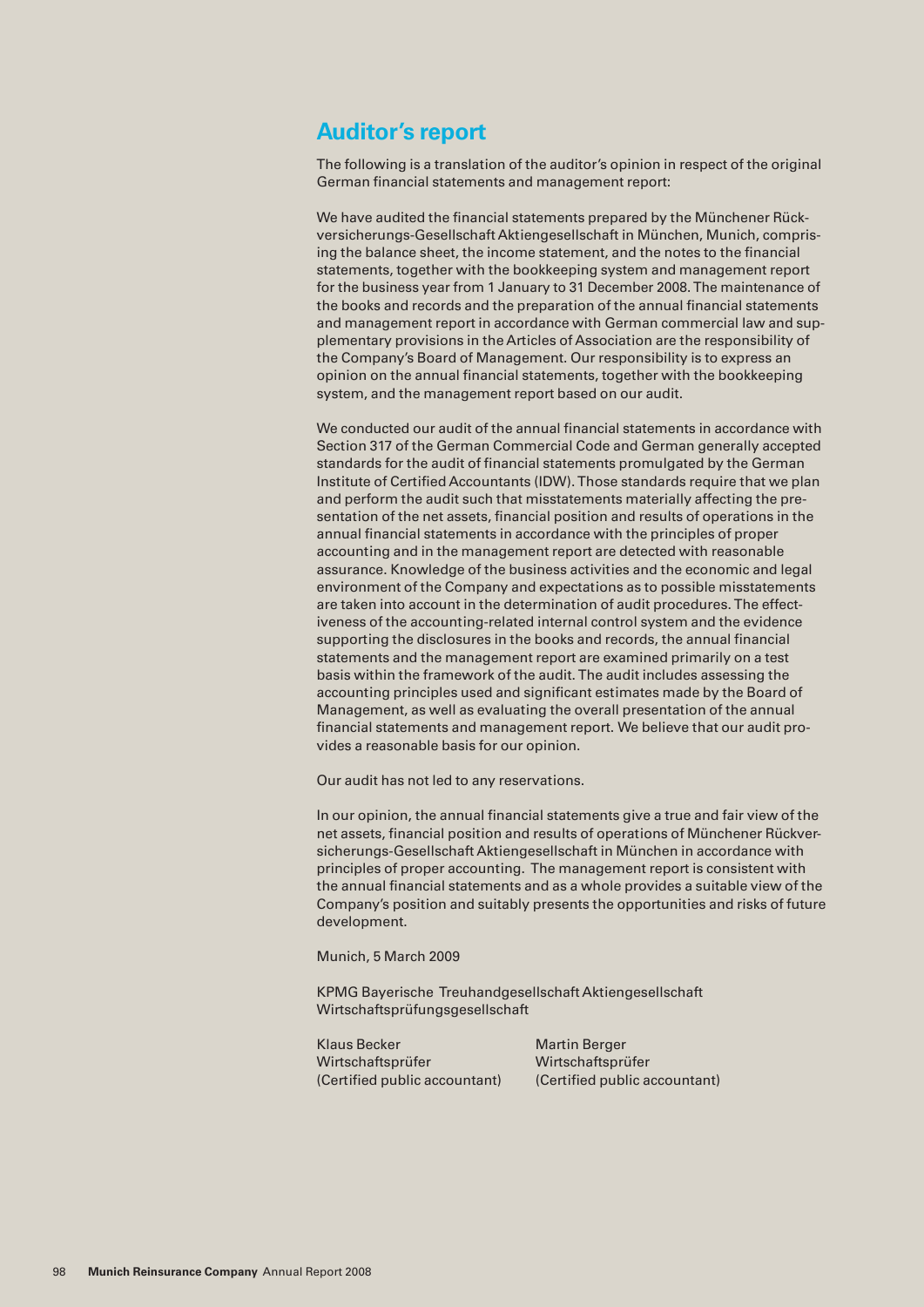# **Declaration of the Board of Management**

"To the best of our knowledge, and in accordance with the applicable reporting principles, the financial statements give a true and fair view of the assets, liabilities, financial position and profit or loss of the Company, and the management report includes a fair review of the development and performance of the business and the position of the Company, together with a description of the principal opportunities and risks associated with the expected development of the Company."

Munich, 13 March 2009

4. Any Anoldesse Blende<br>Canton Jason P.M.<br>Smile Theurl Weiming

Weining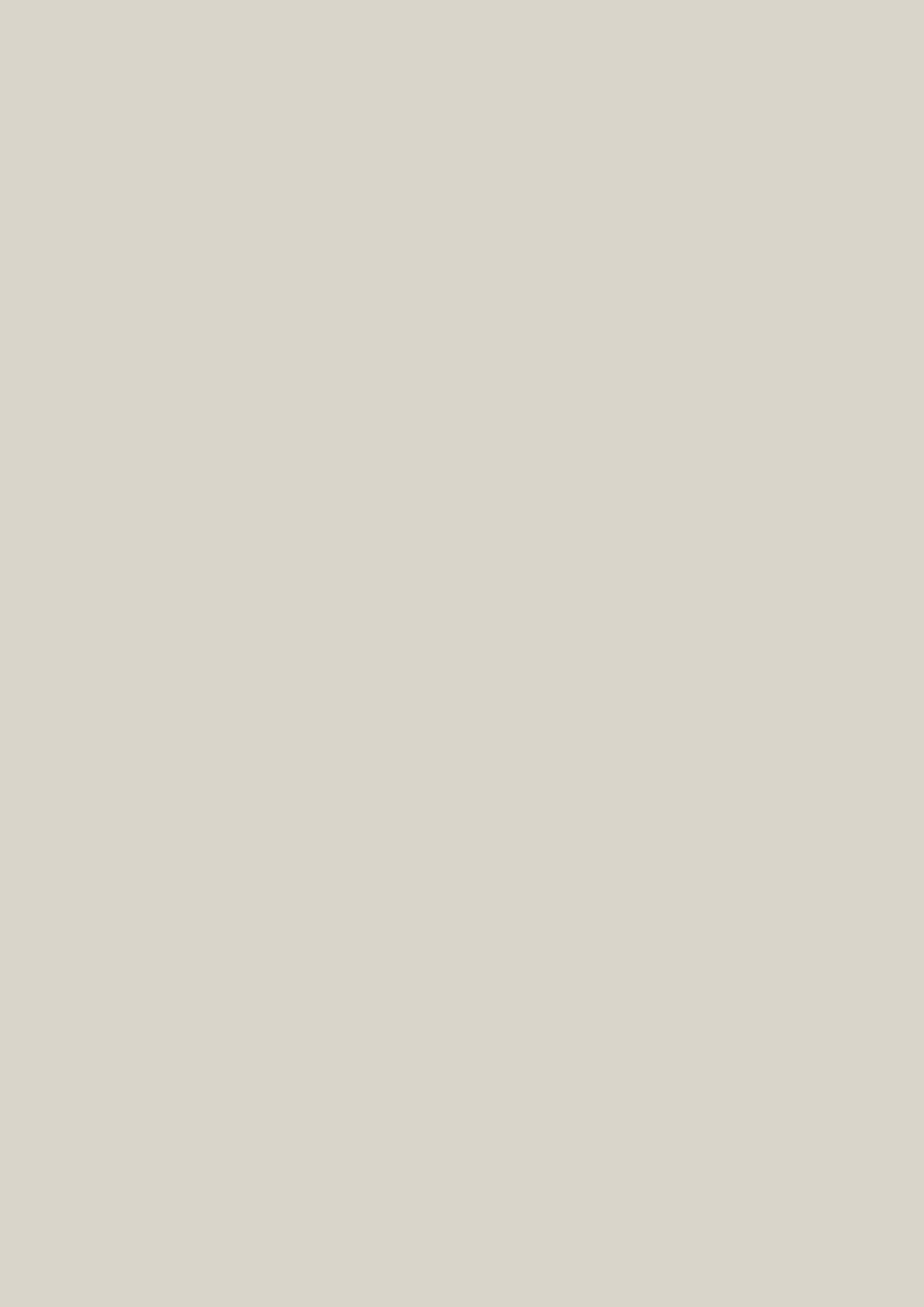© 2009 Münchener Rückversicherungs-Gesellschaft Königinstrasse 107 80802 München Germany www.munichre.com

#### Responsible for content

Reinsurance Accounting Group Communications

Editorial deadline: 2 March 2009

#### Concept and design

ANZINGER | WÜSCHNER | RASP Agentur für Kommunikation, Munich

#### Picture credits Robert Brembeck, Munich

Printed by

Druckerei Fritz Kriechbaumer Wettersteinstr. 12 82024 Taufkirchen Germany

The official German original of this report is also available from the Company. In addition, you can find our annual report and interim reports, along with further information about Munich Re, on the internet at www.munichre.com.

#### Service for investors and analysts

If you have general questions on Munich Re shares, please use our shareholder hotline: Tel.: 0 18 02/22 62 10 (Note for callers from Germany: 6 cents per call from a German fixed network, with varying prices from German mobile phone networks) E-mail: shareholder@munichre.com

If you are an institutional investor or analyst, please contact our investor relations team: Christian Becker-Hussong Tel.: +49 (89) 38 91-39 10 Fax: +49 (89) 38 91-98 88 E-mail: ir@munichre.com

#### Service for media

Journalists may address their queries to our Media Relations Department: Johanna Weber Tel.: +49 (89) 38 91-26 95 Fax: +49 (89) 38 91-35 99 E-mail: presse@munichre.com

Greenhouse gas emissions resulting from paper production for this annual report are offset through Munich Re's carbonneutral strategy.